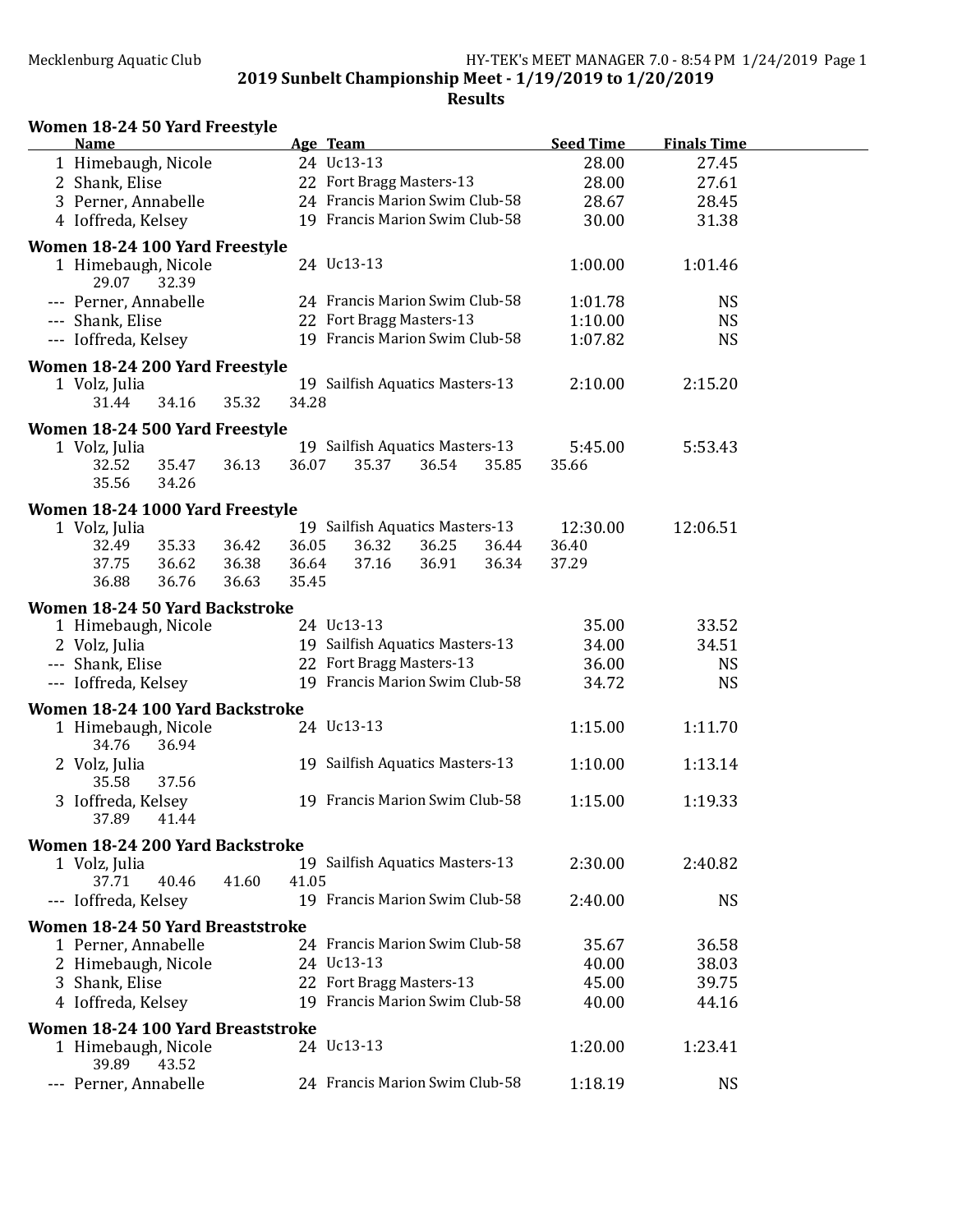| Mecklenburg Aquatic Club                                |                |                                                                          |                    | HY-TEK's MEET MANAGER 7.0 - 8:54 PM 1/24/2019 Page 2 |  |  |  |  |
|---------------------------------------------------------|----------------|--------------------------------------------------------------------------|--------------------|------------------------------------------------------|--|--|--|--|
| 2019 Sunbelt Championship Meet - 1/19/2019 to 1/20/2019 |                |                                                                          |                    |                                                      |  |  |  |  |
|                                                         |                | <b>Results</b>                                                           |                    |                                                      |  |  |  |  |
| (Women 18-24 100 Yard Breaststroke)                     |                |                                                                          |                    |                                                      |  |  |  |  |
| --- Shank, Elise                                        |                | 22 Fort Bragg Masters-13                                                 | 1:40.00            | <b>NS</b>                                            |  |  |  |  |
| Women 18-24 50 Yard Butterfly                           |                |                                                                          |                    |                                                      |  |  |  |  |
| 1 Himebaugh, Nicole                                     |                | 24 Uc13-13                                                               | 31.00              | 31.31                                                |  |  |  |  |
| --- Ioffreda, Kelsey                                    |                | 19 Francis Marion Swim Club-58                                           | 37.68              | <b>NS</b>                                            |  |  |  |  |
| --- Shank, Elise                                        |                | 22 Fort Bragg Masters-13                                                 | 40.00              | <b>NS</b>                                            |  |  |  |  |
| Women 18-24 100 Yard Butterfly                          |                |                                                                          |                    |                                                      |  |  |  |  |
| 1 Himebaugh, Nicole                                     |                | 24 Uc13-13                                                               | 1:15.00            | 1:08.84                                              |  |  |  |  |
| 32.34<br>36.50                                          |                |                                                                          |                    |                                                      |  |  |  |  |
| <b>Women 18-24 100 Yard IM</b>                          |                |                                                                          |                    |                                                      |  |  |  |  |
| 1 Perner, Annabelle                                     |                | 24 Francis Marion Swim Club-58                                           | 1:10.89            | 1:11.14                                              |  |  |  |  |
| 34.88<br>36.26                                          |                |                                                                          |                    |                                                      |  |  |  |  |
| 2 Himebaugh, Nicole                                     |                | 24 Uc13-13                                                               | 1:12.00            | 1:11.97                                              |  |  |  |  |
| 33.31<br>38.66                                          |                |                                                                          |                    |                                                      |  |  |  |  |
| 3 Shank, Elise                                          |                | 22 Fort Bragg Masters-13                                                 | 1:15.00            | 1:13.26                                              |  |  |  |  |
| 32.95<br>40.31                                          |                |                                                                          |                    |                                                      |  |  |  |  |
| 4 Volz, Julia                                           |                | 19 Sailfish Aquatics Masters-13                                          | 1:15.00            | 1:18.77                                              |  |  |  |  |
| 35.64<br>43.13                                          |                |                                                                          |                    |                                                      |  |  |  |  |
| 5 Ioffreda, Kelsey                                      |                | 19 Francis Marion Swim Club-58                                           | 1:18.00            | 1:22.31                                              |  |  |  |  |
| 38.46<br>43.85                                          |                |                                                                          |                    |                                                      |  |  |  |  |
| <b>Women 18-24 200 Yard IM</b>                          |                |                                                                          |                    |                                                      |  |  |  |  |
| 1 Volz, Julia                                           |                | 19 Sailfish Aquatics Masters-13                                          | 2:40.00            | 2:42.52                                              |  |  |  |  |
| 37.65<br>41.05                                          | 49.07<br>34.75 |                                                                          |                    |                                                      |  |  |  |  |
| --- Perner, Annabelle<br>--- Ioffreda, Kelsey           |                | 24 Francis Marion Swim Club-58<br>19 Francis Marion Swim Club-58         | 2:30.16<br>2:47.51 | <b>NS</b><br><b>NS</b>                               |  |  |  |  |
|                                                         |                |                                                                          |                    |                                                      |  |  |  |  |
| Women 25-29 50 Yard Freestyle                           |                |                                                                          |                    |                                                      |  |  |  |  |
| 1 Hauser, Whitney                                       |                | 27 Gaston Gators - Gastonia NC-13                                        | 25.45              | 25.65                                                |  |  |  |  |
| 2 Brown, Asheton                                        |                | 29 Charlotte SwimMasters-13                                              | 25.99              | 25.86                                                |  |  |  |  |
| 3 Donahue, Meghan                                       |                | 29 Sumter YMCA Swordfish Masters-55<br>27 SwimMAC Masters - Charlotte-13 | 25.60              | 26.17                                                |  |  |  |  |
| 4 Lowe, Rachel<br>5 Hobbs, Kelsi G                      |                | 28 Triad Masters Swimming Greens-1.                                      | 27.99<br>35.50     | 26.54<br>27.50                                       |  |  |  |  |
| 6 Kern, Michelle                                        |                | 26 Charlotte SwimMasters-13                                              | 35.00              | 27.65                                                |  |  |  |  |
| 7 Clopp, Rebecca                                        |                | 28 Gaston Gators - Gastonia NC-13                                        | 38.00              | 28.37                                                |  |  |  |  |
| 8 Simonini, Nina L                                      |                | 25 Charlotte SwimMasters-13                                              | 30.00              | 28.40                                                |  |  |  |  |
|                                                         |                |                                                                          |                    |                                                      |  |  |  |  |
| Women 25-29 100 Yard Freestyle                          |                | 27 Gaston Gators - Gastonia NC-13                                        |                    |                                                      |  |  |  |  |
| 1 Hauser, Whitney<br>27.65<br>30.23                     |                |                                                                          | 56.26              | 57.88                                                |  |  |  |  |
| 2 Donahue, Meghan                                       |                | 29 Sumter YMCA Swordfish Masters-55                                      | 59.76              | 59.63                                                |  |  |  |  |
| 28.19<br>31.44                                          |                |                                                                          |                    |                                                      |  |  |  |  |
| 3 Kern, Michelle                                        |                | 26 Charlotte SwimMasters-13                                              | 1:06.00            | 1:02.07                                              |  |  |  |  |
| 29.05<br>33.02                                          |                |                                                                          |                    |                                                      |  |  |  |  |
| 4 Simonini, Nina L                                      |                | 25 Charlotte SwimMasters-13                                              | 1:10.00            | 1:03.84                                              |  |  |  |  |
| 30.32<br>33.52                                          |                |                                                                          |                    |                                                      |  |  |  |  |
| Women 25-29 200 Yard Freestyle                          |                |                                                                          |                    |                                                      |  |  |  |  |
| 1 Lowe, Rachel                                          |                | 27 SwimMAC Masters - Charlotte-13                                        | 2:09.00            | 2:06.86                                              |  |  |  |  |
| 28.97<br>32.45                                          | 32.03<br>33.41 |                                                                          |                    |                                                      |  |  |  |  |
| 2 Hauser, Whitney                                       |                | 27 Gaston Gators - Gastonia NC-13                                        | 2:07.80            | 2:12.13                                              |  |  |  |  |
| 29.88<br>34.11                                          | 34.54<br>33.60 |                                                                          |                    |                                                      |  |  |  |  |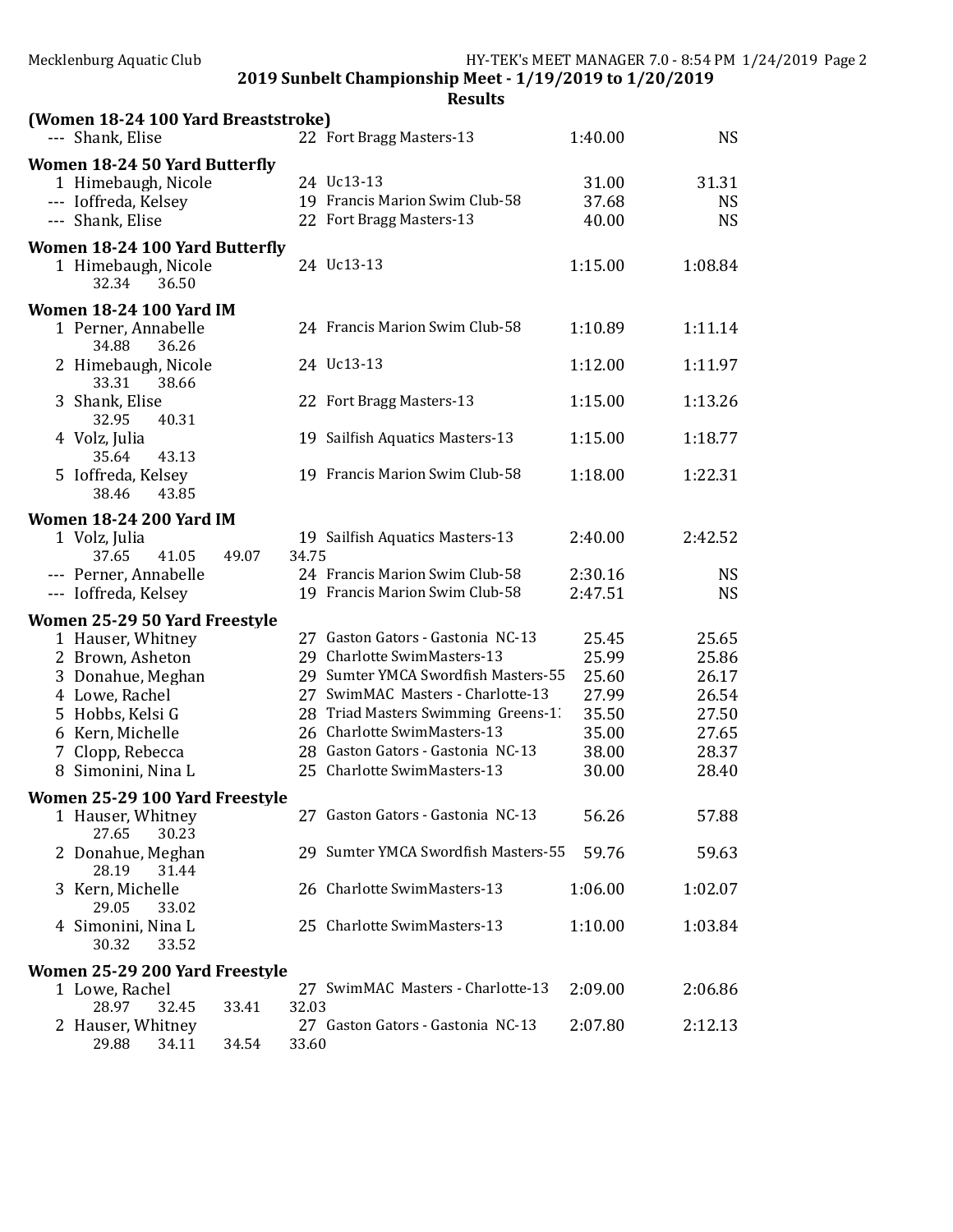**Results** 

| (Women 25-29 200 Yard Freestyle)                       |       |       |                                                                            |                |                |
|--------------------------------------------------------|-------|-------|----------------------------------------------------------------------------|----------------|----------------|
| 3 Clopp, Rebecca                                       |       |       | 28 Gaston Gators - Gastonia NC-13                                          | 3:00.00        | 2:22.85        |
| 36.78<br>32.73                                         | 37.54 | 35.80 |                                                                            |                |                |
| --- Donahue, Meghan                                    |       |       | 29 Sumter YMCA Swordfish Masters-55 2:15.62                                |                | <b>NS</b>      |
| Women 25-29 500 Yard Freestyle                         |       |       |                                                                            |                |                |
| 1 Hauser, Whitney                                      |       |       | 27 Gaston Gators - Gastonia NC-13                                          | 6:04.20        | 6:00.88        |
| 31.29<br>36.62<br>36.76<br>35.69                       | 37.52 | 36.81 | 36.89<br>36.27<br>36.53                                                    | 36.50          |                |
| 2 Simonini, Nina L                                     |       |       | 25 Charlotte SwimMasters-13                                                | 6:20.00        | 6:18.94        |
| 37.25<br>32.39                                         | 38.40 | 39.11 | 38.45<br>38.80<br>38.80                                                    | 39.15          |                |
| 39.11<br>37.48                                         |       |       |                                                                            |                |                |
| Women 25-29 50 Yard Backstroke                         |       |       |                                                                            |                |                |
| 1 Willingham, Molly                                    |       |       | 26 Greenville Splash Masters-55                                            | 28.65          | 28.59          |
| 2 Donahue, Meghan<br>3 Hobbs, Kelsi G                  |       |       | 29 Sumter YMCA Swordfish Masters-55<br>28 Triad Masters Swimming Greens-1. | 29.01<br>35.50 | 29.41<br>30.23 |
| 4 Hauser, Whitney                                      |       |       | 27 Gaston Gators - Gastonia NC-13                                          | 30.80          | 31.55          |
|                                                        |       |       |                                                                            |                |                |
| Women 25-29 100 Yard Backstroke<br>1 Willingham, Molly |       |       | 26 Greenville Splash Masters-55                                            | 1:01.60        | 1:00.41        |
| 29.95<br>30.46                                         |       |       |                                                                            |                |                |
| 2 Donahue, Meghan<br>31.09<br>33.69                    |       |       | 29 Sumter YMCA Swordfish Masters-55 1:05.00                                |                | 1:04.78        |
| 3 Lowe, Rachel                                         |       |       | 27 SwimMAC Masters - Charlotte-13                                          | 1:11.00        | 1:06.33        |
| 32.01<br>34.32                                         |       |       |                                                                            |                |                |
| Women 25-29 200 Yard Backstroke                        |       |       |                                                                            |                |                |
| 1 Willingham, Molly                                    |       |       | 26 Greenville Splash Masters-55                                            | 2:12.90        | 2:13.28        |
| 31.66<br>33.61                                         | 33.62 | 34.39 | 29 Sumter YMCA Swordfish Masters-55 2:20.27                                |                |                |
| 2 Donahue, Meghan<br>37.59<br>34.04                    | 38.05 | 37.99 |                                                                            |                | 2:27.67        |
| Women 25-29 50 Yard Breaststroke                       |       |       |                                                                            |                |                |
| 1 Donahue, Meghan                                      |       |       | 29 Sumter YMCA Swordfish Masters-55                                        | 34.75          | 34.90          |
| Women 25-29 100 Yard Breaststroke                      |       |       |                                                                            |                |                |
| 1 Donahue, Meghan                                      |       |       | 29 Sumter YMCA Swordfish Masters-55 1:15.40                                |                | 1:18.57        |
| 36.80<br>41.77                                         |       |       |                                                                            |                |                |
| Women 25-29 50 Yard Butterfly                          |       |       |                                                                            |                |                |
| 1 Hauser, Whitney                                      |       |       | 27 Gaston Gators - Gastonia NC-13                                          | 27.77          | 28.13          |
| 2 Hobbs, Kelsi G                                       |       |       | 28 Triad Masters Swimming Greens-1.                                        | 35.50          | 28.15          |
| 3 Donahue, Meghan<br>4 Kern, Michelle                  |       |       | 29 Sumter YMCA Swordfish Masters-55<br>26 Charlotte SwimMasters-13         | 29.09<br>40.00 | 29.50<br>33.51 |
|                                                        |       |       |                                                                            |                |                |
| Women 25-29 100 Yard Butterfly                         |       |       | 26 Greenville Splash Masters-55                                            | 1:04.70        | 1:03.68        |
| 1 Willingham, Molly<br>30.70<br>32.98                  |       |       |                                                                            |                |                |
| 2 Hobbs, Kelsi G                                       |       |       | 28 Triad Masters Swimming Greens-1. 1:25.50                                |                | 1:05.85        |
| 31.82<br>34.03                                         |       |       |                                                                            |                |                |
| 3 Lowe, Rachel<br>30.63<br>35.29                       |       |       | 27 SwimMAC Masters - Charlotte-13                                          | 1:15.00        | 1:05.92        |
| 4 Simonini, Nina L                                     |       |       | 25 Charlotte SwimMasters-13                                                | 1:15.00        | 1:11.65        |

32.74 38.91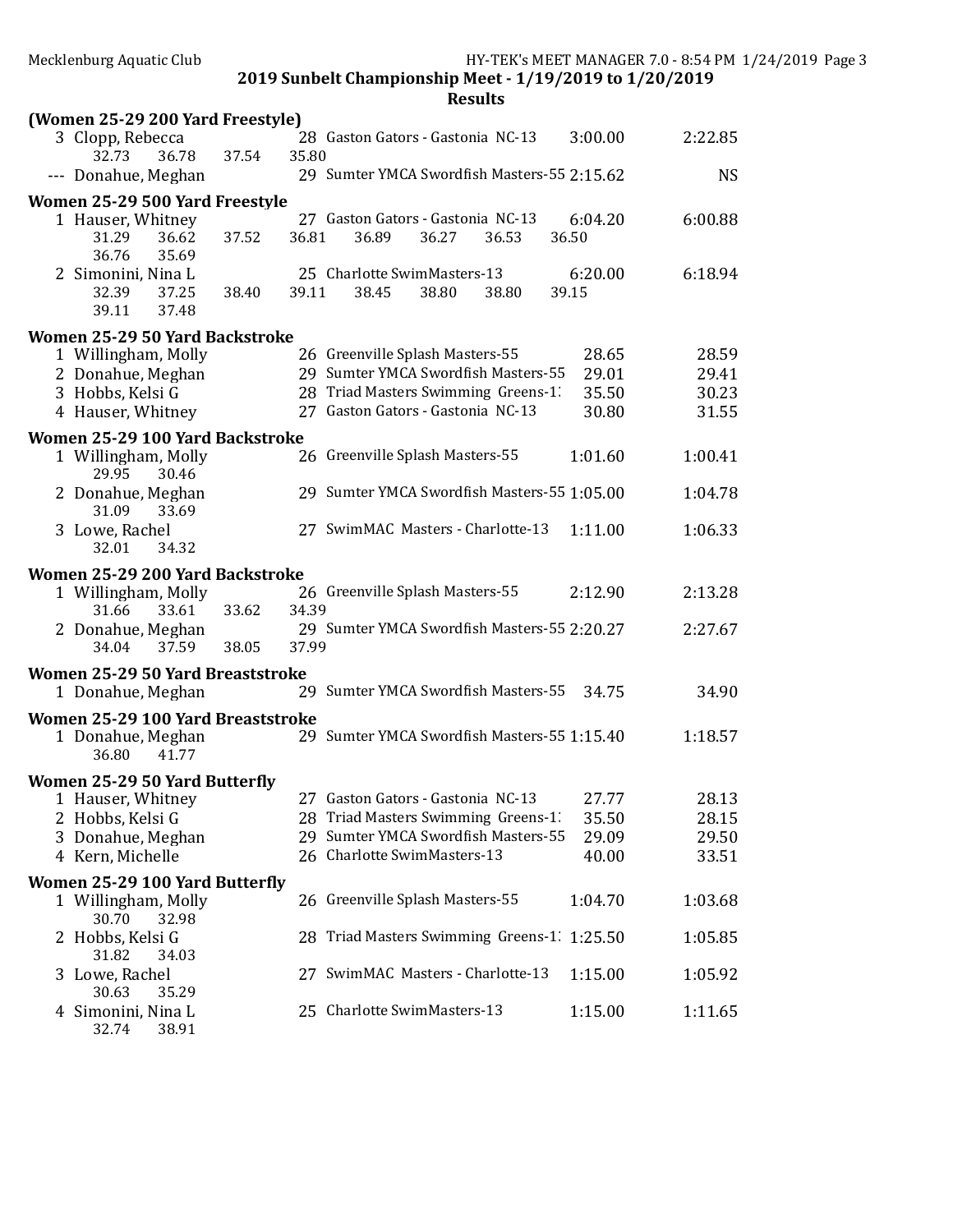| <b>Women 25-29 100 Yard IM</b>              |       |       |                                                                             |                  |                    |
|---------------------------------------------|-------|-------|-----------------------------------------------------------------------------|------------------|--------------------|
| 1 Willingham, Molly<br>29.20<br>35.17       |       |       | 26 Greenville Splash Masters-55                                             | 1:06.55          | 1:04.37            |
| 2 Donahue, Meghan<br>30.51<br>36.61         |       |       | 29 Sumter YMCA Swordfish Masters-55 1:06.15                                 |                  | 1:07.12            |
| 3 Hauser, Whitney<br>29.39<br>38.09         |       |       | 27 Gaston Gators - Gastonia NC-13                                           | 1:06.00          | 1:07.48            |
| 4 Hobbs, Kelsi G<br>31.04<br>37.34          |       |       | 28 Triad Masters Swimming Greens-1. 1:30.50                                 |                  | 1:08.38            |
| 5 Simonini, Nina L<br>34.57<br>39.23        |       |       | 25 Charlotte SwimMasters-13                                                 | 1:25.00          | 1:13.80            |
| 6 Kern, Michelle<br>39.43<br>34.41          |       |       | 26 Charlotte SwimMasters-13                                                 | 1:25.00          | 1:13.84            |
| 7 Clopp, Rebecca<br>34.96<br>40.06          |       |       | 28 Gaston Gators - Gastonia NC-13                                           | 1:50.00          | 1:15.02            |
| <b>Women 25-29 200 Yard IM</b>              |       |       |                                                                             |                  |                    |
| 1 Willingham, Molly<br>30.32<br>33.62       | 43.43 | 32.94 | 26 Greenville Splash Masters-55                                             | 2:21.50          | 2:20.31            |
| 2 Hobbs, Kelsi G<br>30.38<br>38.28          | 44.00 | 34.16 | 28 Triad Masters Swimming Greens-1. 2:55.50                                 |                  | 2:26.82            |
| 3 Simonini, Nina L<br>33.60<br>42.61        | 46.22 | 36.65 | 25 Charlotte SwimMasters-13                                                 | 3:00.00          | 2:39.08            |
| --- Hauser, Whitney                         |       |       | 27 Gaston Gators - Gastonia NC-13                                           | 2:30.00          | <b>NS</b>          |
| <b>Women 25-29 400 Yard IM</b>              |       |       |                                                                             |                  |                    |
| 1 Lowe, Rachel<br>30.91<br>36.05            | 38.04 | 37.14 | 27 SwimMAC Masters - Charlotte-13<br>46.73<br>46.53<br>33.92                | 6:15.00<br>32.44 | 5:01.76            |
|                                             |       |       |                                                                             |                  |                    |
|                                             |       |       |                                                                             |                  |                    |
| Women 30-34 50 Yard Freestyle               |       |       | 33 Arkansas Masters-23                                                      | 26.70            | 26.96              |
| 1 Taylor, Sharon C                          |       |       | 31 Uc13-13                                                                  | 30.34            | 30.05              |
| 2 Levie, Kelly                              |       |       |                                                                             | 38.00            | 31.71              |
| 3 Hines, Kelli                              |       |       | 34 Mecklenburg Swim Association M-1<br>31 Tennessee Aquatics Masters Swi-15 |                  | 32.35              |
| 4 Mitchell, Cassandra J                     |       |       |                                                                             | 36.03            |                    |
| 5 Hilbert, Brittany<br>--- Watterson, Laura |       |       | 34 Greenville Splash Masters-55<br>33 Uc13-13                               | 37.00<br>35.00   | 36.07<br><b>NS</b> |
| Women 30-34 100 Yard Freestyle              |       |       |                                                                             |                  |                    |
| 1 Kennedy, Madison J<br>23.88<br>25.88      |       |       | 31 SwimMAC Masters - Charlotte-13                                           | 50.50            | 49.76              |
| 2 Faucher, Chloe<br>29.51<br>32.02          |       |       | 31 Charlotte SwimMasters-13                                                 | 1:06.00          | 1:01.53            |
| 3 Hines, Kelli<br>33.68<br>37.38            |       |       | 34 Mecklenburg Swim Association M-1 1:16.00                                 |                  | 1:11.06            |
| 4 Mitchell, Cassandra J<br>39.34<br>38.22   |       |       | 31 Tennessee Aquatics Masters Swi-15 1:35.00                                |                  | 1:17.56            |
| 5 Hilbert, Brittany<br>38.09<br>41.69       |       |       | 34 Greenville Splash Masters-55                                             | 1:24.00          | 1:19.78            |
|                                             |       |       |                                                                             |                  |                    |
| Women 30-34 200 Yard Freestyle              |       |       | 33 Arkansas Masters-23                                                      | 2:20.00          |                    |
| 1 Taylor, Sharon C<br>31.24<br>35.38        | 36.70 | 34.79 |                                                                             |                  | 2:18.11            |
| 2 Kirkpatrick, Amy<br>33.23<br>35.31        | 35.57 | 35.37 | 31 SwimMAC Masters - Charlotte-13                                           | 2:30.00          | 2:19.48            |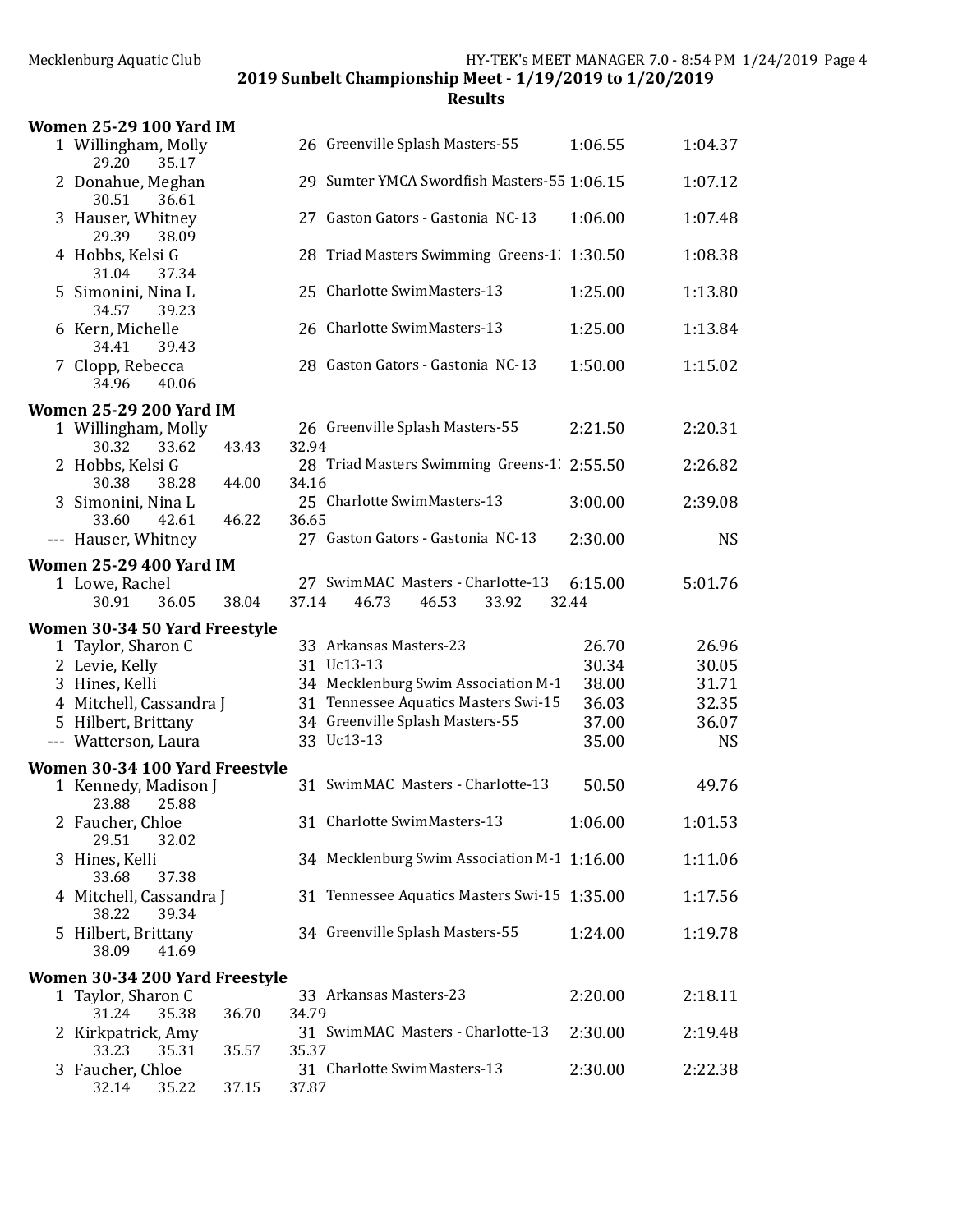| (Women 30-34 200 Yard Freestyle)     |                |                                                              |                  |           |
|--------------------------------------|----------------|--------------------------------------------------------------|------------------|-----------|
| 4 Hines, Kelli                       |                | 34 Mecklenburg Swim Association M-1 3:00.00                  |                  | 2:37.58   |
| 36.44<br>39.40                       | 40.86<br>40.88 |                                                              |                  |           |
| --- Hilbert, Brittany                |                | 34 Greenville Splash Masters-55                              | 3:15.00          | <b>NS</b> |
| Women 30-34 500 Yard Freestyle       |                |                                                              |                  |           |
| 1 Kirkpatrick, Amy<br>34.22<br>36.65 | 37.03<br>37.60 | 31 SwimMAC Masters - Charlotte-13<br>37.73<br>37.60<br>37.56 | 6:19.00<br>37.60 | 6:11.01   |
| 37.85<br>37.17                       |                |                                                              |                  |           |
| 2 Taylor, Sharon C                   |                | 33 Arkansas Masters-23                                       | 6:00.00          | 6:24.72   |
| 33.13<br>37.18                       | 38.77<br>39.45 | 39.78<br>39.60<br>39.90                                      | 39.93            |           |
| 39.36<br>37.62                       |                |                                                              |                  |           |
| 3 Hines, Kelli                       |                | 34 Mecklenburg Swim Association M-1 7:30.00                  |                  | 7:15.74   |
| 37.53<br>41.74<br>45.52<br>43.51     | 42.69<br>43.89 | 44.38<br>45.37<br>45.15                                      | 45.96            |           |
| 4 Mitchell, Cassandra J              |                | 31 Tennessee Aquatics Masters Swi-15 8:00.00                 |                  | 8:51.66   |
| 48.25<br>41.83                       | 53.64<br>55.75 | 55.25<br>52.94<br>57.74                                      | 59.89            |           |
| 1:46.37                              |                |                                                              |                  |           |
| Women 30-34 50 Yard Backstroke       |                |                                                              |                  |           |
| 1 Mitchell, Cassandra J              |                | 31 Tennessee Aquatics Masters Swi-15                         | 38.43            | 37.87     |
| 2 Hilbert, Brittany                  |                | 34 Greenville Splash Masters-55                              | 42.00            | 41.97     |
| Women 30-34 100 Yard Backstroke      |                |                                                              |                  |           |
| 1 Faucher, Chloe                     |                | 31 Charlotte SwimMasters-13                                  | 1:25.00          | 1:14.53   |
| 35.16<br>39.37                       |                |                                                              |                  |           |
| 2 Kirkpatrick, Amy                   |                | 31 SwimMAC Masters - Charlotte-13                            | 1:25.00          | 1:17.33   |
| 38.80<br>38.53<br>3 Levie, Kelly     |                | 31 Uc13-13                                                   | 1:18.03          | 1:18.31   |
| 40.21<br>38.10                       |                |                                                              |                  |           |
| 4 Mitchell, Cassandra J              |                | 31 Tennessee Aquatics Masters Swi-15 1:20.18                 |                  | 1:24.08   |
| 44.70<br>39.38                       |                |                                                              |                  |           |
| Women 30-34 200 Yard Backstroke      |                |                                                              |                  |           |
| 1 Taylor, Sharon C                   |                | 33 Arkansas Masters-23                                       | 2:24.44          | 2:29.27   |
| 35.19<br>37.14                       | 38.76<br>38.18 |                                                              |                  |           |
| 2 Faucher, Chloe                     |                | 31 Charlotte SwimMasters-13                                  | 2:55.00          | 2:42.74   |
| 37.28<br>40.90<br>3 Kirkpatrick, Amy | 42.23<br>42.33 | 31 SwimMAC Masters - Charlotte-13                            | 2:50.00          | 2:44.70   |
| 40.93<br>41.82                       | 41.59<br>40.36 |                                                              |                  |           |
| 4 Mitchell, Cassandra J              |                | 31 Tennessee Aquatics Masters Swi-15 2:53.26                 |                  | 3:12.26   |
| 43.39<br>49.11                       | 51.38<br>48.38 |                                                              |                  |           |
| Women 30-34 50 Yard Breaststroke     |                |                                                              |                  |           |
| 1 Taylor, Sharon C                   |                | 33 Arkansas Masters-23                                       | 32.37            | 32.85     |
| 2 Levie, Kelly                       |                | 31 Uc13-13                                                   | 42.85            | 43.85     |
| 3 Mitchell, Cassandra J              |                | 31 Tennessee Aquatics Masters Swi-15 1:00.00                 |                  | 45.35     |
| --- Watterson, Laura                 |                | 33 Uc13-13                                                   | 40.00            | <b>NS</b> |
| Women 30-34 100 Yard Breaststroke    |                |                                                              |                  |           |
| 1 Taylor, Sharon C                   |                | 33 Arkansas Masters-23                                       | 1:10.49          | 1:10.63   |
| 37.19<br>33.44<br>2 Watterson, Laura |                | 33 Uc13-13                                                   | 1:30.00          | 1:19.53   |
| 37.55<br>41.98                       |                |                                                              |                  |           |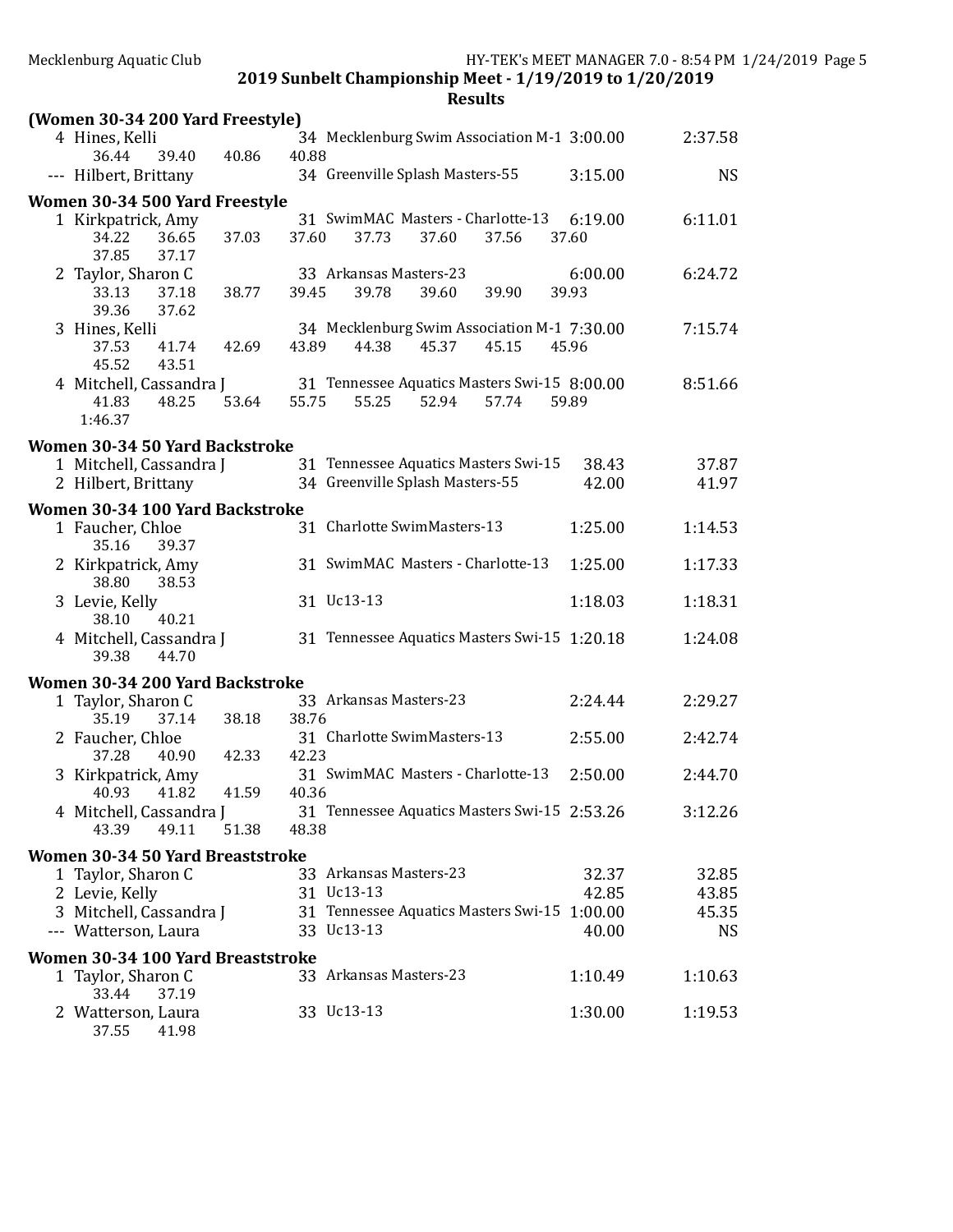2019 Sunbelt Championship Meet - 1/19/2019 to 1/20/2019

| Women 30-34 200 Yard Breaststroke                 |       |       |                                              |                |           |
|---------------------------------------------------|-------|-------|----------------------------------------------|----------------|-----------|
| 1 Taylor, Sharon C<br>34.06<br>38.66              | 40.34 | 41.10 | 33 Arkansas Masters-23                       | 2:34.23        | 2:34.16   |
| --- Watterson, Laura                              |       |       | 33 Uc13-13                                   | 3:30.00        | <b>NS</b> |
| Women 30-34 50 Yard Butterfly                     |       |       |                                              |                |           |
| 1 Watterson, Laura                                |       |       | 33 Uc13-13                                   | 40.00          | 32.19     |
| 2 Mitchell, Cassandra J                           |       |       | 31 Tennessee Aquatics Masters Swi-15         | 38.10          | 38.77     |
| 3 Hilbert, Brittany                               |       |       | 34 Greenville Splash Masters-55              | 41.00          | 40.82     |
| Women 30-34 200 Yard Butterfly                    |       |       |                                              |                |           |
| --- Taylor, Sharon C                              |       |       | 33 Arkansas Masters-23                       | 3:00.00        | <b>NS</b> |
| <b>Women 30-34 100 Yard IM</b>                    |       |       |                                              |                |           |
| 1 Taylor, Sharon C                                |       |       | 33 Arkansas Masters-23                       | 1:05.28        | 1:06.33   |
| 31.90<br>34.43                                    |       |       |                                              |                |           |
| 2 Faucher, Chloe<br>34.99<br>36.85                |       |       | 31 Charlotte SwimMasters-13                  | 1:23.00        | 1:11.84   |
| 3 Kirkpatrick, Amy                                |       |       | 31 SwimMAC Masters - Charlotte-13            | 1:20.00        | 1:13.39   |
| 38.51<br>34.88                                    |       |       |                                              |                |           |
| 4 Levie, Kelly                                    |       |       | 31 Uc13-13                                   | 1:17.15        | 1:18.16   |
| 35.69<br>42.47<br>5 Hines, Kelli                  |       |       | 34 Mecklenburg Swim Association M-1 1:30.00  |                | 1:22.15   |
| 38.90<br>43.25                                    |       |       |                                              |                |           |
| 6 Mitchell, Cassandra J                           |       |       | 31 Tennessee Aquatics Masters Swi-15 1:24.43 |                | 1:29.50   |
| 41.85<br>47.65                                    |       |       |                                              |                |           |
| 7 Hilbert, Brittany<br>40.16<br>51.21             |       |       | 34 Greenville Splash Masters-55              | 1:34.00        | 1:31.37   |
| --- Watterson, Laura                              |       |       | 33 Uc13-13                                   | 1:30.00        | <b>NS</b> |
| <b>Women 30-34 200 Yard IM</b>                    |       |       |                                              |                |           |
| 1 Taylor, Sharon C                                |       |       | 33 Arkansas Masters-23                       | 2:30.98        | 2:28.50   |
| 32.60<br>39.81                                    | 40.48 | 35.61 |                                              |                |           |
| 2 Watterson, Laura                                |       |       | 33 Uc13-13                                   | 3:00.00        | 2:39.05   |
| 37.27<br>41.14                                    | 43.17 | 37.47 |                                              |                |           |
| 3 Faucher, Chloe                                  |       |       | 31 Charlotte SwimMasters-13                  | 2:45.00        | 2:41.44   |
| 35.75<br>39.76<br>--- Hilbert, Brittany           | 47.97 | 37.96 | 34 Greenville Splash Masters-55              | 3:30.00        | <b>NS</b> |
| --- Kirkpatrick, Amy                              |       |       | 31 SwimMAC Masters - Charlotte-13            | 2:45.00        | <b>NS</b> |
|                                                   |       |       |                                              |                |           |
| Women 35-39 50 Yard Freestyle                     |       |       | 36 Durham Area Masters Aquatics-13           |                | 29.93     |
| 1 Kruse, Meghan<br>2 Smith, Rachel                |       |       | 39 Gaston Gators - Gastonia NC-13            | 30.31<br>36.00 | 34.32     |
| 3 Willis, Lindsay                                 |       |       | 39 Gaston Gators - Gastonia NC-13            | 58.18          | 44.59     |
| --- Knowles, Kristin                              |       |       | 39 Greenville Splash Masters-55              | 49.28          | <b>NS</b> |
|                                                   |       |       |                                              |                |           |
| Women 35-39 100 Yard Freestyle<br>1 Kruse, Meghan |       |       | 36 Durham Area Masters Aquatics-13           | 1:06.65        | 1:06.22   |
| 32.07<br>34.15                                    |       |       |                                              |                |           |
| 2 Smith, Rachel                                   |       |       | 39 Gaston Gators - Gastonia NC-13            | 1:20.00        | 1:17.30   |
| 39.54<br>37.76                                    |       |       |                                              |                |           |
| Women 35-39 200 Yard Freestyle                    |       |       |                                              |                |           |
| 1 Holland, Irish                                  |       |       | 38 Charlotte SwimMasters-13                  | 2:13.57        | 2:08.82   |
| 30.00<br>32.64                                    | 33.43 | 32.75 |                                              |                |           |
| 2 Reyner, Solange                                 |       |       | 36 Charlotte SwimMasters-13                  | 2:25.00        | 2:25.62   |
| 32.76<br>36.87                                    | 38.61 | 37.38 |                                              |                |           |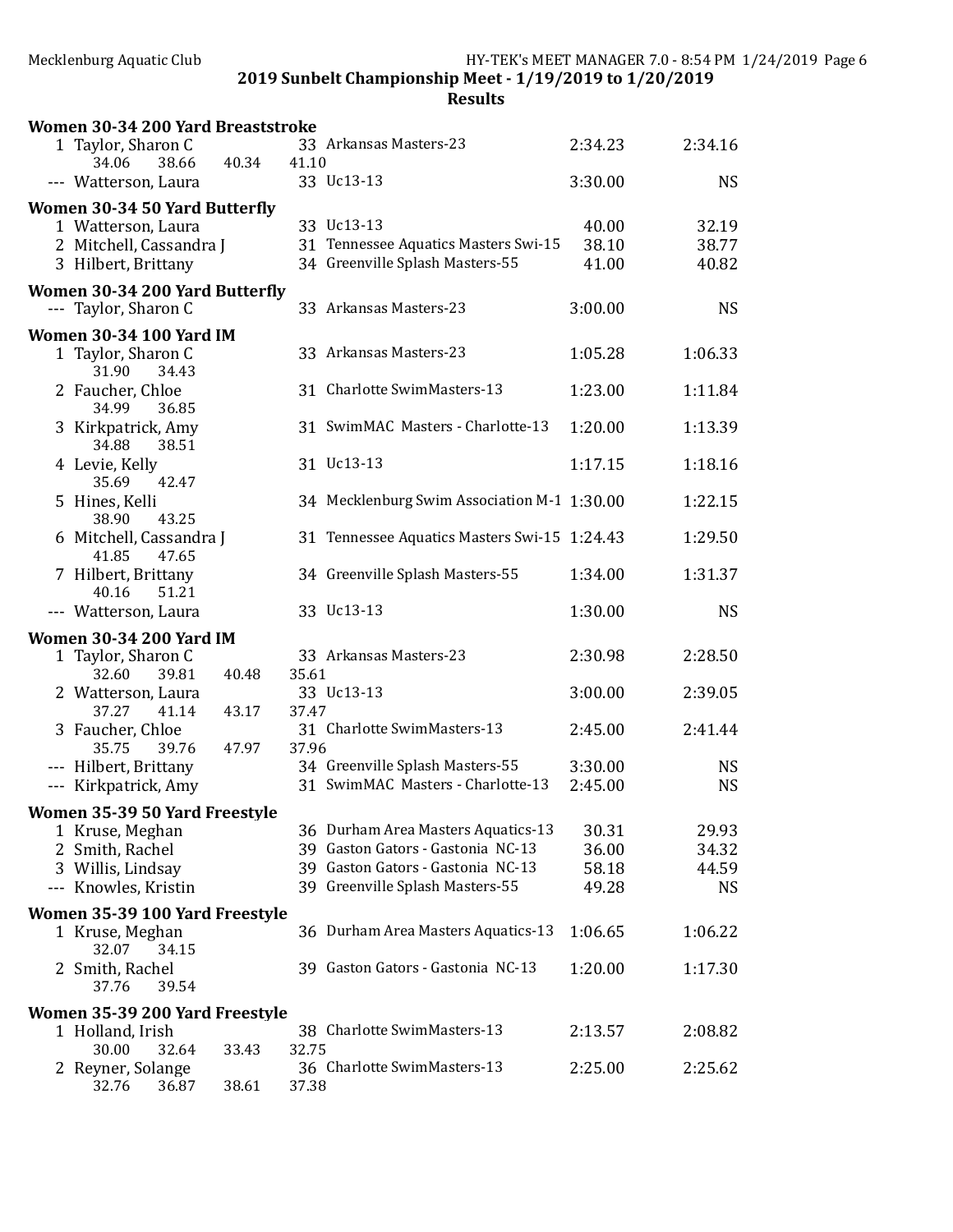| 38 Charlotte SwimMasters-13<br>5:43.11<br>1 Holland, Irish<br>5:41.33<br>35.16<br>34.94<br>35.15<br>34.91<br>34.16<br>34.64<br>34.81<br>31.34<br>34.55<br>33.45<br>39 Charlotte SwimMasters-13<br>6:45.62<br>2 Hargis, Jessica<br>6:37.27<br>41.40<br>40.91<br>41.12<br>41.39<br>41.43<br>36.71<br>39.72<br>40.80<br>41.65<br>40.49<br>Women 35-39 1000 Yard Freestyle<br>38 Charlotte SwimMasters-13<br>1 Holland, Irish<br>11:25.00<br>11:32.96<br>31.04<br>33.84<br>34.40<br>34.73<br>34.81<br>34.46<br>34.94<br>34.70<br>35.14<br>34.80<br>35.44<br>35.28<br>35.33<br>35.53<br>35.27<br>34.95<br>35.04<br>34.73<br>33.92<br>34.61<br>Women 35-39 1650 Yard Freestyle<br>39 Charlotte SwimMasters-13<br>22:44.76<br>23:05.07<br>1 Hargis, Jessica<br>41.14<br>40.99<br>41.87<br>41.81<br>41.96<br>37.42<br>40.52<br>41.71<br>41.90<br>41.83<br>41.61<br>42.05<br>41.69<br>41.50<br>42.25<br>41.80<br>41.98<br>42.04<br>41.86<br>42.25<br>42.37<br>42.72<br>41.92<br>42.47<br>42.70<br>42.91<br>42.69<br>42.88<br>43.09<br>42.16<br>42.67<br>42.70<br>43.61<br>Women 35-39 50 Yard Backstroke<br>36 Durham Area Masters Aquatics-13<br>1 Kruse, Meghan<br>37.34<br>37.29<br>39 Gaston Gators - Gastonia NC-13<br>2 Smith, Rachel<br>45.00<br>43.17<br>39 Gaston Gators - Gastonia NC-13<br>55.05<br>3 Willis, Lindsay<br>1:00.22<br>Women 35-39 100 Yard Backstroke<br>38 Gaston Gators - Gastonia NC-13<br>1:08.19<br>1:20.99<br>1 Smith, Sarah<br>33.29<br>34.90<br>2 Smith, Rachel<br>39 Gaston Gators - Gastonia NC-13<br>1:45.00<br>1:39.23<br>Women 35-39 200 Yard Backstroke<br>38 Gaston Gators - Gastonia NC-13<br>2:27.45<br>2:45.99<br>1 Smith, Sarah<br>35.78<br>37.42<br>37.44<br>36.81<br>Women 35-39 50 Yard Breaststroke<br>1 Smith, Nicole M<br>36 Greenville Splash Masters-55<br>33.44<br>34.05<br>36 Durham Area Masters Aquatics-13<br>38.00<br>2 Kruse, Meghan<br>38.89<br>39 Gaston Gators - Gastonia NC-13<br>3 Willis, Lindsay<br>1:01.23<br>54.92<br>39 Greenville Splash Masters-55<br>--- Knowles, Kristin<br>52.66<br><b>NS</b><br>Women 35-39 100 Yard Breaststroke<br>36 Greenville Splash Masters-55<br>1:18.00<br>1 Smith, Nicole M<br>1:15.35<br>36.00<br>39.35<br>38 Charlotte SwimMasters-13<br>Holland, Irish<br>1:20.13<br>1:16.13<br>35.99<br>40.14<br>36 Durham Area Masters Aquatics-13<br>1:24.41<br>1:22.53<br>3 Kruse, Meghan<br>39.55<br>42.98<br>36 Charlotte SwimMasters-13<br>Reyner, Solange<br>1:50.00<br><b>NS</b><br>$---$<br>Women 35-39 200 Yard Breaststroke<br>36 Greenville Splash Masters-55<br>2:40.00<br>2:42.90<br>1 Smith, Nicole M<br>36.33<br>41.00<br>43.36<br>42.21<br>--- Knowles, Kristin<br>39 Greenville Splash Masters-55<br>4:15.15<br><b>NS</b><br>Women 35-39 50 Yard Butterfly<br>38 Charlotte SwimMasters-13<br>1 Holland, Irish<br>28.90<br>28.62<br>36 Greenville Splash Masters-55<br>2 Smith, Nicole M<br>32.45<br>30.97 | Women 35-39 500 Yard Freestyle |  |  |  |  |
|------------------------------------------------------------------------------------------------------------------------------------------------------------------------------------------------------------------------------------------------------------------------------------------------------------------------------------------------------------------------------------------------------------------------------------------------------------------------------------------------------------------------------------------------------------------------------------------------------------------------------------------------------------------------------------------------------------------------------------------------------------------------------------------------------------------------------------------------------------------------------------------------------------------------------------------------------------------------------------------------------------------------------------------------------------------------------------------------------------------------------------------------------------------------------------------------------------------------------------------------------------------------------------------------------------------------------------------------------------------------------------------------------------------------------------------------------------------------------------------------------------------------------------------------------------------------------------------------------------------------------------------------------------------------------------------------------------------------------------------------------------------------------------------------------------------------------------------------------------------------------------------------------------------------------------------------------------------------------------------------------------------------------------------------------------------------------------------------------------------------------------------------------------------------------------------------------------------------------------------------------------------------------------------------------------------------------------------------------------------------------------------------------------------------------------------------------------------------------------------------------------------------------------------------------------------------------------------------------------------------------------------------------------------------------------------------------------------------------------------------------------------------------------------------------------------------------------------------------------------------------------------------------------|--------------------------------|--|--|--|--|
|                                                                                                                                                                                                                                                                                                                                                                                                                                                                                                                                                                                                                                                                                                                                                                                                                                                                                                                                                                                                                                                                                                                                                                                                                                                                                                                                                                                                                                                                                                                                                                                                                                                                                                                                                                                                                                                                                                                                                                                                                                                                                                                                                                                                                                                                                                                                                                                                                                                                                                                                                                                                                                                                                                                                                                                                                                                                                                            |                                |  |  |  |  |
|                                                                                                                                                                                                                                                                                                                                                                                                                                                                                                                                                                                                                                                                                                                                                                                                                                                                                                                                                                                                                                                                                                                                                                                                                                                                                                                                                                                                                                                                                                                                                                                                                                                                                                                                                                                                                                                                                                                                                                                                                                                                                                                                                                                                                                                                                                                                                                                                                                                                                                                                                                                                                                                                                                                                                                                                                                                                                                            |                                |  |  |  |  |
|                                                                                                                                                                                                                                                                                                                                                                                                                                                                                                                                                                                                                                                                                                                                                                                                                                                                                                                                                                                                                                                                                                                                                                                                                                                                                                                                                                                                                                                                                                                                                                                                                                                                                                                                                                                                                                                                                                                                                                                                                                                                                                                                                                                                                                                                                                                                                                                                                                                                                                                                                                                                                                                                                                                                                                                                                                                                                                            |                                |  |  |  |  |
|                                                                                                                                                                                                                                                                                                                                                                                                                                                                                                                                                                                                                                                                                                                                                                                                                                                                                                                                                                                                                                                                                                                                                                                                                                                                                                                                                                                                                                                                                                                                                                                                                                                                                                                                                                                                                                                                                                                                                                                                                                                                                                                                                                                                                                                                                                                                                                                                                                                                                                                                                                                                                                                                                                                                                                                                                                                                                                            |                                |  |  |  |  |
|                                                                                                                                                                                                                                                                                                                                                                                                                                                                                                                                                                                                                                                                                                                                                                                                                                                                                                                                                                                                                                                                                                                                                                                                                                                                                                                                                                                                                                                                                                                                                                                                                                                                                                                                                                                                                                                                                                                                                                                                                                                                                                                                                                                                                                                                                                                                                                                                                                                                                                                                                                                                                                                                                                                                                                                                                                                                                                            |                                |  |  |  |  |
|                                                                                                                                                                                                                                                                                                                                                                                                                                                                                                                                                                                                                                                                                                                                                                                                                                                                                                                                                                                                                                                                                                                                                                                                                                                                                                                                                                                                                                                                                                                                                                                                                                                                                                                                                                                                                                                                                                                                                                                                                                                                                                                                                                                                                                                                                                                                                                                                                                                                                                                                                                                                                                                                                                                                                                                                                                                                                                            |                                |  |  |  |  |
|                                                                                                                                                                                                                                                                                                                                                                                                                                                                                                                                                                                                                                                                                                                                                                                                                                                                                                                                                                                                                                                                                                                                                                                                                                                                                                                                                                                                                                                                                                                                                                                                                                                                                                                                                                                                                                                                                                                                                                                                                                                                                                                                                                                                                                                                                                                                                                                                                                                                                                                                                                                                                                                                                                                                                                                                                                                                                                            |                                |  |  |  |  |
|                                                                                                                                                                                                                                                                                                                                                                                                                                                                                                                                                                                                                                                                                                                                                                                                                                                                                                                                                                                                                                                                                                                                                                                                                                                                                                                                                                                                                                                                                                                                                                                                                                                                                                                                                                                                                                                                                                                                                                                                                                                                                                                                                                                                                                                                                                                                                                                                                                                                                                                                                                                                                                                                                                                                                                                                                                                                                                            |                                |  |  |  |  |
|                                                                                                                                                                                                                                                                                                                                                                                                                                                                                                                                                                                                                                                                                                                                                                                                                                                                                                                                                                                                                                                                                                                                                                                                                                                                                                                                                                                                                                                                                                                                                                                                                                                                                                                                                                                                                                                                                                                                                                                                                                                                                                                                                                                                                                                                                                                                                                                                                                                                                                                                                                                                                                                                                                                                                                                                                                                                                                            |                                |  |  |  |  |
|                                                                                                                                                                                                                                                                                                                                                                                                                                                                                                                                                                                                                                                                                                                                                                                                                                                                                                                                                                                                                                                                                                                                                                                                                                                                                                                                                                                                                                                                                                                                                                                                                                                                                                                                                                                                                                                                                                                                                                                                                                                                                                                                                                                                                                                                                                                                                                                                                                                                                                                                                                                                                                                                                                                                                                                                                                                                                                            |                                |  |  |  |  |
|                                                                                                                                                                                                                                                                                                                                                                                                                                                                                                                                                                                                                                                                                                                                                                                                                                                                                                                                                                                                                                                                                                                                                                                                                                                                                                                                                                                                                                                                                                                                                                                                                                                                                                                                                                                                                                                                                                                                                                                                                                                                                                                                                                                                                                                                                                                                                                                                                                                                                                                                                                                                                                                                                                                                                                                                                                                                                                            |                                |  |  |  |  |
|                                                                                                                                                                                                                                                                                                                                                                                                                                                                                                                                                                                                                                                                                                                                                                                                                                                                                                                                                                                                                                                                                                                                                                                                                                                                                                                                                                                                                                                                                                                                                                                                                                                                                                                                                                                                                                                                                                                                                                                                                                                                                                                                                                                                                                                                                                                                                                                                                                                                                                                                                                                                                                                                                                                                                                                                                                                                                                            |                                |  |  |  |  |
|                                                                                                                                                                                                                                                                                                                                                                                                                                                                                                                                                                                                                                                                                                                                                                                                                                                                                                                                                                                                                                                                                                                                                                                                                                                                                                                                                                                                                                                                                                                                                                                                                                                                                                                                                                                                                                                                                                                                                                                                                                                                                                                                                                                                                                                                                                                                                                                                                                                                                                                                                                                                                                                                                                                                                                                                                                                                                                            |                                |  |  |  |  |
|                                                                                                                                                                                                                                                                                                                                                                                                                                                                                                                                                                                                                                                                                                                                                                                                                                                                                                                                                                                                                                                                                                                                                                                                                                                                                                                                                                                                                                                                                                                                                                                                                                                                                                                                                                                                                                                                                                                                                                                                                                                                                                                                                                                                                                                                                                                                                                                                                                                                                                                                                                                                                                                                                                                                                                                                                                                                                                            |                                |  |  |  |  |
|                                                                                                                                                                                                                                                                                                                                                                                                                                                                                                                                                                                                                                                                                                                                                                                                                                                                                                                                                                                                                                                                                                                                                                                                                                                                                                                                                                                                                                                                                                                                                                                                                                                                                                                                                                                                                                                                                                                                                                                                                                                                                                                                                                                                                                                                                                                                                                                                                                                                                                                                                                                                                                                                                                                                                                                                                                                                                                            |                                |  |  |  |  |
|                                                                                                                                                                                                                                                                                                                                                                                                                                                                                                                                                                                                                                                                                                                                                                                                                                                                                                                                                                                                                                                                                                                                                                                                                                                                                                                                                                                                                                                                                                                                                                                                                                                                                                                                                                                                                                                                                                                                                                                                                                                                                                                                                                                                                                                                                                                                                                                                                                                                                                                                                                                                                                                                                                                                                                                                                                                                                                            |                                |  |  |  |  |
|                                                                                                                                                                                                                                                                                                                                                                                                                                                                                                                                                                                                                                                                                                                                                                                                                                                                                                                                                                                                                                                                                                                                                                                                                                                                                                                                                                                                                                                                                                                                                                                                                                                                                                                                                                                                                                                                                                                                                                                                                                                                                                                                                                                                                                                                                                                                                                                                                                                                                                                                                                                                                                                                                                                                                                                                                                                                                                            |                                |  |  |  |  |
|                                                                                                                                                                                                                                                                                                                                                                                                                                                                                                                                                                                                                                                                                                                                                                                                                                                                                                                                                                                                                                                                                                                                                                                                                                                                                                                                                                                                                                                                                                                                                                                                                                                                                                                                                                                                                                                                                                                                                                                                                                                                                                                                                                                                                                                                                                                                                                                                                                                                                                                                                                                                                                                                                                                                                                                                                                                                                                            |                                |  |  |  |  |
|                                                                                                                                                                                                                                                                                                                                                                                                                                                                                                                                                                                                                                                                                                                                                                                                                                                                                                                                                                                                                                                                                                                                                                                                                                                                                                                                                                                                                                                                                                                                                                                                                                                                                                                                                                                                                                                                                                                                                                                                                                                                                                                                                                                                                                                                                                                                                                                                                                                                                                                                                                                                                                                                                                                                                                                                                                                                                                            |                                |  |  |  |  |
|                                                                                                                                                                                                                                                                                                                                                                                                                                                                                                                                                                                                                                                                                                                                                                                                                                                                                                                                                                                                                                                                                                                                                                                                                                                                                                                                                                                                                                                                                                                                                                                                                                                                                                                                                                                                                                                                                                                                                                                                                                                                                                                                                                                                                                                                                                                                                                                                                                                                                                                                                                                                                                                                                                                                                                                                                                                                                                            |                                |  |  |  |  |
|                                                                                                                                                                                                                                                                                                                                                                                                                                                                                                                                                                                                                                                                                                                                                                                                                                                                                                                                                                                                                                                                                                                                                                                                                                                                                                                                                                                                                                                                                                                                                                                                                                                                                                                                                                                                                                                                                                                                                                                                                                                                                                                                                                                                                                                                                                                                                                                                                                                                                                                                                                                                                                                                                                                                                                                                                                                                                                            |                                |  |  |  |  |
|                                                                                                                                                                                                                                                                                                                                                                                                                                                                                                                                                                                                                                                                                                                                                                                                                                                                                                                                                                                                                                                                                                                                                                                                                                                                                                                                                                                                                                                                                                                                                                                                                                                                                                                                                                                                                                                                                                                                                                                                                                                                                                                                                                                                                                                                                                                                                                                                                                                                                                                                                                                                                                                                                                                                                                                                                                                                                                            |                                |  |  |  |  |
|                                                                                                                                                                                                                                                                                                                                                                                                                                                                                                                                                                                                                                                                                                                                                                                                                                                                                                                                                                                                                                                                                                                                                                                                                                                                                                                                                                                                                                                                                                                                                                                                                                                                                                                                                                                                                                                                                                                                                                                                                                                                                                                                                                                                                                                                                                                                                                                                                                                                                                                                                                                                                                                                                                                                                                                                                                                                                                            |                                |  |  |  |  |
|                                                                                                                                                                                                                                                                                                                                                                                                                                                                                                                                                                                                                                                                                                                                                                                                                                                                                                                                                                                                                                                                                                                                                                                                                                                                                                                                                                                                                                                                                                                                                                                                                                                                                                                                                                                                                                                                                                                                                                                                                                                                                                                                                                                                                                                                                                                                                                                                                                                                                                                                                                                                                                                                                                                                                                                                                                                                                                            |                                |  |  |  |  |
|                                                                                                                                                                                                                                                                                                                                                                                                                                                                                                                                                                                                                                                                                                                                                                                                                                                                                                                                                                                                                                                                                                                                                                                                                                                                                                                                                                                                                                                                                                                                                                                                                                                                                                                                                                                                                                                                                                                                                                                                                                                                                                                                                                                                                                                                                                                                                                                                                                                                                                                                                                                                                                                                                                                                                                                                                                                                                                            |                                |  |  |  |  |
|                                                                                                                                                                                                                                                                                                                                                                                                                                                                                                                                                                                                                                                                                                                                                                                                                                                                                                                                                                                                                                                                                                                                                                                                                                                                                                                                                                                                                                                                                                                                                                                                                                                                                                                                                                                                                                                                                                                                                                                                                                                                                                                                                                                                                                                                                                                                                                                                                                                                                                                                                                                                                                                                                                                                                                                                                                                                                                            |                                |  |  |  |  |
|                                                                                                                                                                                                                                                                                                                                                                                                                                                                                                                                                                                                                                                                                                                                                                                                                                                                                                                                                                                                                                                                                                                                                                                                                                                                                                                                                                                                                                                                                                                                                                                                                                                                                                                                                                                                                                                                                                                                                                                                                                                                                                                                                                                                                                                                                                                                                                                                                                                                                                                                                                                                                                                                                                                                                                                                                                                                                                            |                                |  |  |  |  |
|                                                                                                                                                                                                                                                                                                                                                                                                                                                                                                                                                                                                                                                                                                                                                                                                                                                                                                                                                                                                                                                                                                                                                                                                                                                                                                                                                                                                                                                                                                                                                                                                                                                                                                                                                                                                                                                                                                                                                                                                                                                                                                                                                                                                                                                                                                                                                                                                                                                                                                                                                                                                                                                                                                                                                                                                                                                                                                            |                                |  |  |  |  |
|                                                                                                                                                                                                                                                                                                                                                                                                                                                                                                                                                                                                                                                                                                                                                                                                                                                                                                                                                                                                                                                                                                                                                                                                                                                                                                                                                                                                                                                                                                                                                                                                                                                                                                                                                                                                                                                                                                                                                                                                                                                                                                                                                                                                                                                                                                                                                                                                                                                                                                                                                                                                                                                                                                                                                                                                                                                                                                            |                                |  |  |  |  |
|                                                                                                                                                                                                                                                                                                                                                                                                                                                                                                                                                                                                                                                                                                                                                                                                                                                                                                                                                                                                                                                                                                                                                                                                                                                                                                                                                                                                                                                                                                                                                                                                                                                                                                                                                                                                                                                                                                                                                                                                                                                                                                                                                                                                                                                                                                                                                                                                                                                                                                                                                                                                                                                                                                                                                                                                                                                                                                            |                                |  |  |  |  |
|                                                                                                                                                                                                                                                                                                                                                                                                                                                                                                                                                                                                                                                                                                                                                                                                                                                                                                                                                                                                                                                                                                                                                                                                                                                                                                                                                                                                                                                                                                                                                                                                                                                                                                                                                                                                                                                                                                                                                                                                                                                                                                                                                                                                                                                                                                                                                                                                                                                                                                                                                                                                                                                                                                                                                                                                                                                                                                            |                                |  |  |  |  |
|                                                                                                                                                                                                                                                                                                                                                                                                                                                                                                                                                                                                                                                                                                                                                                                                                                                                                                                                                                                                                                                                                                                                                                                                                                                                                                                                                                                                                                                                                                                                                                                                                                                                                                                                                                                                                                                                                                                                                                                                                                                                                                                                                                                                                                                                                                                                                                                                                                                                                                                                                                                                                                                                                                                                                                                                                                                                                                            |                                |  |  |  |  |
|                                                                                                                                                                                                                                                                                                                                                                                                                                                                                                                                                                                                                                                                                                                                                                                                                                                                                                                                                                                                                                                                                                                                                                                                                                                                                                                                                                                                                                                                                                                                                                                                                                                                                                                                                                                                                                                                                                                                                                                                                                                                                                                                                                                                                                                                                                                                                                                                                                                                                                                                                                                                                                                                                                                                                                                                                                                                                                            |                                |  |  |  |  |
|                                                                                                                                                                                                                                                                                                                                                                                                                                                                                                                                                                                                                                                                                                                                                                                                                                                                                                                                                                                                                                                                                                                                                                                                                                                                                                                                                                                                                                                                                                                                                                                                                                                                                                                                                                                                                                                                                                                                                                                                                                                                                                                                                                                                                                                                                                                                                                                                                                                                                                                                                                                                                                                                                                                                                                                                                                                                                                            |                                |  |  |  |  |
|                                                                                                                                                                                                                                                                                                                                                                                                                                                                                                                                                                                                                                                                                                                                                                                                                                                                                                                                                                                                                                                                                                                                                                                                                                                                                                                                                                                                                                                                                                                                                                                                                                                                                                                                                                                                                                                                                                                                                                                                                                                                                                                                                                                                                                                                                                                                                                                                                                                                                                                                                                                                                                                                                                                                                                                                                                                                                                            |                                |  |  |  |  |
|                                                                                                                                                                                                                                                                                                                                                                                                                                                                                                                                                                                                                                                                                                                                                                                                                                                                                                                                                                                                                                                                                                                                                                                                                                                                                                                                                                                                                                                                                                                                                                                                                                                                                                                                                                                                                                                                                                                                                                                                                                                                                                                                                                                                                                                                                                                                                                                                                                                                                                                                                                                                                                                                                                                                                                                                                                                                                                            |                                |  |  |  |  |
|                                                                                                                                                                                                                                                                                                                                                                                                                                                                                                                                                                                                                                                                                                                                                                                                                                                                                                                                                                                                                                                                                                                                                                                                                                                                                                                                                                                                                                                                                                                                                                                                                                                                                                                                                                                                                                                                                                                                                                                                                                                                                                                                                                                                                                                                                                                                                                                                                                                                                                                                                                                                                                                                                                                                                                                                                                                                                                            |                                |  |  |  |  |
|                                                                                                                                                                                                                                                                                                                                                                                                                                                                                                                                                                                                                                                                                                                                                                                                                                                                                                                                                                                                                                                                                                                                                                                                                                                                                                                                                                                                                                                                                                                                                                                                                                                                                                                                                                                                                                                                                                                                                                                                                                                                                                                                                                                                                                                                                                                                                                                                                                                                                                                                                                                                                                                                                                                                                                                                                                                                                                            |                                |  |  |  |  |
|                                                                                                                                                                                                                                                                                                                                                                                                                                                                                                                                                                                                                                                                                                                                                                                                                                                                                                                                                                                                                                                                                                                                                                                                                                                                                                                                                                                                                                                                                                                                                                                                                                                                                                                                                                                                                                                                                                                                                                                                                                                                                                                                                                                                                                                                                                                                                                                                                                                                                                                                                                                                                                                                                                                                                                                                                                                                                                            |                                |  |  |  |  |
|                                                                                                                                                                                                                                                                                                                                                                                                                                                                                                                                                                                                                                                                                                                                                                                                                                                                                                                                                                                                                                                                                                                                                                                                                                                                                                                                                                                                                                                                                                                                                                                                                                                                                                                                                                                                                                                                                                                                                                                                                                                                                                                                                                                                                                                                                                                                                                                                                                                                                                                                                                                                                                                                                                                                                                                                                                                                                                            |                                |  |  |  |  |
|                                                                                                                                                                                                                                                                                                                                                                                                                                                                                                                                                                                                                                                                                                                                                                                                                                                                                                                                                                                                                                                                                                                                                                                                                                                                                                                                                                                                                                                                                                                                                                                                                                                                                                                                                                                                                                                                                                                                                                                                                                                                                                                                                                                                                                                                                                                                                                                                                                                                                                                                                                                                                                                                                                                                                                                                                                                                                                            |                                |  |  |  |  |
|                                                                                                                                                                                                                                                                                                                                                                                                                                                                                                                                                                                                                                                                                                                                                                                                                                                                                                                                                                                                                                                                                                                                                                                                                                                                                                                                                                                                                                                                                                                                                                                                                                                                                                                                                                                                                                                                                                                                                                                                                                                                                                                                                                                                                                                                                                                                                                                                                                                                                                                                                                                                                                                                                                                                                                                                                                                                                                            |                                |  |  |  |  |
|                                                                                                                                                                                                                                                                                                                                                                                                                                                                                                                                                                                                                                                                                                                                                                                                                                                                                                                                                                                                                                                                                                                                                                                                                                                                                                                                                                                                                                                                                                                                                                                                                                                                                                                                                                                                                                                                                                                                                                                                                                                                                                                                                                                                                                                                                                                                                                                                                                                                                                                                                                                                                                                                                                                                                                                                                                                                                                            |                                |  |  |  |  |
|                                                                                                                                                                                                                                                                                                                                                                                                                                                                                                                                                                                                                                                                                                                                                                                                                                                                                                                                                                                                                                                                                                                                                                                                                                                                                                                                                                                                                                                                                                                                                                                                                                                                                                                                                                                                                                                                                                                                                                                                                                                                                                                                                                                                                                                                                                                                                                                                                                                                                                                                                                                                                                                                                                                                                                                                                                                                                                            |                                |  |  |  |  |
|                                                                                                                                                                                                                                                                                                                                                                                                                                                                                                                                                                                                                                                                                                                                                                                                                                                                                                                                                                                                                                                                                                                                                                                                                                                                                                                                                                                                                                                                                                                                                                                                                                                                                                                                                                                                                                                                                                                                                                                                                                                                                                                                                                                                                                                                                                                                                                                                                                                                                                                                                                                                                                                                                                                                                                                                                                                                                                            |                                |  |  |  |  |
|                                                                                                                                                                                                                                                                                                                                                                                                                                                                                                                                                                                                                                                                                                                                                                                                                                                                                                                                                                                                                                                                                                                                                                                                                                                                                                                                                                                                                                                                                                                                                                                                                                                                                                                                                                                                                                                                                                                                                                                                                                                                                                                                                                                                                                                                                                                                                                                                                                                                                                                                                                                                                                                                                                                                                                                                                                                                                                            |                                |  |  |  |  |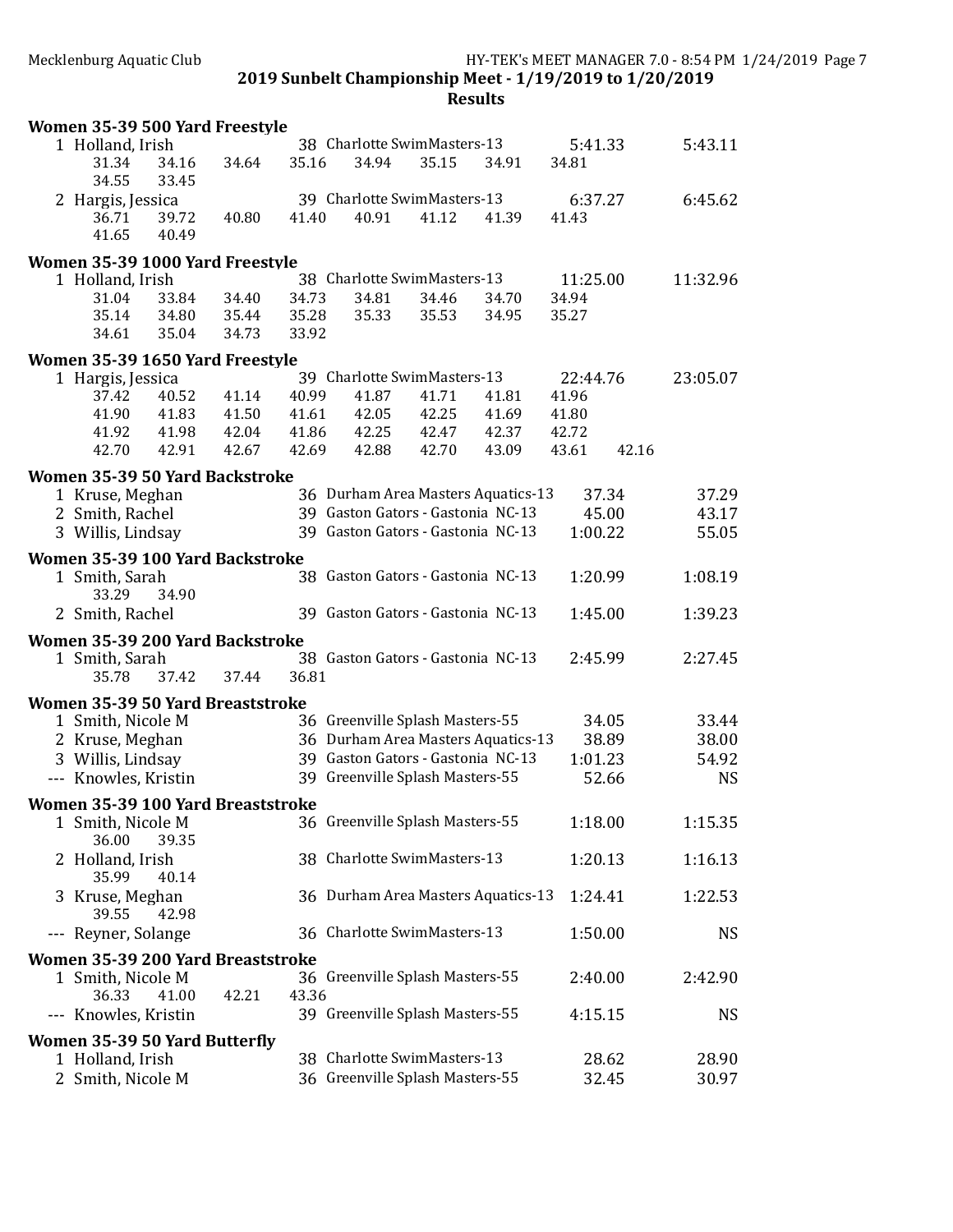|     | (Women 35-39 50 Yard Butterfly)<br>3 Kruse, Meghan<br>--- Reyner, Solange |       |       | 36 Durham Area Masters Aquatics-13<br>36 Charlotte SwimMasters-13 | 33.37<br>36.00   | 32.70<br><b>NS</b> |
|-----|---------------------------------------------------------------------------|-------|-------|-------------------------------------------------------------------|------------------|--------------------|
|     | Women 35-39 100 Yard Butterfly<br>1 Holland, Irish                        |       |       | 38 Charlotte SwimMasters-13                                       | 1:03.18          | 1:03.64            |
|     | 29.83<br>33.81<br>2 Smith, Nicole M<br>31.66<br>37.42                     |       |       | 36 Greenville Splash Masters-55                                   | 1:13.56          | 1:09.08            |
|     | Women 35-39 200 Yard Butterfly<br>1 Holland, Irish<br>31.47<br>35.71      | 37.09 | 37.75 | 38 Charlotte SwimMasters-13                                       | 2:22.66          | 2:22.02            |
|     | <b>Women 35-39 100 Yard IM</b><br>1 Holland, Irish<br>30.64<br>36.09      |       |       | 38 Charlotte SwimMasters-13                                       | 1:08.69          | 1:06.73            |
|     | 2 Smith, Sarah<br>32.95<br>38.27                                          |       |       | 38 Gaston Gators - Gastonia NC-13                                 | 1:20.99          | 1:11.22            |
|     | 3 Kruse, Meghan<br>36.36<br>37.76                                         |       |       | 36 Durham Area Masters Aquatics-13                                | 1:16.21          | 1:14.12            |
|     | 4 Reyner, Solange<br>38.07<br>39.71                                       |       |       | 36 Charlotte SwimMasters-13                                       | 1:20.00          | 1:17.78            |
|     | 5 Smith, Rachel<br>46.52<br>49.33                                         |       |       | 39 Gaston Gators - Gastonia NC-13                                 | 2:15.00          | 1:35.85            |
|     | <b>Women 35-39 200 Yard IM</b><br>1 Holland, Irish<br>30.59<br>37.22      | 41.76 | 32.94 | 38 Charlotte SwimMasters-13                                       | 2:29.33          | 2:22.51            |
|     | 2 Smith, Sarah<br>36.12<br>38.96                                          | 45.02 | 35.21 | 38 Gaston Gators - Gastonia NC-13                                 | 2:50.99          | 2:35.31            |
|     | 3 Smith, Nicole M<br>32.08<br>43.80                                       | 43.88 | 39.77 | 36 Greenville Splash Masters-55                                   | 2:35.89          | 2:39.53            |
|     | 4 Hargis, Jessica<br>46.63<br>37.92                                       | 54.40 | 41.50 | 39 Charlotte SwimMasters-13                                       | 2:51.73          | 3:00.45            |
|     | --- Reyner, Solange                                                       |       |       | 36 Charlotte SwimMasters-13                                       | 2:45.00          | <b>NS</b>          |
|     | <b>Women 35-39 400 Yard IM</b>                                            |       |       |                                                                   |                  |                    |
|     | 1 Holland, Irish<br>31.14<br>35.83                                        | 39.87 | 39.84 | 38 Charlotte SwimMasters-13<br>43.92<br>44.09<br>35.33            | 5:04.82<br>32.88 | 5:02.90            |
|     | 2 Hargis, Jessica<br>41.52<br>49.66                                       | 48.79 | 49.18 | 39 Charlotte SwimMasters-13<br>53.36<br>55.24<br>42.07            | 5:55.00<br>40.97 | 6:20.79            |
|     | Women 40-44 50 Yard Freestyle                                             |       |       |                                                                   |                  |                    |
|     | 1 Lindauer, Kerry                                                         |       |       | 44 SwimMAC Masters - Charlotte-13                                 | 24.25            | 24.56              |
|     | 2 Townes, Maureen M                                                       |       |       | 44 SwimMAC Masters - Charlotte-13                                 | 26.00            | 25.87              |
|     | 3 Stump, Karen                                                            |       |       | 40 Hawk Masters Uncw-13                                           | 26.03            | 26.13              |
|     | 4 Uhl, Alicia                                                             |       |       | 42 Hawk Masters Uncw-13                                           | 26.91            | 26.73              |
|     | 5 Lindquist, Carrie                                                       |       |       | 43 Gaston Gators - Gastonia NC-13                                 | 27.05            | 26.81              |
|     | 6 Williams, Liza                                                          |       |       | 42 Lowes YMCA-13                                                  | 28.95            | 28.27              |
|     | 7 Frye, Jenni                                                             |       |       | 42 YMCA Seahorse Swim Team - Hick-1                               | 29.81            | 30.51              |
|     | 8 Law, Amanda                                                             |       |       | 43 Raleigh Area Masters-13                                        | 37.08            | 37.63              |
|     | 9 Roberts-Miller, Allison                                                 |       |       | 42 Gaston Gators - Gastonia NC-13                                 | 50.25            | 38.64              |
|     | 10 Fisher, Reita                                                          |       |       | 44 Mecklenburg Swim Association M-1                               | 41.58            | 43.79              |
| 11  | Cable, Erin                                                               |       |       | 40 Gaston Gators - Gastonia NC-13                                 | 55.05            | 46.95              |
| --- | Kalka, Elizabeth                                                          |       |       | 43 Mecklenburg Swim Association M-1                               | 31.75            | <b>NS</b>          |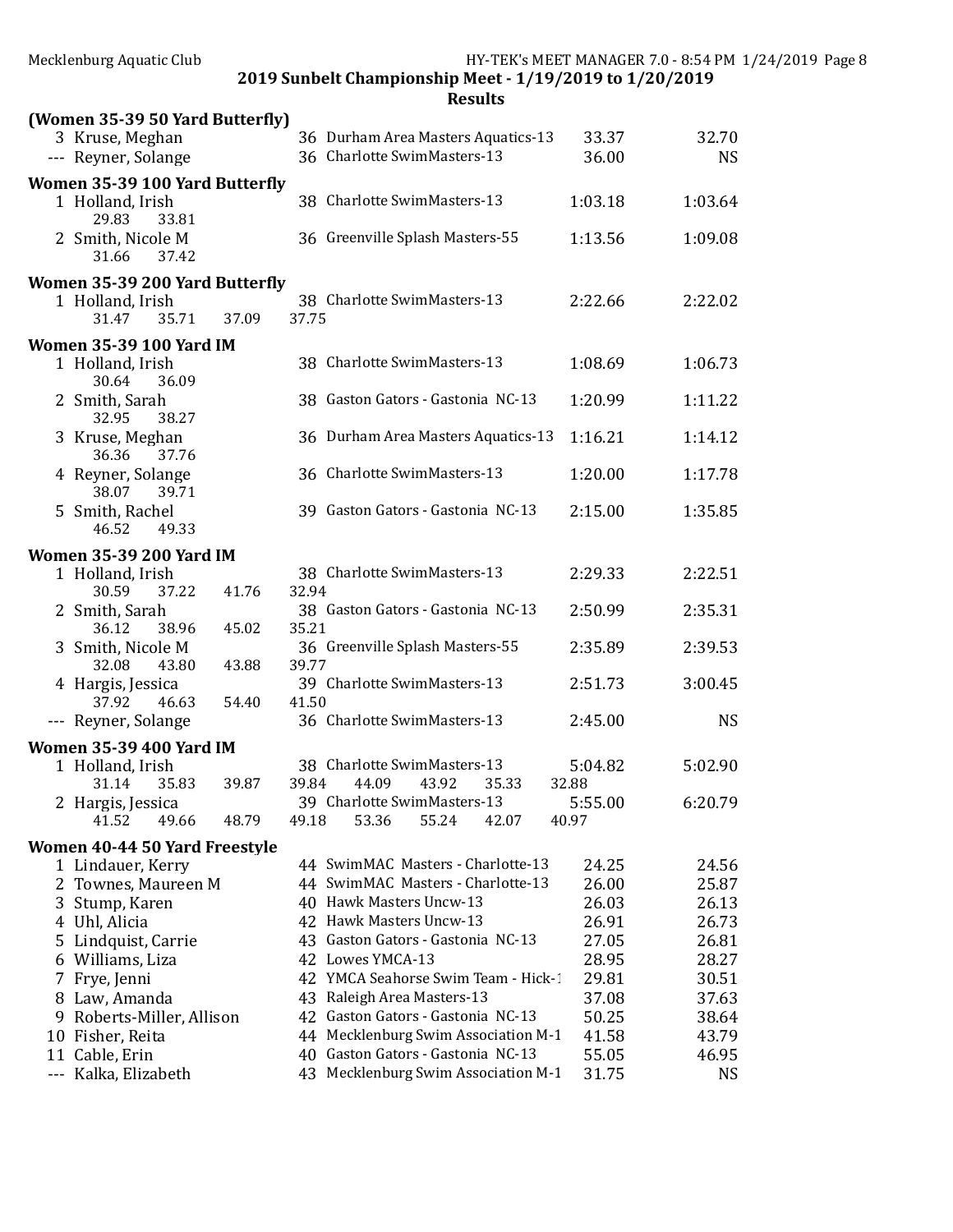| Women 40-44 100 Yard Freestyle            |       |       |                                   |       |       |                                             |           |
|-------------------------------------------|-------|-------|-----------------------------------|-------|-------|---------------------------------------------|-----------|
| 1 Lindauer, Kerry<br>26.11<br>28.86       |       |       | 44 SwimMAC Masters - Charlotte-13 |       |       | 53.00                                       | 54.97     |
| 2 Stump, Karen<br>27.79<br>29.95          |       |       | 40 Hawk Masters Uncw-13           |       |       | 57.03                                       | 57.74     |
| 3 Uhl, Alicia<br>28.21<br>30.57           |       |       | 42 Hawk Masters Uncw-13           |       |       | 57.60                                       | 58.78     |
| 4 Townes, Maureen M<br>28.13<br>31.63     |       |       | 44 SwimMAC Masters - Charlotte-13 |       |       | 56.00                                       | 59.76     |
| 5 Koeppel, Brooke<br>29.12<br>31.40       |       |       | 40 SwimMAC Masters - Charlotte-13 |       |       | 1:00.63                                     | 1:00.52   |
| 6 Williams, Liza<br>33.99<br>30.19        |       |       | 42 Lowes YMCA-13                  |       |       | 1:04.02                                     | 1:04.18   |
| 7 Leftwich, Amanda L<br>31.69<br>34.83    |       |       | 43 Gaston Gators - Gastonia NC-13 |       |       | 1:12.17                                     | 1:06.52   |
| 8 Rankin, Lisa<br>39.05<br>42.65          |       |       |                                   |       |       | 43 Mecklenburg Swim Association M-1 1:20.03 | 1:21.70   |
| 9 Law, Amanda<br>40.11<br>44.03           |       |       | 43 Raleigh Area Masters-13        |       |       | 1:22.50                                     | 1:24.14   |
| --- Lindquist, Carrie                     |       |       | 43 Gaston Gators - Gastonia NC-13 |       |       | 58.51                                       | <b>NS</b> |
| Women 40-44 200 Yard Freestyle            |       |       |                                   |       |       |                                             |           |
| 1 Lindauer, Kerry<br>28.48<br>32.35       | 33.06 | 32.50 | 44 SwimMAC Masters - Charlotte-13 |       |       | 2:00.00                                     | 2:06.39   |
| 2 Lindquist, Carrie<br>30.81<br>34.07     | 35.32 | 35.45 | 43 Gaston Gators - Gastonia NC-13 |       |       | 2:10.01                                     | 2:15.65   |
| 3 Leftwich, Amanda L<br>32.89<br>36.20    | 39.34 | 40.82 | 43 Gaston Gators - Gastonia NC-13 |       |       | 2:35.00                                     | 2:29.25   |
| 4 Frye, Jenni<br>34.20<br>39.03           | 41.56 | 40.95 |                                   |       |       | 42 YMCA Seahorse Swim Team - Hick-1 2:45.90 | 2:35.74   |
| 5 Vanderford, Stephanie<br>35.44<br>41.56 | 45.63 | 47.76 |                                   |       |       | 42 Mecklenburg Swim Association M-1 2:53.04 | 2:50.39   |
| 6 Law, Amanda<br>40.02<br>44.17           | 47.88 | 44.59 | 43 Raleigh Area Masters-13        |       |       | 3:01.61                                     | 2:56.66   |
| --- Bruce, Stacey                         |       |       | 44 Palmetto Masters-55            |       |       | 2:05.00                                     | <b>NS</b> |
| Women 40-44 500 Yard Freestyle            |       |       |                                   |       |       |                                             |           |
| 1 Bruce, Stacey<br>30.77<br>33.16         | 33.86 | 34.39 | 44 Palmetto Masters-55<br>34.47   | 33.92 | 33.77 | 5:30.55<br>33.80                            | 5:33.93   |
| 33.32<br>32.47<br>2 Uhl, Alicia           |       |       | 42 Hawk Masters Uncw-13<br>37.10  |       |       | 5:50.36                                     | 5:57.15   |
| 31.95<br>35.34<br>35.54<br>34.53          | 35.94 | 36.79 |                                   | 36.73 | 36.64 | 36.59                                       |           |
| Women 40-44 1000 Yard Freestyle           |       |       |                                   |       |       |                                             |           |
| 1 Uhl, Alicia                             |       |       | 42 Hawk Masters Uncw-13           |       |       | 11:36.75                                    | 11:38.75  |
| 31.25<br>34.66                            | 34.97 | 35.42 | 35.48                             | 35.99 | 35.57 | 35.10                                       |           |
| 35.40<br>35.10                            | 34.99 | 34.80 | 34.90                             | 34.93 | 35.23 | 35.70                                       |           |
| 35.42<br>35.56                            | 34.93 | 33.35 |                                   |       |       |                                             |           |
| 2 Kalka, Elizabeth                        |       |       |                                   |       |       | 43 Mecklenburg Swim Association M-112:54.75 | 12:51.84  |
| 34.91<br>37.81                            | 38.32 | 38.27 | 38.58                             | 38.30 | 38.79 | 38.13                                       |           |
| 38.94<br>38.79                            | 38.84 | 39.03 | 38.97                             | 39.20 | 39.61 | 39.10                                       |           |
| 39.62<br>39.12                            | 39.05 | 38.46 |                                   |       |       |                                             |           |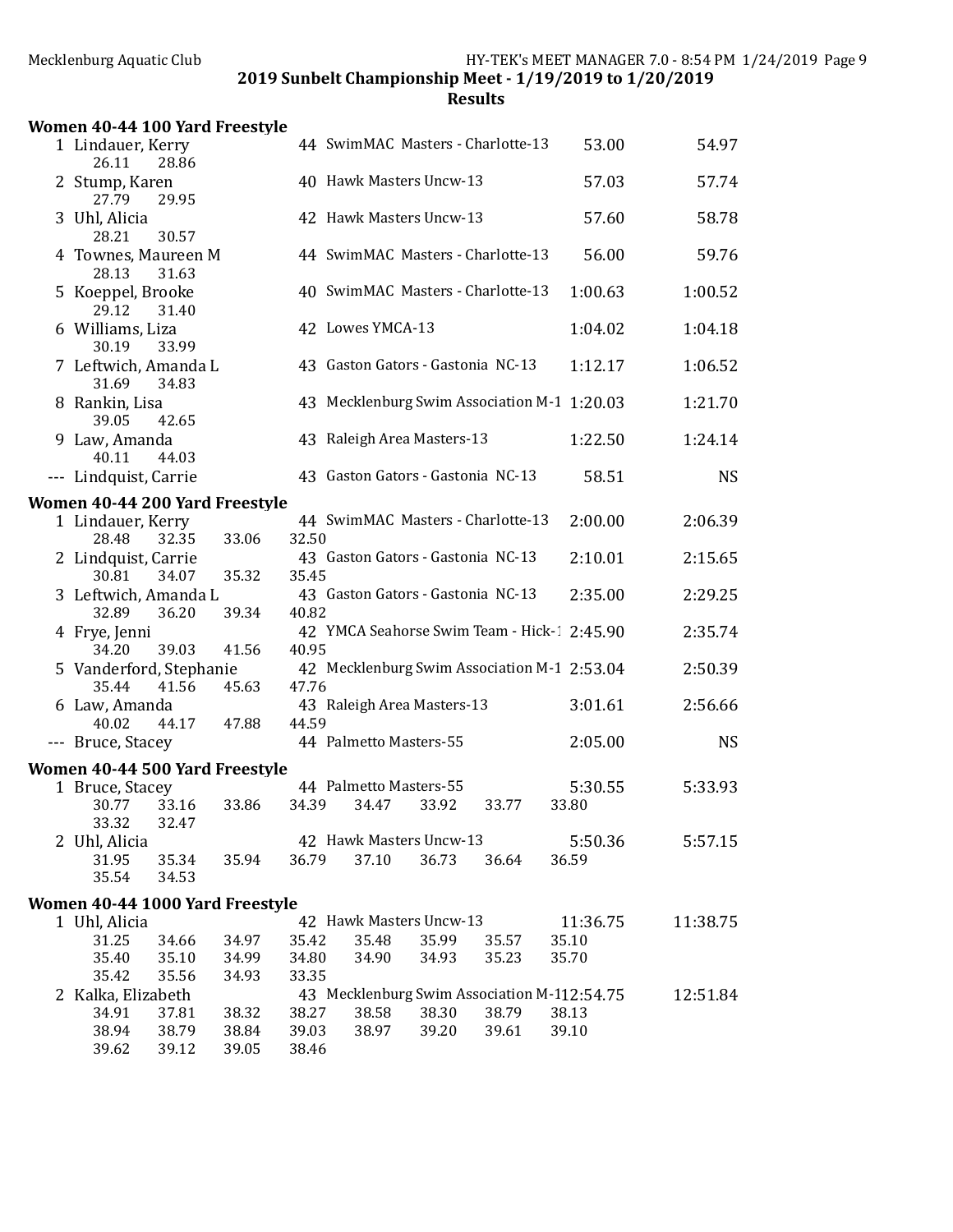| Women 40-44 1000 Yard Freestyle    |       |       |       |                                             |       |       |          |           |           |
|------------------------------------|-------|-------|-------|---------------------------------------------|-------|-------|----------|-----------|-----------|
| 1 Bruce, Stacey                    |       |       |       | 44 Palmetto Masters-55                      |       |       |          | <b>NT</b> | 11:26.84  |
| 31.05                              | 33.76 | 34.02 | 34.34 | 34.63                                       | 34.53 | 34.62 | 34.72    |           |           |
| 34.81                              | 34.78 | 34.59 | 34.70 | 34.65                                       | 34.44 | 34.38 | 34.82    |           |           |
| 34.52                              | 34.35 | 34.37 | 34.76 |                                             |       |       |          |           |           |
| Women 40-44 1650 Yard Freestyle    |       |       |       |                                             |       |       |          |           |           |
| 1 Bruce, Stacey                    |       |       |       | 44 Palmetto Masters-55                      |       |       | 18:45.55 |           | 18:51.92  |
| 31.05                              | 33.76 | 34.02 | 34.34 | 34.63                                       | 34.53 | 34.62 | 34.72    |           |           |
| 34.81                              | 34.78 | 34.59 | 34.70 | 34.65                                       | 34.44 | 34.38 | 34.82    |           |           |
| 34.52                              | 34.35 | 34.37 | 34.76 | 34.58                                       | 34.27 | 34.45 | 34.19    |           |           |
| 34.46                              | 34.84 | 34.72 | 34.74 | 34.23                                       | 34.31 | 34.32 | 33.62    | 32.35     |           |
| 2 Old, Catherine                   |       |       |       | 41 Greensboro Community YMCA Mast22:35.00   |       |       |          |           | 22:59.51  |
| 36.20                              | 38.93 | 39.71 | 39.82 | 40.15                                       | 41.51 | 41.55 | 42.14    |           |           |
| 41.69                              | 42.86 | 42.56 | 42.59 | 42.86                                       | 42.46 | 43.61 | 43.82    |           |           |
| 42.65                              | 42.35 | 42.89 | 42.17 | 43.10                                       | 42.85 | 43.26 | 42.52    |           |           |
| 41.97                              | 42.69 | 42.71 | 42.30 | 42.26                                       | 41.45 | 41.01 | 41.42    | 39.45     |           |
| Women 40-44 50 Yard Backstroke     |       |       |       |                                             |       |       |          |           |           |
| 1 Lindauer, Kerry                  |       |       |       | 44 SwimMAC Masters - Charlotte-13           |       |       |          | 28.40     | 29.11     |
| 2 Stump, Karen                     |       |       |       | 40 Hawk Masters Uncw-13                     |       |       |          | 30.70     | 31.03     |
| 3 Uhl, Alicia                      |       |       |       | 42 Hawk Masters Uncw-13                     |       |       |          | 32.69     | 32.24     |
| 4 Townes, Maureen M                |       |       |       | 44 SwimMAC Masters - Charlotte-13           |       |       |          | 32.00     | 33.85     |
| 5 Lindquist, Carrie                |       |       |       | 43 Gaston Gators - Gastonia NC-13           |       |       |          | 36.44     | 34.05     |
| 6 Williams, Liza                   |       |       |       | 42 Lowes YMCA-13                            |       |       |          | 36.00     | 35.40     |
| 7 Cederburg, Sara                  |       |       |       | 41 Charlotte SwimMasters-13                 |       |       |          | 40.00     | 38.72     |
| 8 Rankin, Lisa                     |       |       |       | 43 Mecklenburg Swim Association M-1         |       |       |          | 40.00     | 45.98     |
| 9 Roberts-Miller, Allison          |       |       |       | 42 Gaston Gators - Gastonia NC-13           |       |       |          | 55.00     | 46.70     |
| 10 Cable, Erin                     |       |       |       | 40 Gaston Gators - Gastonia NC-13           |       |       | 1:05.05  |           | 49.13     |
| 11 Law, Amanda                     |       |       |       | 43 Raleigh Area Masters-13                  |       |       |          | 49.26     | 49.44     |
| Women 40-44 100 Yard Backstroke    |       |       |       |                                             |       |       |          |           |           |
| 1 Lindauer, Kerry<br>30.04         | 31.68 |       |       | 44 SwimMAC Masters - Charlotte-13           |       |       | 1:01.50  |           | 1:01.72   |
| 2 McLaughlin, Kelly<br>31.59       | 32.88 |       |       | 40 Patty Shoaf Coaching Masters-13          |       |       | 1:05.00  |           | 1:04.47   |
| 3 Williams, Liza<br>37.11          | 39.17 |       |       | 42 Lowes YMCA-13                            |       |       | 1:19.01  |           | 1:16.28   |
| 4 Morrell, Jennifer<br>49.58 56.03 |       |       |       | 43 SwimMAC Masters - Charlotte-13           |       |       | 1:42.37  |           | 1:45.61   |
| 5 Cable, Erin<br>49.22             | 57.76 |       |       | 40 Gaston Gators - Gastonia NC-13           |       |       | 2:10.10  |           | 1:46.98   |
| 6 Fisher, Reita<br>55.91 1:03.72   |       |       |       | 44 Mecklenburg Swim Association M-1 2:04.92 |       |       |          |           | 1:59.63   |
| --- Kalka, Elizabeth               |       |       |       | 43 Mecklenburg Swim Association M-1 1:15.00 |       |       |          |           | <b>NS</b> |
| --- Stump, Karen                   |       |       |       | 40 Hawk Masters Uncw-13                     |       |       | 1:10.00  |           | <b>NS</b> |
| Women 40-44 200 Yard Backstroke    |       |       |       |                                             |       |       |          |           |           |
| 1 Lindauer, Kerry                  |       |       |       | 44 SwimMAC Masters - Charlotte-13           |       |       | 2:18.19  |           | 2:17.66   |
| 32.59                              | 34.73 | 35.49 | 34.85 |                                             |       |       |          |           |           |
| 2 Cederburg, Sara                  |       |       |       | 41 Charlotte SwimMasters-13                 |       |       | 2:45.00  |           | 2:52.72   |
| 40.56                              | 42.69 | 44.38 | 45.09 |                                             |       |       |          |           |           |
| Women 40-44 50 Yard Breaststroke   |       |       |       |                                             |       |       |          |           |           |
| 1 Lindauer, Kerry                  |       |       |       | 44 SwimMAC Masters - Charlotte-13           |       |       |          | 31.00     | 32.16     |
| 2 Koeppel, Brooke                  |       |       |       | 40 SwimMAC Masters - Charlotte-13           |       |       |          | 34.53     | 34.31     |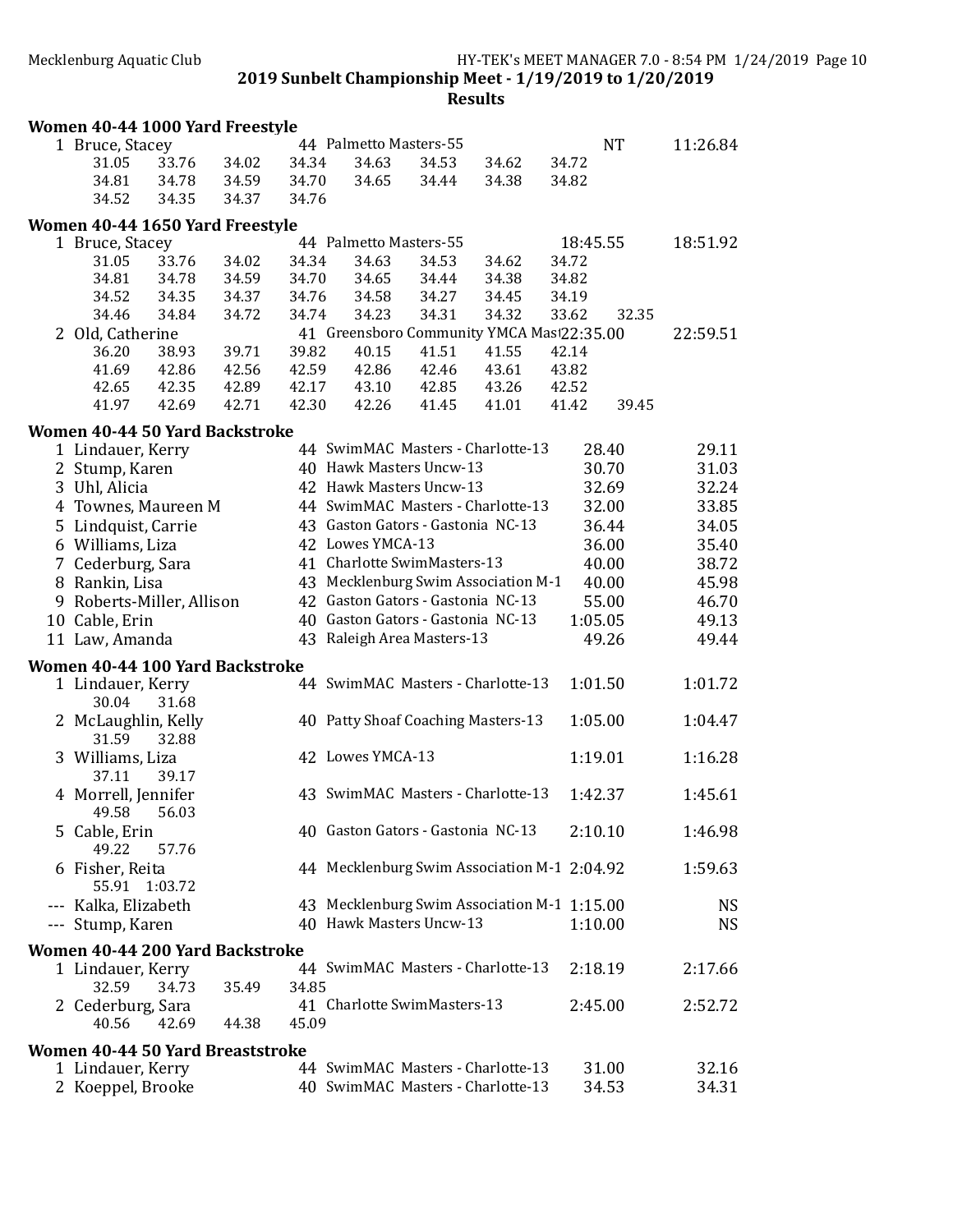| (Women 40-44 50 Yard Breaststroke)           |         |                                             |         |           |
|----------------------------------------------|---------|---------------------------------------------|---------|-----------|
| 3 Townes, Maureen M                          |         | 44 SwimMAC Masters - Charlotte-13           | 35.00   | 34.53     |
| 4 McLaughlin, Kelly                          |         | 40 Patty Shoaf Coaching Masters-13          | 34.00   | 35.13     |
| 5 Williams, Liza                             |         | 42 Lowes YMCA-13                            | 37.84   | 37.01     |
| 6 King, Victoria                             |         | 43 Lowes YMCA-13                            | 38.61   | 38.58     |
| 7 Vanderford, Stephanie                      |         | 42 Mecklenburg Swim Association M-1         | 41.00   | 39.84     |
| 8 Leftwich, Amanda L                         |         | 43 Gaston Gators - Gastonia NC-13           | 44.05   | 40.00     |
| 9 Frye, Jenni                                |         | 42 YMCA Seahorse Swim Team - Hick-1         | 39.93   | 40.18     |
| 10 Law, Amanda                               |         | 43 Raleigh Area Masters-13                  | 44.52   | 43.83     |
| 11 Roberts-Miller, Allison                   |         | 42 Gaston Gators - Gastonia NC-13           | 56.50   | 47.79     |
| 12 Morrell, Jennifer                         |         | 43 SwimMAC Masters - Charlotte-13           | 54.97   | 53.27     |
| 13 Fisher, Reita                             |         | 44 Mecklenburg Swim Association M-1         | 52.35   | 55.17     |
| --- Stump, Karen                             |         | 40 Hawk Masters Uncw-13                     | 33.53   | <b>NS</b> |
| --- Bruce, Stacey                            |         | 44 Palmetto Masters-55                      | 33.97   | <b>NS</b> |
| Women 40-44 100 Yard Breaststroke            |         |                                             |         |           |
| 1 Koeppel, Brooke                            |         | 40 SwimMAC Masters - Charlotte-13           | 1:14.23 | 1:13.57   |
| 35.00<br>38.57                               |         |                                             |         |           |
| 2 Bruce, Stacey<br>39.15<br>34.94            |         | 44 Palmetto Masters-55                      | 1:14.00 | 1:14.09   |
| 3 Lindauer, Kerry<br>34.38<br>39.74          |         | 44 SwimMAC Masters - Charlotte-13           | 1:11.00 | 1:14.12   |
| 4 Leftwich, Amanda L<br>41.23<br>46.29       |         | 43 Gaston Gators - Gastonia NC-13           | 1:33.32 | 1:27.52   |
| 5 Cederburg, Sara<br>44.63<br>48.45          |         | 41 Charlotte SwimMasters-13                 | 1:30.00 | 1:33.08   |
| 6 Law, Amanda<br>47.84<br>50.54              |         | 43 Raleigh Area Masters-13                  | 1:36.10 | 1:38.38   |
| --- Stump, Karen                             |         | 40 Hawk Masters Uncw-13                     | 1:14.61 | <b>NS</b> |
| --- Williams, Liza                           |         | 42 Lowes YMCA-13                            | 1:24.16 | <b>NS</b> |
|                                              |         |                                             |         |           |
| Women 40-44 200 Yard Breaststroke            |         | 40 SwimMAC Masters - Charlotte-13           |         |           |
| 1 Koeppel, Brooke<br>38.77<br>40.33<br>35.42 | 42.93   |                                             | 2:41.28 | 2:37.45   |
| 2 Bruce, Stacey                              |         | 44 Palmetto Masters-55                      | 2:45.00 | 2:40.87   |
| 41.51<br>42.02<br>37.44                      | 39.90   |                                             |         |           |
| 3 Vanderford, Stephanie                      |         | 42 Mecklenburg Swim Association M-1 3:05.00 |         | 3:16.71   |
| 48.94<br>41.51<br>53.49                      | 52.77   |                                             |         |           |
| 4 Cederburg, Sara                            |         | 41 Charlotte SwimMasters-13                 | 3:00.00 | 3:21.88   |
| 44.85<br>49.43<br>52.84                      | 54.76   |                                             |         |           |
| 5 Law, Amanda                                |         | 43 Raleigh Area Masters-13                  | 3:37.44 | 3:30.54   |
| 50.66<br>54.02<br>54.69                      | 51.17   |                                             |         |           |
| 6 Fisher, Reita                              |         | 44 Mecklenburg Swim Association M-1 4:21.00 |         | 4:19.28   |
| 57.46 1:05.82<br>1:08.72                     | 1:07.28 |                                             |         |           |
| Women 40-44 50 Yard Butterfly                |         |                                             |         |           |
| 1 Stump, Karen                               |         | 40 Hawk Masters Uncw-13                     | 27.51   | 27.77     |
| 2 Lindauer, Kerry                            |         | 44 SwimMAC Masters - Charlotte-13           | 26.50   | 28.92     |
| 3 Uhl, Alicia                                |         | 42 Hawk Masters Uncw-13                     | 28.36   | 29.66     |
| 4 Townes, Maureen M                          |         | 44 SwimMAC Masters - Charlotte-13           | 28.60   | 29.75     |
| 5 Lindquist, Carrie                          |         | 43 Gaston Gators - Gastonia NC-13           | 30.99   | 30.83     |
| 6 Williams, Liza                             |         | 42 Lowes YMCA-13                            | 33.00   | 32.57     |
| 7 Leftwich, Amanda L                         |         | 43 Gaston Gators - Gastonia NC-13           | 37.57   | 33.82     |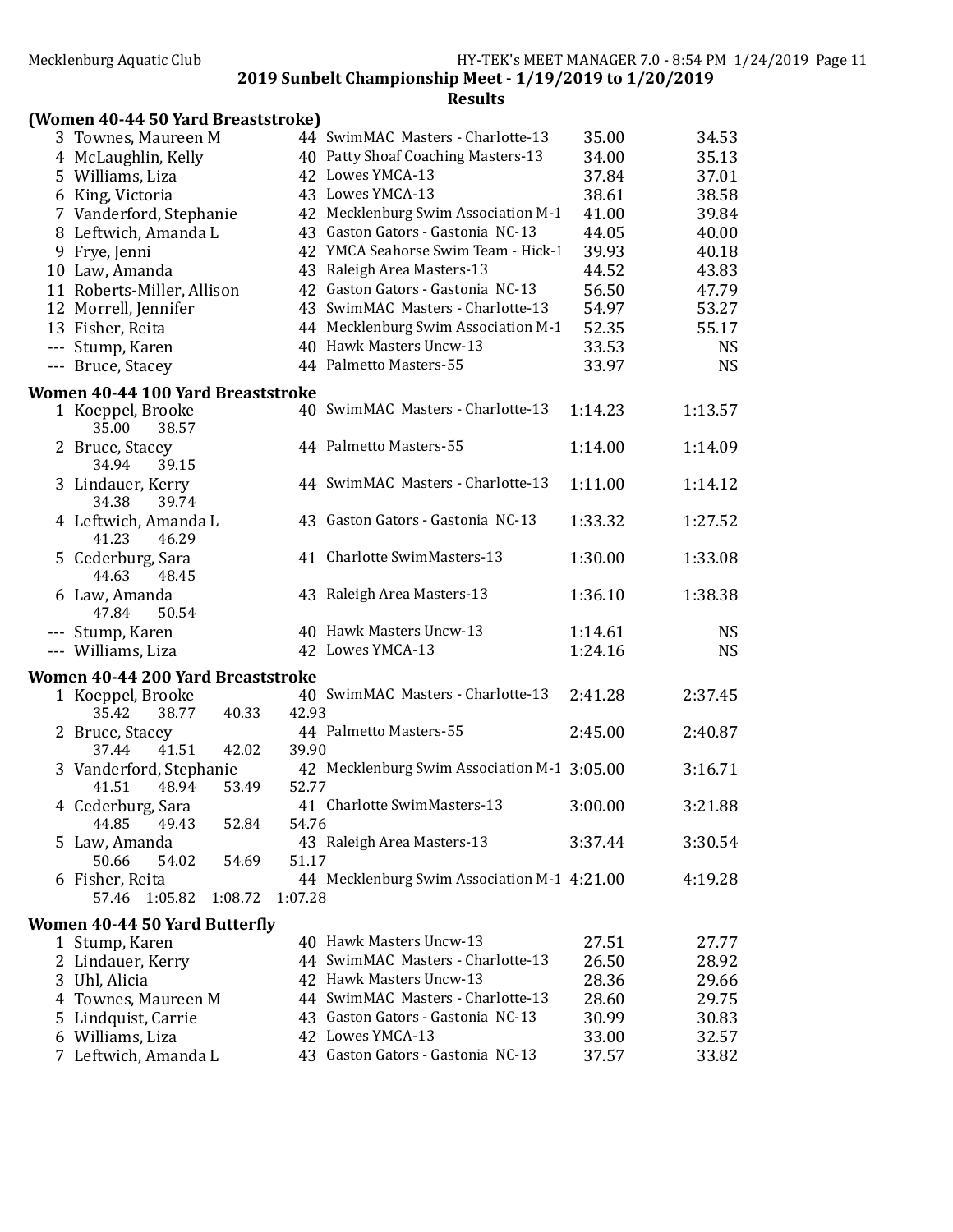2019 Sunbelt Championship Meet - 1/19/2019 to 1/20/2019

| Women 40-44 100 Yard Butterfly              |       |                                                    |                  |           |
|---------------------------------------------|-------|----------------------------------------------------|------------------|-----------|
| 1 McLaughlin, Kelly<br>29.76<br>32.88       |       | 40 Patty Shoaf Coaching Masters-13                 | 1:05.00          | 1:02.64   |
| 2 Stump, Karen<br>29.77<br>33.07            |       | 40 Hawk Masters Uncw-13                            | 1:03.01          | 1:02.84   |
| 3 Uhl, Alicia<br>30.96<br>33.56             |       | 42 Hawk Masters Uncw-13                            | 1:05.32          | 1:04.52   |
| <b>Women 40-44 100 Yard IM</b>              |       |                                                    |                  |           |
| 1 Lindauer, Kerry<br>28.05<br>35.07         |       | 44 SwimMAC Masters - Charlotte-13                  | 1:02.00          | 1:03.12   |
| 2 Stump, Karen<br>29.62<br>35.28            |       | 40 Hawk Masters Uncw-13                            | 1:04.72          | 1:04.90   |
| 3 McLaughlin, Kelly<br>30.12<br>35.11       |       | 40 Patty Shoaf Coaching Masters-13                 | 1:05.00          | 1:05.23   |
| 4 Townes, Maureen M<br>30.84<br>35.56       |       | 44 SwimMAC Masters - Charlotte-13                  | 1:06.00          | 1:06.40   |
| 5 Uhl, Alicia<br>31.11<br>35.75             |       | 42 Hawk Masters Uncw-13                            | 1:07.13          | 1:06.86   |
| 6 Lindquist, Carrie<br>32.50<br>36.97       |       | 43 Gaston Gators - Gastonia NC-13                  | 1:10.08          | 1:09.47   |
| 7 Williams, Liza<br>35.11<br>38.48          |       | 42 Lowes YMCA-13                                   | 1:22.00          | 1:13.59   |
| 8 Leftwich, Amanda L<br>38.06<br>39.82      |       | 43 Gaston Gators - Gastonia NC-13                  | 1:25.46          | 1:17.88   |
| 9 Frye, Jenni<br>38.33<br>39.65             |       | 42 YMCA Seahorse Swim Team - Hick-1 1:15.72        |                  | 1:17.98   |
| 10 Cederburg, Sara<br>39.04<br>41.79        |       | 41 Charlotte SwimMasters-13                        | 1:30.00          | 1:20.83   |
| 11 King, Victoria<br>38.53<br>44.17         |       | 43 Lowes YMCA-13                                   | 1:24.27          | 1:22.70   |
| 12 Vanderford, Stephanie<br>38.34<br>45.67  |       | 42 Mecklenburg Swim Association M-1 1:25.00        |                  | 1:24.01   |
| 13 Law, Amanda<br>49.43<br>44.91            |       | 43 Raleigh Area Masters-13                         | 1:33.43          | 1:34.34   |
| 14 Morrell, Jennifer<br>50.12<br>56.33      |       | 43 SwimMAC Masters - Charlotte-13                  | 1:52.70          | 1:46.45   |
| --- Koeppel, Brooke                         |       | 40 SwimMAC Masters - Charlotte-13                  | 1:10.60          | <b>NS</b> |
| <b>Women 40-44 200 Yard IM</b>              |       |                                                    |                  |           |
| 1 Bruce, Stacey<br>32.30<br>38.27<br>39.51  | 32.40 | 44 Palmetto Masters-55                             | 2:30.00          | 2:22.48   |
| 2 Uhl, Alicia<br>31.83<br>38.99<br>41.28    | 33.04 | 42 Hawk Masters Uncw-13                            | 2:20.36          | 2:25.14   |
| 3 Williams, Liza<br>35.90<br>44.46<br>49.49 | 39.03 | 42 Lowes YMCA-13                                   | 3:00.00          | 2:48.88   |
| --- Stump, Karen                            |       | 40 Hawk Masters Uncw-13                            | 2:25.09          | <b>NS</b> |
| <b>Women 40-44 400 Yard IM</b>              |       |                                                    |                  |           |
| 1 Bruce, Stacey                             |       | 44 Palmetto Masters-55                             | 5:00.55          | 5:00.59   |
| 32.82<br>39.40<br>39.86                     | 39.50 | 41.82<br>41.25<br>33.36                            | 32.58            |           |
| 2 Uhl, Alicia<br>32.38<br>37.10<br>42.14    | 40.57 | 42 Hawk Masters Uncw-13<br>43.72<br>43.41<br>35.30 | 4:59.59<br>33.95 | 5:08.57   |
| 3 Old, Catherine                            |       | 41 Greensboro Community YMCA Mast 6:10.74          |                  | 6:01.86   |
| 38.94<br>47.62<br>44.90                     | 44.19 | 51.43<br>53.03<br>42.23                            | 39.52            |           |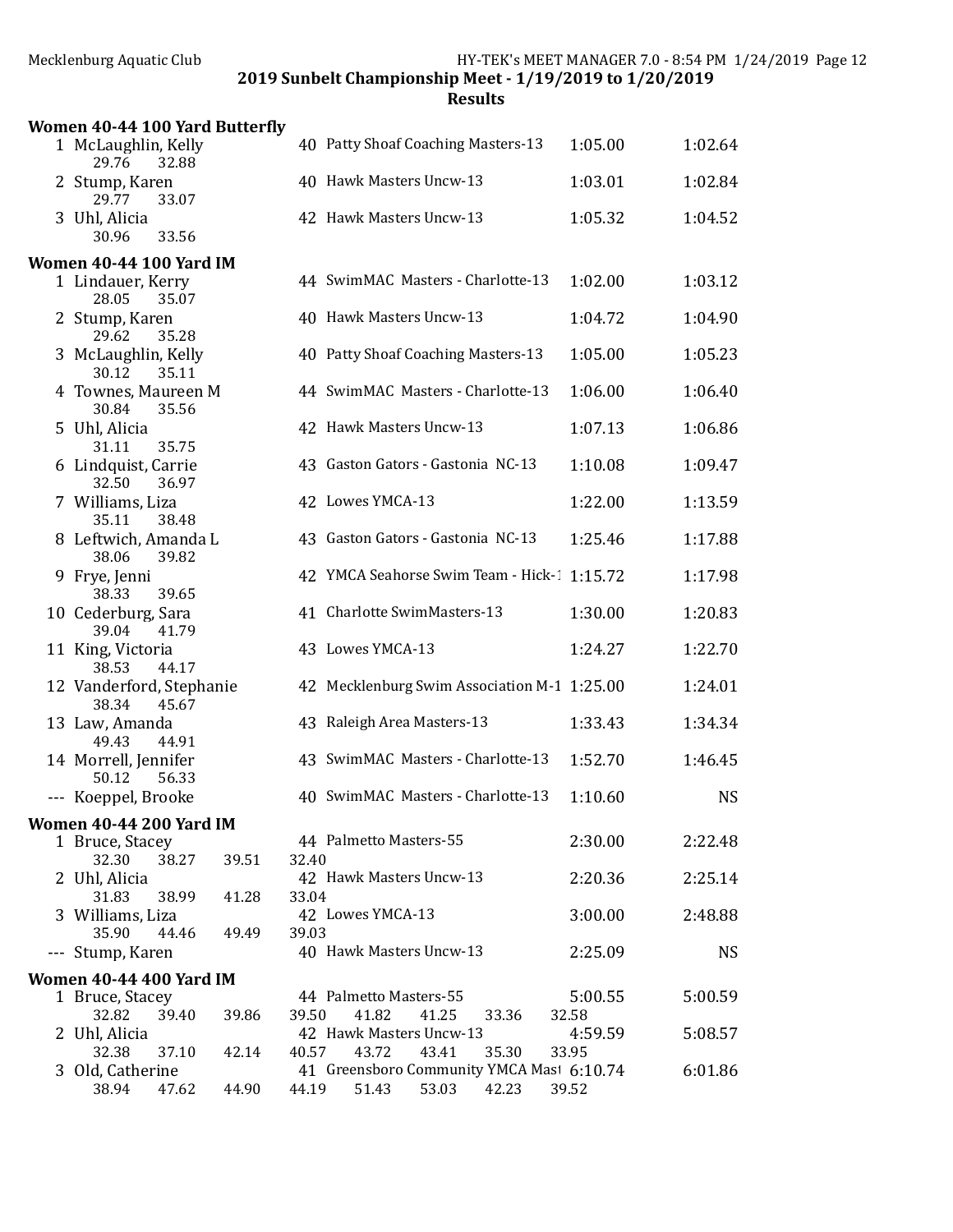| Women 45-49 50 Yard Freestyle |
|-------------------------------|
|-------------------------------|

| 1 Braun, Erika                                   |       | 46 Raleigh Area Masters-13                  | 23.80     | 24.32     |
|--------------------------------------------------|-------|---------------------------------------------|-----------|-----------|
| 2 Buckley, Jennifer                              |       | 47 Enfinity Aquatic Club-13                 | 26.35     | 27.00     |
| 3 Kerestes, Jennifer J                           |       | 45 Mecklenburg Swim Association M-1         | 28.80     | 28.05     |
| 4 Dunn, Sara                                     |       | 46 SwimMAC Masters - Charlotte-13           | 28.75     | 28.29     |
| 5 Hurst, Kim                                     |       | 49 Georgia Masters-45                       | 28.06     | 29.14     |
| 6 Rudisill, Kamie M                              |       | 49 Charlotte SwimMasters-13                 | 30.50     | 30.76     |
| 7 Gratsou-Zodl, Violetta                         |       | 48 Tac Titans-13                            | 36.23     | 35.35     |
| 8 Shoaf, Patty                                   |       | 48 Patty Shoaf Coaching Masters-13          | 38.00     | 35.49     |
| 9 Sumwalt, Christa C                             |       | 46 SwimMAC Masters - Charlotte-13           | 36.96     | 37.57     |
| 10 Skelton, Heather                              |       | 47 Charlotte SwimMasters-13                 | 44.00     | 39.26     |
| 11 Major, Kristin                                |       | 47 Gaston Gators - Gastonia NC-13           | 42.00     | 41.78     |
| --- Harris, Stacey                               |       | 48 SwimMAC Masters - Charlotte-13           | 29.48     | <b>NS</b> |
| --- Holland, Amy                                 |       | 47 SwimMAC Masters - Charlotte-13           | 25.50     | <b>NS</b> |
| Women 45-49 100 Yard Freestyle                   |       |                                             |           |           |
| 1 Braun, Erika<br>25.75<br>26.84                 |       | 46 Raleigh Area Masters-13                  | 3:00.00   | 52.59     |
| 2 Buckley, Jennifer<br>29.27<br>32.16            |       | 47 Enfinity Aquatic Club-13                 | 1:00.71   | 1:01.43   |
| 3 Hurst, Kim<br>33.63<br>31.89                   |       | 49 Georgia Masters-45                       | 1:02.49   | 1:05.52   |
| 4 Rudisill, Kamie M<br>32.57<br>33.43            |       | 49 Charlotte SwimMasters-13                 | 1:07.00   | 1:06.00   |
| 5 Ballenger, Angie<br>31.12<br>34.98             |       | 49 Gaston Gators - Gastonia NC-13           | 1:04.00   | 1:06.10   |
| 6 Dunn, Sara<br>31.97<br>36.10                   |       | 46 SwimMAC Masters - Charlotte-13           | 1:04.00   | 1:08.07   |
| 7 Rankin, Alison<br>34.28<br>38.16               |       | 46 Gaston Gators - Gastonia NC-13           | 1:15.00   | 1:12.44   |
| 8 Moore, Meredith<br>35.99<br>37.64              |       | 45 Mecklenburg Swim Association M-1 1:12.00 |           | 1:13.63   |
| 9 Gratsou-Zodl, Violetta<br>38.58<br>42.16       |       | 48 Tac Titans-13                            | 1:21.96   | 1:20.74   |
| 10 Sumwalt, Christa C<br>37.94<br>45.88          |       | 46 SwimMAC Masters - Charlotte-13           | 1:25.91   | 1:23.82   |
| 11 Major, Kristin                                |       | 47 Gaston Gators - Gastonia NC-13           | 1:37.00   | 2:35.98   |
| --- Thomas, Christine D                          |       | 48 Charlotte SwimMasters-13                 | 1:30.00   | NS        |
| --- Kerestes, Jennifer J                         |       | 45 Mecklenburg Swim Association M-1 1:03.40 |           | <b>NS</b> |
| --- Harris, Stacey                               |       | 48 SwimMAC Masters - Charlotte-13           | 1:02.48   | <b>NS</b> |
|                                                  |       |                                             |           |           |
| Women 45-49 200 Yard Freestyle<br>1 Braun, Erika |       | 46 Raleigh Area Masters-13                  | <b>NT</b> | 1:59.74   |
| 27.26<br>30.10<br>31.11                          | 31.27 |                                             |           |           |
|                                                  |       |                                             |           |           |
| Women 45-49 200 Yard Freestyle                   |       |                                             |           |           |
| 1 Hurst, Kim                                     |       | 49 Georgia Masters-45                       | 2:12.95   | 2:17.14   |
| 31.61<br>34.23<br>35.60                          | 35.70 |                                             |           |           |
| 2 Dunn, Sara                                     |       | 46 SwimMAC Masters - Charlotte-13           | 2:20.38   | 2:19.83   |
| 32.04<br>35.98<br>36.24                          | 35.57 | 49 Gaston Gators - Gastonia NC-13           |           |           |
| 3 Ballenger, Angie<br>32.37<br>35.79<br>36.97    | 37.13 |                                             | 2:19.00   | 2:22.26   |
| 4 Rankin, Alison                                 |       | 46 Gaston Gators - Gastonia NC-13           | 2:40.00   | 2:36.17   |
| 34.66<br>39.03<br>41.40                          | 41.08 |                                             |           |           |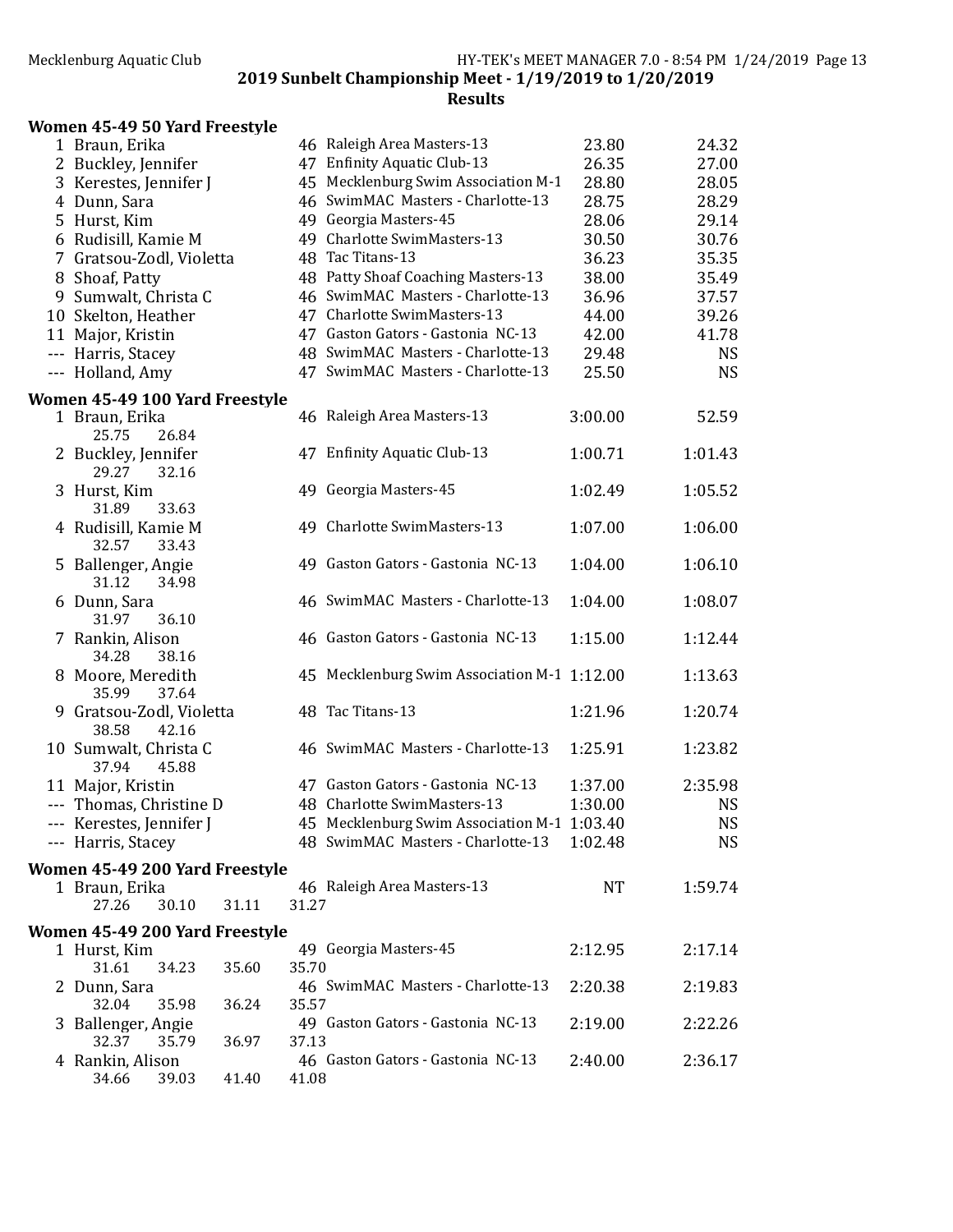| (Women 45-49 200 Yard Freestyle)      |                |       |       |                                 |       |                                             |       |          |          |
|---------------------------------------|----------------|-------|-------|---------------------------------|-------|---------------------------------------------|-------|----------|----------|
| 5 Fricano, Laura                      |                |       |       |                                 |       | 47 Mecklenburg Swim Association M-1 2:55.00 |       |          | 2:53.02  |
| 37.76<br>6 Gratsou-Zodl, Violetta     | 42.69          | 46.05 | 46.52 | 48 Tac Titans-13                |       |                                             |       | 3:07.16  | 2:56.70  |
| 41.43                                 | 45.00          | 46.12 | 44.15 |                                 |       |                                             |       |          |          |
| 7 Sumwalt, Christa C                  |                |       |       |                                 |       | 46 SwimMAC Masters - Charlotte-13           |       | 3:14.30  | 3:15.88  |
| 41.89<br>8 Haskell, Amy               | 50.19          | 52.31 | 51.49 |                                 |       | 46 SwimMAC Masters - Charlotte-13           |       | 3:00.00  | 3:20.26  |
| 44.88                                 | 51.11          | 52.87 | 51.40 |                                 |       |                                             |       |          |          |
| 9 Shoaf, Patty<br>44.67 3:03.43       |                |       |       |                                 |       | 48 Patty Shoaf Coaching Masters-13          |       | 3:25.00  | 3:48.10  |
| Women 45-49 500 Yard Freestyle        |                |       |       |                                 |       |                                             |       |          |          |
| 1 Hurst, Kim                          |                |       |       | 49 Georgia Masters-45           |       |                                             |       | 6:00.00  | 6:12.05  |
| 34.44<br>37.54                        | 36.75<br>36.40 | 37.60 | 37.83 | 37.92                           | 37.88 | 37.89                                       | 37.80 |          |          |
| 2 Dunn, Sara                          |                |       |       |                                 |       | 46 SwimMAC Masters - Charlotte-13           |       | 6:25.00  | 6:15.96  |
| 33.13<br>37.75                        | 37.40<br>36.98 | 38.99 | 39.34 | 38.13                           | 38.01 | 38.05                                       | 38.18 |          |          |
| 3 Moore, Meredith                     |                |       |       |                                 |       | 45 Mecklenburg Swim Association M-1 7:20.00 |       |          | 7:15.82  |
| 39.02<br>43.44                        | 43.47<br>40.18 | 44.80 | 45.61 | 45.73                           | 44.99 | 44.34                                       | 44.24 |          |          |
| 4 Fricano, Laura                      |                |       |       |                                 |       | 47 Mecklenburg Swim Association M-1 7:45.00 |       |          | 7:43.61  |
| 39.45                                 | 43.72          | 46.13 | 47.18 | 47.57                           | 48.52 | 48.27                                       | 48.35 |          |          |
| 48.00                                 | 46.42          |       |       |                                 |       |                                             |       |          |          |
| 5 Sumwalt, Christa C                  |                |       |       |                                 |       | 46 SwimMAC Masters - Charlotte-13           |       | 8:31.87  | 8:49.62  |
| 43.34<br>1:49.79                      | 51.05          | 52.44 | 54.34 | 53.62                           | 54.40 | 55.65                                       | 54.99 |          |          |
|                                       |                |       |       |                                 |       |                                             |       |          |          |
| Women 45-49 1000 Yard Freestyle       |                |       |       | 49 Georgia Masters-45           |       |                                             |       | 12:30.00 | 12:14.02 |
| 1 Hurst, Kim<br>33.81                 | 35.56          | 36.54 | 36.75 | 36.65                           | 36.72 | 36.90                                       | 36.82 |          |          |
| 37.20                                 | 37.14          | 37.34 | 36.90 | 36.98                           | 36.98 | 37.15                                       | 37.07 |          |          |
| 37.14                                 | 37.22          | 37.11 | 36.04 |                                 |       |                                             |       |          |          |
| 2 Rudisill, Kamie M                   |                |       |       | 49 Charlotte SwimMasters-13     |       |                                             |       | 12:30.00 | 13:00.80 |
| 35.73                                 | 38.34          | 39.45 | 39.25 | 39.57                           | 39.56 | 39.57                                       | 39.68 |          |          |
| 39.85                                 | 39.89          | 39.59 | 39.61 | 39.34                           | 39.46 | 39.10                                       | 38.83 |          |          |
| 38.96<br>3 Nelson, Stephanie          | 39.18          | 38.58 | 37.26 | 47 Sailfish Aquatics Masters-13 |       |                                             |       | 14:58.58 | 13:28.38 |
| 36.74 39.88                           |                | 40.71 |       | 41.28 41.63 41.03 40.82         |       |                                             | 40.73 |          |          |
| 40.83                                 | 40.73          | 41.09 | 40.56 | 41.30                           | 40.86 | 40.57                                       | 40.40 |          |          |
| 40.25                                 | 40.24          | 40.43 | 38.30 |                                 |       |                                             |       |          |          |
| <b>Women 45-49 50 Yard Backstroke</b> |                |       |       |                                 |       |                                             |       |          |          |
| 1 Buckley, Jennifer                   |                |       |       | 47 Enfinity Aquatic Club-13     |       |                                             |       | 31.56    | 31.20    |
| 2 Rudisill, Kamie M                   |                |       |       | 49 Charlotte SwimMasters-13     |       |                                             |       | 36.80    | 36.25    |
| *3 Dunn, Sara                         |                |       |       |                                 |       | 46 SwimMAC Masters - Charlotte-13           |       | 35.01    | 36.78    |
| *3 Nelson, Stephanie                  |                |       |       | 47 Sailfish Aquatics Masters-13 |       |                                             |       | 35.56    | 36.78    |
| 5 Rankin, Alison                      |                |       |       |                                 |       | 46 Gaston Gators - Gastonia NC-13           |       | 42.00    | 41.16    |
| 6 Gratsou-Zodl, Violetta              |                |       |       | 48 Tac Titans-13                |       |                                             |       | 47.29    | 48.06    |
| 7 Sumwalt, Christa C                  |                |       |       |                                 |       | 46 SwimMAC Masters - Charlotte-13           |       | 47.14    | 50.51    |
| Braun, Erika                          |                |       |       | 46 Raleigh Area Masters-13      |       |                                             |       | 27.75    | NS       |
| Holland, Amy                          |                |       |       |                                 |       | 47 SwimMAC Masters - Charlotte-13           |       | 30.50    | NS       |
| Kerestes, Jennifer J                  |                |       |       |                                 |       | 45 Mecklenburg Swim Association M-1         |       | 33.70    | NS       |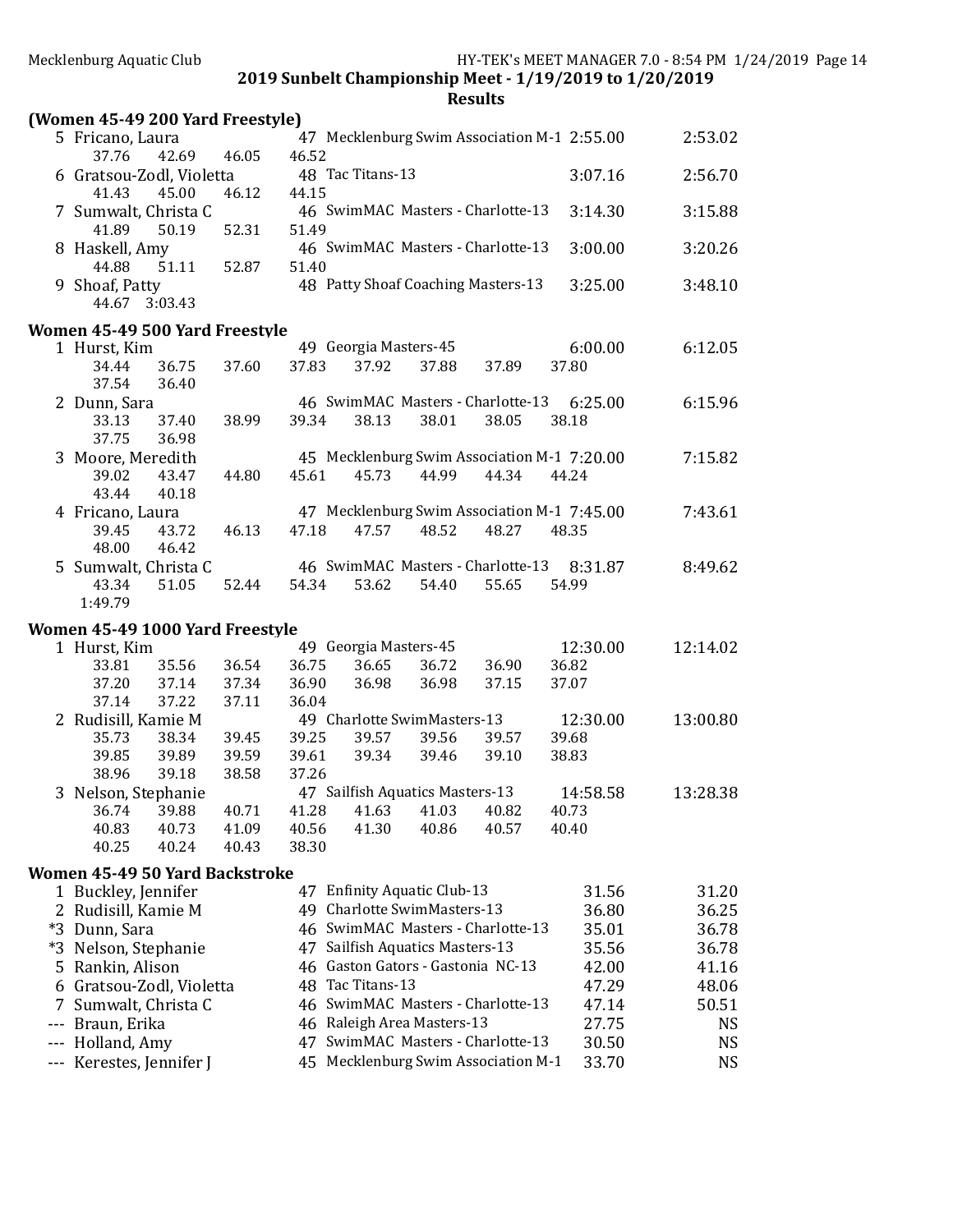|   | Women 45-49 100 Yard Backstroke            |       |       |                                             |         |           |
|---|--------------------------------------------|-------|-------|---------------------------------------------|---------|-----------|
|   | 1 Buckley, Jennifer<br>32.33<br>34.89      |       |       | 47 Enfinity Aquatic Club-13                 | 1:07.90 | 1:07.22   |
|   | 2 Kerestes, Jennifer J<br>36.33<br>37.66   |       |       | 45 Mecklenburg Swim Association M-1 1:16.00 |         | 1:13.99   |
|   | 3 Rudisill, Kamie M<br>38.27<br>38.10      |       |       | 49 Charlotte SwimMasters-13                 | 1:18.00 | 1:16.37   |
|   | 4 Nelson, Stephanie<br>38.92<br>38.83      |       |       | 47 Sailfish Aquatics Masters-13             | 1:16.56 | 1:17.75   |
|   | 5 Rankin, Alison<br>42.74<br>43.48         |       |       | 46 Gaston Gators - Gastonia NC-13           | 1:30.00 | 1:26.22   |
|   | 6 Sumwalt, Christa C<br>56.43<br>58.76     |       |       | 46 SwimMAC Masters - Charlotte-13           | 1:30.00 | 1:55.19   |
|   | 7 McKenna, Wendy<br>59.68 1:08.29          |       |       | 46 Mecklenburg Swim Association M-1 3:10.00 |         | 2:07.97   |
|   | Women 45-49 200 Yard Backstroke            |       |       |                                             |         |           |
|   | 1 Rudisill, Kamie M                        |       |       | 49 Charlotte SwimMasters-13                 | 2:40.00 | 2:39.79   |
|   | 38.60<br>40.19                             | 41.11 | 39.89 |                                             |         |           |
|   | 2 Buckley, Jennifer<br>35.87<br>39.33      | 41.84 | 42.84 | 47 Enfinity Aquatic Club-13                 | 2:30.14 | 2:39.88   |
|   | 3 Nelson, Stephanie<br>39.99<br>41.92      | 43.14 | 42.85 | 47 Sailfish Aquatics Masters-13             | 2:43.56 | 2:47.90   |
|   | 4 Rankin, Alison<br>44.02<br>46.74         | 47.12 | 46.03 | 46 Gaston Gators - Gastonia NC-13           | 3:05.00 | 3:03.91   |
|   | 5 Fricano, Laura<br>46.45<br>50.76         | 51.97 | 50.14 | 47 Mecklenburg Swim Association M-1 3:30.00 |         | 3:19.32   |
|   | Women 45-49 50 Yard Breaststroke           |       |       |                                             |         |           |
|   | 1 Dunn, Sara                               |       |       | 46 SwimMAC Masters - Charlotte-13           | 32.06   | 32.85     |
|   | 2 Ballenger, Angie                         |       |       | 49 Gaston Gators - Gastonia NC-13           | 35.76   | 37.39     |
|   | 3 Buckley, Jennifer                        |       |       | 47 Enfinity Aquatic Club-13                 | 35.78   | 38.17     |
|   | 4 Haskell, Amy                             |       |       | 46 SwimMAC Masters - Charlotte-13           | 45.00   | 42.71     |
|   | 5 Taylor, Donna                            |       |       | 46 Gaston Gators - Gastonia NC-13           | 43.00   | 43.78     |
|   | 6 Skelton, Heather                         |       |       | 47 Charlotte SwimMasters-13                 | 53.00   | 47.32     |
|   | 7 Gratsou-Zodl, Violetta                   |       |       | 48 Tac Titans-13                            | 46.55   | 48.94     |
|   | 8 Sumwalt, Christa C                       |       |       | 46 SwimMAC Masters - Charlotte-13           | 55.33   | 51.48     |
|   | 9 Major, Kristin                           |       |       | 47 Gaston Gators - Gastonia NC-13           | 50.00   | 52.78     |
|   | --- McKenna, Wendy                         |       |       | 46 Mecklenburg Swim Association M-1 1:00.00 |         | <b>NS</b> |
|   | Women 45-49 100 Yard Breaststroke          |       |       |                                             |         |           |
|   | 1 Dunn, Sara<br>33.74<br>36.72             |       |       | 46 SwimMAC Masters - Charlotte-13           | 1:11.50 | 1:10.46   |
|   | 2 Ballenger, Angie<br>38.66<br>44.67       |       |       | 49 Gaston Gators - Gastonia NC-13           | 1:19.53 | 1:23.33   |
| 3 | Taylor, Donna<br>45.20<br>50.90            |       |       | 46 Gaston Gators - Gastonia NC-13           | 1:35.00 | 1:36.10   |
|   | 4 Gratsou-Zodl, Violetta<br>51.08<br>52.42 |       |       | 48 Tac Titans-13                            | 1:40.98 | 1:43.50   |
|   | 5 Sumwalt, Christa C<br>54.34<br>58.91     |       |       | 46 SwimMAC Masters - Charlotte-13           | 1:58.08 | 1:53.25   |
|   | --- Major, Kristin                         |       |       | 47 Gaston Gators - Gastonia NC-13           | 1:57.00 | <b>NS</b> |
|   | Women 45-49 200 Yard Breaststroke          |       |       |                                             |         |           |
|   | 1 Dunn, Sara<br>39.51<br>35.23             | 39.64 | 38.86 | 46 SwimMAC Masters - Charlotte-13           | 2:38.14 | 2:33.24   |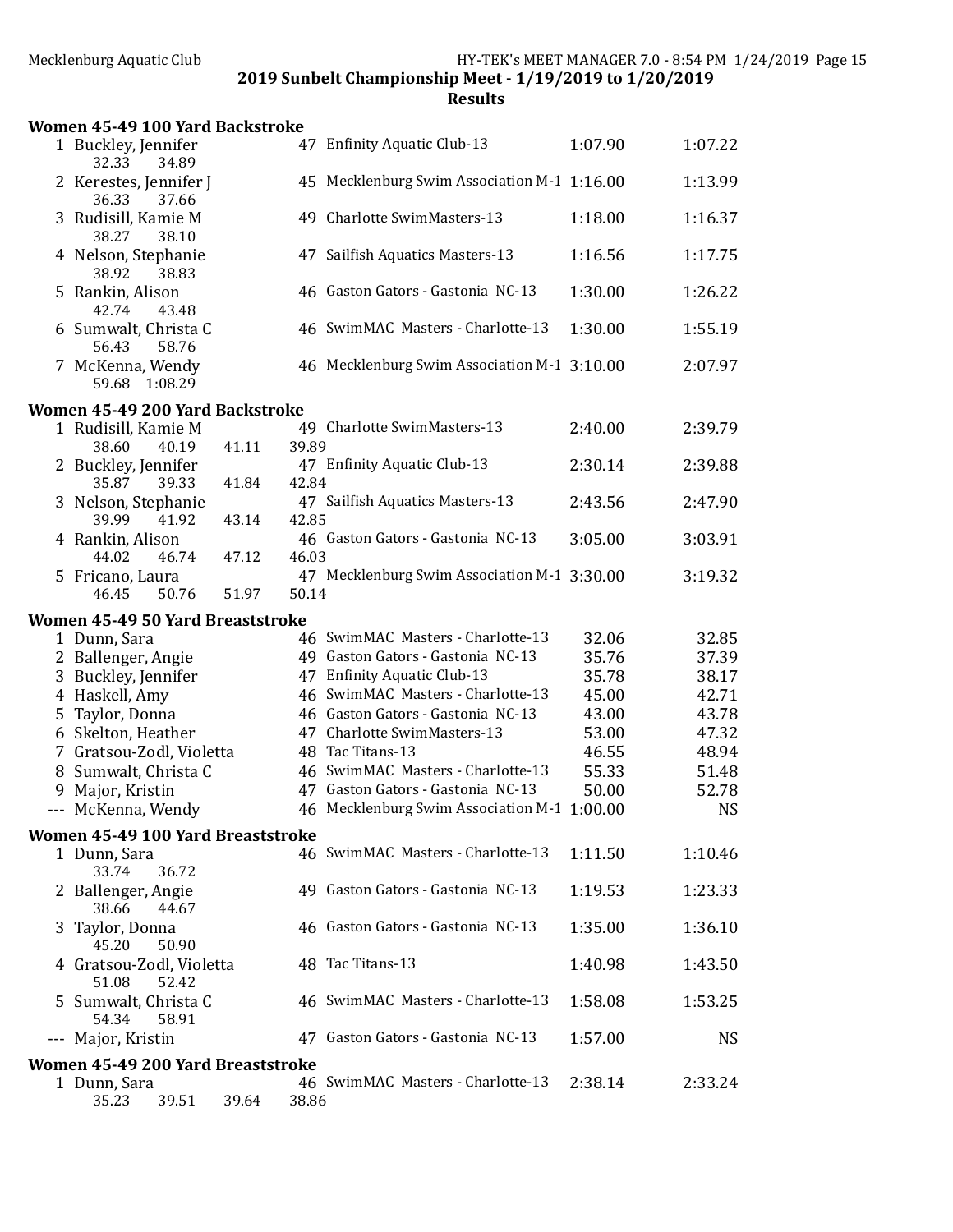| (Women 45-49 200 Yard Breaststroke)        |         |         |                                             |         |           |
|--------------------------------------------|---------|---------|---------------------------------------------|---------|-----------|
| 2 Ballenger, Angie<br>39.55<br>44.41       | 45.95   | 46.94   | 49 Gaston Gators - Gastonia NC-13           | 2:54.00 | 2:56.85   |
| 3 Haskell, Amy<br>51.61<br>54.91           | 57.60   | 43.70   | 46 SwimMAC Masters - Charlotte-13           | 3:39.00 | 3:27.82   |
| 4 Gratsou-Zodl, Violetta<br>51.49<br>55.21 | 55.50   | 54.04   | 48 Tac Titans-13                            | 3:47.31 | 3:36.24   |
| 5 McKenna, Wendy<br>58.52 1:09.66          | 1:10.74 | 1:09.96 | 46 Mecklenburg Swim Association M-1 4:10.00 |         | 4:28.88   |
| Women 45-49 50 Yard Butterfly              |         |         |                                             |         |           |
| 1 Braun, Erika                             |         |         | 46 Raleigh Area Masters-13                  | 25.50   | 26.18     |
| 2 Dunn, Sara                               |         |         | 46 SwimMAC Masters - Charlotte-13           | 30.73   | 31.78     |
| 3 Rudisill, Kamie M                        |         |         | 49 Charlotte SwimMasters-13                 | 36.50   | 36.07     |
| 4 Fricano, Laura                           |         |         | 47 Mecklenburg Swim Association M-1 1:05.00 |         | 44.15     |
| 5 Gratsou-Zodl, Violetta                   |         |         | 48 Tac Titans-13                            | 53.00   | 49.49     |
| 6 Sumwalt, Christa C                       |         |         | 46 SwimMAC Masters - Charlotte-13           | 1:02.00 | 54.06     |
| --- Holland, Amy                           |         |         | 47 SwimMAC Masters - Charlotte-13           | 28.00   | <b>NS</b> |
| --- Hurst, Kim                             |         |         | 49 Georgia Masters-45                       | 31.79   | <b>NS</b> |
| --- Kerestes, Jennifer J                   |         |         | 45 Mecklenburg Swim Association M-1         | 33.00   | <b>NS</b> |
| --- Ballenger, Angie                       |         |         | 49 Gaston Gators - Gastonia NC-13           | 32.14   | <b>NS</b> |
| --- Harris, Stacey                         |         |         | 48 SwimMAC Masters - Charlotte-13           | 31.48   | <b>NS</b> |
| <b>Women 45-49 100 Yard Butterfly</b>      |         |         |                                             |         |           |
| 1 Braun, Erika<br>27.92<br>31.64           |         |         | 46 Raleigh Area Masters-13                  | 58.50   | 59.56     |
| --- Holland, Amy                           |         |         | 47 SwimMAC Masters - Charlotte-13           | 1:05.50 | <b>NS</b> |
| --- Moore, Meredith                        |         |         | 45 Mecklenburg Swim Association M-1 1:35.00 |         | <b>NS</b> |
| --- Buckley, Jennifer                      |         |         | 47 Enfinity Aquatic Club-13                 | 1:07.57 | <b>NS</b> |
| --- Harris, Stacey                         |         |         | 48 SwimMAC Masters - Charlotte-13           | 1:11.48 | <b>NS</b> |
| <b>Women 45-49 100 Yard IM</b>             |         |         |                                             |         |           |
| 1 Dunn, Sara<br>34.24<br>36.10             |         |         | 46 SwimMAC Masters - Charlotte-13           | 1:10.50 | 1:10.34   |
| 2 Ballenger, Angie<br>34.79<br>40.73       |         |         | 49 Gaston Gators - Gastonia NC-13           | 1:12.54 | 1:15.52   |
| 3 Hurst, Kim<br>36.44<br>40.85             |         |         | 49 Georgia Masters-45                       | 1:16.00 | 1:17.29   |
| 4 Fricano, Laura<br>49.39<br>42.91         |         |         | 47 Mecklenburg Swim Association M-1 1:45.00 |         | 1:32.30   |
| 5 Gratsou-Zodl, Violetta<br>51.39<br>48.46 |         |         | 48 Tac Titans-13                            | 1:36.92 | 1:39.85   |
| 6 Sumwalt, Christa C<br>55.02<br>54.72     |         |         | 46 SwimMAC Masters - Charlotte-13           | 2:03.00 | 1:49.74   |
| --- Rudisill, Kamie M                      |         |         | 49 Charlotte SwimMasters-13                 | 1:18.00 | NS        |
| --- Braun, Erika                           |         |         | 46 Raleigh Area Masters-13                  | 59.40   | <b>NS</b> |
| --- Harris, Stacey                         |         |         | 48 SwimMAC Masters - Charlotte-13           | 1:10.48 | <b>NS</b> |
| <b>Women 45-49 200 Yard IM</b>             |         |         |                                             |         |           |
| 1 Rudisill, Kamie M                        |         |         | 49 Charlotte SwimMasters-13                 | 2:50.00 | 2:46.12   |
| 38.35<br>40.95                             | 50.19   | 36.63   |                                             |         |           |
| 2 Ballenger, Angie                         |         |         | 49 Gaston Gators - Gastonia NC-13           | 2:37.02 | 2:46.74   |
| 36.35<br>43.67                             | 48.76   | 37.96   |                                             |         |           |
| 3 Moore, Meredith<br>39.89<br>51.08        | 56.61   | 39.70   | 45 Mecklenburg Swim Association M-1 3:10.00 |         | 3:07.28   |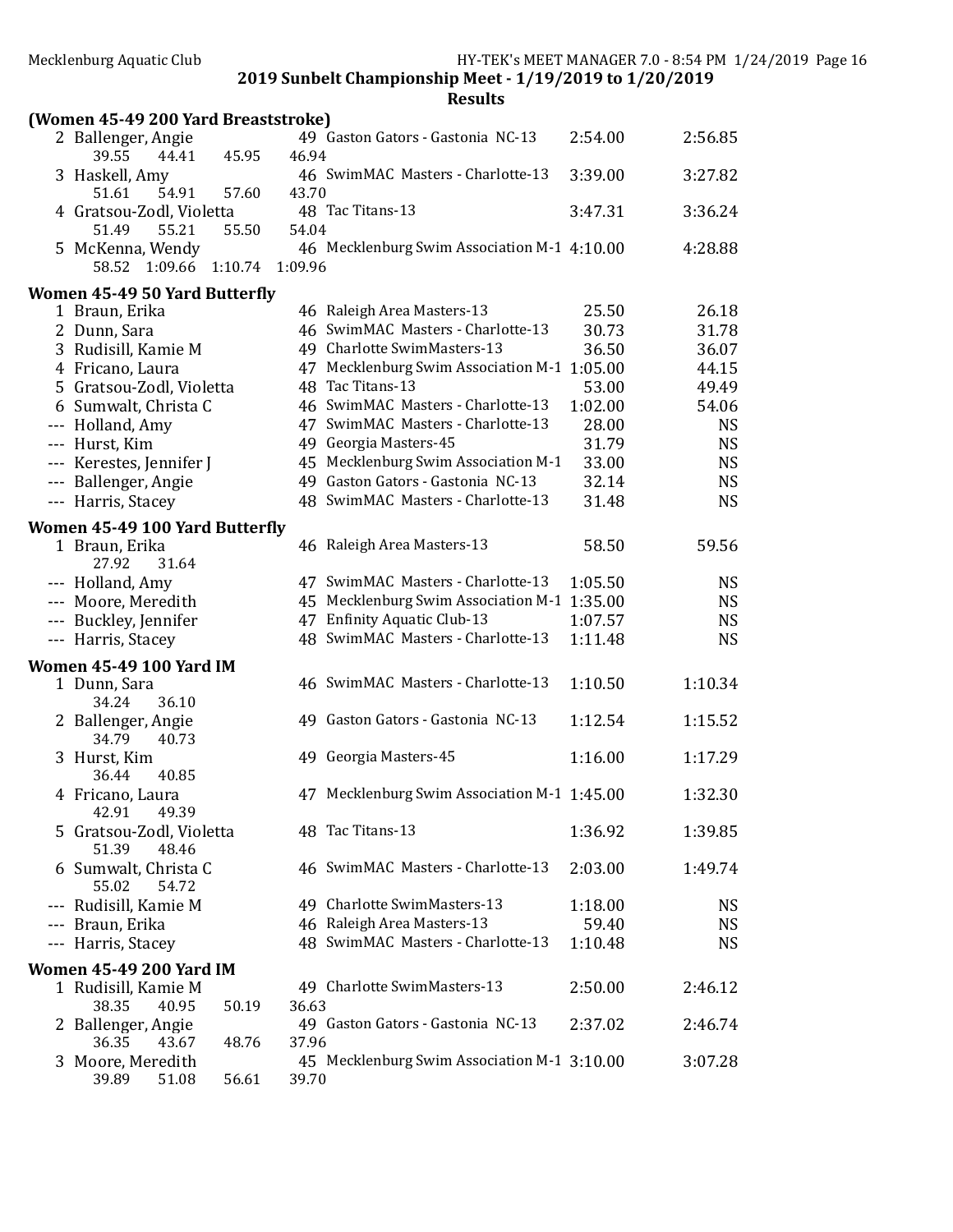| (Women 45-49 200 Yard IM)                             |                                                                |                |                |
|-------------------------------------------------------|----------------------------------------------------------------|----------------|----------------|
| 4 Fricano, Laura<br>57.66<br>44.83<br>50.91           | 47 Mecklenburg Swim Association M-1 3:30.00<br>47.18           |                | 3:20.58        |
| 5 Gratsou-Zodl, Violetta<br>1:04.36<br>56.78<br>54.90 | 48 Tac Titans-13<br>42.09                                      | 3:40.00        | 3:38.13        |
| --- Buckley, Jennifer                                 | 47 Enfinity Aquatic Club-13                                    | 2:34.53        | <b>NS</b>      |
| --- Kerestes, Jennifer J                              | 45 Mecklenburg Swim Association M-1 2:44.44                    |                | <b>NS</b>      |
| <b>Women 45-49 400 Yard IM</b>                        |                                                                |                |                |
| 1 Rudisill, Kamie M                                   | 49 Charlotte SwimMasters-13                                    | 5:45.00        | 5:47.91        |
| 38.96<br>44.09<br>43.90                               | 51.00<br>42.95<br>51.90<br>38.39                               | 36.72          |                |
| --- Moore, Meredith                                   | 45 Mecklenburg Swim Association M-1 7:00.00                    |                | <b>NS</b>      |
| Women 50-54 50 Yard Freestyle                         |                                                                |                |                |
| 1 Hanson, Diana Rugg                                  | 51 James J Harris YMCA Masters -- 13<br>52 Palmetto Masters-55 | 28.99          | 28.94          |
| 2 Wilson, Jamie                                       | 52 North Carolina Masters Swimmin-1                            | 28.90          | 29.28          |
| 3 McLuskie, Brenda                                    | 50 Gaston Gators - Gastonia NC-13                              | 29.67<br>45.09 | 29.42<br>38.16 |
| 4 Paschall, Katie                                     | 50 SwimMAC Masters - Charlotte-13                              | 45.80          | 40.87          |
| 5 Halligan, Kathleen<br>6 Curtis, Wanda               | 53 Greensboro Community YMCA Mast                              | 42.56          | 40.90          |
| 7 Druhan, Emily                                       | 52 SwimMAC Masters - Charlotte-13                              | 40.87          | 41.24          |
| 8 Morris, Caren                                       | 51 Mecklenburg Swim Association M-1                            | 43.28          | 41.47          |
| --- Manion, Michele                                   | 50 SwimMAC Masters - Charlotte-13                              | 30.30          | DQ             |
| --- Rhodes, JerrieLynn                                | 51 SwimMAC Masters - Charlotte-13                              | 28.71          | <b>NS</b>      |
| --- Fraher, Erin                                      | 52 Uc13-13                                                     | 31.50          | <b>NS</b>      |
| Women 50-54 100 Yard Freestyle                        |                                                                |                |                |
| 1 Hanson, Diana Rugg<br>29.48<br>34.54                | 51 James J Harris YMCA Masters -- 13                           | 1:02.33        | 1:04.02        |
| 2 Wilson, Jamie<br>31.17<br>33.16                     | 52 Palmetto Masters-55                                         | 1:04.00        | 1:04.33        |
| 3 McLuskie, Brenda<br>31.02<br>34.55                  | 52 North Carolina Masters Swimmin-1 1:06.66                    |                | 1:05.57        |
| 4 Manion, Michele<br>32.02<br>34.98                   | 50 SwimMAC Masters - Charlotte-13                              | 1:07.00        | 1:07.00        |
| 5 Fraher, Erin<br>33.44<br>38.29                      | 52 Uc13-13                                                     | 1:11.00        | 1:11.73        |
| 6 Lacjak, Julie<br>38.11<br>44.72                     | 52 Mecklenburg Swim Association M-1 1:30.00                    |                | 1:22.83        |
| 7 Halligan, Kathleen<br>44.69<br>47.61                | 50 SwimMAC Masters - Charlotte-13 1:45.50                      |                | 1:32.30        |
| 8 Curtis, Wanda<br>51.33<br>46.43                     | 53 Greensboro Community YMCA Mast 1:47.81                      |                | 1:37.76        |
| --- Greene, Dana                                      | 50 Tac Titans-13                                               | 1:23.09        | <b>NS</b>      |
| Women 50-54 200 Yard Freestyle                        |                                                                |                |                |
| 1 Hanson, Diana Rugg<br>31.47<br>35.04<br>37.63       | 51 James J Harris YMCA Masters --13<br>37.89                   | 2:15.00        | 2:22.03        |
| 2 McLuskie, Brenda<br>32.97<br>37.41<br>38.78         | 52 North Carolina Masters Swimmin-1 2:30.00<br>37.75           |                | 2:26.91        |
| 3 Haruta, Deborah Martel<br>34.37<br>38.38<br>39.94   | 51 Charlotte SwimMasters-13<br>40.01                           | 2:29.64        | 2:32.70        |
| 4 Halligan, Kathleen<br>53.32<br>46.32<br>52.67       | 50 SwimMAC Masters - Charlotte-13<br>50.60                     | 3:40.75        | 3:22.91        |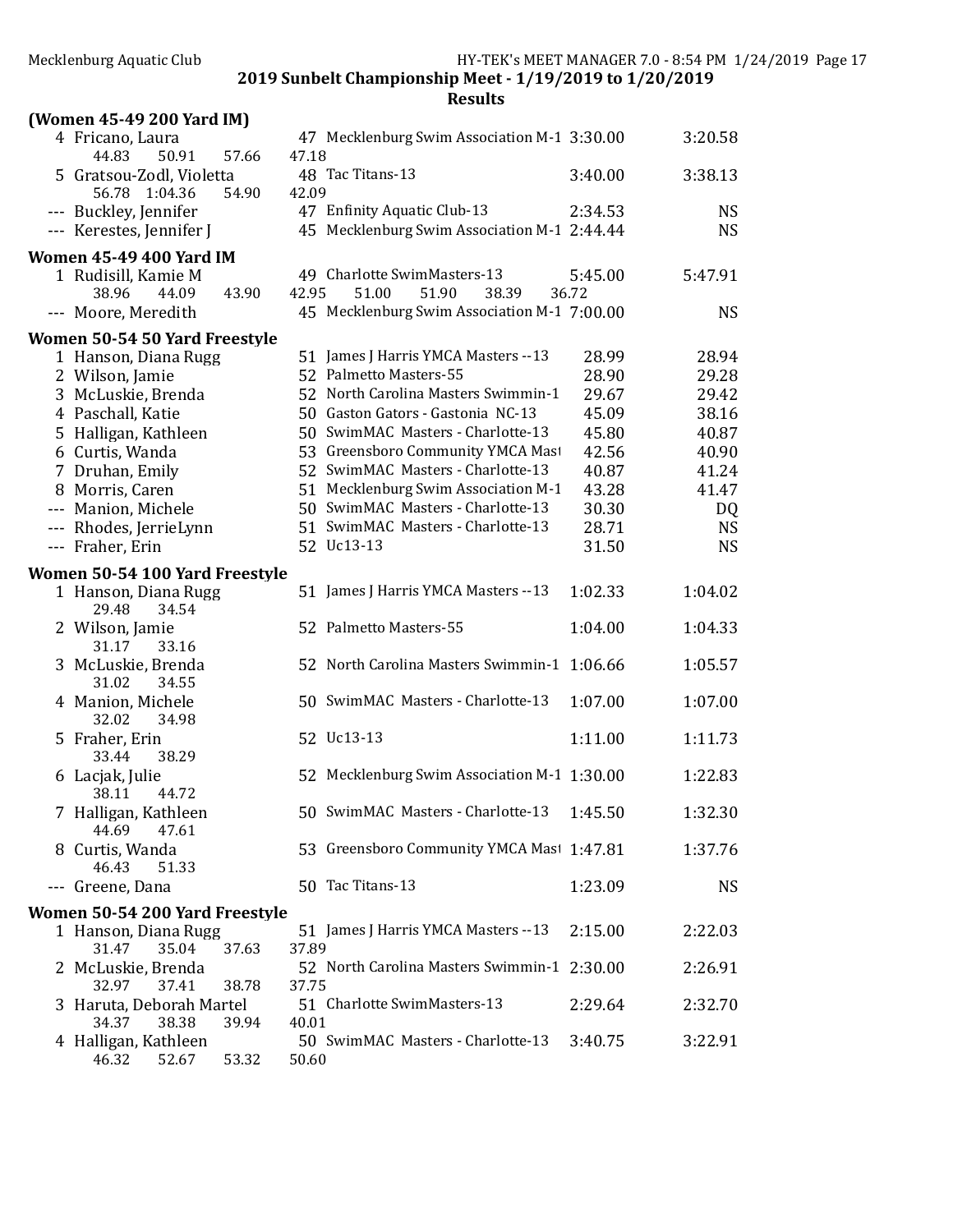| (Women 50-54 200 Yard Freestyle)                                                                                         |                         |                         |                                               |                |                                                                                                               |                                                               |                                    |
|--------------------------------------------------------------------------------------------------------------------------|-------------------------|-------------------------|-----------------------------------------------|----------------|---------------------------------------------------------------------------------------------------------------|---------------------------------------------------------------|------------------------------------|
| 5 Curtis, Wanda<br>57.61<br>49.52                                                                                        | 1:01.77                 | 57.83                   |                                               |                |                                                                                                               | 53 Greensboro Community YMCA Mast 4:00.00                     | 3:46.73                            |
| --- Salazar, Lynn<br>--- Greene, Dana                                                                                    |                         |                         | 50 Tac Titans-13                              |                |                                                                                                               | 52 North Carolina Masters Swimmin-1 2:15.00<br>3:05.22        | <b>NS</b><br><b>NS</b>             |
| Women 50-54 500 Yard Freestyle                                                                                           |                         |                         |                                               |                |                                                                                                               |                                                               |                                    |
| 1 Salazar, Lynn<br>33.23<br>35.98<br>35.91<br>34.47                                                                      | 36.39                   | 36.25                   | 36.14                                         | 36.19          | 36.21                                                                                                         | 52 North Carolina Masters Swimmin-1 6:00.00<br>35.90          | 5:56.67                            |
| 2 McLuskie, Brenda<br>35.05<br>39.26<br>41.05<br>37.63                                                                   | 41.95                   | 41.91                   | 42.25                                         | 42.32          | 41.25                                                                                                         | 52 North Carolina Masters Swimmin-1 6:36.56<br>41.51          | 6:44.18                            |
| 3 Lacjak, Julie<br>44.54<br>47.07<br>49.41<br>47.59                                                                      | 49.51                   | 51.23                   | 49.41                                         | 49.87          | 48.85                                                                                                         | 52 Mecklenburg Swim Association M-1 8:30.00<br>50.02          | 8:07.50                            |
| --- Curtis, Wanda                                                                                                        |                         |                         |                                               |                |                                                                                                               | 53 Greensboro Community YMCA Mast12:00.00                     | <b>NS</b>                          |
| Women 50-54 1000 Yard Freestyle                                                                                          |                         |                         |                                               |                |                                                                                                               |                                                               |                                    |
| 1 Salazar, Lynn<br>36.24<br>33.51<br>37.53<br>37.19<br>37.15<br>37.23                                                    | 36.91<br>37.57<br>36.61 | 36.91<br>37.47<br>34.92 | 36.61<br>37.83                                | 37.03<br>37.89 | 37.08<br>37.61                                                                                                | 52 North Carolina Masters Swimmin-112:15.00<br>37.72<br>37.61 | 12:18.62                           |
| 2 Haruta, Deborah Martel<br>37.99<br>41.47<br>43.58<br>43.74<br>44.33<br>43.20                                           | 42.81<br>43.88<br>42.81 | 43.30<br>43.86<br>41.30 | 51 Charlotte SwimMasters-13<br>43.34<br>43.94 | 43.83<br>43.67 | 43.08<br>43.83                                                                                                | 13:45.06<br>43.69<br>44.33                                    | 14:21.98                           |
| Women 50-54 50 Yard Backstroke<br>1 McLuskie, Brenda<br>2 Willen, Elizabeth<br>3 Halligan, Kathleen<br>4 Paschall, Katie |                         | 53 Uc13-13              |                                               |                | 52 North Carolina Masters Swimmin-1<br>50 SwimMAC Masters - Charlotte-13<br>50 Gaston Gators - Gastonia NC-13 | 33.44<br>1:00.00<br>1:02.40<br>54.20                          | 33.98<br>40.03<br>48.37<br>1:01.15 |
| Women 50-54 100 Yard Backstroke                                                                                          |                         |                         |                                               |                |                                                                                                               |                                                               |                                    |
| 1 McLuskie, Brenda<br>34.77<br>37.51                                                                                     |                         |                         |                                               |                |                                                                                                               | 52 North Carolina Masters Swimmin-1 1:12.33                   | 1:12.28                            |
| 2 Jones, Rebecca<br>40.39<br>44.09                                                                                       |                         |                         |                                               |                | 51 SwimMAC Masters - Charlotte-13                                                                             | 1:20.68                                                       | 1:24.48                            |
| 3 Willen, Elizabeth<br>43.59 46.98                                                                                       |                         | 53 Uc13-13              |                                               |                |                                                                                                               | 2:00.00                                                       | 1:30.57                            |
| 4 Halligan, Kathleen<br>52.05<br>52.35                                                                                   |                         |                         |                                               |                | 50 SwimMAC Masters - Charlotte-13                                                                             | 2:08.60                                                       | 1:44.40                            |
| 5 Curtis, Wanda<br>57.05<br>1:02.46                                                                                      |                         |                         |                                               |                |                                                                                                               | 53 Greensboro Community YMCA Mast 2:11.06                     | 1:59.51                            |
| --- Rhodes, JerrieLynn                                                                                                   |                         |                         |                                               |                | 51 SwimMAC Masters - Charlotte-13                                                                             | 1:16.55                                                       | <b>NS</b>                          |
| Women 50-54 200 Yard Backstroke                                                                                          |                         |                         |                                               |                |                                                                                                               |                                                               |                                    |
| 1 McLuskie, Brenda<br>37.74<br>40.95                                                                                     | 42.21                   | 41.93                   |                                               |                |                                                                                                               | 52 North Carolina Masters Swimmin-1 2:38.16                   | 2:42.83                            |
| 2 Willen, Elizabeth<br>45.04<br>49.47                                                                                    | 51.09                   | 53 Uc13-13<br>49.21     |                                               |                |                                                                                                               | 4:00.00                                                       | 3:14.81                            |
| 3 Curtis, Wanda<br>1:00.06<br>1:07.42                                                                                    | 1:10.07                 | 1:05.59                 |                                               |                |                                                                                                               | 53 Greensboro Community YMCA Mast 4:43.06                     | 4:23.14                            |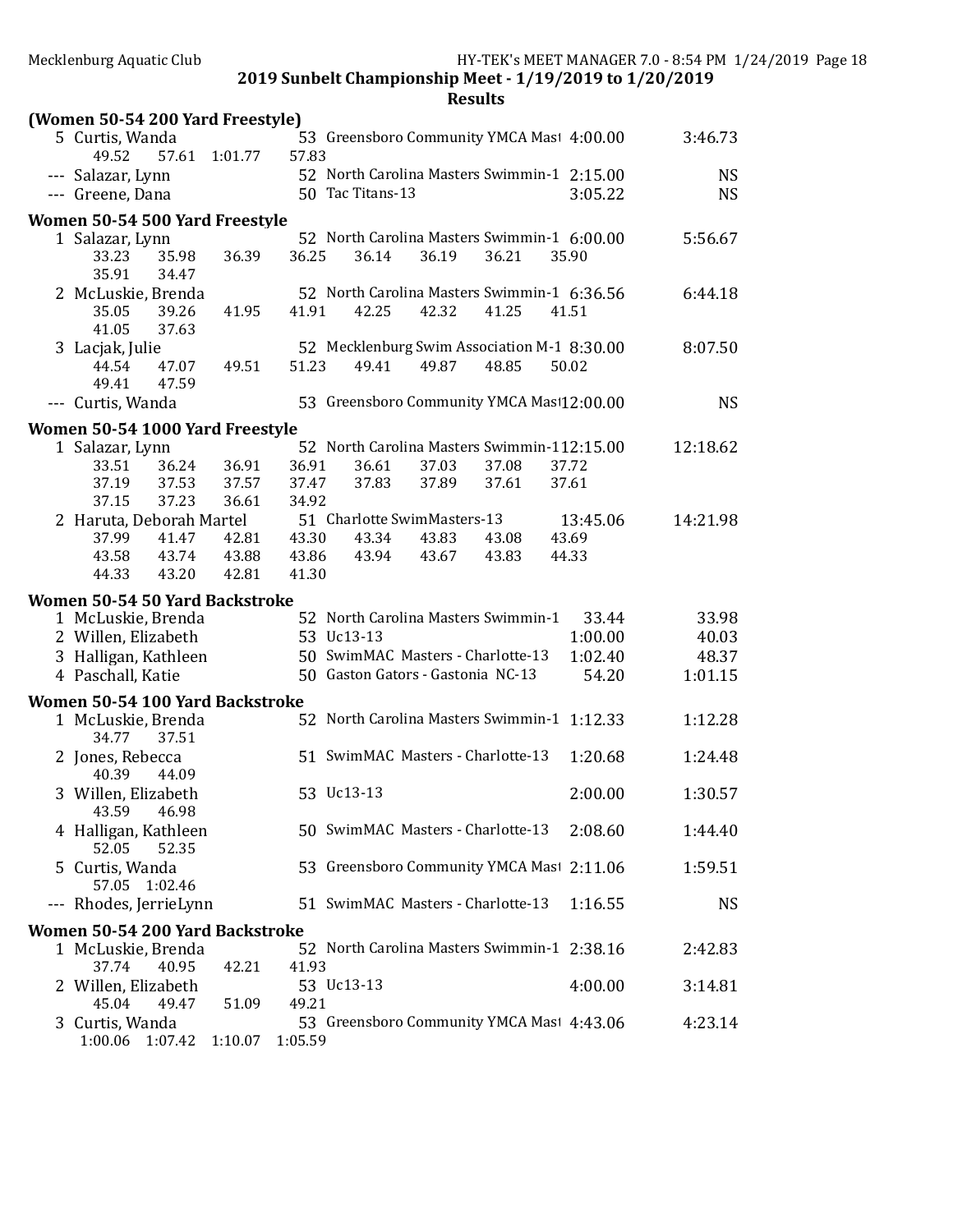| Women 50-54 50 Yard Breaststroke                  |       |                                             |         |           |
|---------------------------------------------------|-------|---------------------------------------------|---------|-----------|
| 1 Wilson, Jamie                                   |       | 52 Palmetto Masters-55                      | 38.49   | 37.76     |
| 2 Jones, Rebecca                                  |       | 51 SwimMAC Masters - Charlotte-13           | 38.38   | 40.11     |
| 3 Willen, Elizabeth                               |       | 53 Uc13-13                                  | 1:30.00 | 46.00     |
| 4 Marshall, Sue                                   |       | 50 SwimMAC Masters - Charlotte-13           | 50.00   | 46.96     |
| 5 Morris, Caren                                   |       | 51 Mecklenburg Swim Association M-1 1:00.00 |         | 49.15     |
| 6 Paschall, Katie                                 |       | 50 Gaston Gators - Gastonia NC-13           | 56.32   | 49.76     |
| 7 Druhan, Emily                                   |       | 52 SwimMAC Masters - Charlotte-13           | 52.63   | 54.02     |
| 8 Curtis, Wanda                                   |       | 53 Greensboro Community YMCA Mast 1:00.14   |         | 57.15     |
| --- Greene, Dana                                  |       | 50 Tac Titans-13                            | 48.26   | <b>NS</b> |
| --- Fraher, Erin                                  |       | 52 Uc13-13                                  | 38.83   | <b>NS</b> |
| Women 50-54 100 Yard Breaststroke                 |       | 52 Palmetto Masters-55                      |         |           |
| 1 Wilson, Jamie<br>40.80<br>44.14                 |       |                                             | 1:25.00 | 1:24.94   |
| 2 Fraher, Erin                                    |       | 52 Uc13-13                                  | 1:25.68 | 1:26.03   |
| 41.08<br>44.95                                    |       |                                             |         |           |
| 3 Willen, Elizabeth                               |       | 53 Uc13-13                                  | 2:30.00 | 1:36.04   |
| 47.83<br>48.21                                    |       |                                             |         |           |
| 4 Lacjak, Julie                                   |       | 52 Mecklenburg Swim Association M-1 2:00.00 |         | 1:43.26   |
| 50.60<br>52.66                                    |       |                                             |         |           |
| 5 Halligan, Kathleen<br>53.81<br>55.95            |       | 50 SwimMAC Masters - Charlotte-13           | 2:12.35 | 1:49.76   |
| 6 Curtis, Wanda                                   |       | 53 Greensboro Community YMCA Mast 2:20.00   |         | 2:11.66   |
| 1:00.12<br>1:11.54                                |       |                                             |         |           |
| Women 50-54 200 Yard Breaststroke                 |       |                                             |         |           |
| 1 Wilson, Jamie                                   |       | 52 Palmetto Masters-55                      | 3:45.00 | 3:03.70   |
| 42.06<br>47.18<br>46.72                           | 47.74 |                                             |         |           |
| 2 Willen, Elizabeth                               |       | 53 Uc13-13                                  | 5:00.00 | 3:28.26   |
| 48.11<br>54.62<br>52.01                           | 53.52 |                                             |         |           |
| --- Fraher, Erin                                  |       | 52 Uc13-13                                  | 3:20.00 | <b>NS</b> |
| Women 50-54 50 Yard Butterfly                     |       |                                             |         |           |
| 1 Hanson, Diana Rugg                              |       | 51 James J Harris YMCA Masters -- 13        | 33.00   | 32.20     |
| 2 Manion, Michele                                 |       | 50 SwimMAC Masters - Charlotte-13           | 36.10   | 34.63     |
| 3 Halligan, Kathleen                              |       | 50 SwimMAC Masters - Charlotte-13           | 53.70   | 42.86     |
| 4 Curtis, Wanda                                   |       | 53 Greensboro Community YMCA Mast 1:10.00   |         | 51.95     |
| Women 50-54 100 Yard Butterfly                    |       |                                             |         |           |
| 1 Jones, Rebecca                                  |       | 51 SwimMAC Masters - Charlotte-13           | 1:28.00 | 1:30.71   |
| 41.78<br>48.93                                    |       |                                             |         |           |
| 2 Halligan, Kathleen<br>49.56<br>57.13            |       | 50 SwimMAC Masters - Charlotte-13           | 2:02.50 | 1:46.69   |
|                                                   |       |                                             |         |           |
| <b>Women 50-54 100 Yard IM</b><br>1 Wilson, Jamie |       | 52 Palmetto Masters-55                      | 1:20.00 | 1:16.10   |
| 36.49<br>39.61                                    |       |                                             |         |           |
| 2 Hanson, Diana Rugg                              |       | 51 James J Harris YMCA Masters --13         | 1:17.30 | 1:16.80   |
| 36.53<br>40.27                                    |       |                                             |         |           |
| 3 McLuskie, Brenda                                |       | 52 North Carolina Masters Swimmin-1 1:15.00 |         | 1:17.63   |
| 34.90<br>42.73                                    |       |                                             |         |           |
| 4 Manion, Michele                                 |       | 50 SwimMAC Masters - Charlotte-13           | 1:19.73 | 1:18.52   |
| 36.28<br>42.24                                    |       | 51 SwimMAC Masters - Charlotte-13           |         |           |
| 5 Jones, Rebecca<br>42.36<br>38.37                |       |                                             | 1:18.16 | 1:20.73   |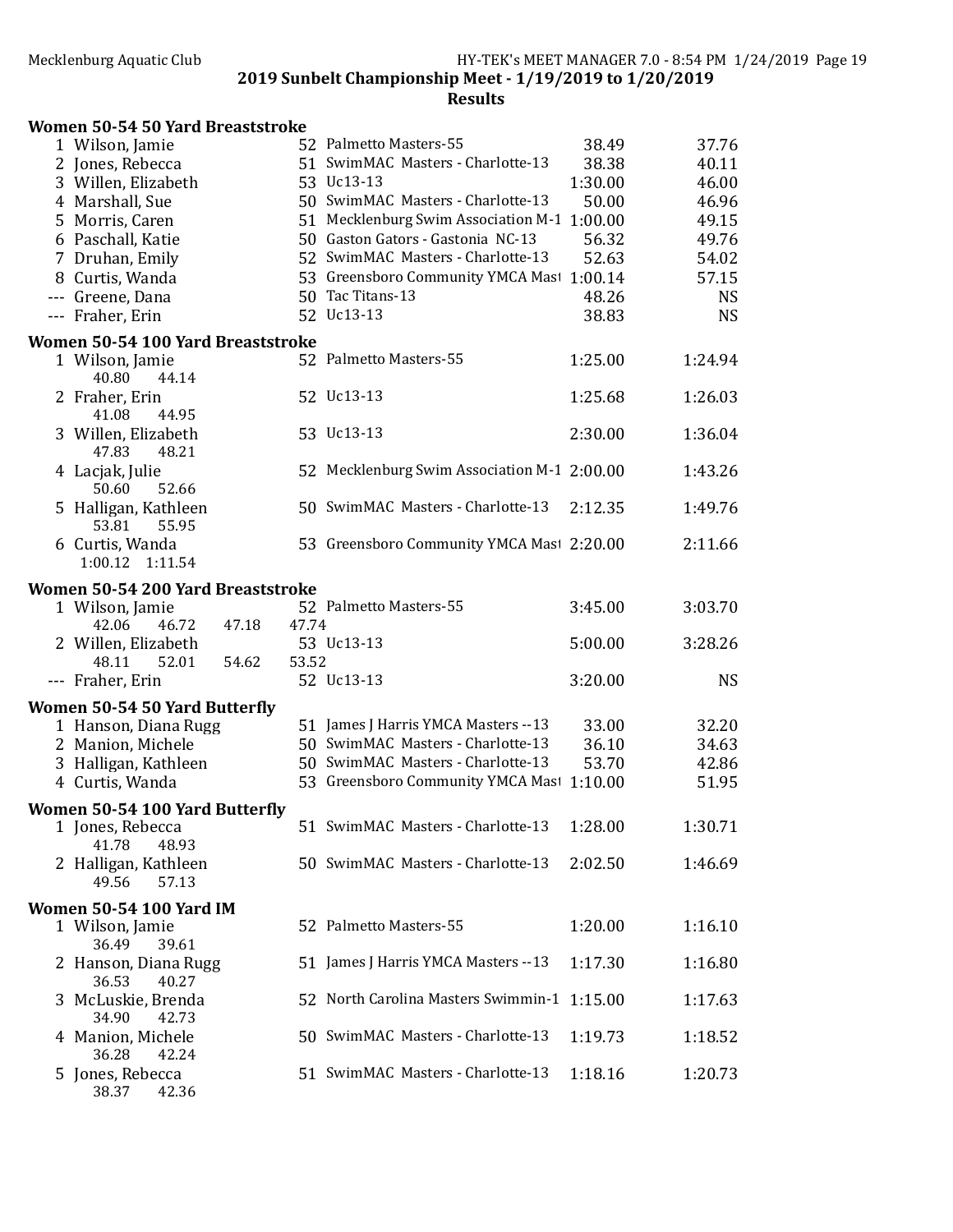|    | (Women 50-54 100 Yard IM)              |       |                                             |         |           |
|----|----------------------------------------|-------|---------------------------------------------|---------|-----------|
|    | 6 Halligan, Kathleen<br>54.13<br>48.41 |       | 50 SwimMAC Masters - Charlotte-13           | 1:55.65 | 1:42.54   |
|    | 7 Curtis, Wanda<br>54.54 1:00.14       |       | 53 Greensboro Community YMCA Mast 2:21.28   |         | 1:54.68   |
|    | 8 Druhan, Emily                        |       | 52 SwimMAC Masters - Charlotte-13           | 1:56.43 | 1:55.29   |
|    | --- Rhodes, JerrieLynn                 |       | 51 SwimMAC Masters - Charlotte-13           | 1:18.45 | <b>NS</b> |
|    | <b>Women 50-54 200 Yard IM</b>         |       |                                             |         |           |
|    | 1 Fraher, Erin                         |       | 52 Uc13-13                                  | 2:50.00 | 3:02.58   |
|    | 43.88<br>48.36<br>50.64                | 39.70 |                                             |         |           |
|    | 2 Halligan, Kathleen                   |       | 50 SwimMAC Masters - Charlotte-13           | 4:05.40 | 3:35.04   |
|    | 47.70<br>57.35<br>1:01.02              | 48.97 |                                             |         |           |
|    | --- Wilson, Jamie                      |       | 52 Palmetto Masters-55                      | 3:15.00 | <b>NS</b> |
|    |                                        |       |                                             |         |           |
|    | <b>Women 50-54 400 Yard IM</b>         |       |                                             |         |           |
|    | 1 Marshall, Sue                        |       | 50 SwimMAC Masters - Charlotte-13           | 7:30.00 | 6:44.60   |
|    | 50.69<br>45.05<br>50.75                | 50.11 | 59.63<br>59.78<br>45.43                     | 43.16   |           |
|    | Women 55-59 50 Yard Freestyle          |       |                                             |         |           |
|    | 1 Dore, Mary                           |       | 55 SwimMAC Masters - Charlotte-13           | 28.00   | 28.83     |
|    | 2 Moore, Carolyn B                     |       | 57 Greenville Splash Masters-55             | 29.00   | 28.90     |
|    | 3 Campagna, Janice                     |       | 58 Enfinity Aquatic Club-13                 | 28.87   | 28.93     |
|    | 4 Whelchel, Nancy                      |       | 58 Raleigh Area Masters-13                  | 30.03   | 29.88     |
|    | 5 Quinn, Cheryl                        |       | 58 Greenville Splash Masters-55             | 30.61   | 32.51     |
|    | 6 Hebel, Janice                        |       | 59 Greenville Splash Masters-55             | 33.41   | 34.20     |
|    | 7 Pawlowski, Kathy                     |       | 57 Hawk Masters Uncw-13                     | 35.00   | 34.36     |
|    | 8 Gambrell, Carla                      |       | 59 Mecklenburg Swim Association M-1         | 35.30   | 36.38     |
|    | 9 Bell, Kimberly                       |       | 57 Mecklenburg Swim Association M-1         | 49.07   | 49.48     |
|    | 10 Boswell, Elizabeth D                |       | 55 Charlotte SwimMasters-13                 | 55.00   | 56.98     |
|    | --- Stephens, Brenda                   |       | 55 Greenville Splash Masters-55             | 42.96   | <b>NS</b> |
|    | --- Klestinec, Robin                   |       | 57 Hawk Masters Uncw-13                     | 30.00   | <b>NS</b> |
|    | Women 55-59 100 Yard Freestyle         |       |                                             |         |           |
|    | 1 Dore, Mary                           |       | 55 SwimMAC Masters - Charlotte-13           | 1:01.00 | 1:00.75   |
|    | 31.26<br>29.49                         |       |                                             |         |           |
|    | 2 Moore, Carolyn B                     |       | 57 Greenville Splash Masters-55             | 1:02.00 | 1:03.39   |
|    | 30.93<br>32.46                         |       |                                             |         |           |
|    | 3 Klestinec, Robin                     |       | 57 Hawk Masters Uncw-13                     | 1:05.00 | 1:03.72   |
|    | 30.68<br>33.04                         |       |                                             |         |           |
|    | 4 Campagna, Janice                     |       | 58 Enfinity Aquatic Club-13                 | 1:04.45 | 1:04.39   |
|    | 30.49<br>33.90                         |       |                                             |         |           |
| 5. | Whelchel, Nancy                        |       | 58 Raleigh Area Masters-13                  | 1:04.90 | 1:06.02   |
|    | 31.94<br>34.08                         |       |                                             |         |           |
| 6  | Quinn, Cheryl                          |       | 58 Greenville Splash Masters-55             | 1:09.82 | 1:12.38   |
|    | 37.71<br>34.67                         |       |                                             |         |           |
|    | Hebel, Janice                          |       | 59 Greenville Splash Masters-55             | 1:10.67 | 1:13.77   |
|    | 35.30<br>38.47                         |       |                                             |         |           |
|    | Pawlowski, Kathy                       |       | 57 Hawk Masters Uncw-13                     | 1:13.00 | 1:14.25   |
|    | 38.12<br>36.13                         |       |                                             |         |           |
|    | 9 Gambrell, Carla                      |       | 59 Mecklenburg Swim Association M-1 1:18.50 |         | 1:18.93   |
|    | 36.93<br>42.00                         |       |                                             |         |           |
|    | 10 Bell, Kimberly                      |       | 57 Mecklenburg Swim Association M-1 1:44.56 |         | 1:47.21   |
|    | 52.12<br>55.09                         |       |                                             |         |           |
|    | Stephens, Brenda                       |       | 55 Greenville Splash Masters-55             | 1:37.04 | <b>NS</b> |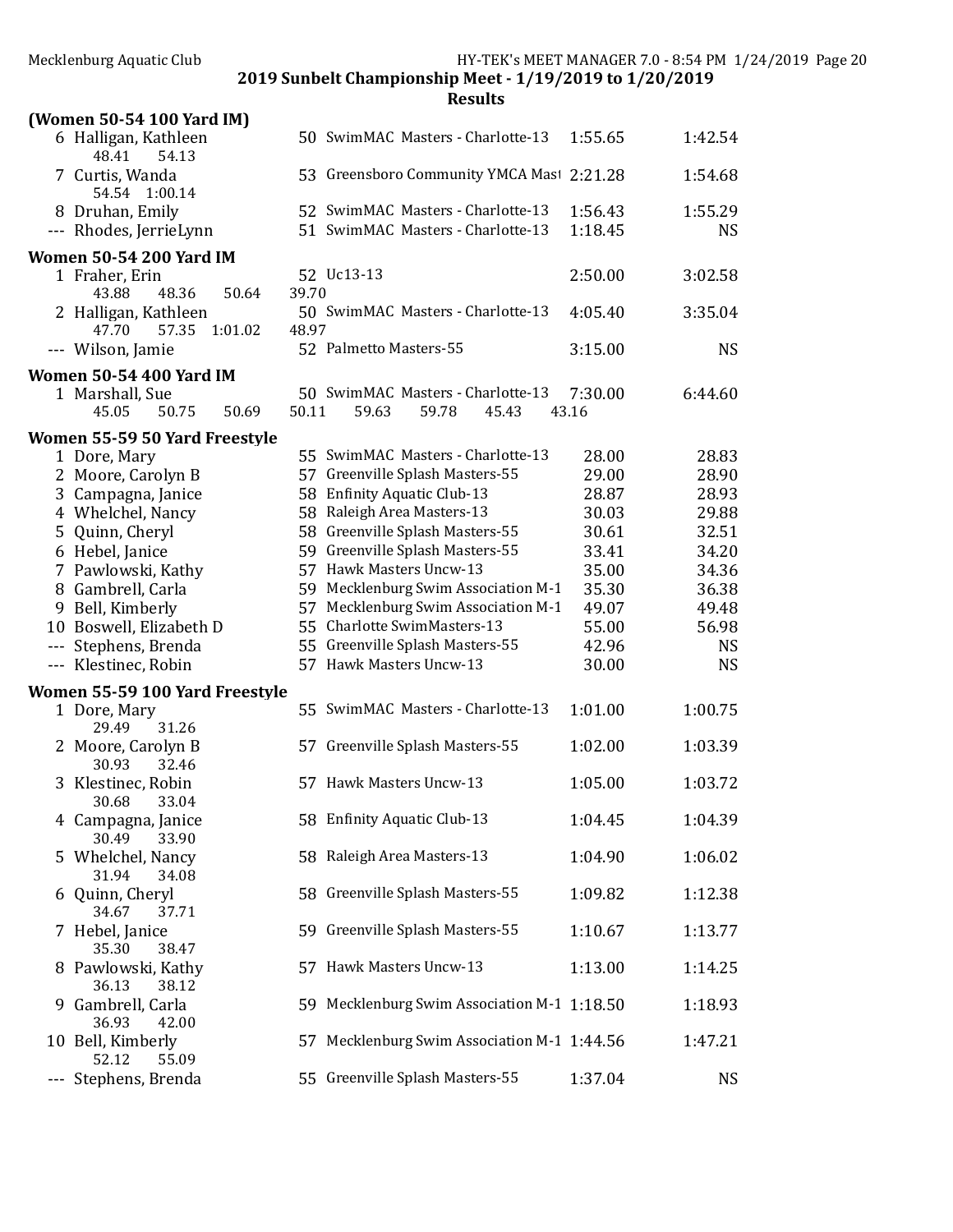| Women 55-59 200 Yard Freestyle        |         |                                                                                  |           |
|---------------------------------------|---------|----------------------------------------------------------------------------------|-----------|
| 1 Dore, Mary<br>31.36<br>34.50        | 35.61   | 55 SwimMAC Masters - Charlotte-13<br>2:13.00<br>34.70                            | 2:16.17   |
| 2 Moore, Carolyn B                    |         | 57 Greenville Splash Masters-55<br>2:14.00                                       | 2:16.82   |
| 32.49<br>34.86                        | 35.19   | 34.28                                                                            |           |
| 3 Hebel, Janice<br>36.99<br>40.04     | 41.12   | 59 Greenville Splash Masters-55<br>2:32.79<br>40.32                              | 2:38.47   |
| 4 Quinn, Cheryl                       |         | 58 Greenville Splash Masters-55<br>2:35.27                                       | 2:39.11   |
| 36.75<br>40.27                        | 41.74   | 40.35<br>57 Hawk Masters Uncw-13                                                 | 2:41.57   |
| 5 Pawlowski, Kathy<br>37.92<br>41.46  | 42.45   | 2:47.00<br>39.74                                                                 |           |
| 6 Molinek, Donna                      |         | 58 Sailfish Aquatics Masters-13<br>2:50.00                                       | 2:54.80   |
| 38.84<br>44.25<br>7 Bell, Kimberly    | 46.53   | 45.18<br>57 Mecklenburg Swim Association M-1 3:54.04                             | 3:52.52   |
| 54.22<br>59.73                        | 1:00.25 | 58.32                                                                            |           |
| 8 Thomas, Donna                       |         | 57 Triad Endurance and Aquatics M-1: 4:30.00                                     | 3:59.66   |
| 54.45 1:00.78<br>--- Klestinec, Robin | 1:02.72 | 1:01.71<br>57 Hawk Masters Uncw-13<br>2:16.00                                    | <b>NS</b> |
| --- Gambrell, Carla                   |         | 59 Mecklenburg Swim Association M-1 3:00.00                                      | <b>NS</b> |
| Women 55-59 500 Yard Freestyle        |         |                                                                                  |           |
| 1 Dore, Mary                          |         | 55 SwimMAC Masters - Charlotte-13<br>6:03.00                                     | 6:06.97   |
| 34.08<br>37.43<br>36.34<br>34.92      | 37.61   | 37.60<br>37.56<br>37.42<br>37.13<br>36.88                                        |           |
| 2 Hebel, Janice                       |         | 59 Greenville Splash Masters-55<br>6:39.67                                       | 7:00.21   |
| 37.48<br>41.73<br>42.46<br>41.51      | 42.83   | 43.22<br>42.85<br>42.45<br>42.89<br>42.79                                        |           |
| 3 Strickler, Margot                   |         | 55 SwimMAC Masters - Charlotte-13<br>8:10.00                                     | 7:12.57   |
| 39.34<br>44.00                        | 44.40   | 44.57<br>44.15<br>44.20<br>43.52<br>44.17                                        |           |
| 43.58<br>40.64                        |         | 58 Greenville Splash Masters-55<br>7:13.69                                       |           |
| 4 Quinn, Cheryl<br>37.41<br>42.80     | 44.42   | 44.94<br>45.39<br>44.83<br>45.04<br>44.37                                        | 7:13.83   |
| 43.85<br>40.78                        |         |                                                                                  |           |
| 5 Pawlowski, Kathy                    |         | 57 Hawk Masters Uncw-13<br>7:00.00                                               | 7:13.96   |
| 39.10<br>43.07<br>43.34<br>40.64      | 44.14   | 44.65<br>44.51<br>44.81<br>45.11<br>44.59                                        |           |
| 6 Molinek, Donna                      |         | 58 Sailfish Aquatics Masters-13<br>7:42.73                                       | 7:46.66   |
| 41.50<br>45.06                        | 47.11   | 48.45<br>47.83<br>48.37<br>47.61<br>47.81                                        |           |
| 48.01<br>44.91<br>7 Gambrell, Carla   |         | 59 Mecklenburg Swim Association M-1 7:42.52                                      | 7:51.82   |
| 38.94<br>45.76                        | 47.66   | 47.16<br>48.09<br>49.19<br>48.49<br>50.28                                        |           |
| 1:36.25                               |         |                                                                                  |           |
| 8 Wakeman, Trudy                      |         | 58 Mecklenburg Swim Association M-1 8:35.00                                      | 8:08.87   |
| 48.54<br>44.64<br>49.52<br>48.18      | 49.85   | 49.39<br>50.19<br>49.58<br>49.88<br>49.10                                        |           |
| 9 Bell, Kimberly                      |         | 57 Mecklenburg Swim Association M-110:04.61                                      | 10:09.78  |
| 56.43<br>1:00.91                      | 1:01.41 | 1:00.75 1:01.74 1:00.94 1:02.34<br>3:05.26                                       |           |
| --- Whelchel, Nancy                   |         | 58 Raleigh Area Masters-13<br>6:12.42                                            | <b>NS</b> |
| Women 55-59 1000 Yard Freestyle       |         |                                                                                  |           |
| 1 Klestinec, Robin<br>33.15<br>35.68  | 36.26   | 57 Hawk Masters Uncw-13<br>12:20.00<br>36.76<br>36.91<br>36.93<br>36.77<br>36.98 | 12:12.75  |
| 36.90<br>37.08                        | 36.59   | 36.66<br>36.93<br>36.60<br>36.79<br>37.22                                        |           |
| 37.07<br>37.21                        | 37.38   | 36.88                                                                            |           |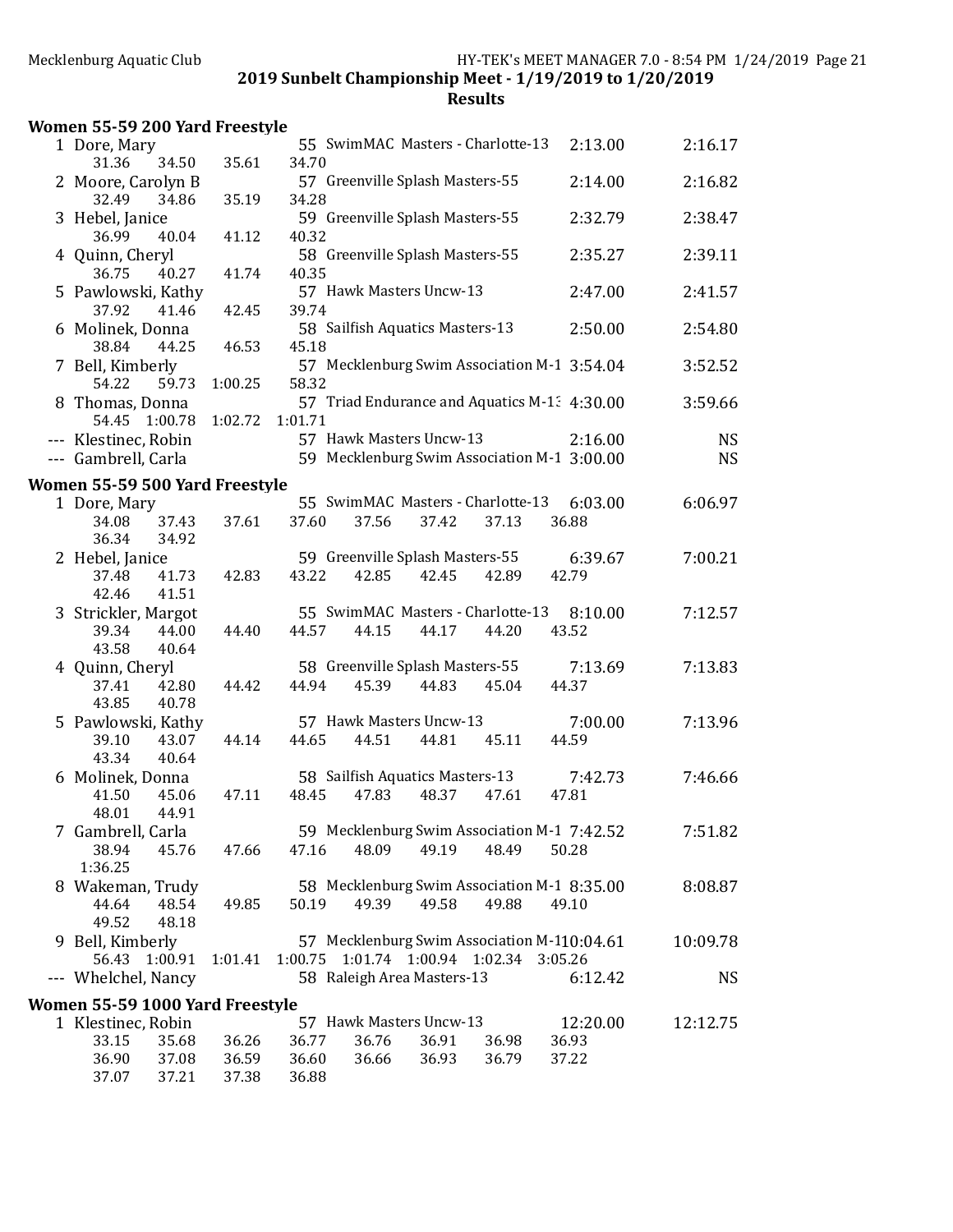| 55 SwimMAC Masters - Charlotte-13 12:20.02<br>2 Dore, Mary                           | 12:32.93             |
|--------------------------------------------------------------------------------------|----------------------|
| 38.38<br>34.65<br>38.01<br>38.64<br>38.70<br>37.99<br>38.54<br>37.75                 |                      |
| 38.41<br>37.82<br>37.93<br>37.76<br>37.79<br>37.97<br>37.68<br>37.73                 |                      |
| 37.46<br>36.76<br>35.31<br>37.65                                                     |                      |
| 58 Raleigh Area Masters-13<br>3 Whelchel, Nancy                                      | 12:50.00<br>12:59.95 |
| 38.27<br>38.88<br>38.94<br>39.30<br>39.19<br>39.27<br>33.81<br>36.72                 |                      |
| 39.35<br>39.62<br>39.53<br>40.12<br>40.16<br>40.03<br>39.89<br>40.40                 |                      |
| 39.71<br>39.83<br>39.32<br>37.61                                                     |                      |
| 57 Hawk Masters Uncw-13<br>4 Pawlowski, Kathy                                        | 16:00.00<br>14:22.20 |
| 43.56<br>43.56<br>43.84<br>43.51<br>43.57<br>38.72<br>42.88<br>44.52                 |                      |
| 43.98<br>43.85<br>43.79<br>43.79<br>44.10<br>43.86<br>43.65<br>43.13                 |                      |
| 43.12<br>42.89<br>42.42<br>39.46                                                     |                      |
| 58 Mecklenburg Swim Association M-117:30.00<br>5 Wakeman, Trudy                      | 16:24.48             |
| 49.92<br>45.01<br>47.84<br>49.88<br>49.57<br>50.44<br>49.93<br>49.58                 |                      |
| 49.91<br>50.37<br>48.95<br>49.59<br>49.42<br>49.58<br>49.93<br>49.58                 |                      |
| 49.30<br>49.10<br>49.23<br>47.35                                                     |                      |
| 57 Mecklenburg Swim Association M-121:00.00<br>6 Bell, Kimberly                      | 19:49.96             |
| 56.85 1:01.59<br>1:02.13<br>1:01.83<br>1:01.79<br>1:03.36<br>1:03.15<br>1:03.19      |                      |
| 1:03.27<br>1:04.16<br>1:03.54<br>1:04.39<br>1:05.28<br>1:03.21<br>1:03.27<br>1:04.34 |                      |
| 1:02.96<br>1:02.48<br>59.17                                                          |                      |
| 55 Greenville Splash Masters-55<br>7 Stephens, Brenda                                | 19:11.04<br>20:34.52 |
| 1:00.38<br>1:02.74<br>1:03.56<br>1:02.23<br>1:02.63 1:04.80<br>1:03.81<br>52.41      |                      |
| 1:02.48<br>1:03.79<br>1:02.27<br>1:03.04<br>1:03.93<br>1:02.22<br>1:04.06<br>1:01.69 |                      |
| 59.43<br>1:00.89<br>1:00.55<br>57.61                                                 |                      |
|                                                                                      |                      |
| Women 55-59 1650 Yard Freestyle                                                      |                      |
| 55 SwimMAC Masters - Charlotte-13<br>1 Dore, Mary                                    | 20:29.31<br>21:00.07 |
| 38.72<br>38.73<br>37.57<br>38.45<br>38.86<br>38.49<br>38.73<br>34.87                 |                      |
| 38.80<br>38.46<br>38.11<br>38.73<br>38.79<br>38.28<br>38.78<br>37.95                 |                      |
| 38.70<br>38.07<br>38.06<br>38.08<br>38.45<br>38.28<br>38.46<br>38.13                 |                      |
| 38.18<br>38.21<br>37.90<br>37.84<br>38.57<br>38.02<br>38.59<br>37.37                 | 36.84                |
| Women 55-59 50 Yard Backstroke                                                       |                      |
| 57 Hawk Masters Uncw-13<br>1 Klestinec, Robin                                        | 34.00<br>35.03       |
| 59 Mecklenburg Swim Association M-1<br>2 Gambrell, Carla                             | 44.85<br>44.80       |
| 55 Charlotte SwimMasters-13<br>3 Boswell, Elizabeth D                                | 1:05.00<br>1:03.87   |
| 55 Greenville Splash Masters-55<br>--- Aragon, Leah                                  | 43.11<br>NS          |
| 55 Greenville Splash Masters-55<br>--- Stephens, Brenda                              | 59.13<br><b>NS</b>   |
|                                                                                      |                      |
| Women 55-59 100 Yard Backstroke                                                      |                      |
| 59 SwimMAC Masters - Charlotte-13<br>1 Hefron, Karen                                 | 1:30.00<br>1:27.25   |
| 43.18<br>44.07                                                                       |                      |
| 57 Hawk Masters Uncw-13<br>2 Pawlowski, Kathy                                        | 1:33.00<br>1:32.13   |
| 45.41<br>46.72                                                                       |                      |
| 55 Greenville Splash Masters-55<br>--- Aragon, Leah                                  | 1:40.00<br>NS        |
| 57 Hawk Masters Uncw-13<br>--- Klestinec, Robin                                      | 1:15.00<br><b>NS</b> |
|                                                                                      |                      |
| Women 55-59 200 Yard Backstroke                                                      |                      |
| 57 Hawk Masters Uncw-13<br>1 Pawlowski, Kathy                                        | 3:12.00<br>3:11.77   |
| 47.40<br>48.88<br>46.48<br>49.01                                                     |                      |
| <b>Women 55-59 50 Yard Breaststroke</b>                                              |                      |
| 57 Greenville Splash Masters-55<br>1 Moore, Carolyn B                                | 36.00<br>37.78       |
| 58 Enfinity Aquatic Club-13<br>2 Campagna, Janice                                    | 38.24<br>38.09       |
| 59 Greenville Splash Masters-55<br>3 Hebel, Janice                                   | 42.92<br>45.81       |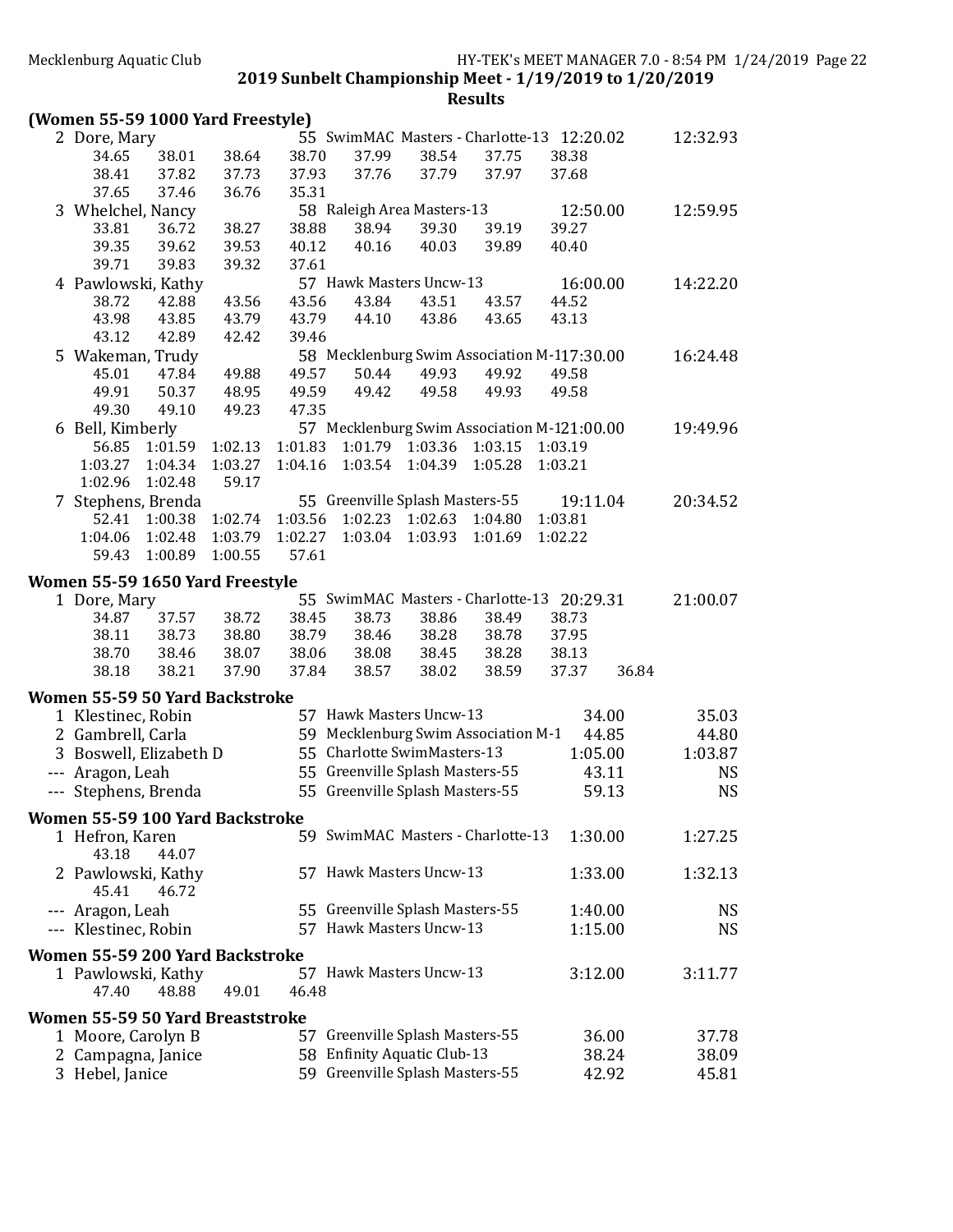| Mecklenburg Aquatic Club |  |
|--------------------------|--|
|--------------------------|--|

| (Women 55-59 50 Yard Breaststroke)            |       |                                             |         |           |
|-----------------------------------------------|-------|---------------------------------------------|---------|-----------|
| 4 Stephens, Brenda                            |       | 55 Greenville Splash Masters-55             | 55.07   | 57.14     |
| 5 Boswell, Elizabeth D                        |       | 55 Charlotte SwimMasters-13                 | 55.00   | 1:00.75   |
| 6 Bell, Kimberly                              |       | 57 Mecklenburg Swim Association M-1 1:13.83 |         | 1:20.00   |
| --- Aragon, Leah                              |       | 55 Greenville Splash Masters-55             | 45.82   | <b>NS</b> |
| Women 55-59 100 Yard Breaststroke             |       |                                             |         |           |
| 1 Campagna, Janice                            |       | 58 Enfinity Aquatic Club-13                 | 1:21.73 | 1:21.76   |
| 38.94<br>42.82                                |       |                                             |         |           |
| 2 Moore, Carolyn B<br>39.80<br>42.44          |       | 57 Greenville Splash Masters-55             | 1:19.00 | 1:22.24   |
| 3 Hebel, Janice<br>45.59<br>52.14             |       | 59 Greenville Splash Masters-55             | 1:31.15 | 1:37.73   |
| --- Aragon, Leah                              |       | 55 Greenville Splash Masters-55             | 1:40.23 | <b>NS</b> |
| Women 55-59 200 Yard Breaststroke             |       |                                             |         |           |
| 1 Campagna, Janice<br>46.87<br>40.40<br>43.26 | 47.35 | 58 Enfinity Aquatic Club-13                 | 2:59.71 | 2:57.88   |
| 2 Hebel, Janice<br>53.26<br>1:48.37<br>47.80  |       | 59 Greenville Splash Masters-55             | 3:17.06 | 3:29.43   |
| Women 55-59 50 Yard Butterfly                 |       |                                             |         |           |
| 1 Moore, Carolyn B                            |       | 57 Greenville Splash Masters-55             | 31.27   | 32.10     |
| 2 Klestinec, Robin                            |       | 57 Hawk Masters Uncw-13                     | 32.00   | 32.76     |
| 3 Dore, Mary                                  |       | 55 SwimMAC Masters - Charlotte-13           | 36.00   | 33.56     |
| 4 Whelchel, Nancy                             |       | 58 Raleigh Area Masters-13                  | 35.02   | 35.84     |
| 5 Quinn, Cheryl                               |       | 58 Greenville Splash Masters-55             | 37.90   | 41.05     |
| --- Aragon, Leah                              |       | 55 Greenville Splash Masters-55             | 44.21   | <b>NS</b> |
| Women 55-59 100 Yard Butterfly                |       |                                             |         |           |
| 1 Moore, Carolyn B<br>36.30<br>34.28          |       | 57 Greenville Splash Masters-55             | 1:10.00 | 1:10.58   |
| 2 Whelchel, Nancy<br>36.37<br>44.86           |       | 58 Raleigh Area Masters-13                  | 1:17.60 | 1:21.23   |
| 3 Strickler, Margot<br>42.69<br>48.02         |       | 55 SwimMAC Masters - Charlotte-13           | 1:40.00 | 1:30.71   |
| 4 Quinn, Cheryl<br>50.72<br>41.94             |       | 58 Greenville Splash Masters-55             | 1:30.39 | 1:32.66   |
| Women 55-59 200 Yard Butterfly                |       |                                             |         |           |
| 1 Dore, Mary<br>37.41<br>42.53<br>41.87       | 42.14 | 55 SwimMAC Masters - Charlotte-13           | 2:42.00 | 2:43.95   |
| 2 Moore, Carolyn B                            |       | 57 Greenville Splash Masters-55             | 2:47.07 | 2:44.21   |
| 38.12<br>40.35<br>42.24                       | 43.50 |                                             |         |           |
| <b>Women 55-59 100 Yard IM</b>                |       |                                             |         |           |
| 1 Campagna, Janice<br>36.44<br>38.40          |       | 58 Enfinity Aquatic Club-13                 | 1:15.08 | 1:14.84   |
| 2 Whelchel, Nancy<br>39.83<br>36.27           |       | 58 Raleigh Area Masters-13                  | 1:14.61 | 1:16.10   |
| 3 Hefron, Karen<br>40.34<br>47.31             |       | 59 SwimMAC Masters - Charlotte-13           | 1:30.00 | 1:27.65   |
| 4 Quinn, Cheryl<br>42.53<br>49.02             |       | 58 Greenville Splash Masters-55             | 1:26.03 | 1:31.55   |
| 5 Molinek, Donna<br>44.09<br>50.78            |       | 58 Sailfish Aquatics Masters-13             | 1:30.00 | 1:34.87   |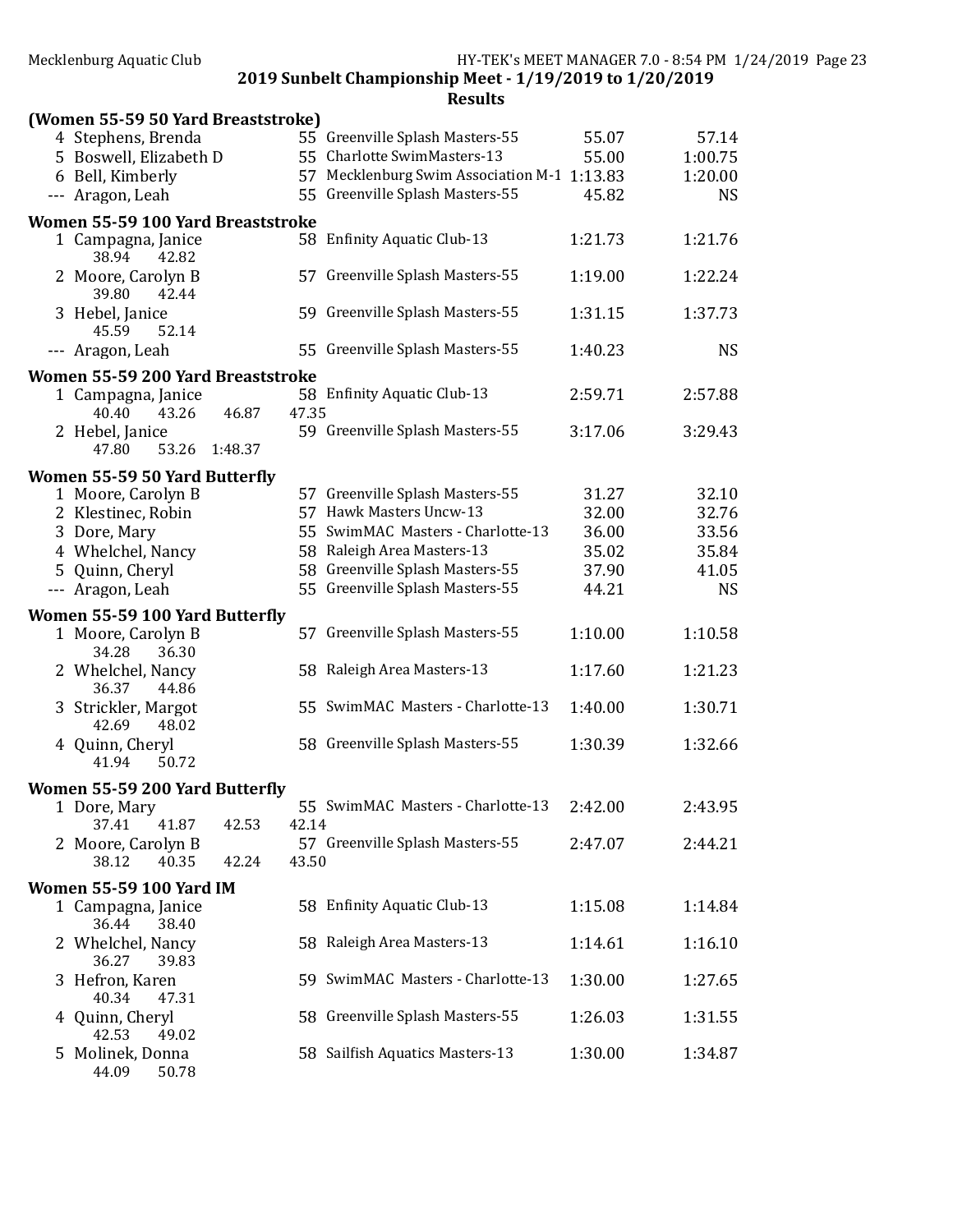| (Women 55-59 100 Yard IM)                |         |         |                                                              |                    |                        |
|------------------------------------------|---------|---------|--------------------------------------------------------------|--------------------|------------------------|
| 6 Thomas, Donna<br>59.31 1:05.52         |         |         | 57 Triad Endurance and Aquatics M-1: 3:30.00                 |                    | 2:04.83                |
| 7 Bell, Kimberly<br>1:03.59 1:14.81      |         |         | 57 Mecklenburg Swim Association M-1 2:16.02                  |                    | 2:18.40                |
| --- Aragon, Leah<br>--- Klestinec, Robin |         |         | 55 Greenville Splash Masters-55<br>57 Hawk Masters Uncw-13   | 1:36.15<br>1:15.00 | <b>NS</b><br><b>NS</b> |
| <b>Women 55-59 200 Yard IM</b>           |         |         |                                                              |                    |                        |
| 1 Klestinec, Robin<br>33.53<br>38.73     | 48.55   | 36.07   | 57 Hawk Masters Uncw-13                                      | 2:33.00            | 2:36.88                |
| 2 Moore, Carolyn B<br>34.99<br>40.95     | 46.70   | 34.78   | 57 Greenville Splash Masters-55                              | 2:33.00            | 2:37.42                |
| 3 Whelchel, Nancy<br>37.91<br>42.13      | 47.38   | 37.21   | 58 Raleigh Area Masters-13                                   | 2:41.28            | 2:44.63                |
| 4 Dore, Mary<br>45.95<br>35.49           | 52.43   | 36.49   | 55 SwimMAC Masters - Charlotte-13                            | 2:42.35            | 2:50.36                |
| 5 Hefron, Karen<br>47.49<br>44.73        | 1:01.31 | 43.73   | 59 SwimMAC Masters - Charlotte-13                            | 3:20.00            | 3:17.26                |
| 6 Molinek, Donna<br>45.67<br>50.04       | 59.59   | 44.23   | 58 Sailfish Aquatics Masters-13                              | 3:20.00            | 3:19.53                |
| <b>Women 55-59 400 Yard IM</b>           |         |         |                                                              |                    |                        |
| 1 Moore, Carolyn B<br>36.01<br>38.22     | 43.77   | 43.09   | 57 Greenville Splash Masters-55<br>46.76<br>47.31<br>36.78   | 5:30.00<br>35.78   | 5:27.72                |
| 2 Dore, Mary<br>36.67<br>42.49           | 47.93   | 47.68   | 55 SwimMAC Masters - Charlotte-13<br>51.12<br>51.83<br>36.13 | 5:45.00<br>33.37   | 5:47.22                |
| 3 Strickler, Margot<br>43.34<br>49.91    | 55.69   | 53.82   | 55 SwimMAC Masters - Charlotte-13<br>53.31<br>55.06<br>43.46 | 6:45.00<br>40.97   | 6:35.56                |
| --- Whelchel, Nancy                      |         |         | 58 Raleigh Area Masters-13                                   | 5:38.56            | <b>NS</b>              |
| Women 60-64 50 Yard Freestyle            |         |         |                                                              |                    |                        |
| 1 Alton, Dale                            |         |         | 61 Tac Titans-13                                             | 34.00              | 31.07                  |
| 2 Sperry, Jennifer K                     |         |         | 61 Charlotte SwimMasters-13                                  | 46.07              | 41.82                  |
| 3 Santini, Rosalind                      |         |         | 62 Mecklenburg Swim Association M-1 1:00.00                  |                    | 41.92                  |
| 4 Moore, Ann                             |         |         | 64 Mecklenburg Swim Association M-1 1:02.00                  |                    | 52.47                  |
| --- Moak, Mary N                         |         |         | 62 Palm Beach Masters-50                                     | 32.62              | <b>NS</b>              |
|                                          |         |         |                                                              |                    |                        |
| --- Amick, Beverly O                     |         |         | 64 Triad Endurance and Aquatics M-13                         | 32.57              | <b>NS</b>              |
| Women 60-64 100 Yard Freestyle           |         |         |                                                              |                    |                        |
| 1 Alton, Dale<br>33.68<br>35.14          |         |         | 61 Tac Titans-13                                             | 1:20.00            | 1:08.82                |
| 2 DeMere, Susan<br>33.91<br>35.60        |         |         | 62 Greenville Splash Masters-55                              | 1:10.00            | 1:09.51                |
| Santini, Rosalind<br>46.02<br>53.78      |         |         | 62 Mecklenburg Swim Association M-1 2:30.00                  |                    | 1:39.80                |
| 4 Sperry, Jennifer K<br>46.10<br>54.72   |         |         | 61 Charlotte SwimMasters-13                                  | <b>NT</b>          | 1:40.82                |
| --- Moak, Mary N                         |         |         | 62 Palm Beach Masters-50                                     | 1:13.76            | <b>NS</b>              |
| --- Amick, Beverly O                     |         |         | 64 Triad Endurance and Aquatics M-1: 1:12.12                 |                    | <b>NS</b>              |
| Women 60-64 200 Yard Freestyle           |         |         |                                                              |                    |                        |
| 1 Alton, Dale<br>35.08<br>39.03          | 39.42   | 37.31   | 61 Tac Titans-13                                             | 4:00.00            | 2:30.84                |
| 2 Sperry, Jennifer K<br>1:00.52<br>47.64 | 1:05.79 | 1:03.23 | 61 Charlotte SwimMasters-13                                  | 4:01.92            | 3:57.18                |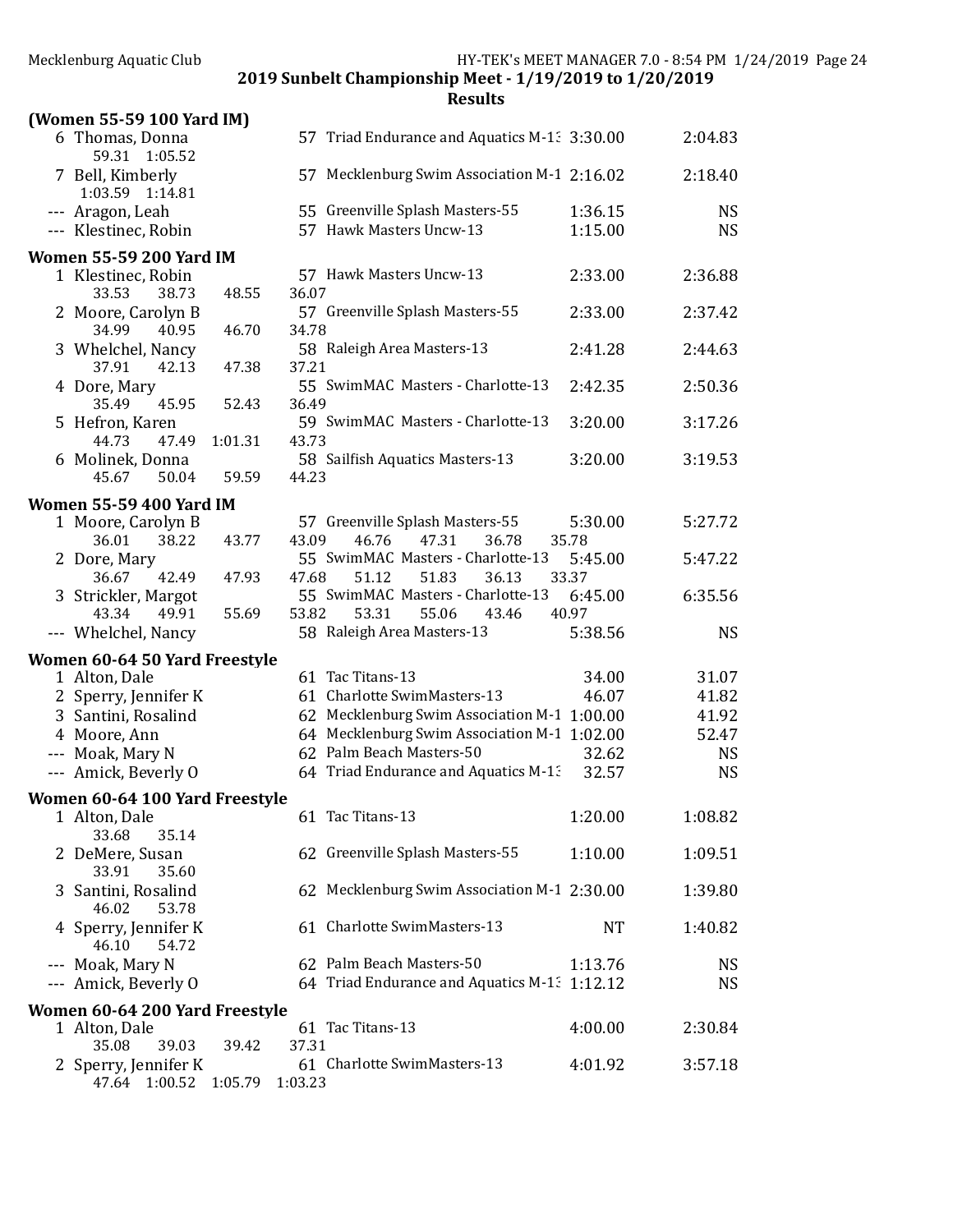|                                        | 2019 Sunbelt Championship Meet - 1/19/2019 to 1/20/2019 |           |
|----------------------------------------|---------------------------------------------------------|-----------|
|                                        | <b>Results</b>                                          |           |
| (Women 60-64 200 Yard Freestyle)       |                                                         |           |
| --- Amick, Beverly O                   | 64 Triad Endurance and Aquatics M-1: 2:31.97            | <b>NS</b> |
| --- DeMere, Susan                      | 62 Greenville Splash Masters-55<br>2:45.00              | <b>NS</b> |
| Women 60-64 500 Yard Freestyle         |                                                         |           |
| 1 Alton, Dale                          | 61 Tac Titans-13<br>7:30.00                             | 7:05.70   |
| 37.11<br>39.83<br>41.60                | 43.70<br>43.42<br>44.41<br>43.80<br>44.27               |           |
| 44.56<br>43.00                         |                                                         |           |
| Women 60-64 1650 Yard Freestyle        |                                                         |           |
| 1 Wilson, Debbie                       | 64 Smoky Mountain Aquatic Club Ma-123:30.19             | 24:19.73  |
| 39.16<br>42.43<br>43.42                | 43.51<br>44.16<br>43.83<br>43.70<br>43.55               |           |
| 43.22<br>43.39<br>42.73                | 43.09<br>43.17<br>43.40<br>42.74<br>43.24               |           |
| 43.49<br>43.24<br>43.13                | 42.96<br>43.25<br>43.24<br>42.86<br>43.12               |           |
| 43.50<br>43.24<br>43.57                | 43.30<br>2:01.92<br>43.30<br>43.57<br>43.30             |           |
| Women 60-64 50 Yard Backstroke         |                                                         |           |
| 1 Burlingame, Sharon M                 | 62 Tennessee Aquatics Masters Swi-15<br>36.50           | 36.82     |
| 2 Alton, Dale                          | 61 Tac Titans-13<br>40.00                               | 37.68     |
| 3 DeMere, Susan                        | 62 Greenville Splash Masters-55<br>39.00                | 37.86     |
| 4 Sperry, Jennifer K                   | 61 Charlotte SwimMasters-13<br>53.19                    | 50.30     |
| 5 Santini, Rosalind                    | 62 Mecklenburg Swim Association M-1 1:30.00             | 55.33     |
| --- Amick, Beverly O                   | 64 Triad Endurance and Aquatics M-13<br>37.76           | <b>NS</b> |
|                                        |                                                         |           |
| Women 60-64 100 Yard Backstroke        |                                                         |           |
| 1 DeMere, Susan<br>39.09<br>40.01      | 62 Greenville Splash Masters-55<br>1:20.00              | 1:19.10   |
| 2 Burlingame, Sharon M                 | 62 Tennessee Aquatics Masters Swi-15 1:23.00            | 1:19.21   |
| 38.67<br>40.54                         |                                                         |           |
| 3 Alton, Dale                          | 61 Tac Titans-13<br>1:30.00                             | 1:20.98   |
| 40.53<br>40.45                         |                                                         |           |
| 4 Sperry, Jennifer K                   | 61 Charlotte SwimMasters-13<br>2:05.64                  | 1:54.89   |
| 52.64 1:02.25                          |                                                         |           |
| 5 Santini, Rosalind                    | 62 Mecklenburg Swim Association M-1 2:30.00             | 2:06.87   |
| 59.08 1:07.79                          |                                                         |           |
| --- Amick, Beverly O                   | 64 Triad Endurance and Aquatics M-1: 1:26.21            | <b>NS</b> |
| Women 60-64 200 Yard Backstroke        |                                                         |           |
| 1 Burlingame, Sharon M                 | 62 Tennessee Aquatics Masters Swi-15 2:56.00            | 2:52.82   |
| 40.33<br>43.64<br>45.28                | 43.57                                                   |           |
| --- Amick, Beverly O                   | 64 Triad Endurance and Aquatics M-1: 2:53.46            | <b>NS</b> |
| Women 60-64 50 Yard Breaststroke       |                                                         |           |
| 1 Alton, Dale                          | 61 Tac Titans-13<br>40.00                               | 37.87     |
| 2 Burlingame, Sharon M                 | 62 Tennessee Aquatics Masters Swi-15<br>41.00           | 43.15     |
| 3 Santini, Rosalind                    | 62 Mecklenburg Swim Association M-1 1:50.00             | 52.21     |
| 4 Sperry, Jennifer K                   | 61 Charlotte SwimMasters-13<br>57.94                    | 57.26     |
| --- Moak, Mary N                       | 62 Palm Beach Masters-50<br>40.44                       | <b>NS</b> |
|                                        |                                                         |           |
| Women 60-64 100 Yard Breaststroke      |                                                         |           |
| 1 Alton, Dale                          | 61 Tac Titans-13<br>1:30.00                             | 1:24.01   |
| 40.71<br>43.30                         |                                                         |           |
| --- Santini, Rosalind<br>54.39 1:05.07 | 62 Mecklenburg Swim Association M-1 2:30.00             | DQ        |
| --- Moak, Mary N                       | 62 Palm Beach Masters-50<br>1:30.49                     | <b>NS</b> |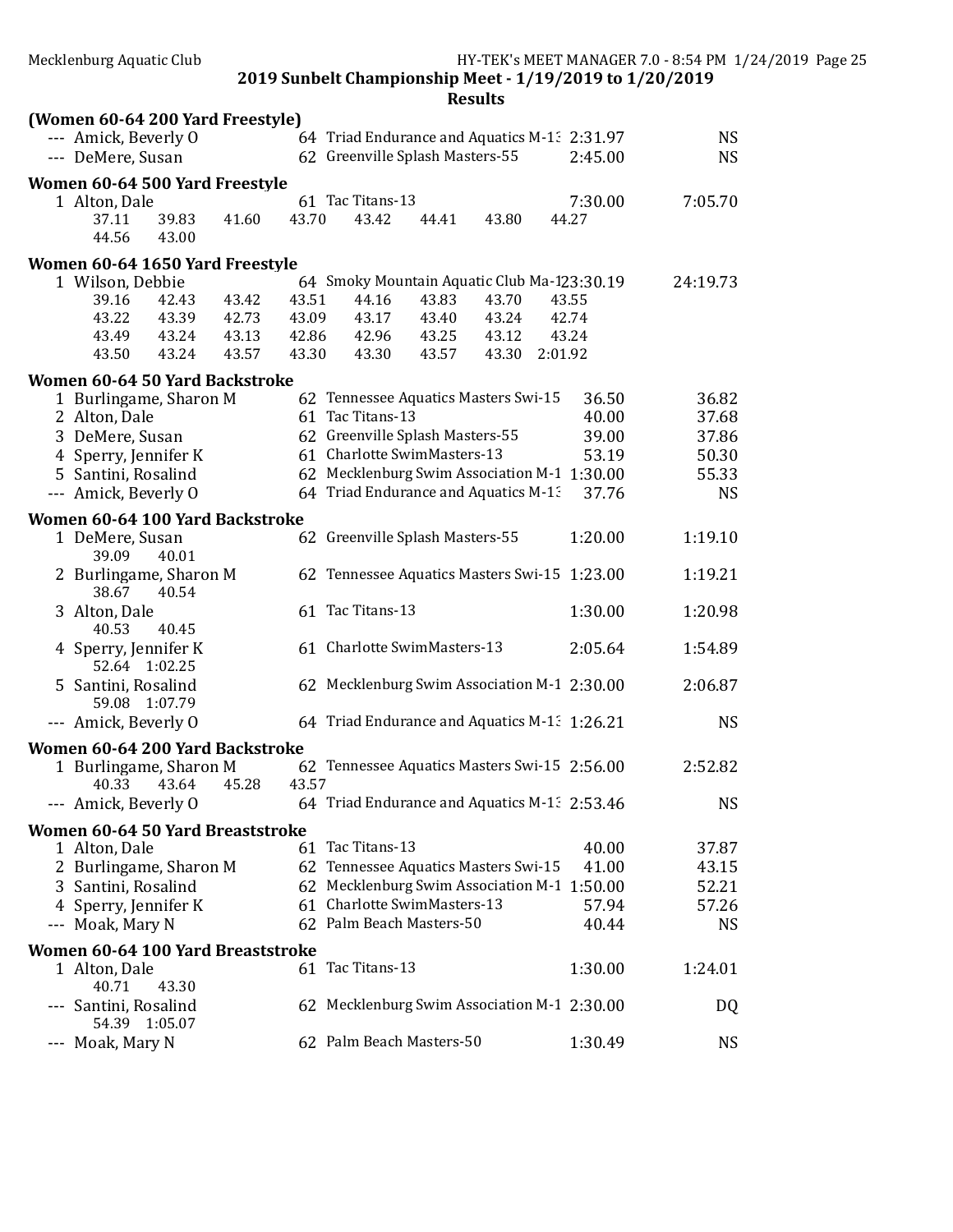2019 Sunbelt Championship Meet - 1/19/2019 to 1/20/2019

| Women 60-64 200 Yard Breaststroke<br>--- Moak, Mary N                                                       |       |       | 62 Palm Beach Masters-50                                                | 3:26.58        | <b>NS</b>            |
|-------------------------------------------------------------------------------------------------------------|-------|-------|-------------------------------------------------------------------------|----------------|----------------------|
| Women 60-64 50 Yard Butterfly<br>1 Sperry, Jennifer K<br>--- Amick, Beverly O                               |       |       | 61 Charlotte SwimMasters-13<br>64 Triad Endurance and Aquatics M-13     | 58.36<br>35.31 | 1:00.63<br><b>NS</b> |
| Women 60-64 100 Yard Butterfly<br>1 Burlingame, Sharon M<br>43.39<br>48.35                                  |       |       | 62 Tennessee Aquatics Masters Swi-15 1:35.00                            |                | 1:31.74              |
| --- Amick, Beverly O                                                                                        |       |       | 64 Triad Endurance and Aquatics M-1: 1:15.81                            |                | <b>NS</b>            |
| <b>Women 60-64 100 Yard IM</b>                                                                              |       |       |                                                                         |                |                      |
| 1 Alton, Dale                                                                                               |       |       | 61 Tac Titans-13                                                        | 1:20.00        | 1:19.07              |
| 2 Sperry, Jennifer K<br>52.48 1:01.15                                                                       |       |       | 61 Charlotte SwimMasters-13                                             | 1:58.39        | 1:53.63              |
| --- Amick, Beverly O                                                                                        |       |       | 64 Triad Endurance and Aquatics M-1: 1:24.87                            |                | <b>NS</b>            |
| <b>Women 60-64 200 Yard IM</b>                                                                              |       |       |                                                                         |                |                      |
| 1 Burlingame, Sharon M<br>44.94<br>46.64                                                                    | 53.67 | 41.71 | 62 Tennessee Aquatics Masters Swi-15 3:05.00                            |                | 3:06.96              |
| --- Amick, Beverly O                                                                                        |       |       | 64 Triad Endurance and Aquatics M-1: 2:51.32                            |                | <b>NS</b>            |
| --- Alton, Dale                                                                                             |       |       | 61 Tac Titans-13                                                        | 3:20.00        | <b>NS</b>            |
| <b>Women 60-64 400 Yard IM</b><br>1 Burlingame, Sharon M<br>52.43<br>44.07<br>Women 65-69 50 Yard Freestyle | 48.76 | 47.76 | 62 Tennessee Aquatics Masters Swi-15 6:30.00<br>53.77<br>54.48<br>44.58 | 41.38          | 6:27.23              |
| 1 Loftus-Charley, Shirley A                                                                                 |       |       | 67 Virginia Masters Swim Team-12                                        | 32.00          | 31.66                |
| 2 Parsons, Donna                                                                                            |       |       | 68 SwimMAC Masters - Charlotte-13                                       | 1:00.00        | 41.36                |
| 3 Thomason, Nancy                                                                                           |       |       | 67 Mecklenburg Swim Association M-1                                     | 1:15.00        | 45.17                |
| 4 Ivory, Darnell                                                                                            |       |       | 67 Charlotte SwimMasters-13                                             | 50.00          | 46.55                |
| Women 65-69 100 Yard Freestyle                                                                              |       |       |                                                                         |                |                      |
| 1 Loftus-Charley, Shirley A<br>32.78<br>34.67                                                               |       |       | 67 Virginia Masters Swim Team-12                                        | 1:10.00        | 1:07.45              |
| 2 Moeller, Mary Pat<br>43.51<br>49.40                                                                       |       |       | 68 Charlotte SwimMasters-13                                             | 1:42.00        | 1:32.91              |
| 3 Ivory, Darnell<br>50.23<br>53.91                                                                          |       |       | 67 Charlotte SwimMasters-13                                             | 1:40.00        | 1:44.14              |
| Women 65-69 200 Yard Freestyle                                                                              |       |       |                                                                         |                |                      |
| 1 Myers, Molly L                                                                                            |       |       | 69 Tennessee Aquatics Masters Swi-15 3:14.00                            |                | 3:03.75              |
| 42.32<br>47.09                                                                                              | 49.31 | 45.03 |                                                                         |                |                      |
| 2 Parsons, Donna<br>45.12<br>49.95                                                                          | 52.91 | 51.10 | 68 SwimMAC Masters - Charlotte-13                                       | 3:30.00        | 3:19.08              |
| Women 65-69 500 Yard Freestyle                                                                              |       |       |                                                                         |                |                      |
| 1 Murray, Cheryl                                                                                            |       |       | 66 Charlotte SwimMasters-13                                             | 6:38.00        | 6:44.11              |
| 37.84<br>40.24<br>40.69<br>38.52                                                                            | 41.37 | 41.36 | 40.90<br>41.25<br>40.77                                                 | 41.17          |                      |
| 2 Myers, Molly L                                                                                            |       |       | 69 Tennessee Aquatics Masters Swi-15 5:25.51                            |                | 7:58.79              |
| 45.41<br>49.13<br>48.00<br>45.30                                                                            | 49.34 | 48.64 | 48.71<br>48.31<br>48.05                                                 | 47.90          |                      |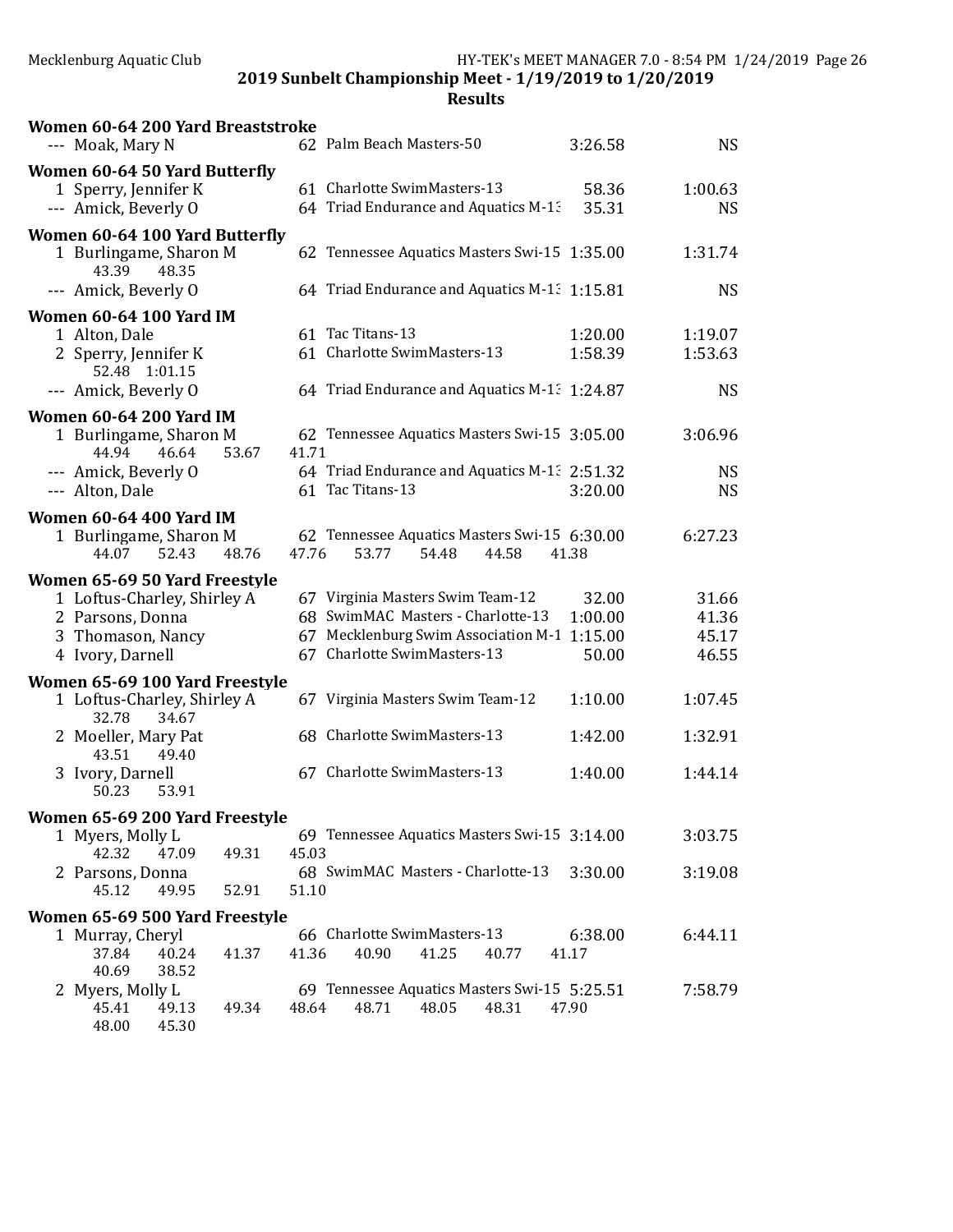| Women 65-69 1000 Yard Freestyle                     |       |         |         |                                                                 |       |                                                       |                   |           |          |
|-----------------------------------------------------|-------|---------|---------|-----------------------------------------------------------------|-------|-------------------------------------------------------|-------------------|-----------|----------|
| 1 Loftus-Charley, Shirley A<br>36.13                | 38.52 | 38.73   | 38.50   | 67 Virginia Masters Swim Team-12<br>38.86                       | 38.63 | 38.97                                                 | 38.70             | <b>NT</b> | 12:53.70 |
| 38.65                                               | 39.18 | 38.97   | 38.58   | 38.86                                                           | 39.03 | 38.68                                                 | 38.84             |           |          |
| 38.70                                               | 39.08 | 38.87   | 39.22   |                                                                 |       |                                                       |                   |           |          |
| Women 65-69 1000 Yard Freestyle                     |       |         |         |                                                                 |       |                                                       |                   |           |          |
| 1 Myers, Molly L<br>44.64                           | 49.42 | 50.00   | 49.60   | 49.41                                                           | 48.63 | 69 Tennessee Aquatics Masters Swi-1518:00.00<br>48.60 | 48.93             |           | 16:17.87 |
| 49.30                                               | 48.84 | 48.95   | 49.41   | 49.62                                                           | 48.79 | 49.34                                                 | 49.05             |           |          |
| 49.78                                               | 49.26 | 49.73   | 46.57   |                                                                 |       |                                                       |                   |           |          |
| Women 65-69 1650 Yard Freestyle                     |       |         |         |                                                                 |       |                                                       |                   |           |          |
| 1 Loftus-Charley, Shirley A<br>36.13                | 38.52 | 38.73   | 38.50   | 67 Virginia Masters Swim Team-12<br>38.86                       | 38.63 | 38.97                                                 | 21:15.00<br>38.70 |           | 21:19.84 |
| 38.65                                               | 39.18 | 38.97   | 38.58   | 38.86                                                           | 39.03 | 38.68                                                 | 38.84             |           |          |
| 38.70                                               | 39.08 | 38.87   | 39.22   | 38.78                                                           | 38.84 | 38.72                                                 | 39.39             |           |          |
| 38.81                                               | 39.11 | 38.96   | 38.93   | 38.82                                                           | 39.05 | 39.39                                                 | 39.51             | 37.83     |          |
| Women 65-69 50 Yard Backstroke                      |       |         |         |                                                                 |       |                                                       |                   |           |          |
| 1 Loftus-Charley, Shirley A                         |       |         |         | 67 Virginia Masters Swim Team-12                                |       |                                                       |                   | 40.00     | 39.83    |
| 2 Moeller, Mary Pat                                 |       |         |         | 68 Charlotte SwimMasters-13                                     |       |                                                       |                   | 51.00     | 47.75    |
| Women 65-69 100 Yard Backstroke<br>1 Murray, Cheryl |       |         |         | 66 Charlotte SwimMasters-13                                     |       |                                                       | 1:29.00           |           | 1:25.14  |
| 40.57                                               | 44.57 |         |         |                                                                 |       |                                                       |                   |           |          |
| 2 Moeller, Mary Pat<br>49.52                        | 51.51 |         |         | 68 Charlotte SwimMasters-13                                     |       |                                                       | 1:49.00           |           | 1:41.03  |
| 3 Parsons, Donna<br>56.80                           | 57.03 |         |         |                                                                 |       | 68 SwimMAC Masters - Charlotte-13                     | 2:00.00           |           | 1:53.83  |
| Women 65-69 200 Yard Backstroke                     |       |         |         |                                                                 |       |                                                       |                   |           |          |
| 1 Myers, Molly L                                    |       |         |         |                                                                 |       | 69 Tennessee Aquatics Masters Swi-15 3:45.43          |                   |           | 3:34.08  |
| 51.19                                               | 55.62 | 54.70   | 52.57   | 68 Charlotte SwimMasters-13                                     |       |                                                       | 4:10.00           |           | 3:38.42  |
| 2 Moeller, Mary Pat<br>51.78                        | 55.73 | 56.45   | 54.46   |                                                                 |       |                                                       |                   |           |          |
| Women 65-69 50 Yard Breaststroke                    |       |         |         |                                                                 |       |                                                       |                   |           |          |
| 1 Moeller, Mary Pat                                 |       |         |         | 68 Charlotte SwimMasters-13                                     |       |                                                       |                   | 55.00     | 50.91    |
| 2 Thomason, Nancy                                   |       |         |         |                                                                 |       | 67 Mecklenburg Swim Association M-1 1:20.00           |                   |           | 56.32    |
| --- Ivory, Darnell                                  |       |         |         | 67 Charlotte SwimMasters-13                                     |       |                                                       |                   | 55.00     | DQ       |
| Women 65-69 100 Yard Breaststroke                   |       |         |         |                                                                 |       |                                                       |                   |           |          |
| 1 Loftus-Charley, Shirley A<br>43.44                | 47.92 |         |         | 67 Virginia Masters Swim Team-12                                |       |                                                       | 1:30.00           |           | 1:31.36  |
| 2 Myers, Molly L<br>51.87                           | 58.90 |         |         |                                                                 |       | 69 Tennessee Aquatics Masters Swi-15 2:04.20          |                   |           | 1:50.77  |
| 3 Ivory, Darnell                                    |       |         |         | 67 Charlotte SwimMasters-13                                     |       |                                                       | 2:00.00           |           | 2:15.66  |
| Women 65-69 200 Yard Breaststroke                   |       |         |         |                                                                 |       |                                                       |                   |           |          |
| 1 Parsons, Donna<br>56.39 1:04.27                   |       | 1:08.75 | 1:07.25 |                                                                 |       | 68 SwimMAC Masters - Charlotte-13                     | 4:30.00           |           | 4:16.66  |
| Women 65-69 50 Yard Butterfly                       |       |         |         |                                                                 |       |                                                       |                   |           |          |
| 1 Loftus-Charley, Shirley A                         |       |         |         | 67 Virginia Masters Swim Team-12<br>66 Charlotte SwimMasters-13 |       |                                                       |                   | 35.00     | 35.43    |
| 2 Murray, Cheryl                                    |       |         |         |                                                                 |       |                                                       |                   | 41.00     | 38.45    |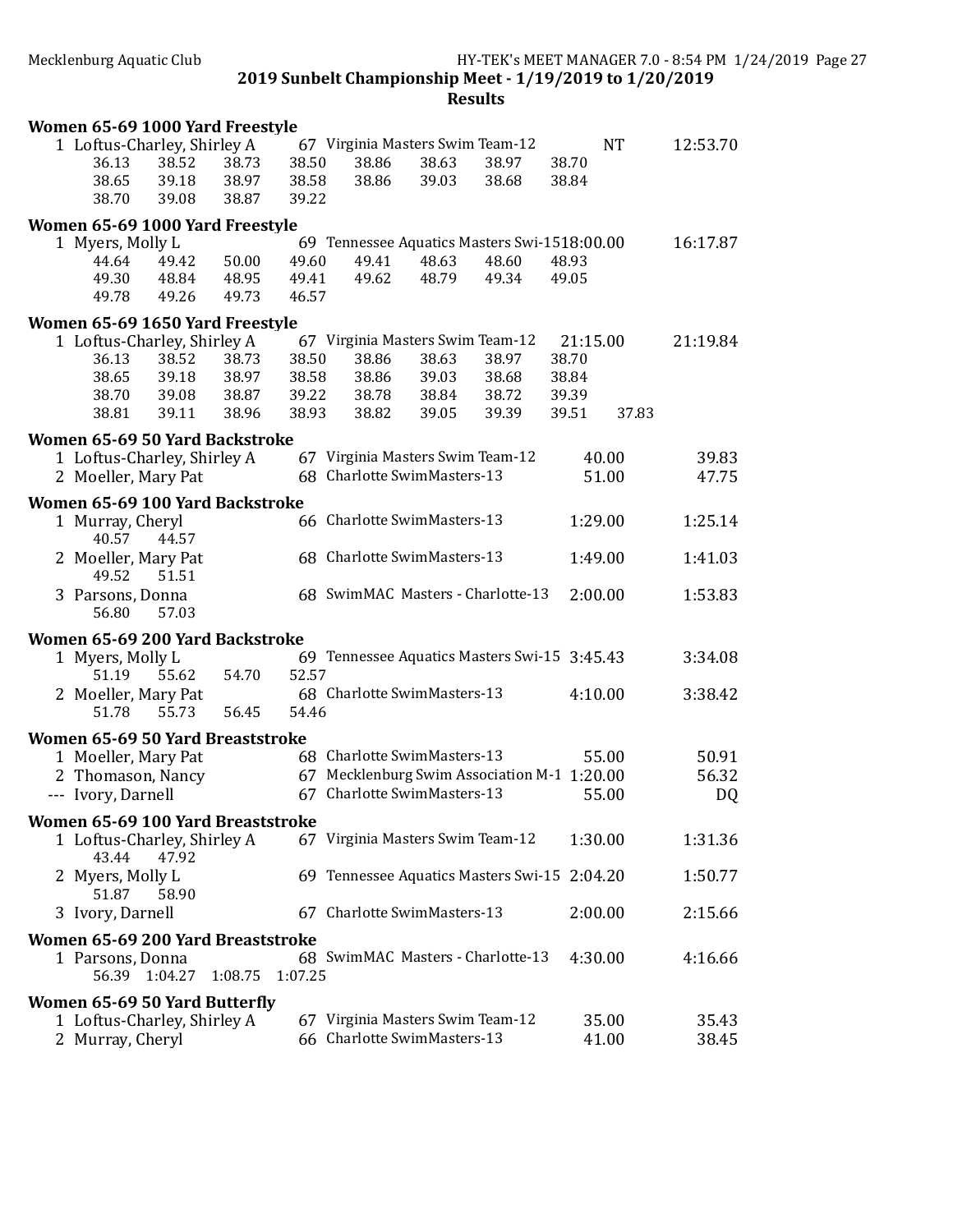| Women 65-69 100 Yard Butterfly                |               |         |                                              |       |       |                  |           |
|-----------------------------------------------|---------------|---------|----------------------------------------------|-------|-------|------------------|-----------|
| 1 Loftus-Charley, Shirley A<br>43.65<br>36.73 |               |         | 67 Virginia Masters Swim Team-12             |       |       | 1:20.00          | 1:20.38   |
| 2 Myers, Molly L<br>53.53<br>59.88            |               |         | 69 Tennessee Aquatics Masters Swi-15 1:50.25 |       |       |                  | 1:53.41   |
| Women 65-69 200 Yard Butterfly                |               |         |                                              |       |       |                  |           |
| 1 Murray, Cheryl<br>43.38<br>50.15            | 51.95         | 47.77   | 66 Charlotte SwimMasters-13                  |       |       | 3:20.00          | 3:13.25   |
| 2 Myers, Molly L<br>52.09 1:00.73 1:00.98     |               | 1:00.62 | 69 Tennessee Aquatics Masters Swi-15 4:20.00 |       |       |                  | 3:54.42   |
| <b>Women 65-69 100 Yard IM</b>                |               |         |                                              |       |       |                  |           |
| 1 Loftus-Charley, Shirley A<br>37.14<br>42.11 |               |         | 67 Virginia Masters Swim Team-12             |       |       | 1:20.00          | 1:19.25   |
| 2 Myers, Molly L<br>50.91<br>50.16            |               |         | 69 Tennessee Aquatics Masters Swi-15 1:48.15 |       |       |                  | 1:41.07   |
| 3 Parsons, Donna                              |               |         | 68 SwimMAC Masters - Charlotte-13            |       |       | 2:00.00          | 1:51.35   |
| <b>Women 65-69 200 Yard IM</b>                |               |         |                                              |       |       |                  |           |
| 1 Loftus-Charley, Shirley A                   |               |         | 67 Virginia Masters Swim Team-12             |       |       | 2:45.00          | 2:49.35   |
| 37.71<br>44.10                                | 51.01         | 36.53   |                                              |       |       |                  |           |
| 2 Myers, Molly L<br>50.39                     | 56.85 1:01.18 | 46.42   | 69 Tennessee Aquatics Masters Swi-15 3:39.00 |       |       |                  | 3:34.84   |
| <b>Women 65-69 400 Yard IM</b>                |               |         |                                              |       |       |                  |           |
| 1 Loftus-Charley, Shirley A                   |               |         | 67 Virginia Masters Swim Team-12             |       |       | 5:45.00          | 5:53.19   |
| 37.20<br>44.88<br>2 Murray, Cheryl            | 46.25         | 45.04   | 50.73<br>66 Charlotte SwimMasters-13         | 51.79 | 39.47 | 37.83<br>6:25.00 | 6:12.71   |
| 40.17<br>48.68                                | 48.46         | 48.63   | 53.67                                        | 54.31 | 40.61 | 38.18            |           |
| 3 Myers, Molly L                              |               |         | 69 Tennessee Aquatics Masters Swi-15 7:47.26 |       |       |                  | 7:27.27   |
| 51.30 1:01.88                                 | 58.70         |         | 56.24 1:01.89 1:02.90                        |       | 48.14 | 46.22            |           |
| Women 70-74 50 Yard Freestyle                 |               |         |                                              |       |       |                  |           |
| 1 Barry, Marcia L                             |               |         | 70 Virginia Masters Swim Team-12             |       |       | 34.99            | 33.93     |
| 2 Stump, Sandra                               |               |         | 72 Hawk Masters Uncw-13                      |       |       | 1:00.00          | 58.13     |
| 3 Brooks, SAMM                                |               |         | 74 Carolina Aquatic Team-13                  |       |       | 1:03.80          | 1:07.17   |
| Women 70-74 100 Yard Freestyle                |               |         |                                              |       |       |                  |           |
| 1 Barry, Marcia L<br>36.54<br>38.02           |               |         | 70 Virginia Masters Swim Team-12             |       |       | 1:18.08          | 1:14.56   |
| --- Stump, Sandra                             |               |         | 72 Hawk Masters Uncw-13                      |       |       | 2:30.00          | <b>NS</b> |
| --- Brooks, SAMM                              |               |         | 74 Carolina Aquatic Team-13                  |       |       | 2:07.14          | NS.       |
| Women 70-74 200 Yard Freestyle                |               |         |                                              |       |       |                  |           |
| 1 Barry, Marcia L                             |               |         | 70 Virginia Masters Swim Team-12             |       |       | 2:40.09          | 2:42.36   |
| 38.29<br>41.77                                | 42.04         | 40.26   |                                              |       |       |                  |           |
| --- Stump, Sandra                             |               |         | 72 Hawk Masters Uncw-13                      |       |       | 4:00.00          | <b>NS</b> |
| Women 70-74 500 Yard Freestyle                |               |         |                                              |       |       |                  |           |
| 1 Panayotoff, Kristi                          |               |         | 70 Greenville Splash Masters-55              |       |       | 9:29.94          | 9:31.77   |
| 51.48<br>56.27<br>1:55.42                     | 58.09         | 58.87   | 58.04                                        | 57.73 | 57.92 | 57.95            |           |
| Women 70-74 500 Yard Freestyle                |               |         |                                              |       |       |                  |           |
| 1 Barry, Marcia L                             |               |         | 70 Virginia Masters Swim Team-12             |       |       | NT               | 7:13.97   |
| 39.40<br>42.83                                | 43.99         | 44.06   | 44.17                                        | 43.80 | 43.83 | 43.82            |           |
| 44.20<br>43.87                                |               |         |                                              |       |       |                  |           |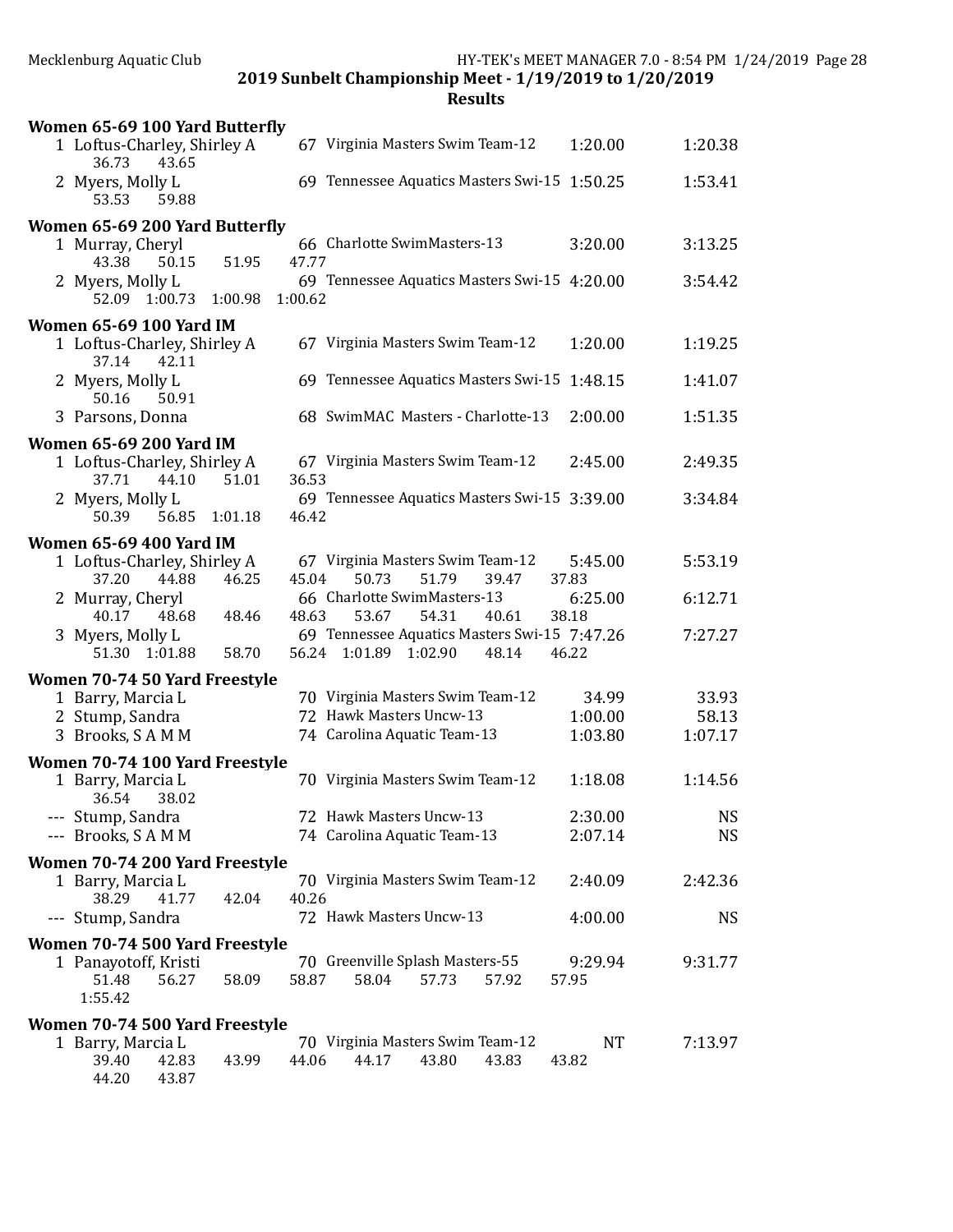| 70 Virginia Masters Swim Team-12<br><b>NT</b><br>14:35.80<br>1 Barry, Marcia L<br>43.99<br>44.06<br>44.17<br>43.82<br>39.40<br>42.83<br>43.80<br>43.83<br>44.20<br>44.31<br>44.21<br>43.87<br>44.48<br>44.28<br>44.20<br>44.06<br>43.92<br>44.37<br>44.00<br>44.00<br>Women 70-74 1650 Yard Freestyle<br>70 Virginia Masters Swim Team-12<br>1 Barry, Marcia L<br>24:58.00<br>24:06.55<br>44.06<br>44.17<br>43.80<br>43.83<br>43.82<br>39.40<br>42.83<br>43.99<br>44.20<br>43.87<br>44.21<br>44.20<br>44.48<br>44.31<br>44.28<br>44.06<br>44.37<br>44.00<br>43.92<br>44.00<br>43.91<br>44.13<br>44.14<br>44.11<br>44.03<br>44.71<br>43.92<br>43.97<br>41.86<br>44.06<br>44.16<br>44.06<br>43.69<br>Women 70-74 50 Yard Backstroke<br>70 Virginia Masters Swim Team-12<br>40.62<br>1 Barry, Marcia L<br>42.05<br>72 Hawk Masters Uncw-13<br>1:30.00<br>1:04.72<br>2 Stump, Sandra<br>74 Carolina Aquatic Team-13<br>--- Brooks, SAMM<br>1:13.77<br><b>NS</b><br>Women 70-74 100 Yard Backstroke<br>70 Virginia Masters Swim Team-12<br>1:32.00<br>1:29.13<br>1 Barry, Marcia L<br>43.80<br>45.33<br>1:48.99<br>70 Greenville Splash Masters-55<br>1:43.65<br>2 Panayotoff, Kristi<br>52.19<br>56.80<br>72 Hawk Masters Uncw-13<br>2:19.78<br>2:30.00<br>3 Stump, Sandra<br>1:08.94 1:10.84<br>74 Carolina Aquatic Team-13<br>4 Brooks, SAMM<br>2:42.83<br>2:52.48<br>1:21.30 1:31.18<br>Women 70-74 200 Yard Backstroke<br>70 Virginia Masters Swim Team-12<br>3:15.79<br>3:09.30<br>1 Barry, Marcia L<br>47.26<br>45.20<br>49.06<br>47.78<br>3:59.96<br>70 Greenville Splash Masters-55<br>4:03.27<br>2 Panayotoff, Kristi<br>55.26 1:00.06<br>1:02.66<br>1:01.98<br>3 Stump, Sandra<br>72 Hawk Masters Uncw-13<br>4:00.00<br>4:56.39<br>1:11.12 1:15.37 2:29.90<br>Women 70-74 50 Yard Breaststroke<br>72 Hawk Masters Uncw-13<br>1:30.00<br>1 Stump, Sandra<br>1:14.40<br>1:21.31<br>2 Brooks, SAMM<br>74 Carolina Aquatic Team-13<br>1:14.62<br>Women 70-74 100 Yard Breaststroke<br>2:36.06<br>72 Hawk Masters Uncw-13<br>2:30.00<br>1 Stump, Sandra<br>1:17.07 1:18.99<br>Women 70-74 200 Yard Breaststroke<br>70 Greenville Splash Masters-55<br>1 Panayotoff, Kristi<br>4:13.46<br>4:18.59<br>1:03.63<br>1:00.44 1:07.37<br>1:07.15<br>72 Hawk Masters Uncw-13<br>4:00.00<br>5:25.56<br>2 Stump, Sandra<br>1:14.70 1:20.12<br>2:50.74<br><b>Women 70-74 50 Yard Butterfly</b><br>70 Greenville Splash Masters-55<br>1 Panayotoff, Kristi<br>50.76<br>52.48<br>Women 70-74 100 Yard Butterfly<br>70 Greenville Splash Masters-55<br>1 Panayotoff, Kristi<br>1:49.87<br>1:56.23<br>55.41<br>1:00.82 |  | Women 70-74 1000 Yard Freestyle |  |  |  |  |  |  |  |  |  |
|----------------------------------------------------------------------------------------------------------------------------------------------------------------------------------------------------------------------------------------------------------------------------------------------------------------------------------------------------------------------------------------------------------------------------------------------------------------------------------------------------------------------------------------------------------------------------------------------------------------------------------------------------------------------------------------------------------------------------------------------------------------------------------------------------------------------------------------------------------------------------------------------------------------------------------------------------------------------------------------------------------------------------------------------------------------------------------------------------------------------------------------------------------------------------------------------------------------------------------------------------------------------------------------------------------------------------------------------------------------------------------------------------------------------------------------------------------------------------------------------------------------------------------------------------------------------------------------------------------------------------------------------------------------------------------------------------------------------------------------------------------------------------------------------------------------------------------------------------------------------------------------------------------------------------------------------------------------------------------------------------------------------------------------------------------------------------------------------------------------------------------------------------------------------------------------------------------------------------------------------------------------------------------------------------------------------------------------------------------------------------------------------------------------------------------------------------------------------------------------------------------------------------------------------------------------------------------------------------------|--|---------------------------------|--|--|--|--|--|--|--|--|--|
|                                                                                                                                                                                                                                                                                                                                                                                                                                                                                                                                                                                                                                                                                                                                                                                                                                                                                                                                                                                                                                                                                                                                                                                                                                                                                                                                                                                                                                                                                                                                                                                                                                                                                                                                                                                                                                                                                                                                                                                                                                                                                                                                                                                                                                                                                                                                                                                                                                                                                                                                                                                                          |  |                                 |  |  |  |  |  |  |  |  |  |
|                                                                                                                                                                                                                                                                                                                                                                                                                                                                                                                                                                                                                                                                                                                                                                                                                                                                                                                                                                                                                                                                                                                                                                                                                                                                                                                                                                                                                                                                                                                                                                                                                                                                                                                                                                                                                                                                                                                                                                                                                                                                                                                                                                                                                                                                                                                                                                                                                                                                                                                                                                                                          |  |                                 |  |  |  |  |  |  |  |  |  |
|                                                                                                                                                                                                                                                                                                                                                                                                                                                                                                                                                                                                                                                                                                                                                                                                                                                                                                                                                                                                                                                                                                                                                                                                                                                                                                                                                                                                                                                                                                                                                                                                                                                                                                                                                                                                                                                                                                                                                                                                                                                                                                                                                                                                                                                                                                                                                                                                                                                                                                                                                                                                          |  |                                 |  |  |  |  |  |  |  |  |  |
|                                                                                                                                                                                                                                                                                                                                                                                                                                                                                                                                                                                                                                                                                                                                                                                                                                                                                                                                                                                                                                                                                                                                                                                                                                                                                                                                                                                                                                                                                                                                                                                                                                                                                                                                                                                                                                                                                                                                                                                                                                                                                                                                                                                                                                                                                                                                                                                                                                                                                                                                                                                                          |  |                                 |  |  |  |  |  |  |  |  |  |
|                                                                                                                                                                                                                                                                                                                                                                                                                                                                                                                                                                                                                                                                                                                                                                                                                                                                                                                                                                                                                                                                                                                                                                                                                                                                                                                                                                                                                                                                                                                                                                                                                                                                                                                                                                                                                                                                                                                                                                                                                                                                                                                                                                                                                                                                                                                                                                                                                                                                                                                                                                                                          |  |                                 |  |  |  |  |  |  |  |  |  |
|                                                                                                                                                                                                                                                                                                                                                                                                                                                                                                                                                                                                                                                                                                                                                                                                                                                                                                                                                                                                                                                                                                                                                                                                                                                                                                                                                                                                                                                                                                                                                                                                                                                                                                                                                                                                                                                                                                                                                                                                                                                                                                                                                                                                                                                                                                                                                                                                                                                                                                                                                                                                          |  |                                 |  |  |  |  |  |  |  |  |  |
|                                                                                                                                                                                                                                                                                                                                                                                                                                                                                                                                                                                                                                                                                                                                                                                                                                                                                                                                                                                                                                                                                                                                                                                                                                                                                                                                                                                                                                                                                                                                                                                                                                                                                                                                                                                                                                                                                                                                                                                                                                                                                                                                                                                                                                                                                                                                                                                                                                                                                                                                                                                                          |  |                                 |  |  |  |  |  |  |  |  |  |
|                                                                                                                                                                                                                                                                                                                                                                                                                                                                                                                                                                                                                                                                                                                                                                                                                                                                                                                                                                                                                                                                                                                                                                                                                                                                                                                                                                                                                                                                                                                                                                                                                                                                                                                                                                                                                                                                                                                                                                                                                                                                                                                                                                                                                                                                                                                                                                                                                                                                                                                                                                                                          |  |                                 |  |  |  |  |  |  |  |  |  |
|                                                                                                                                                                                                                                                                                                                                                                                                                                                                                                                                                                                                                                                                                                                                                                                                                                                                                                                                                                                                                                                                                                                                                                                                                                                                                                                                                                                                                                                                                                                                                                                                                                                                                                                                                                                                                                                                                                                                                                                                                                                                                                                                                                                                                                                                                                                                                                                                                                                                                                                                                                                                          |  |                                 |  |  |  |  |  |  |  |  |  |
|                                                                                                                                                                                                                                                                                                                                                                                                                                                                                                                                                                                                                                                                                                                                                                                                                                                                                                                                                                                                                                                                                                                                                                                                                                                                                                                                                                                                                                                                                                                                                                                                                                                                                                                                                                                                                                                                                                                                                                                                                                                                                                                                                                                                                                                                                                                                                                                                                                                                                                                                                                                                          |  |                                 |  |  |  |  |  |  |  |  |  |
|                                                                                                                                                                                                                                                                                                                                                                                                                                                                                                                                                                                                                                                                                                                                                                                                                                                                                                                                                                                                                                                                                                                                                                                                                                                                                                                                                                                                                                                                                                                                                                                                                                                                                                                                                                                                                                                                                                                                                                                                                                                                                                                                                                                                                                                                                                                                                                                                                                                                                                                                                                                                          |  |                                 |  |  |  |  |  |  |  |  |  |
|                                                                                                                                                                                                                                                                                                                                                                                                                                                                                                                                                                                                                                                                                                                                                                                                                                                                                                                                                                                                                                                                                                                                                                                                                                                                                                                                                                                                                                                                                                                                                                                                                                                                                                                                                                                                                                                                                                                                                                                                                                                                                                                                                                                                                                                                                                                                                                                                                                                                                                                                                                                                          |  |                                 |  |  |  |  |  |  |  |  |  |
|                                                                                                                                                                                                                                                                                                                                                                                                                                                                                                                                                                                                                                                                                                                                                                                                                                                                                                                                                                                                                                                                                                                                                                                                                                                                                                                                                                                                                                                                                                                                                                                                                                                                                                                                                                                                                                                                                                                                                                                                                                                                                                                                                                                                                                                                                                                                                                                                                                                                                                                                                                                                          |  |                                 |  |  |  |  |  |  |  |  |  |
|                                                                                                                                                                                                                                                                                                                                                                                                                                                                                                                                                                                                                                                                                                                                                                                                                                                                                                                                                                                                                                                                                                                                                                                                                                                                                                                                                                                                                                                                                                                                                                                                                                                                                                                                                                                                                                                                                                                                                                                                                                                                                                                                                                                                                                                                                                                                                                                                                                                                                                                                                                                                          |  |                                 |  |  |  |  |  |  |  |  |  |
|                                                                                                                                                                                                                                                                                                                                                                                                                                                                                                                                                                                                                                                                                                                                                                                                                                                                                                                                                                                                                                                                                                                                                                                                                                                                                                                                                                                                                                                                                                                                                                                                                                                                                                                                                                                                                                                                                                                                                                                                                                                                                                                                                                                                                                                                                                                                                                                                                                                                                                                                                                                                          |  |                                 |  |  |  |  |  |  |  |  |  |
|                                                                                                                                                                                                                                                                                                                                                                                                                                                                                                                                                                                                                                                                                                                                                                                                                                                                                                                                                                                                                                                                                                                                                                                                                                                                                                                                                                                                                                                                                                                                                                                                                                                                                                                                                                                                                                                                                                                                                                                                                                                                                                                                                                                                                                                                                                                                                                                                                                                                                                                                                                                                          |  |                                 |  |  |  |  |  |  |  |  |  |
|                                                                                                                                                                                                                                                                                                                                                                                                                                                                                                                                                                                                                                                                                                                                                                                                                                                                                                                                                                                                                                                                                                                                                                                                                                                                                                                                                                                                                                                                                                                                                                                                                                                                                                                                                                                                                                                                                                                                                                                                                                                                                                                                                                                                                                                                                                                                                                                                                                                                                                                                                                                                          |  |                                 |  |  |  |  |  |  |  |  |  |
|                                                                                                                                                                                                                                                                                                                                                                                                                                                                                                                                                                                                                                                                                                                                                                                                                                                                                                                                                                                                                                                                                                                                                                                                                                                                                                                                                                                                                                                                                                                                                                                                                                                                                                                                                                                                                                                                                                                                                                                                                                                                                                                                                                                                                                                                                                                                                                                                                                                                                                                                                                                                          |  |                                 |  |  |  |  |  |  |  |  |  |
|                                                                                                                                                                                                                                                                                                                                                                                                                                                                                                                                                                                                                                                                                                                                                                                                                                                                                                                                                                                                                                                                                                                                                                                                                                                                                                                                                                                                                                                                                                                                                                                                                                                                                                                                                                                                                                                                                                                                                                                                                                                                                                                                                                                                                                                                                                                                                                                                                                                                                                                                                                                                          |  |                                 |  |  |  |  |  |  |  |  |  |
|                                                                                                                                                                                                                                                                                                                                                                                                                                                                                                                                                                                                                                                                                                                                                                                                                                                                                                                                                                                                                                                                                                                                                                                                                                                                                                                                                                                                                                                                                                                                                                                                                                                                                                                                                                                                                                                                                                                                                                                                                                                                                                                                                                                                                                                                                                                                                                                                                                                                                                                                                                                                          |  |                                 |  |  |  |  |  |  |  |  |  |
|                                                                                                                                                                                                                                                                                                                                                                                                                                                                                                                                                                                                                                                                                                                                                                                                                                                                                                                                                                                                                                                                                                                                                                                                                                                                                                                                                                                                                                                                                                                                                                                                                                                                                                                                                                                                                                                                                                                                                                                                                                                                                                                                                                                                                                                                                                                                                                                                                                                                                                                                                                                                          |  |                                 |  |  |  |  |  |  |  |  |  |
|                                                                                                                                                                                                                                                                                                                                                                                                                                                                                                                                                                                                                                                                                                                                                                                                                                                                                                                                                                                                                                                                                                                                                                                                                                                                                                                                                                                                                                                                                                                                                                                                                                                                                                                                                                                                                                                                                                                                                                                                                                                                                                                                                                                                                                                                                                                                                                                                                                                                                                                                                                                                          |  |                                 |  |  |  |  |  |  |  |  |  |
|                                                                                                                                                                                                                                                                                                                                                                                                                                                                                                                                                                                                                                                                                                                                                                                                                                                                                                                                                                                                                                                                                                                                                                                                                                                                                                                                                                                                                                                                                                                                                                                                                                                                                                                                                                                                                                                                                                                                                                                                                                                                                                                                                                                                                                                                                                                                                                                                                                                                                                                                                                                                          |  |                                 |  |  |  |  |  |  |  |  |  |
|                                                                                                                                                                                                                                                                                                                                                                                                                                                                                                                                                                                                                                                                                                                                                                                                                                                                                                                                                                                                                                                                                                                                                                                                                                                                                                                                                                                                                                                                                                                                                                                                                                                                                                                                                                                                                                                                                                                                                                                                                                                                                                                                                                                                                                                                                                                                                                                                                                                                                                                                                                                                          |  |                                 |  |  |  |  |  |  |  |  |  |
|                                                                                                                                                                                                                                                                                                                                                                                                                                                                                                                                                                                                                                                                                                                                                                                                                                                                                                                                                                                                                                                                                                                                                                                                                                                                                                                                                                                                                                                                                                                                                                                                                                                                                                                                                                                                                                                                                                                                                                                                                                                                                                                                                                                                                                                                                                                                                                                                                                                                                                                                                                                                          |  |                                 |  |  |  |  |  |  |  |  |  |
|                                                                                                                                                                                                                                                                                                                                                                                                                                                                                                                                                                                                                                                                                                                                                                                                                                                                                                                                                                                                                                                                                                                                                                                                                                                                                                                                                                                                                                                                                                                                                                                                                                                                                                                                                                                                                                                                                                                                                                                                                                                                                                                                                                                                                                                                                                                                                                                                                                                                                                                                                                                                          |  |                                 |  |  |  |  |  |  |  |  |  |
|                                                                                                                                                                                                                                                                                                                                                                                                                                                                                                                                                                                                                                                                                                                                                                                                                                                                                                                                                                                                                                                                                                                                                                                                                                                                                                                                                                                                                                                                                                                                                                                                                                                                                                                                                                                                                                                                                                                                                                                                                                                                                                                                                                                                                                                                                                                                                                                                                                                                                                                                                                                                          |  |                                 |  |  |  |  |  |  |  |  |  |
|                                                                                                                                                                                                                                                                                                                                                                                                                                                                                                                                                                                                                                                                                                                                                                                                                                                                                                                                                                                                                                                                                                                                                                                                                                                                                                                                                                                                                                                                                                                                                                                                                                                                                                                                                                                                                                                                                                                                                                                                                                                                                                                                                                                                                                                                                                                                                                                                                                                                                                                                                                                                          |  |                                 |  |  |  |  |  |  |  |  |  |
|                                                                                                                                                                                                                                                                                                                                                                                                                                                                                                                                                                                                                                                                                                                                                                                                                                                                                                                                                                                                                                                                                                                                                                                                                                                                                                                                                                                                                                                                                                                                                                                                                                                                                                                                                                                                                                                                                                                                                                                                                                                                                                                                                                                                                                                                                                                                                                                                                                                                                                                                                                                                          |  |                                 |  |  |  |  |  |  |  |  |  |
|                                                                                                                                                                                                                                                                                                                                                                                                                                                                                                                                                                                                                                                                                                                                                                                                                                                                                                                                                                                                                                                                                                                                                                                                                                                                                                                                                                                                                                                                                                                                                                                                                                                                                                                                                                                                                                                                                                                                                                                                                                                                                                                                                                                                                                                                                                                                                                                                                                                                                                                                                                                                          |  |                                 |  |  |  |  |  |  |  |  |  |
|                                                                                                                                                                                                                                                                                                                                                                                                                                                                                                                                                                                                                                                                                                                                                                                                                                                                                                                                                                                                                                                                                                                                                                                                                                                                                                                                                                                                                                                                                                                                                                                                                                                                                                                                                                                                                                                                                                                                                                                                                                                                                                                                                                                                                                                                                                                                                                                                                                                                                                                                                                                                          |  |                                 |  |  |  |  |  |  |  |  |  |
|                                                                                                                                                                                                                                                                                                                                                                                                                                                                                                                                                                                                                                                                                                                                                                                                                                                                                                                                                                                                                                                                                                                                                                                                                                                                                                                                                                                                                                                                                                                                                                                                                                                                                                                                                                                                                                                                                                                                                                                                                                                                                                                                                                                                                                                                                                                                                                                                                                                                                                                                                                                                          |  |                                 |  |  |  |  |  |  |  |  |  |
|                                                                                                                                                                                                                                                                                                                                                                                                                                                                                                                                                                                                                                                                                                                                                                                                                                                                                                                                                                                                                                                                                                                                                                                                                                                                                                                                                                                                                                                                                                                                                                                                                                                                                                                                                                                                                                                                                                                                                                                                                                                                                                                                                                                                                                                                                                                                                                                                                                                                                                                                                                                                          |  |                                 |  |  |  |  |  |  |  |  |  |
|                                                                                                                                                                                                                                                                                                                                                                                                                                                                                                                                                                                                                                                                                                                                                                                                                                                                                                                                                                                                                                                                                                                                                                                                                                                                                                                                                                                                                                                                                                                                                                                                                                                                                                                                                                                                                                                                                                                                                                                                                                                                                                                                                                                                                                                                                                                                                                                                                                                                                                                                                                                                          |  |                                 |  |  |  |  |  |  |  |  |  |
|                                                                                                                                                                                                                                                                                                                                                                                                                                                                                                                                                                                                                                                                                                                                                                                                                                                                                                                                                                                                                                                                                                                                                                                                                                                                                                                                                                                                                                                                                                                                                                                                                                                                                                                                                                                                                                                                                                                                                                                                                                                                                                                                                                                                                                                                                                                                                                                                                                                                                                                                                                                                          |  |                                 |  |  |  |  |  |  |  |  |  |
|                                                                                                                                                                                                                                                                                                                                                                                                                                                                                                                                                                                                                                                                                                                                                                                                                                                                                                                                                                                                                                                                                                                                                                                                                                                                                                                                                                                                                                                                                                                                                                                                                                                                                                                                                                                                                                                                                                                                                                                                                                                                                                                                                                                                                                                                                                                                                                                                                                                                                                                                                                                                          |  |                                 |  |  |  |  |  |  |  |  |  |
|                                                                                                                                                                                                                                                                                                                                                                                                                                                                                                                                                                                                                                                                                                                                                                                                                                                                                                                                                                                                                                                                                                                                                                                                                                                                                                                                                                                                                                                                                                                                                                                                                                                                                                                                                                                                                                                                                                                                                                                                                                                                                                                                                                                                                                                                                                                                                                                                                                                                                                                                                                                                          |  |                                 |  |  |  |  |  |  |  |  |  |
|                                                                                                                                                                                                                                                                                                                                                                                                                                                                                                                                                                                                                                                                                                                                                                                                                                                                                                                                                                                                                                                                                                                                                                                                                                                                                                                                                                                                                                                                                                                                                                                                                                                                                                                                                                                                                                                                                                                                                                                                                                                                                                                                                                                                                                                                                                                                                                                                                                                                                                                                                                                                          |  |                                 |  |  |  |  |  |  |  |  |  |
|                                                                                                                                                                                                                                                                                                                                                                                                                                                                                                                                                                                                                                                                                                                                                                                                                                                                                                                                                                                                                                                                                                                                                                                                                                                                                                                                                                                                                                                                                                                                                                                                                                                                                                                                                                                                                                                                                                                                                                                                                                                                                                                                                                                                                                                                                                                                                                                                                                                                                                                                                                                                          |  |                                 |  |  |  |  |  |  |  |  |  |
|                                                                                                                                                                                                                                                                                                                                                                                                                                                                                                                                                                                                                                                                                                                                                                                                                                                                                                                                                                                                                                                                                                                                                                                                                                                                                                                                                                                                                                                                                                                                                                                                                                                                                                                                                                                                                                                                                                                                                                                                                                                                                                                                                                                                                                                                                                                                                                                                                                                                                                                                                                                                          |  |                                 |  |  |  |  |  |  |  |  |  |
|                                                                                                                                                                                                                                                                                                                                                                                                                                                                                                                                                                                                                                                                                                                                                                                                                                                                                                                                                                                                                                                                                                                                                                                                                                                                                                                                                                                                                                                                                                                                                                                                                                                                                                                                                                                                                                                                                                                                                                                                                                                                                                                                                                                                                                                                                                                                                                                                                                                                                                                                                                                                          |  |                                 |  |  |  |  |  |  |  |  |  |
|                                                                                                                                                                                                                                                                                                                                                                                                                                                                                                                                                                                                                                                                                                                                                                                                                                                                                                                                                                                                                                                                                                                                                                                                                                                                                                                                                                                                                                                                                                                                                                                                                                                                                                                                                                                                                                                                                                                                                                                                                                                                                                                                                                                                                                                                                                                                                                                                                                                                                                                                                                                                          |  |                                 |  |  |  |  |  |  |  |  |  |
|                                                                                                                                                                                                                                                                                                                                                                                                                                                                                                                                                                                                                                                                                                                                                                                                                                                                                                                                                                                                                                                                                                                                                                                                                                                                                                                                                                                                                                                                                                                                                                                                                                                                                                                                                                                                                                                                                                                                                                                                                                                                                                                                                                                                                                                                                                                                                                                                                                                                                                                                                                                                          |  |                                 |  |  |  |  |  |  |  |  |  |
|                                                                                                                                                                                                                                                                                                                                                                                                                                                                                                                                                                                                                                                                                                                                                                                                                                                                                                                                                                                                                                                                                                                                                                                                                                                                                                                                                                                                                                                                                                                                                                                                                                                                                                                                                                                                                                                                                                                                                                                                                                                                                                                                                                                                                                                                                                                                                                                                                                                                                                                                                                                                          |  |                                 |  |  |  |  |  |  |  |  |  |
|                                                                                                                                                                                                                                                                                                                                                                                                                                                                                                                                                                                                                                                                                                                                                                                                                                                                                                                                                                                                                                                                                                                                                                                                                                                                                                                                                                                                                                                                                                                                                                                                                                                                                                                                                                                                                                                                                                                                                                                                                                                                                                                                                                                                                                                                                                                                                                                                                                                                                                                                                                                                          |  |                                 |  |  |  |  |  |  |  |  |  |
|                                                                                                                                                                                                                                                                                                                                                                                                                                                                                                                                                                                                                                                                                                                                                                                                                                                                                                                                                                                                                                                                                                                                                                                                                                                                                                                                                                                                                                                                                                                                                                                                                                                                                                                                                                                                                                                                                                                                                                                                                                                                                                                                                                                                                                                                                                                                                                                                                                                                                                                                                                                                          |  |                                 |  |  |  |  |  |  |  |  |  |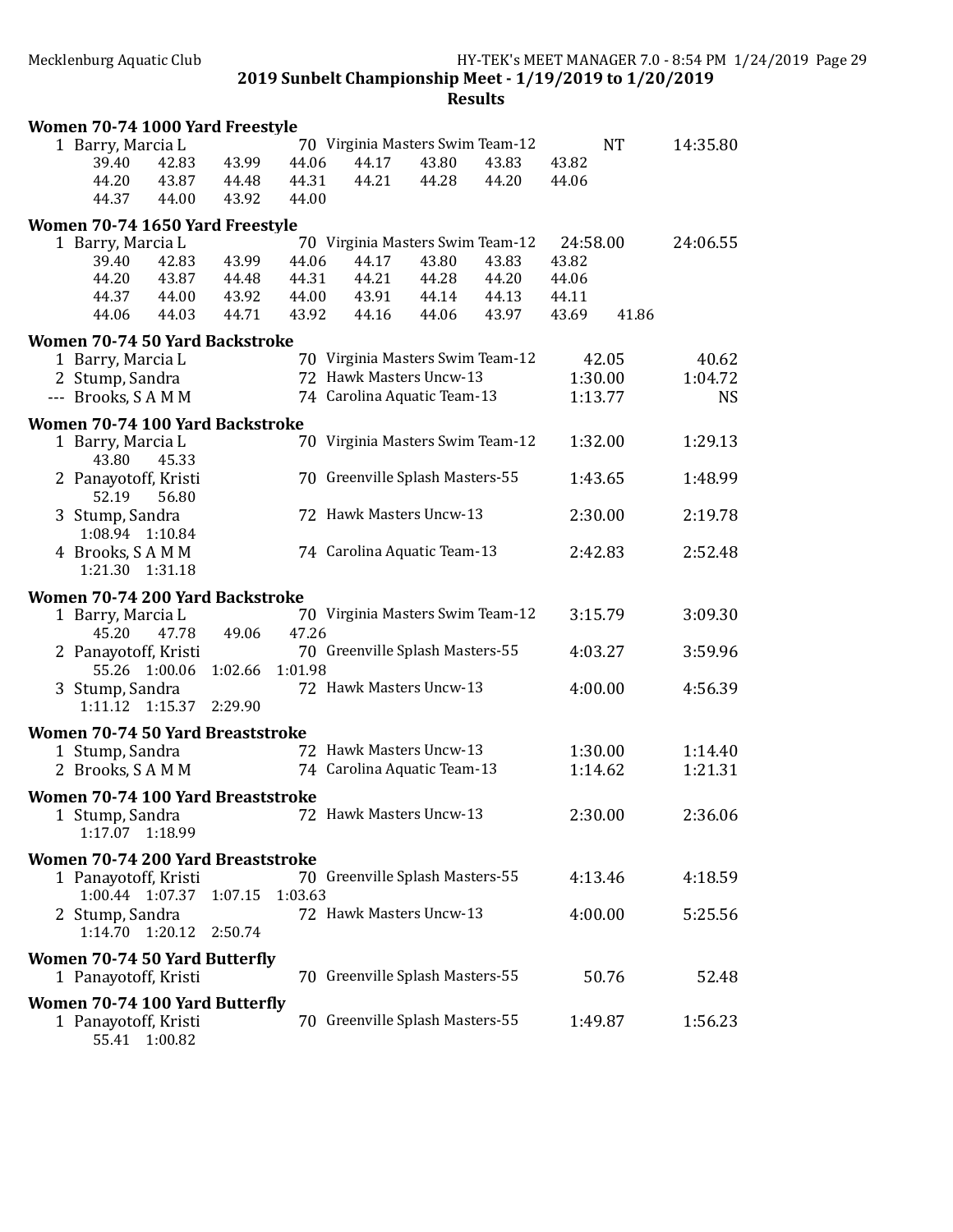| Women 70-74 200 Yard Butterfly                                                        |         |                                                                           |                |                |
|---------------------------------------------------------------------------------------|---------|---------------------------------------------------------------------------|----------------|----------------|
| 1 Panayotoff, Kristi<br>1:06.81<br>55.09 1:05.70                                      | 1:10.39 | 70 Greenville Splash Masters-55                                           | 4:06.07        | 4:17.99        |
| <b>Women 70-74 100 Yard IM</b>                                                        |         |                                                                           |                |                |
| 1 Panayotoff, Kristi<br>52.17 1:00.58                                                 |         | 70 Greenville Splash Masters-55                                           | 1:49.60        | 1:52.75        |
| --- Brooks, SAMM                                                                      |         | 74 Carolina Aquatic Team-13                                               | 2:43.81        | <b>NS</b>      |
| <b>Women 70-74 200 Yard IM</b><br>1 Panayotoff, Kristi<br>53.88<br>1:01.71<br>1:09.05 | 55.66   | 70 Greenville Splash Masters-55                                           | 3:56.36        | 4:00.30        |
| <b>Women 70-74 400 Yard IM</b><br>--- Panayotoff, Kristi                              |         | 70 Greenville Splash Masters-55                                           | 8:11.78        | <b>DNF</b>     |
| Women 75-79 50 Yard Freestyle                                                         |         |                                                                           |                |                |
| 1 Hovey, Mary Anna<br>2 Lallande, Nicola                                              |         | 75 Durham Area Masters Aquatics-13<br>75 Mecklenburg Swim Association M-1 | 41.81<br>47.21 | 43.21<br>48.37 |
| Women 75-79 100 Yard Freestyle                                                        |         |                                                                           |                |                |
| 1 Hovey, Mary Anna<br>48.48<br>53.57                                                  |         | 75 Durham Area Masters Aquatics-13                                        | 1:41.78        | 1:42.05        |
| 2 Lallande, Nicola<br>58.41<br>50.40                                                  |         | 75 Mecklenburg Swim Association M-1 1:53.96                               |                | 1:48.81        |
| Women 75-79 200 Yard Freestyle                                                        |         |                                                                           |                |                |
| 1 Lallande, Nicola<br>53.12 1:01.75<br>1:01.65                                        | 57.99   | 75 Mecklenburg Swim Association M-1 4:45.12                               |                | 3:54.51        |
| Women 75-79 500 Yard Freestyle                                                        |         |                                                                           |                |                |
| 1 Lallande, Nicola<br>55.06 1:04.57 1:02.46                                           |         | 75 Mecklenburg Swim Association M-111:19.18<br>2:10.03 1:05.22 4:13.49    |                | 10:30.83       |
| Women 75-79 50 Yard Backstroke                                                        |         |                                                                           |                |                |
| 1 Hovey, Mary Anna                                                                    |         | 75 Durham Area Masters Aquatics-13                                        | 50.02          | 53.85          |
| 2 Lallande, Nicola                                                                    |         | 75 Mecklenburg Swim Association M-1 1:01.60                               |                | 1:01.71        |
| Women 75-79 100 Yard Backstroke                                                       |         |                                                                           |                |                |
| 1 Hovey, Mary Anna<br>54.70 1:03.03                                                   |         | 75 Durham Area Masters Aquatics-13                                        | 1:53.68        | 1:57.73        |
| 2 Lallande, Nicola<br>1:07.42 1:11.01                                                 |         | 75 Mecklenburg Swim Association M-1 2:20.02                               |                | 2:18.43        |
| Women 75-79 50 Yard Butterfly                                                         |         |                                                                           |                |                |
| 1 Hovey, Mary Anna                                                                    |         | 75 Durham Area Masters Aquatics-13                                        | 1:03.32        | 1:04.86        |
| <b>Women 75-79 100 Yard IM</b>                                                        |         |                                                                           |                |                |
| 1 Hovey, Mary Anna<br>56.97 1:05.82                                                   |         | 75 Durham Area Masters Aquatics-13                                        | 1:57.42        | 2:02.79        |
| Women 80-84 50 Yard Freestyle                                                         |         |                                                                           |                |                |
| 1 Elliott, Kacky                                                                      |         | 80 Greenville Splash Masters-55                                           | 47.84          | 48.56          |
| 2 Vass, Mary Katherine                                                                |         | 82 Charlotte SwimMasters-13                                               | 57.53          | 1:00.89        |
| Women 80-84 100 Yard Freestyle<br>1 Elliott, Kacky                                    |         | 80 Greenville Splash Masters-55                                           | 1:50.56        | 1:47.14        |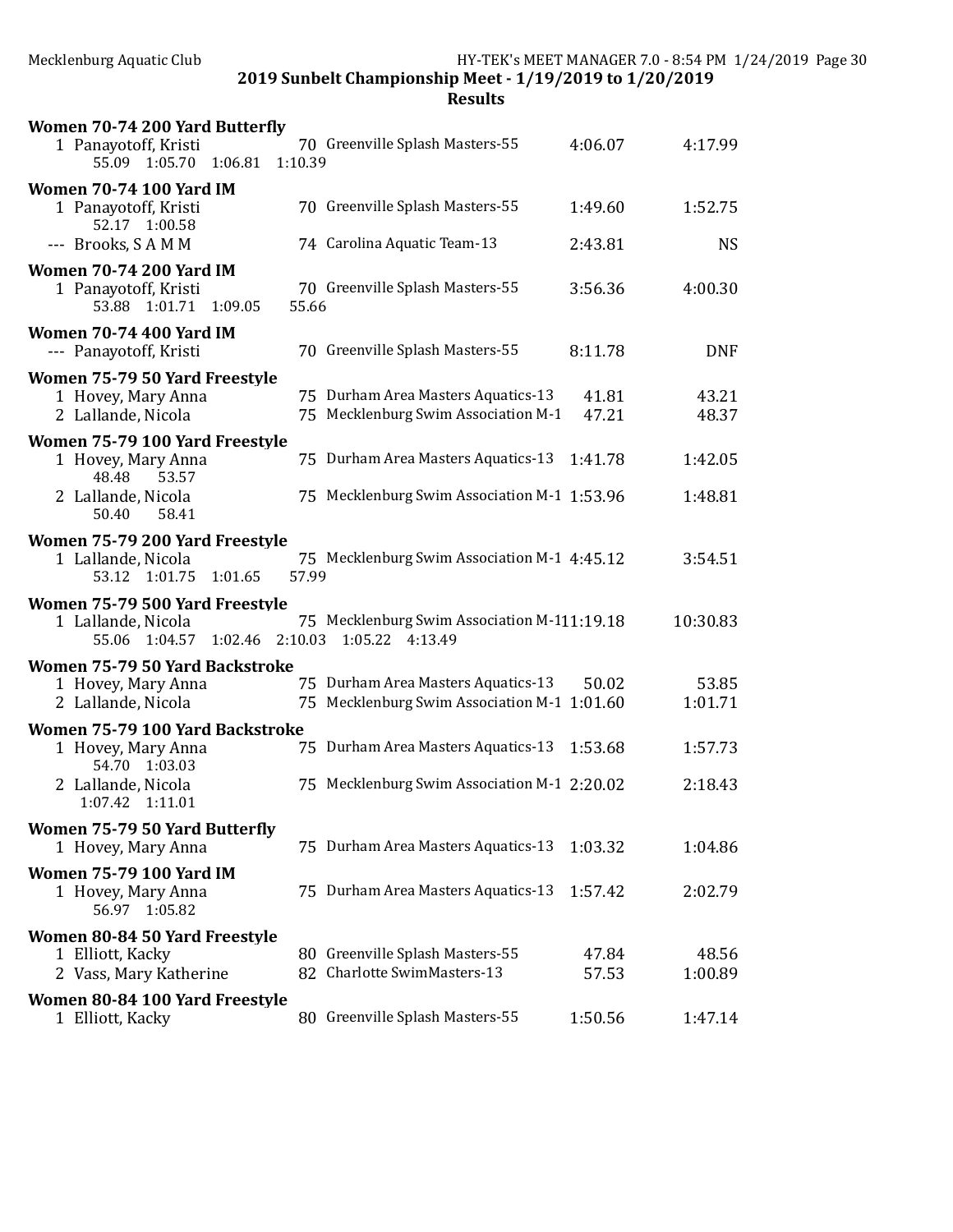| Women 80-84 50 Yard Backstroke<br>1 Elliott, Kacky                                     | 80 Greenville Splash Masters-55                                | 57.14              | 58.80     |
|----------------------------------------------------------------------------------------|----------------------------------------------------------------|--------------------|-----------|
| Women 80-84 100 Yard Backstroke                                                        |                                                                |                    |           |
| 1 Elliott, Kacky<br>59.68 1:05.05                                                      | 80 Greenville Splash Masters-55                                | 2:01.83            | 2:04.73   |
| Women 80-84 200 Yard Backstroke<br>1 Elliott, Kacky<br>1:03.61 1:11.92 1:10.34 1:08.57 | 80 Greenville Splash Masters-55                                | 4:05.00            | 4:34.44   |
| Women 80-84 50 Yard Breaststroke<br>--- Elliott, Kacky<br>--- Vass, Mary Katherine     | 80 Greenville Splash Masters-55<br>82 Charlotte SwimMasters-13 | 1:07.86<br>1:22.21 | DQ<br>DQ  |
| Men 18-24 50 Yard Freestyle                                                            |                                                                |                    |           |
| 1 Dole, Andrew                                                                         | 23 Triad Endurance and Aquatics M-13                           | 21.09              | 21.34     |
| 2 Berger, Michael                                                                      | 18 Tennessee Aquatics Masters Swi-15                           | 23.60              | 24.59     |
| 3 Honnold, Matthew                                                                     | 22 Uc13-13                                                     | 22.80              | 27.30     |
| Men 18-24 100 Yard Freestyle                                                           |                                                                |                    |           |
| 1 Honnold, Matthew<br>23.71<br>26.19                                                   | 22 Uc13-13                                                     | 49.00              | 49.90     |
| 2 Berger, Michael<br>25.97<br>28.79                                                    | 18 Tennessee Aquatics Masters Swi-15                           | 55.15              | 54.76     |
| 3 Krieger, Matthew<br>32.95<br>37.04                                                   | 24 Sailfish Aquatics Masters-13                                | 1:30.00            | 1:09.99   |
| --- Dole, Andrew                                                                       | 23 Triad Endurance and Aquatics M-13                           | 48.81              | <b>NS</b> |
| Men 18-24 50 Yard Backstroke                                                           |                                                                |                    |           |
| 1 Krieger, Matthew                                                                     | 24 Sailfish Aquatics Masters-13                                | 45.00              | 39.63     |
| --- Berger, Michael                                                                    | 18 Tennessee Aquatics Masters Swi-15                           | 30.16              | <b>NS</b> |
| Men 18-24 50 Yard Breaststroke                                                         |                                                                |                    |           |
| 1 Honnold, Matthew                                                                     | 22 Uc13-13                                                     | 27.50              | 28.48     |
| 2 Berger, Michael                                                                      | 18 Tennessee Aquatics Masters Swi-15                           | 28.27              | 30.61     |
| Men 18-24 100 Yard Breaststroke                                                        |                                                                |                    |           |
| 1 Honnold, Matthew<br>29.64<br>33.78                                                   | 22 Uc13-13                                                     | 1:03.50            | 1:03.42   |
| 2 Berger, Michael<br>36.58<br>31.09                                                    | 18 Tennessee Aquatics Masters Swi-15 1:04.54                   |                    | 1:07.67   |
| Men 18-24 50 Yard Butterfly                                                            |                                                                |                    |           |
| 1 Honnold, Matthew                                                                     | 22 Uc13-13                                                     | 24.50              | 24.82     |
| 2 Berger, Michael                                                                      | 18 Tennessee Aquatics Masters Swi-15                           | 25.40              | 26.73     |
| 3 Krieger, Matthew                                                                     | 24 Sailfish Aquatics Masters-13                                | 45.00              | 34.24     |
| --- Dole, Andrew                                                                       | 23 Triad Endurance and Aquatics M-13                           | 24.47              | <b>NS</b> |
| Men 18-24 100 Yard Butterfly                                                           |                                                                |                    |           |
| 1 Berger, Michael<br>26.79<br>33.41                                                    | 18 Tennessee Aquatics Masters Swi-15                           | 56.70              | 1:00.20   |
| --- Honnold, Matthew                                                                   | 22 Uc13-13                                                     | 58.00              | <b>NS</b> |
| <b>Men 18-24 100 Yard IM</b>                                                           |                                                                |                    |           |
| 1 Honnold, Matthew<br>26.91<br>30.86                                                   | 22 Uc13-13                                                     | 57.50              | 57.77     |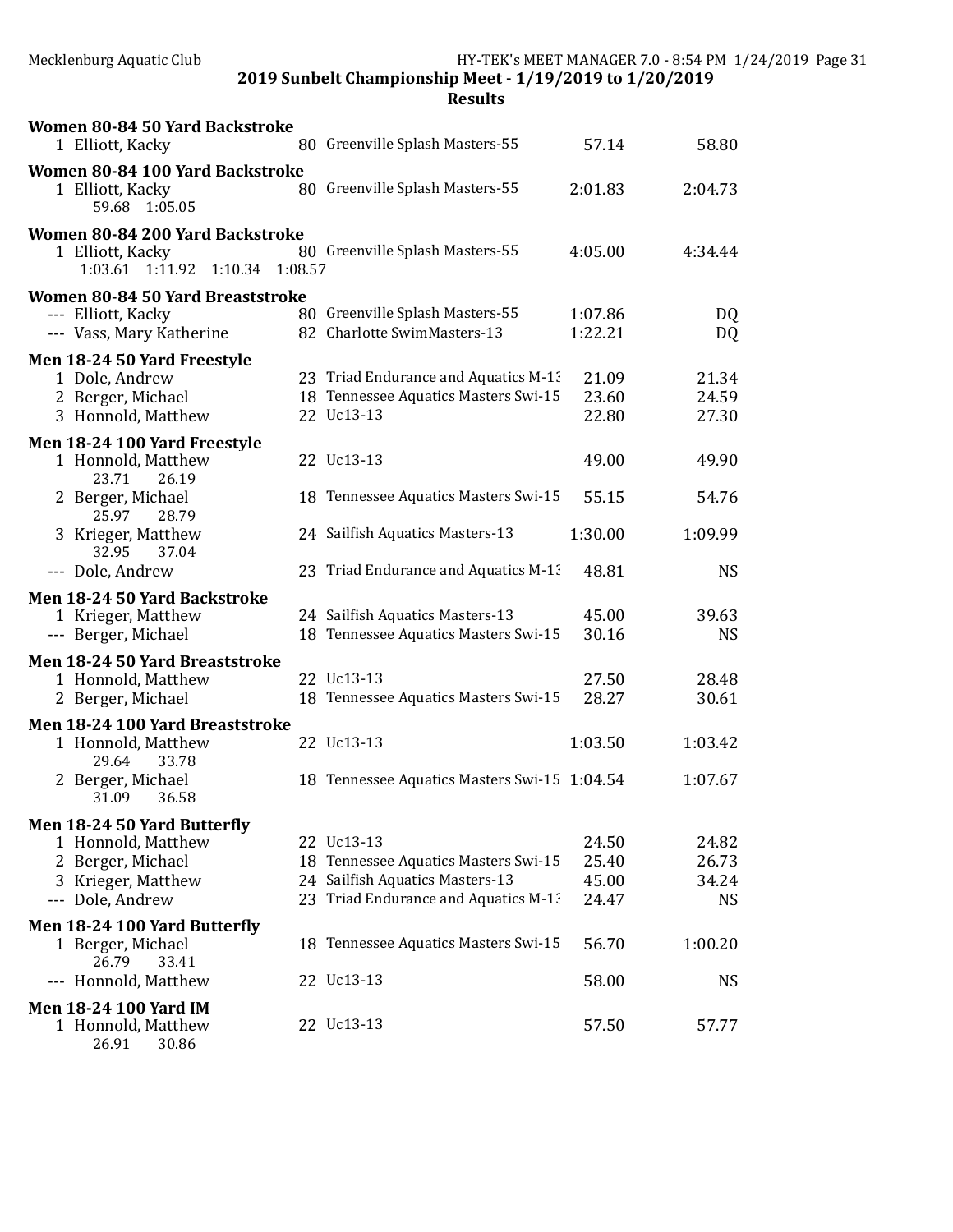|         | (Men 18-24 100 Yard IM)<br>2 Berger, Michael<br>29.06<br>34.52   |       |       | 18 Tennessee Aquatics Masters Swi-15                       | 59.00            | 1:03.58   |
|---------|------------------------------------------------------------------|-------|-------|------------------------------------------------------------|------------------|-----------|
|         |                                                                  |       |       |                                                            |                  |           |
|         | <b>Men 18-24 200 Yard IM</b><br>--- Berger, Michael              |       |       | 18 Tennessee Aquatics Masters Swi-15 2:28.34               |                  | <b>NS</b> |
|         | Men 25-29 50 Yard Freestyle                                      |       |       |                                                            |                  |           |
|         | 1 Guittard, Grant                                                |       |       | 26 Mecklenburg Swim Association M-1                        | 24.20            | 23.59     |
|         | 2 Morin, Reid                                                    |       |       | 26 Charlotte SwimMasters-13                                | 25.00            | 24.16     |
|         | 3 Franz, Mark A                                                  |       |       | 28 Sailfish Aquatics Masters-13                            | 25.99            | 24.35     |
|         | 4 Finger, Jake                                                   |       |       | 26 Uc13-13                                                 | 33.00            | 24.39     |
|         | 5 Geiger, Oliver                                                 |       |       | 27 Greenville Splash Masters-55                            | 24.00            | 24.44     |
|         | 6 Lazo, Chris                                                    |       |       | 26 Charlotte SwimMasters-13                                | 27.00            | 25.29     |
|         | --- Millard, Jelani                                              |       |       | 25 Life Time Swim New Jersey-7                             | 23.15            | <b>NS</b> |
|         | --- Smith, Trey                                                  |       |       | 28 Mecklenburg Swim Association M-1                        | 30.00            | <b>NS</b> |
|         | Men 25-29 100 Yard Freestyle<br>1 Benham, Alex<br>24.59<br>25.76 |       |       | 27 Charlotte SwimMasters-13                                | <b>NT</b>        | 50.35     |
|         | 2 Guittard, Grant<br>24.85<br>27.42                              |       |       | 26 Mecklenburg Swim Association M-1                        | 52.00            | 52.27     |
|         | 3 Millard, Jelani<br>25.39<br>28.39                              |       |       | 25 Life Time Swim New Jersey-7                             | 51.20            | 53.78     |
|         | 4 Finger, Jake<br>26.37<br>29.75                                 |       |       | 26 Uc13-13                                                 | 1:20.00          | 56.12     |
|         | 5 Geiger, Oliver<br>26.99<br>30.54                               |       |       | 27 Greenville Splash Masters-55                            | 54.00            | 57.53     |
|         | 6 Lazo, Chris<br>28.32<br>29.83                                  |       |       | 26 Charlotte SwimMasters-13                                | 1:01.00          | 58.15     |
|         | 7 Smith, Trey<br>29.13<br>31.80                                  |       |       | 28 Mecklenburg Swim Association M-1 1:02.00                |                  | 1:00.93   |
|         | Men 25-29 200 Yard Freestyle                                     |       |       |                                                            |                  |           |
|         | 1 Paules, Evan<br>25.29<br>27.97                                 | 28.37 | 27.65 | 25 Sailfish Aquatics Masters-13                            | 2:00.00          | 1:49.28   |
|         | 2 Jones, Christian<br>25.26<br>27.69                             | 29.02 | 28.50 | 26 Uc13-13                                                 | 1:50.00          | 1:50.47   |
| 3       | Sites, Tyler<br>29.13<br>32.18                                   | 31.90 | 31.64 | 27 Palmetto Masters-55                                     | 2:12.00          | 2:04.85   |
|         | 4 Tipling, Nicholas<br>30.53<br>32.75                            | 33.55 | 33.31 | 26 Raleigh Area Masters-13                                 | 2:13.26          | 2:10.14   |
| $- - -$ | Smith, Trey                                                      |       |       | 28 Mecklenburg Swim Association M-1 2:18.00                |                  | <b>NS</b> |
|         | Men 25-29 500 Yard Freestyle                                     |       |       |                                                            |                  |           |
|         | 1 Benham, Alex<br>26.11<br>28.39<br>30.08<br>28.92               | 29.23 | 29.65 | 27 Charlotte SwimMasters-13<br>29.88<br>30.11<br>30.40     | 4:45.00<br>30.64 | 4:53.41   |
|         | 2 Paules, Evan<br>26.73<br>29.20                                 | 29.87 | 30.58 | 25 Sailfish Aquatics Masters-13<br>30.41<br>30.13<br>30.10 | 5:10.00<br>30.41 | 4:54.14   |
| 3.      | 29.04<br>27.67<br>Jones, Christian                               |       |       | 26 Uc13-13                                                 | 5:05.00          | 5:03.01   |
|         | 28.42<br>30.04<br>30.89<br>30.17                                 | 30.41 | 30.62 | 30.19<br>30.37<br>30.89                                    | 31.01            |           |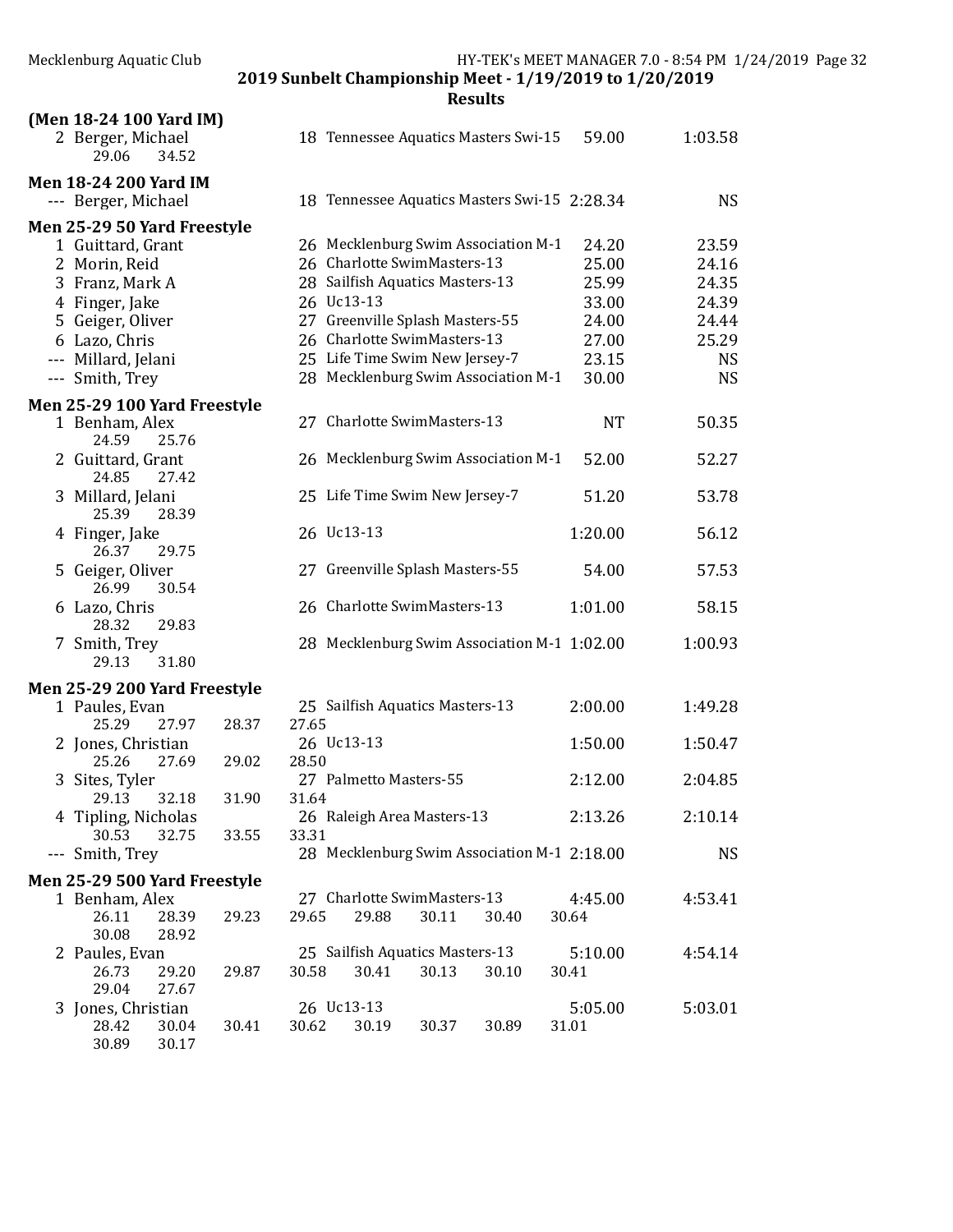|     | (Men 25-29 500 Yard Freestyle)        |       |       |                                             |       |       |         |           |
|-----|---------------------------------------|-------|-------|---------------------------------------------|-------|-------|---------|-----------|
|     | 4 Sites, Tyler                        |       |       | 27 Palmetto Masters-55                      |       |       | 5:35.00 | 5:41.21   |
|     | 33.85<br>31.06<br>34.52<br>33.21      | 33.96 | 34.58 | 34.88                                       | 34.83 | 35.27 | 35.05   |           |
|     | 5 Guittard, Grant                     |       |       | 26 Mecklenburg Swim Association M-1 6:05.99 |       |       |         | 5:41.44   |
|     | 29.27<br>32.77<br>34.94<br>33.01      | 34.10 | 34.80 | 35.59                                       | 35.45 | 36.22 | 35.29   |           |
|     | 6 Smith, Trey                         |       |       | 28 Mecklenburg Swim Association M-1 6:12.00 |       |       |         | 6:37.66   |
|     | 36.09<br>33.07                        | 38.04 | 39.14 | 40.45                                       | 41.27 | 42.29 | 42.77   |           |
|     | 43.05<br>41.49                        |       |       |                                             |       |       |         |           |
|     | Men 25-29 50 Yard Backstroke          |       |       |                                             |       |       |         |           |
|     | --- Sites, Tyler                      |       |       | 27 Palmetto Masters-55                      |       |       | 31.00   | <b>NS</b> |
|     | --- Tipling, Nicholas                 |       |       | 26 Raleigh Area Masters-13                  |       |       | 35.00   | <b>NS</b> |
|     | --- Morin, Reid                       |       |       | 26 Charlotte SwimMasters-13                 |       |       | 29.00   | <b>NS</b> |
|     | Men 25-29 200 Yard Backstroke         |       |       |                                             |       |       |         |           |
|     | 1 Jones, Christian                    |       |       | 26 Uc13-13                                  |       |       | 1:57.00 | 2:01.06   |
|     | 28.13<br>30.15                        | 30.99 | 31.79 |                                             |       |       |         |           |
|     | Men 25-29 50 Yard Breaststroke        |       |       |                                             |       |       |         |           |
|     | 1 Guittard, Grant                     |       |       | 26 Mecklenburg Swim Association M-1         |       |       | 29.00   | 29.86     |
|     | 2 Sites, Tyler                        |       |       | 27 Palmetto Masters-55                      |       |       | 31.00   | 31.41     |
|     | 3 Tipling, Nicholas                   |       |       | 26 Raleigh Area Masters-13                  |       |       | 36.00   | 34.03     |
|     | --- Smith, Trey                       |       |       | 28 Mecklenburg Swim Association M-1         |       |       | 36.00   | <b>NS</b> |
|     | Men 25-29 100 Yard Breaststroke       |       |       |                                             |       |       |         |           |
|     | 1 Paules, Evan<br>32.97<br>29.08      |       |       | 25 Sailfish Aquatics Masters-13             |       |       | 1:10.00 | 1:02.05   |
|     | 2 Guittard, Grant                     |       |       | 26 Mecklenburg Swim Association M-1 1:08.10 |       |       |         | 1:07.16   |
|     | 30.69<br>36.47                        |       |       |                                             |       |       |         |           |
|     | 3 Sites, Tyler                        |       |       | 27 Palmetto Masters-55                      |       |       | 1:06.00 | 1:07.88   |
|     | 35.30<br>32.58<br>4 Tipling, Nicholas |       |       | 26 Raleigh Area Masters-13                  |       |       | 1:14.54 | 1:13.75   |
|     | 35.17<br>38.58                        |       |       |                                             |       |       |         |           |
|     | 5 Lazo, Chris                         |       |       | 26 Charlotte SwimMasters-13                 |       |       | 1:22.00 | 1:16.27   |
|     | 35.74<br>40.53<br>6 Smith, Trey       |       |       | 28 Mecklenburg Swim Association M-1 1:36.00 |       |       |         | 1:24.48   |
|     | 43.61<br>40.87                        |       |       |                                             |       |       |         |           |
|     | Men 25-29 200 Yard Breaststroke       |       |       |                                             |       |       |         |           |
|     | 1 Paules, Evan                        |       |       | 25 Sailfish Aquatics Masters-13             |       |       | 2:25.00 | 2:14.96   |
|     | 30.25<br>33.68                        | 34.99 | 36.04 |                                             |       |       |         |           |
|     | 2 Sites, Tyler                        |       |       | 27 Palmetto Masters-55                      |       |       | 2:22.00 | 2:27.02   |
|     | 37.22<br>32.77                        | 38.11 | 38.92 |                                             |       |       |         |           |
| 3   | Tipling, Nicholas                     |       |       | 26 Raleigh Area Masters-13                  |       |       | 2:42.24 | 2:40.63   |
|     | 36.60<br>40.94                        | 41.71 | 41.38 |                                             |       |       |         |           |
|     | Men 25-29 50 Yard Butterfly           |       |       |                                             |       |       |         |           |
|     | 1 Millard, Jelani                     |       |       | 25 Life Time Swim New Jersey-7              |       |       | 24.88   | 25.47     |
|     | 2 Sites, Tyler                        |       |       | 27 Palmetto Masters-55                      |       |       | 30.00   | 27.86     |
|     | 3 Finger, Jake                        |       |       | 26 Uc13-13                                  |       |       | 36.00   | 28.13     |
|     | 4 Smith, Trey                         |       |       | 28 Mecklenburg Swim Association M-1         |       |       | 35.00   | 31.91     |
| --- | Morin, Reid                           |       |       | 26 Charlotte SwimMasters-13                 |       |       | 27.00   | <b>NS</b> |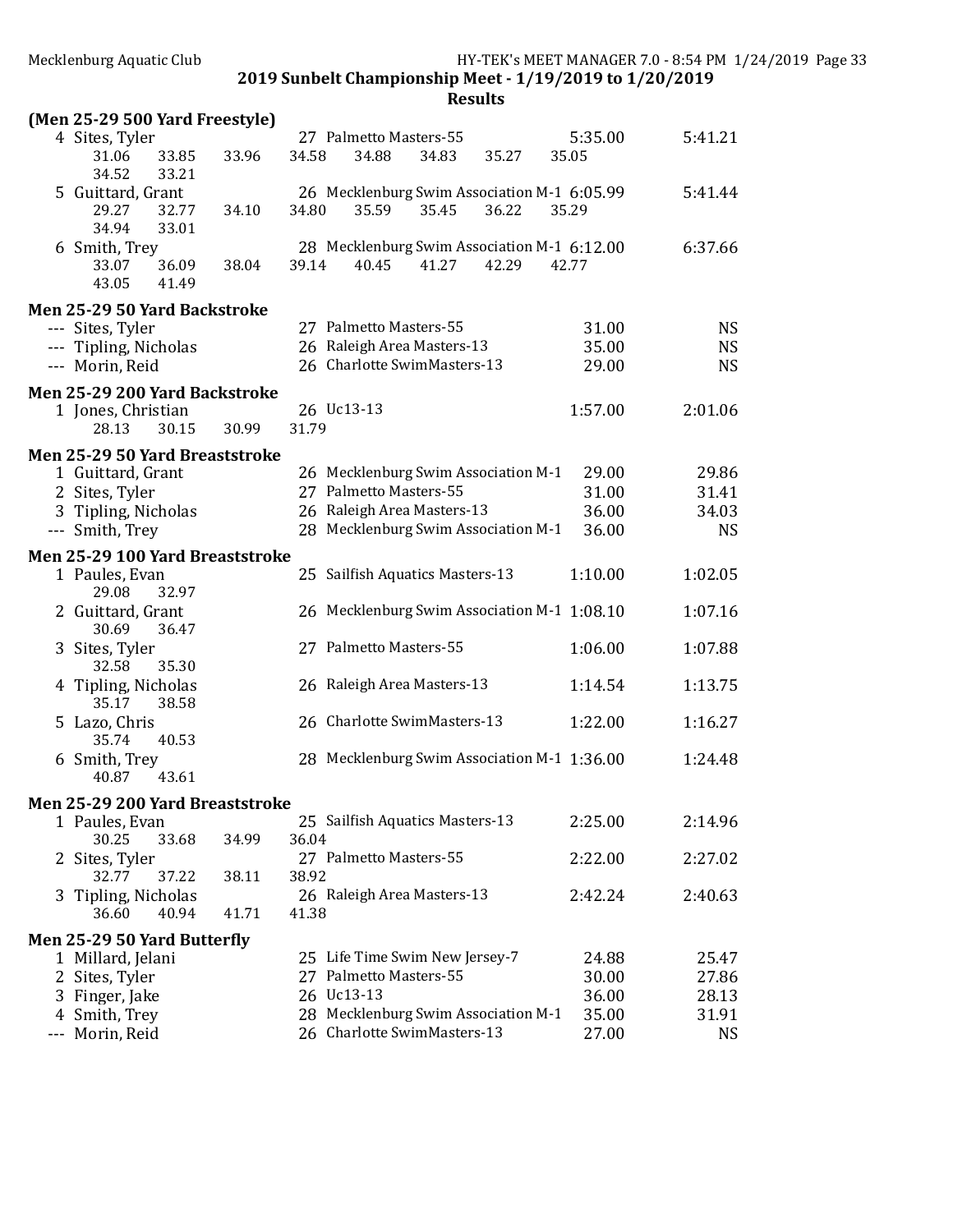| Men 25-29 100 Yard Butterfly                   |                                                                         |                |                    |
|------------------------------------------------|-------------------------------------------------------------------------|----------------|--------------------|
| 1 Millard, Jelani<br>26.61<br>32.17            | 25 Life Time Swim New Jersey-7                                          | 55.74          | 58.78              |
| 2 Sites, Tyler<br>28.48<br>31.69               | 27 Palmetto Masters-55                                                  | 1:01.00        | 1:00.17            |
| 3 Geiger, Oliver<br>30.35<br>33.22             | 27 Greenville Splash Masters-55                                         | 1:03.00        | 1:03.57            |
| <b>Men 25-29 100 Yard IM</b>                   |                                                                         |                |                    |
| 1 Paules, Evan<br>26.06<br>30.09               | 25 Sailfish Aquatics Masters-13                                         | 1:00.00        | 56.15              |
| 2 Morin, Reid<br>28.45<br>35.01                | 26 Charlotte SwimMasters-13                                             | 1:05.00        | 1:03.46            |
| 3 Geiger, Oliver<br>30.39<br>34.81             | 27 Greenville Splash Masters-55                                         | 1:08.00        | 1:05.20            |
| 4 Franz, Mark A<br>31.37<br>33.97              | 28 Sailfish Aquatics Masters-13                                         | 2:00.56        | 1:05.34            |
| 5 Finger, Jake<br>30.32<br>35.95               | 26 Uc13-13                                                              | 1:30.00        | 1:06.27            |
| 6 Lazo, Chris<br>30.97<br>35.35                | 26 Charlotte SwimMasters-13                                             | 1:12.00        | 1:06.32            |
| 7 Tipling, Nicholas<br>32.75<br>34.59          | 26 Raleigh Area Masters-13                                              | 1:12.00        | 1:07.34            |
| --- Sites, Tyler                               | 27 Palmetto Masters-55                                                  | 1:03.00        | <b>NS</b>          |
| --- Smith, Trey                                | 28 Mecklenburg Swim Association M-1 1:36.00                             |                | <b>NS</b>          |
| <b>Men 25-29 200 Yard IM</b>                   |                                                                         |                |                    |
| 1 Paules, Evan                                 | 25 Sailfish Aquatics Masters-13                                         | 2:10.00        | 2:02.88            |
| 59.05<br>2 Benham, Alex                        | 29.22<br>27 Charlotte SwimMasters-13                                    | <b>NT</b>      | 2:05.42            |
| 26.03<br>31.58<br>37.99                        | 29.82                                                                   |                |                    |
| 3 Sites, Tyler<br>29.87<br>36.65<br>38.23      | 27 Palmetto Masters-55<br>32.00                                         | 2:15.00        | 2:16.75            |
| 4 Tipling, Nicholas<br>31.64<br>38.69<br>41.84 | 26 Raleigh Area Masters-13<br>33.25                                     | 2:25.53        | 2:25.42            |
| 5 Geiger, Oliver<br>43.82<br>29.87<br>40.64    | 27 Greenville Splash Masters-55<br>33.75                                | 2:18.00        | 2:28.08            |
| <b>Men 25-29 400 Yard IM</b>                   |                                                                         |                |                    |
| 1 Jones, Christian                             | 26 Uc13-13                                                              | 4:19.00        | 4:22.39            |
| 27.70<br>31.05<br>34.17                        | 33.05<br>37.97<br>30.72<br>37.67                                        | 30.06          |                    |
| Men 30-34 50 Yard Freestyle                    |                                                                         |                |                    |
| 1 Long, John                                   | 30 Uc13-13                                                              | 19.99          | 20.10              |
| 2 Burkhard, Matthew                            | 33 Uc13-13                                                              | 23.99          | 23.01              |
| 3 Parks, Kevin                                 | 30 SwimMAC Masters - Charlotte-13                                       | 24.24          | 23.99              |
|                                                | 34 Uc13-13                                                              | 26.45          |                    |
| 4 Carroll, Jeremy<br>5 Gutierrez, Rommy A      |                                                                         | 24.83          | 24.63              |
| 6 Kane, Robert                                 | 33 Tennessee Aquatics Masters Swi-15<br>33 Greenville Splash Masters-55 |                | 25.11              |
| Tayla, Kaan<br>$---$                           | 32 Uc13-13                                                              | 26.13<br>22.00 | 25.60<br><b>NS</b> |
|                                                |                                                                         |                |                    |
| Men 30-34 100 Yard Freestyle                   | 30 Uc13-13                                                              | 44.50          | 49.24              |
| 1 Long, John<br>20.05<br>29.19                 |                                                                         |                |                    |
| 2 Rossi, Dave<br>26.26<br>27.71                | 30 SwimMAC Masters - Charlotte-13                                       | 55.00          | 53.97              |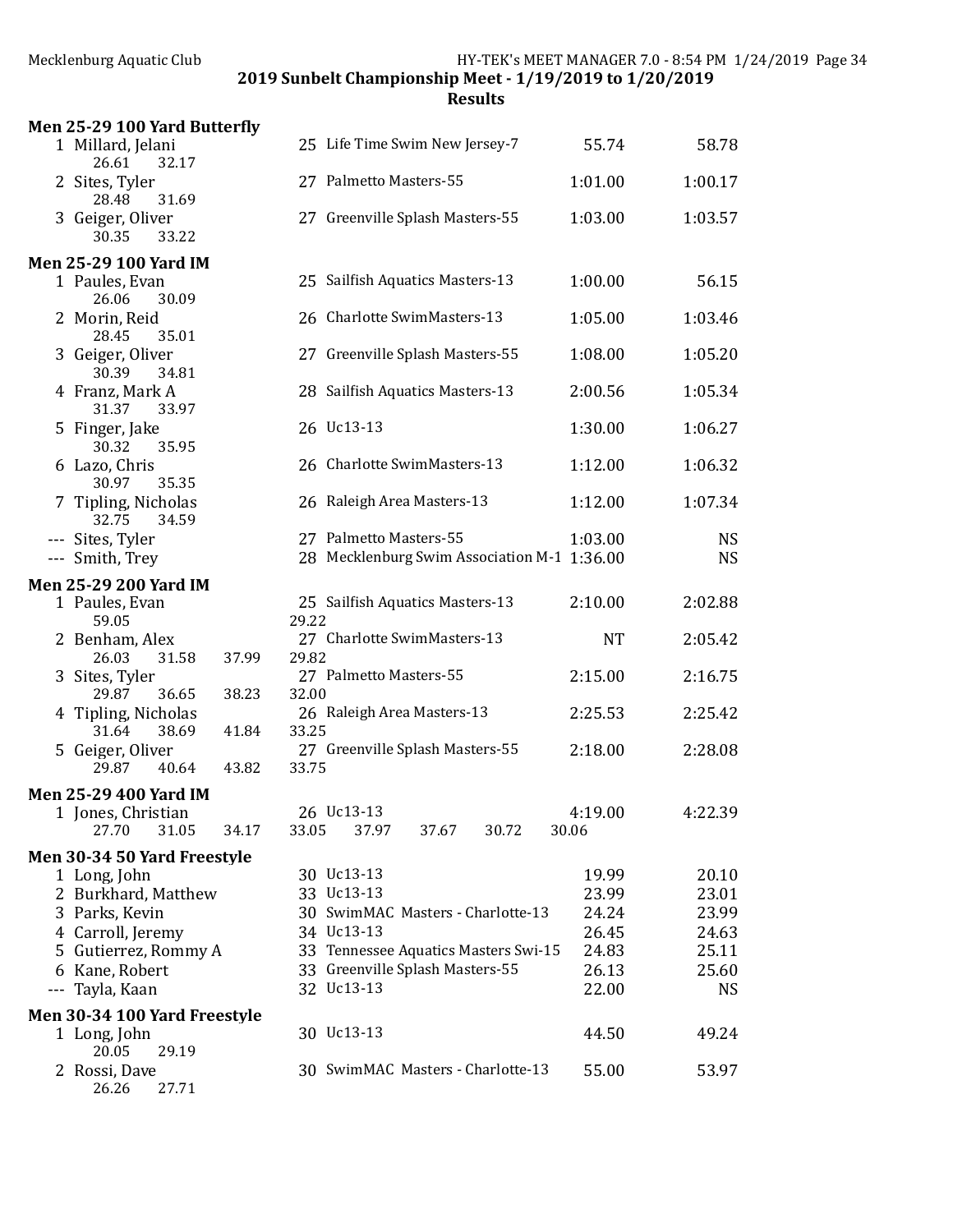2019 Sunbelt Championship Meet - 1/19/2019 to 1/20/2019

| (Men 30-34 100 Yard Freestyle)                    |                                           |                      |
|---------------------------------------------------|-------------------------------------------|----------------------|
| 3 Carroll, Jeremy<br>25.92<br>28.24               | 34 Uc13-13                                | 57.68<br>54.16       |
| 4 Gutierrez, Rommy A<br>26.52<br>28.46            | 33 Tennessee Aquatics Masters Swi-15      | 54.98<br>54.20       |
| 5 Kane, Robert<br>27.15<br>29.37                  | 33 Greenville Splash Masters-55           | 56.55<br>56.52       |
| 6 Hoffman, William<br>29.70<br>31.77              | 30 Charlotte SwimMasters-13               | <b>NT</b><br>1:01.47 |
| --- Parks, Kevin                                  | 30 SwimMAC Masters - Charlotte-13         | <b>NS</b><br>54.60   |
| Men 30-34 200 Yard Freestyle                      |                                           |                      |
| 1 Rossi, Dave                                     | 30 SwimMAC Masters - Charlotte-13         | 2:02.00<br>2:00.02   |
| 27.53<br>29.57<br>31.18                           | 31.74                                     |                      |
| 2 Gutierrez, Rommy A                              | 33 Tennessee Aquatics Masters Swi-15      | 2:05.68<br>2:05.32   |
| 27.91<br>31.31<br>33.03                           | 33.07                                     |                      |
| 3 Kane, Robert                                    | 33 Greenville Splash Masters-55           | 2:08.67<br>2:13.12   |
| 29.33<br>32.43<br>33.54                           | 33.37                                     |                      |
| 4 Shue, Billy                                     | 34 Charlotte SwimMasters-13               | 2:55.00<br>3:00.85   |
| 41.05<br>45.02<br>47.82                           | 46.96                                     |                      |
| Men 30-34 500 Yard Freestyle                      |                                           |                      |
| 1 Rossi, Dave                                     | 30 SwimMAC Masters - Charlotte-13         | 5:35.00<br>5:32.91   |
| 29.32<br>32.37<br>33.45                           | 34.11<br>32.91<br>33.39<br>34.14<br>34.22 |                      |
| 34.33<br>34.67                                    |                                           |                      |
| 2 Hoffman, William                                | 30 Charlotte SwimMasters-13               | 6:00.00<br>6:15.78   |
| 32.56<br>36.38<br>37.52                           | 38.37<br>38.67<br>38.93<br>38.81<br>38.42 |                      |
| 38.72<br>37.40                                    |                                           |                      |
| Men 30-34 1000 Yard Freestyle                     |                                           |                      |
| 1 Dellanoce, Michael                              | 34 Raleigh Area Masters-13                | 10:30.00<br>10:26.22 |
| 28.09<br>29.77<br>30.76                           | 31.02<br>31.24<br>30.97<br>31.25<br>31.24 |                      |
| 31.27<br>31.39<br>31.42                           | 31.62<br>32.01<br>32.25<br>32.24<br>32.32 |                      |
| 32.15<br>32.03<br>31.86                           | 31.32                                     |                      |
| Men 30-34 50 Yard Backstroke                      |                                           |                      |
| 1 Long, John                                      | 30 Uc13-13                                | 23.99<br>23.45       |
| 2 Parks, Kevin                                    | 30 SwimMAC Masters - Charlotte-13         | 27.79<br>26.99       |
| 3 Burkhard, Matthew                               | 33 Uc13-13                                | 28.99<br>27.87       |
| 4 Hoffman, William                                | 30 Charlotte SwimMasters-13               | <b>NT</b><br>33.35   |
|                                                   |                                           |                      |
| Men 30-34 100 Yard Backstroke                     |                                           |                      |
| 1 Parks, Kevin                                    | 30 SwimMAC Masters - Charlotte-13         |                      |
| 28.55<br>30.40                                    |                                           | 59.99<br>58.95       |
| 2 Shue, Billy                                     |                                           |                      |
|                                                   | 34 Charlotte SwimMasters-13               | 1:35.00<br>1:32.27   |
| 45.66<br>46.61                                    |                                           |                      |
| Men 30-34 50 Yard Breaststroke                    |                                           |                      |
| 1 Shue, Billy                                     | 34 Charlotte SwimMasters-13               | 45.00<br>47.60       |
| --- Parks, Kevin                                  | 30 SwimMAC Masters - Charlotte-13         | 30.97<br><b>NS</b>   |
|                                                   |                                           |                      |
| Men 30-34 100 Yard Breaststroke<br>1 Parks, Kevin | 30 SwimMAC Masters - Charlotte-13         | 1:06.55<br>1:05.96   |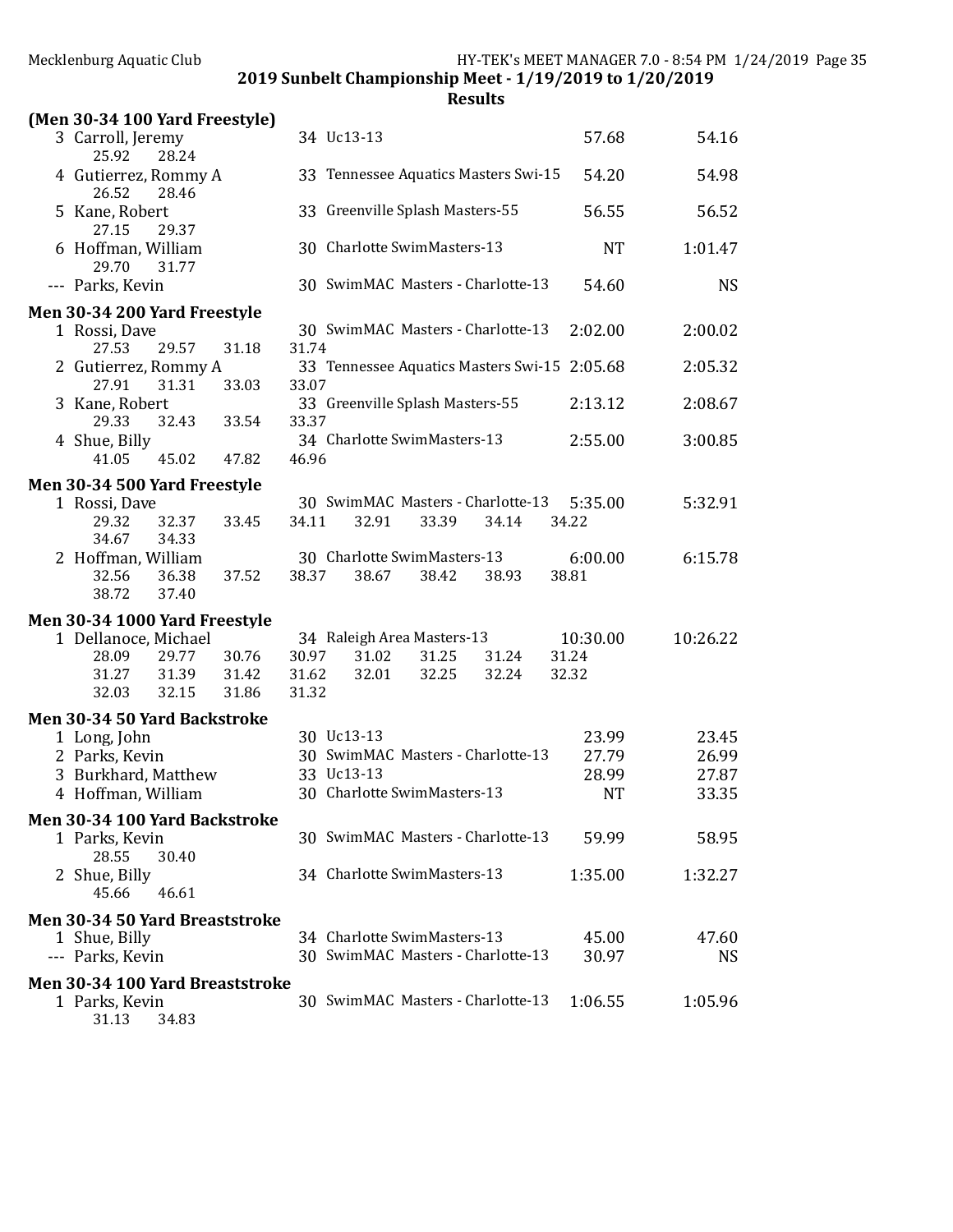|     | Men 30-34 200 Yard Breaststroke               |       |       |       |                                      |                |                |
|-----|-----------------------------------------------|-------|-------|-------|--------------------------------------|----------------|----------------|
|     | 1 Dellanoce, Michael                          |       |       |       | 34 Raleigh Area Masters-13           | 2:26.16        | 2:17.12        |
|     | 31.67                                         | 34.94 | 34.83 | 35.68 |                                      |                |                |
|     | 2 Shue, Billy                                 |       |       |       | 34 Charlotte SwimMasters-13          | 3:35.00        | 3:30.03        |
|     | 49.98                                         | 52.80 | 53.74 | 53.51 |                                      |                |                |
|     | Men 30-34 50 Yard Butterfly                   |       |       |       |                                      |                |                |
|     | 1 Long, John                                  |       |       |       | 30 Uc13-13<br>33 Uc13-13             | 22.70          | 22.65          |
|     | 2 Burkhard, Matthew<br>3 Carroll, Jeremy      |       |       |       | 34 Uc13-13                           | 27.99<br>28.79 | 25.02<br>26.74 |
|     | 4 Gutierrez, Rommy A                          |       |       |       | 33 Tennessee Aquatics Masters Swi-15 | 28.04          | 29.02          |
|     | 5 Kane, Robert                                |       |       |       | 33 Greenville Splash Masters-55      | 30.01          | 29.38          |
|     | --- Tayla, Kaan                               |       |       |       | 32 Uc13-13                           | 23.50          | <b>NS</b>      |
|     |                                               |       |       |       |                                      |                |                |
|     | Men 30-34 100 Yard Butterfly<br>1 Rossi, Dave |       |       |       | 30 SwimMAC Masters - Charlotte-13    | 1:03.00        | 1:00.46        |
|     | 27.78                                         | 32.68 |       |       |                                      |                |                |
|     | 2 Carroll, Jeremy                             |       |       |       | 34 Uc13-13                           | 1:05.83        | 1:03.12        |
|     | 29.64                                         | 33.48 |       |       |                                      |                |                |
|     | --- Dellanoce, Michael                        |       |       |       | 34 Raleigh Area Masters-13           | 59.85          | <b>NS</b>      |
|     | <b>Men 30-34 100 Yard IM</b>                  |       |       |       |                                      |                |                |
|     | 1 Burkhard, Matthew<br>26.90                  | 32.59 |       |       | 33 Uc13-13                           | 58.99          | 59.49          |
|     | 2 Rossi, Dave<br>28.76                        | 33.06 |       |       | 30 SwimMAC Masters - Charlotte-13    | 1:03.00        | 1:01.82        |
|     | 3 Carroll, Jeremy<br>29.50                    | 33.88 |       |       | 34 Uc13-13                           | 1:06.60        | 1:03.38        |
|     | 4 Kane, Robert<br>31.68                       | 36.81 |       |       | 33 Greenville Splash Masters-55      | 1:08.08        | 1:08.49        |
|     | 5 Shue, Billy                                 |       |       |       | 34 Charlotte SwimMasters-13          | 1:35.00        | 1:37.75        |
|     | 47.97<br>--- Parks, Kevin                     | 49.78 |       |       | 30 SwimMAC Masters - Charlotte-13    | 1:01.52        | <b>NS</b>      |
|     | <b>Men 30-34 200 Yard IM</b>                  |       |       |       |                                      |                |                |
|     | --- Rossi, Dave                               |       |       |       | 30 SwimMAC Masters - Charlotte-13    | 2:30.00        | <b>NS</b>      |
|     | Men 35-39 50 Yard Freestyle                   |       |       |       |                                      |                |                |
|     | 1 Squires, Jacob                              |       |       |       | 37 Mecklenburg Swim Association M-1  | 25.00          | 23.24          |
|     | 2 Baccich, Thorn                              |       |       |       | 35 Charlotte SwimMasters-13          | 24.00          | 23.56          |
|     | 3 Havens, Kurt                                |       |       |       | 36 SwimMAC Masters - Charlotte-13    | 24.45          | 24.46          |
|     | 4 Piscitelli, Jonathan                        |       |       |       | 38 Charlotte SwimMasters-13          | 24.50          | 24.80          |
|     | 5 Funkhauser, Caleb                           |       |       |       | 38 SwimMAC Masters - Charlotte-13    | 30.00          | 29.10          |
|     | 6 Schneidet, Sebastian                        |       |       |       | 35 Greenville Splash Masters-55      | 40.00          | 30.23          |
|     | Men 35-39 100 Yard Freestyle                  |       |       |       |                                      |                |                |
|     | 1 Piscitelli, Jonathan<br>27.89               | 29.24 |       |       | 38 Charlotte SwimMasters-13          | 59.17          | 57.13          |
|     | 2 Funkhauser, Caleb<br>29.90                  | 35.23 |       |       | 38 SwimMAC Masters - Charlotte-13    | 1:18.00        | 1:05.13        |
|     | 3 Sloan, Thomas P<br>34.73                    | 35.55 |       |       | 36 Charlotte SwimMasters-13          | 1:17.00        | 1:10.28        |
| --- | Squires, Jacob                                |       |       |       | 37 Mecklenburg Swim Association M-1  | 55.00          | <b>NS</b>      |
|     | --- Havens, Kurt                              |       |       |       | 36 SwimMAC Masters - Charlotte-13    | 54.79          | <b>NS</b>      |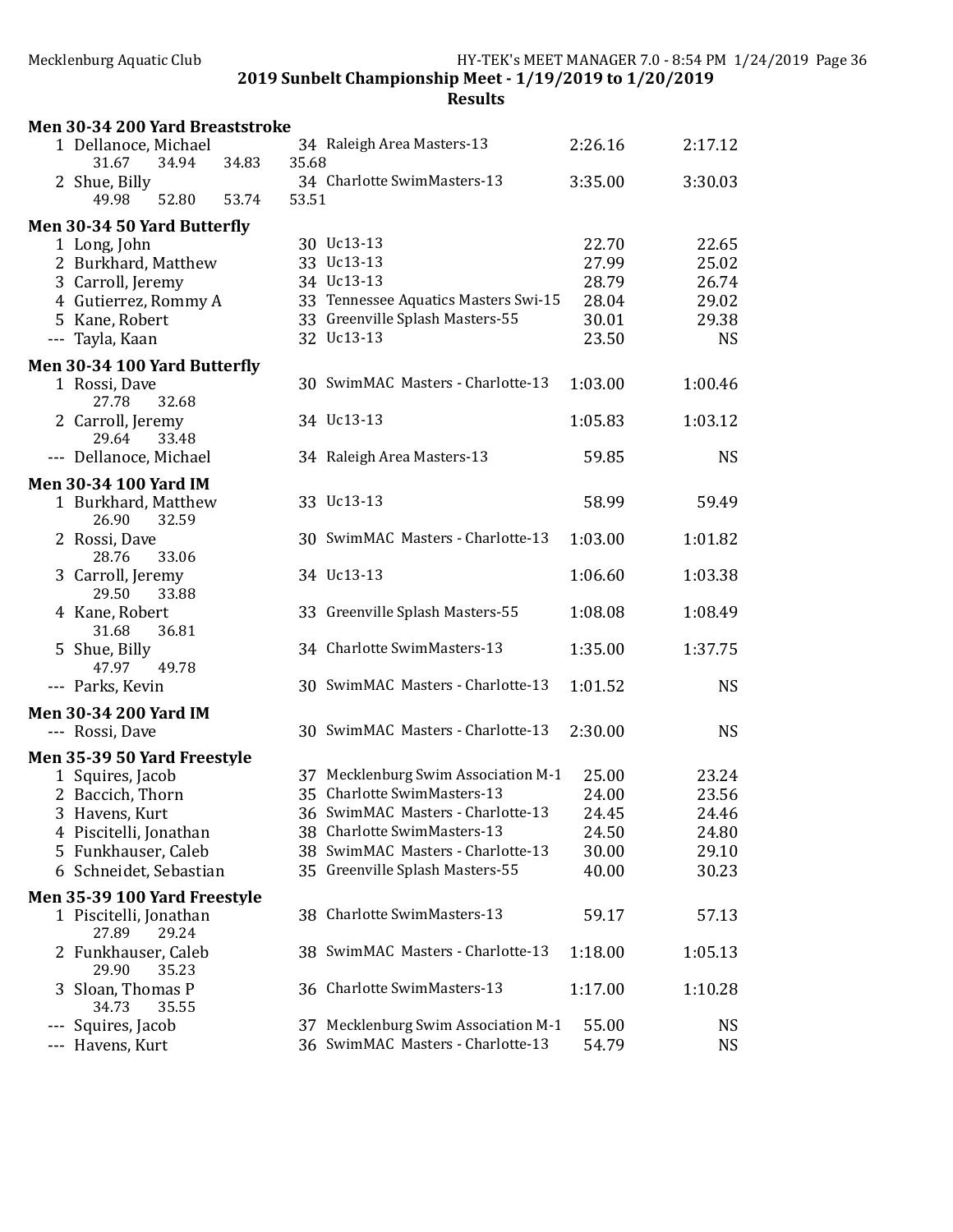2019 Sunbelt Championship Meet - 1/19/2019 to 1/20/2019

| 36 Charlotte SwimMasters-13<br>1 Sloan, Thomas P<br>2:43.00<br>2:37.96<br>1:15.74 1:22.22<br>2:44.31<br>2 Schneidet, Sebastian<br>35 Greenville Splash Masters-55<br>3:30.00<br>43.77<br>36.04<br>41.97<br>42.53<br>Men 35-39 500 Yard Freestyle<br>36 Charlotte SwimMasters-13<br>1 Sloan, Thomas P<br>7:30.00<br>7:17.03<br>44.72<br>45.78<br>38.67 1:26.30<br>1:27.09<br>44.63<br>39 Lowes YMCA-13<br>2 Nguyen, Sonny<br>7:38.37<br>6:55.99<br>45.50<br>46.25<br>49.04<br>41.47<br>43.84<br>47.33<br>47.06<br>49.16<br>45.95<br>42.77<br>Men 35-39 1000 Yard Freestyle<br>1 Schneidet, Sebastian<br>35 Greenville Splash Masters-55<br>19:00.00<br>15:51.69<br>43.43<br>46.23<br>47.94<br>47.24<br>49.61<br>47.70<br>49.22<br>40.02<br>48.56<br>49.39<br>49.18<br>48.00<br>48.88<br>48.65<br>48.47<br>47.99<br>46.88<br>49.59<br>45.86<br>48.85<br>Men 35-39 50 Yard Backstroke<br>36 SwimMAC Masters - Charlotte-13<br>29.94<br>31.44<br>1 Havens, Kurt<br>38 SwimMAC Masters - Charlotte-13<br>40.00<br>2 Funkhauser, Caleb<br>36.80<br>Men 35-39 100 Yard Backstroke<br>39 Lowes YMCA-13<br>1:29.99<br>1:20.57<br>1 Nguyen, Sonny<br>39.61<br>40.96<br>36 Charlotte SwimMasters-13<br>2 Sloan, Thomas P<br>1:42.00<br>1:27.40<br>1:37.31<br>Men 35-39 200 Yard Backstroke<br>36 Charlotte SwimMasters-13<br>3:04.00<br>3:34.15<br>1 Sloan, Thomas P<br>50.27<br>19.41<br>39 Lowes YMCA-13<br><b>NS</b><br>--- Nguyen, Sonny<br>2:59.99<br>Men 35-39 50 Yard Breaststroke<br>1 Baccich, Thorn<br>35 Charlotte SwimMasters-13<br>29.00<br>29.70<br>36 SwimMAC Masters - Charlotte-13<br>31.25<br>31.35<br>2 Havens, Kurt<br>37 Mecklenburg Swim Association M-1<br>32.00<br>31.62<br>3 Squires, Jacob<br>39 Lowes YMCA-13<br>35.99<br>34.29<br>4 Nguyen, Sonny<br>38 SwimMAC Masters - Charlotte-13<br>5 Funkhauser, Caleb<br>45.00<br>38.40<br>35 Greenville Splash Masters-55<br>6 Schneidet, Sebastian<br>1:00.00<br>42.04<br>Men 35-39 100 Yard Breaststroke<br>36 SwimMAC Masters - Charlotte-13<br>1 Havens, Kurt<br>1:11.30<br>1:11.03<br>32.71<br>38.32<br>39 Lowes YMCA-13<br>1:19.99<br>1:15.25<br>2 Nguyen, Sonny<br>35.76<br>39.49<br>38 SwimMAC Masters - Charlotte-13<br>3 Funkhauser, Caleb<br>1:45.00<br>1:22.97<br>39.87<br>43.10<br>37 Mecklenburg Swim Association M-1 1:10.00<br>--- Squires, Jacob<br><b>NS</b><br>Men 35-39 200 Yard Breaststroke<br>39 Lowes YMCA-13<br>2:59.99<br>2:58.53<br>1 Nguyen, Sonny<br>41.98<br>45.74<br>46.18<br>44.63<br>Men 35-39 50 Yard Butterfly<br>35 Charlotte SwimMasters-13<br>25.00<br>1 Baccich, Thorn<br>25.02<br>38 Charlotte SwimMasters-13<br>2 Piscitelli, Jonathan<br>30.20<br>28.33 | Men 35-39 200 Yard Freestyle |  |  |
|-------------------------------------------------------------------------------------------------------------------------------------------------------------------------------------------------------------------------------------------------------------------------------------------------------------------------------------------------------------------------------------------------------------------------------------------------------------------------------------------------------------------------------------------------------------------------------------------------------------------------------------------------------------------------------------------------------------------------------------------------------------------------------------------------------------------------------------------------------------------------------------------------------------------------------------------------------------------------------------------------------------------------------------------------------------------------------------------------------------------------------------------------------------------------------------------------------------------------------------------------------------------------------------------------------------------------------------------------------------------------------------------------------------------------------------------------------------------------------------------------------------------------------------------------------------------------------------------------------------------------------------------------------------------------------------------------------------------------------------------------------------------------------------------------------------------------------------------------------------------------------------------------------------------------------------------------------------------------------------------------------------------------------------------------------------------------------------------------------------------------------------------------------------------------------------------------------------------------------------------------------------------------------------------------------------------------------------------------------------------------------------------------------------------------------------------------------------------------------------------------------------------------------------------------------------------------------------------------------------------------------------------------------------|------------------------------|--|--|
|                                                                                                                                                                                                                                                                                                                                                                                                                                                                                                                                                                                                                                                                                                                                                                                                                                                                                                                                                                                                                                                                                                                                                                                                                                                                                                                                                                                                                                                                                                                                                                                                                                                                                                                                                                                                                                                                                                                                                                                                                                                                                                                                                                                                                                                                                                                                                                                                                                                                                                                                                                                                                                                             |                              |  |  |
|                                                                                                                                                                                                                                                                                                                                                                                                                                                                                                                                                                                                                                                                                                                                                                                                                                                                                                                                                                                                                                                                                                                                                                                                                                                                                                                                                                                                                                                                                                                                                                                                                                                                                                                                                                                                                                                                                                                                                                                                                                                                                                                                                                                                                                                                                                                                                                                                                                                                                                                                                                                                                                                             |                              |  |  |
|                                                                                                                                                                                                                                                                                                                                                                                                                                                                                                                                                                                                                                                                                                                                                                                                                                                                                                                                                                                                                                                                                                                                                                                                                                                                                                                                                                                                                                                                                                                                                                                                                                                                                                                                                                                                                                                                                                                                                                                                                                                                                                                                                                                                                                                                                                                                                                                                                                                                                                                                                                                                                                                             |                              |  |  |
|                                                                                                                                                                                                                                                                                                                                                                                                                                                                                                                                                                                                                                                                                                                                                                                                                                                                                                                                                                                                                                                                                                                                                                                                                                                                                                                                                                                                                                                                                                                                                                                                                                                                                                                                                                                                                                                                                                                                                                                                                                                                                                                                                                                                                                                                                                                                                                                                                                                                                                                                                                                                                                                             |                              |  |  |
|                                                                                                                                                                                                                                                                                                                                                                                                                                                                                                                                                                                                                                                                                                                                                                                                                                                                                                                                                                                                                                                                                                                                                                                                                                                                                                                                                                                                                                                                                                                                                                                                                                                                                                                                                                                                                                                                                                                                                                                                                                                                                                                                                                                                                                                                                                                                                                                                                                                                                                                                                                                                                                                             |                              |  |  |
|                                                                                                                                                                                                                                                                                                                                                                                                                                                                                                                                                                                                                                                                                                                                                                                                                                                                                                                                                                                                                                                                                                                                                                                                                                                                                                                                                                                                                                                                                                                                                                                                                                                                                                                                                                                                                                                                                                                                                                                                                                                                                                                                                                                                                                                                                                                                                                                                                                                                                                                                                                                                                                                             |                              |  |  |
|                                                                                                                                                                                                                                                                                                                                                                                                                                                                                                                                                                                                                                                                                                                                                                                                                                                                                                                                                                                                                                                                                                                                                                                                                                                                                                                                                                                                                                                                                                                                                                                                                                                                                                                                                                                                                                                                                                                                                                                                                                                                                                                                                                                                                                                                                                                                                                                                                                                                                                                                                                                                                                                             |                              |  |  |
|                                                                                                                                                                                                                                                                                                                                                                                                                                                                                                                                                                                                                                                                                                                                                                                                                                                                                                                                                                                                                                                                                                                                                                                                                                                                                                                                                                                                                                                                                                                                                                                                                                                                                                                                                                                                                                                                                                                                                                                                                                                                                                                                                                                                                                                                                                                                                                                                                                                                                                                                                                                                                                                             |                              |  |  |
|                                                                                                                                                                                                                                                                                                                                                                                                                                                                                                                                                                                                                                                                                                                                                                                                                                                                                                                                                                                                                                                                                                                                                                                                                                                                                                                                                                                                                                                                                                                                                                                                                                                                                                                                                                                                                                                                                                                                                                                                                                                                                                                                                                                                                                                                                                                                                                                                                                                                                                                                                                                                                                                             |                              |  |  |
|                                                                                                                                                                                                                                                                                                                                                                                                                                                                                                                                                                                                                                                                                                                                                                                                                                                                                                                                                                                                                                                                                                                                                                                                                                                                                                                                                                                                                                                                                                                                                                                                                                                                                                                                                                                                                                                                                                                                                                                                                                                                                                                                                                                                                                                                                                                                                                                                                                                                                                                                                                                                                                                             |                              |  |  |
|                                                                                                                                                                                                                                                                                                                                                                                                                                                                                                                                                                                                                                                                                                                                                                                                                                                                                                                                                                                                                                                                                                                                                                                                                                                                                                                                                                                                                                                                                                                                                                                                                                                                                                                                                                                                                                                                                                                                                                                                                                                                                                                                                                                                                                                                                                                                                                                                                                                                                                                                                                                                                                                             |                              |  |  |
|                                                                                                                                                                                                                                                                                                                                                                                                                                                                                                                                                                                                                                                                                                                                                                                                                                                                                                                                                                                                                                                                                                                                                                                                                                                                                                                                                                                                                                                                                                                                                                                                                                                                                                                                                                                                                                                                                                                                                                                                                                                                                                                                                                                                                                                                                                                                                                                                                                                                                                                                                                                                                                                             |                              |  |  |
|                                                                                                                                                                                                                                                                                                                                                                                                                                                                                                                                                                                                                                                                                                                                                                                                                                                                                                                                                                                                                                                                                                                                                                                                                                                                                                                                                                                                                                                                                                                                                                                                                                                                                                                                                                                                                                                                                                                                                                                                                                                                                                                                                                                                                                                                                                                                                                                                                                                                                                                                                                                                                                                             |                              |  |  |
|                                                                                                                                                                                                                                                                                                                                                                                                                                                                                                                                                                                                                                                                                                                                                                                                                                                                                                                                                                                                                                                                                                                                                                                                                                                                                                                                                                                                                                                                                                                                                                                                                                                                                                                                                                                                                                                                                                                                                                                                                                                                                                                                                                                                                                                                                                                                                                                                                                                                                                                                                                                                                                                             |                              |  |  |
|                                                                                                                                                                                                                                                                                                                                                                                                                                                                                                                                                                                                                                                                                                                                                                                                                                                                                                                                                                                                                                                                                                                                                                                                                                                                                                                                                                                                                                                                                                                                                                                                                                                                                                                                                                                                                                                                                                                                                                                                                                                                                                                                                                                                                                                                                                                                                                                                                                                                                                                                                                                                                                                             |                              |  |  |
|                                                                                                                                                                                                                                                                                                                                                                                                                                                                                                                                                                                                                                                                                                                                                                                                                                                                                                                                                                                                                                                                                                                                                                                                                                                                                                                                                                                                                                                                                                                                                                                                                                                                                                                                                                                                                                                                                                                                                                                                                                                                                                                                                                                                                                                                                                                                                                                                                                                                                                                                                                                                                                                             |                              |  |  |
|                                                                                                                                                                                                                                                                                                                                                                                                                                                                                                                                                                                                                                                                                                                                                                                                                                                                                                                                                                                                                                                                                                                                                                                                                                                                                                                                                                                                                                                                                                                                                                                                                                                                                                                                                                                                                                                                                                                                                                                                                                                                                                                                                                                                                                                                                                                                                                                                                                                                                                                                                                                                                                                             |                              |  |  |
|                                                                                                                                                                                                                                                                                                                                                                                                                                                                                                                                                                                                                                                                                                                                                                                                                                                                                                                                                                                                                                                                                                                                                                                                                                                                                                                                                                                                                                                                                                                                                                                                                                                                                                                                                                                                                                                                                                                                                                                                                                                                                                                                                                                                                                                                                                                                                                                                                                                                                                                                                                                                                                                             |                              |  |  |
|                                                                                                                                                                                                                                                                                                                                                                                                                                                                                                                                                                                                                                                                                                                                                                                                                                                                                                                                                                                                                                                                                                                                                                                                                                                                                                                                                                                                                                                                                                                                                                                                                                                                                                                                                                                                                                                                                                                                                                                                                                                                                                                                                                                                                                                                                                                                                                                                                                                                                                                                                                                                                                                             |                              |  |  |
|                                                                                                                                                                                                                                                                                                                                                                                                                                                                                                                                                                                                                                                                                                                                                                                                                                                                                                                                                                                                                                                                                                                                                                                                                                                                                                                                                                                                                                                                                                                                                                                                                                                                                                                                                                                                                                                                                                                                                                                                                                                                                                                                                                                                                                                                                                                                                                                                                                                                                                                                                                                                                                                             |                              |  |  |
|                                                                                                                                                                                                                                                                                                                                                                                                                                                                                                                                                                                                                                                                                                                                                                                                                                                                                                                                                                                                                                                                                                                                                                                                                                                                                                                                                                                                                                                                                                                                                                                                                                                                                                                                                                                                                                                                                                                                                                                                                                                                                                                                                                                                                                                                                                                                                                                                                                                                                                                                                                                                                                                             |                              |  |  |
|                                                                                                                                                                                                                                                                                                                                                                                                                                                                                                                                                                                                                                                                                                                                                                                                                                                                                                                                                                                                                                                                                                                                                                                                                                                                                                                                                                                                                                                                                                                                                                                                                                                                                                                                                                                                                                                                                                                                                                                                                                                                                                                                                                                                                                                                                                                                                                                                                                                                                                                                                                                                                                                             |                              |  |  |
|                                                                                                                                                                                                                                                                                                                                                                                                                                                                                                                                                                                                                                                                                                                                                                                                                                                                                                                                                                                                                                                                                                                                                                                                                                                                                                                                                                                                                                                                                                                                                                                                                                                                                                                                                                                                                                                                                                                                                                                                                                                                                                                                                                                                                                                                                                                                                                                                                                                                                                                                                                                                                                                             |                              |  |  |
|                                                                                                                                                                                                                                                                                                                                                                                                                                                                                                                                                                                                                                                                                                                                                                                                                                                                                                                                                                                                                                                                                                                                                                                                                                                                                                                                                                                                                                                                                                                                                                                                                                                                                                                                                                                                                                                                                                                                                                                                                                                                                                                                                                                                                                                                                                                                                                                                                                                                                                                                                                                                                                                             |                              |  |  |
|                                                                                                                                                                                                                                                                                                                                                                                                                                                                                                                                                                                                                                                                                                                                                                                                                                                                                                                                                                                                                                                                                                                                                                                                                                                                                                                                                                                                                                                                                                                                                                                                                                                                                                                                                                                                                                                                                                                                                                                                                                                                                                                                                                                                                                                                                                                                                                                                                                                                                                                                                                                                                                                             |                              |  |  |
|                                                                                                                                                                                                                                                                                                                                                                                                                                                                                                                                                                                                                                                                                                                                                                                                                                                                                                                                                                                                                                                                                                                                                                                                                                                                                                                                                                                                                                                                                                                                                                                                                                                                                                                                                                                                                                                                                                                                                                                                                                                                                                                                                                                                                                                                                                                                                                                                                                                                                                                                                                                                                                                             |                              |  |  |
|                                                                                                                                                                                                                                                                                                                                                                                                                                                                                                                                                                                                                                                                                                                                                                                                                                                                                                                                                                                                                                                                                                                                                                                                                                                                                                                                                                                                                                                                                                                                                                                                                                                                                                                                                                                                                                                                                                                                                                                                                                                                                                                                                                                                                                                                                                                                                                                                                                                                                                                                                                                                                                                             |                              |  |  |
|                                                                                                                                                                                                                                                                                                                                                                                                                                                                                                                                                                                                                                                                                                                                                                                                                                                                                                                                                                                                                                                                                                                                                                                                                                                                                                                                                                                                                                                                                                                                                                                                                                                                                                                                                                                                                                                                                                                                                                                                                                                                                                                                                                                                                                                                                                                                                                                                                                                                                                                                                                                                                                                             |                              |  |  |
|                                                                                                                                                                                                                                                                                                                                                                                                                                                                                                                                                                                                                                                                                                                                                                                                                                                                                                                                                                                                                                                                                                                                                                                                                                                                                                                                                                                                                                                                                                                                                                                                                                                                                                                                                                                                                                                                                                                                                                                                                                                                                                                                                                                                                                                                                                                                                                                                                                                                                                                                                                                                                                                             |                              |  |  |
|                                                                                                                                                                                                                                                                                                                                                                                                                                                                                                                                                                                                                                                                                                                                                                                                                                                                                                                                                                                                                                                                                                                                                                                                                                                                                                                                                                                                                                                                                                                                                                                                                                                                                                                                                                                                                                                                                                                                                                                                                                                                                                                                                                                                                                                                                                                                                                                                                                                                                                                                                                                                                                                             |                              |  |  |
|                                                                                                                                                                                                                                                                                                                                                                                                                                                                                                                                                                                                                                                                                                                                                                                                                                                                                                                                                                                                                                                                                                                                                                                                                                                                                                                                                                                                                                                                                                                                                                                                                                                                                                                                                                                                                                                                                                                                                                                                                                                                                                                                                                                                                                                                                                                                                                                                                                                                                                                                                                                                                                                             |                              |  |  |
|                                                                                                                                                                                                                                                                                                                                                                                                                                                                                                                                                                                                                                                                                                                                                                                                                                                                                                                                                                                                                                                                                                                                                                                                                                                                                                                                                                                                                                                                                                                                                                                                                                                                                                                                                                                                                                                                                                                                                                                                                                                                                                                                                                                                                                                                                                                                                                                                                                                                                                                                                                                                                                                             |                              |  |  |
|                                                                                                                                                                                                                                                                                                                                                                                                                                                                                                                                                                                                                                                                                                                                                                                                                                                                                                                                                                                                                                                                                                                                                                                                                                                                                                                                                                                                                                                                                                                                                                                                                                                                                                                                                                                                                                                                                                                                                                                                                                                                                                                                                                                                                                                                                                                                                                                                                                                                                                                                                                                                                                                             |                              |  |  |
|                                                                                                                                                                                                                                                                                                                                                                                                                                                                                                                                                                                                                                                                                                                                                                                                                                                                                                                                                                                                                                                                                                                                                                                                                                                                                                                                                                                                                                                                                                                                                                                                                                                                                                                                                                                                                                                                                                                                                                                                                                                                                                                                                                                                                                                                                                                                                                                                                                                                                                                                                                                                                                                             |                              |  |  |
|                                                                                                                                                                                                                                                                                                                                                                                                                                                                                                                                                                                                                                                                                                                                                                                                                                                                                                                                                                                                                                                                                                                                                                                                                                                                                                                                                                                                                                                                                                                                                                                                                                                                                                                                                                                                                                                                                                                                                                                                                                                                                                                                                                                                                                                                                                                                                                                                                                                                                                                                                                                                                                                             |                              |  |  |
|                                                                                                                                                                                                                                                                                                                                                                                                                                                                                                                                                                                                                                                                                                                                                                                                                                                                                                                                                                                                                                                                                                                                                                                                                                                                                                                                                                                                                                                                                                                                                                                                                                                                                                                                                                                                                                                                                                                                                                                                                                                                                                                                                                                                                                                                                                                                                                                                                                                                                                                                                                                                                                                             |                              |  |  |
|                                                                                                                                                                                                                                                                                                                                                                                                                                                                                                                                                                                                                                                                                                                                                                                                                                                                                                                                                                                                                                                                                                                                                                                                                                                                                                                                                                                                                                                                                                                                                                                                                                                                                                                                                                                                                                                                                                                                                                                                                                                                                                                                                                                                                                                                                                                                                                                                                                                                                                                                                                                                                                                             |                              |  |  |
|                                                                                                                                                                                                                                                                                                                                                                                                                                                                                                                                                                                                                                                                                                                                                                                                                                                                                                                                                                                                                                                                                                                                                                                                                                                                                                                                                                                                                                                                                                                                                                                                                                                                                                                                                                                                                                                                                                                                                                                                                                                                                                                                                                                                                                                                                                                                                                                                                                                                                                                                                                                                                                                             |                              |  |  |
|                                                                                                                                                                                                                                                                                                                                                                                                                                                                                                                                                                                                                                                                                                                                                                                                                                                                                                                                                                                                                                                                                                                                                                                                                                                                                                                                                                                                                                                                                                                                                                                                                                                                                                                                                                                                                                                                                                                                                                                                                                                                                                                                                                                                                                                                                                                                                                                                                                                                                                                                                                                                                                                             |                              |  |  |
|                                                                                                                                                                                                                                                                                                                                                                                                                                                                                                                                                                                                                                                                                                                                                                                                                                                                                                                                                                                                                                                                                                                                                                                                                                                                                                                                                                                                                                                                                                                                                                                                                                                                                                                                                                                                                                                                                                                                                                                                                                                                                                                                                                                                                                                                                                                                                                                                                                                                                                                                                                                                                                                             |                              |  |  |
|                                                                                                                                                                                                                                                                                                                                                                                                                                                                                                                                                                                                                                                                                                                                                                                                                                                                                                                                                                                                                                                                                                                                                                                                                                                                                                                                                                                                                                                                                                                                                                                                                                                                                                                                                                                                                                                                                                                                                                                                                                                                                                                                                                                                                                                                                                                                                                                                                                                                                                                                                                                                                                                             |                              |  |  |
|                                                                                                                                                                                                                                                                                                                                                                                                                                                                                                                                                                                                                                                                                                                                                                                                                                                                                                                                                                                                                                                                                                                                                                                                                                                                                                                                                                                                                                                                                                                                                                                                                                                                                                                                                                                                                                                                                                                                                                                                                                                                                                                                                                                                                                                                                                                                                                                                                                                                                                                                                                                                                                                             |                              |  |  |
|                                                                                                                                                                                                                                                                                                                                                                                                                                                                                                                                                                                                                                                                                                                                                                                                                                                                                                                                                                                                                                                                                                                                                                                                                                                                                                                                                                                                                                                                                                                                                                                                                                                                                                                                                                                                                                                                                                                                                                                                                                                                                                                                                                                                                                                                                                                                                                                                                                                                                                                                                                                                                                                             |                              |  |  |
|                                                                                                                                                                                                                                                                                                                                                                                                                                                                                                                                                                                                                                                                                                                                                                                                                                                                                                                                                                                                                                                                                                                                                                                                                                                                                                                                                                                                                                                                                                                                                                                                                                                                                                                                                                                                                                                                                                                                                                                                                                                                                                                                                                                                                                                                                                                                                                                                                                                                                                                                                                                                                                                             |                              |  |  |
|                                                                                                                                                                                                                                                                                                                                                                                                                                                                                                                                                                                                                                                                                                                                                                                                                                                                                                                                                                                                                                                                                                                                                                                                                                                                                                                                                                                                                                                                                                                                                                                                                                                                                                                                                                                                                                                                                                                                                                                                                                                                                                                                                                                                                                                                                                                                                                                                                                                                                                                                                                                                                                                             |                              |  |  |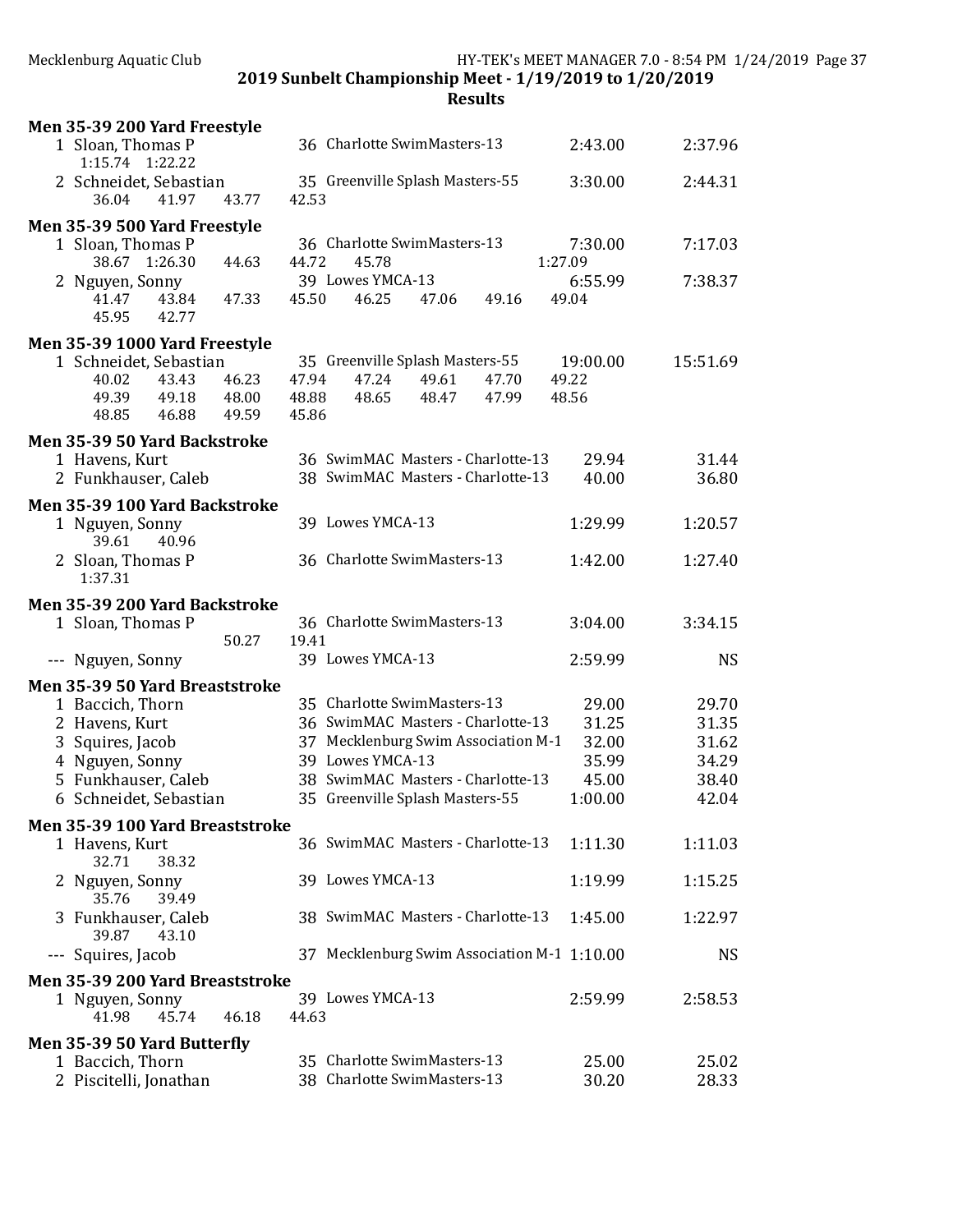| Mecklenburg Aquatic Club                                             | HY-TEK's MEET MANAGER 7.0 - 8:54 PM 1/24/2019 Page 38<br>2019 Sunbelt Championship Meet - 1/19/2019 to 1/20/2019 |           |           |  |  |  |  |  |  |
|----------------------------------------------------------------------|------------------------------------------------------------------------------------------------------------------|-----------|-----------|--|--|--|--|--|--|
|                                                                      | <b>Results</b>                                                                                                   |           |           |  |  |  |  |  |  |
| (Men 35-39 50 Yard Butterfly)                                        |                                                                                                                  |           |           |  |  |  |  |  |  |
| --- Squires, Jacob                                                   | 37 Mecklenburg Swim Association M-1                                                                              | 27.00     | <b>NS</b> |  |  |  |  |  |  |
| --- Havens, Kurt                                                     | 36 SwimMAC Masters - Charlotte-13                                                                                | 28.32     | <b>NS</b> |  |  |  |  |  |  |
| Men 35-39 100 Yard Butterfly<br>1 Nguyen, Sonny<br>39.07<br>41.59    | 39 Lowes YMCA-13                                                                                                 | <b>NT</b> | 1:20.66   |  |  |  |  |  |  |
| Men 35-39 100 Yard Butterfly<br>1 Nguyen, Sonny<br>39.22<br>45.89    | 39 Lowes YMCA-13                                                                                                 | 1:19.99   | 1:25.11   |  |  |  |  |  |  |
| --- Squires, Jacob                                                   | 37 Mecklenburg Swim Association M-1 1:01.00                                                                      |           | <b>NS</b> |  |  |  |  |  |  |
| Men 35-39 200 Yard Butterfly<br>--- Nguyen, Sonny                    | 39 Lowes YMCA-13                                                                                                 | 2:59.99   | <b>NS</b> |  |  |  |  |  |  |
| Men 35-39 100 Yard IM<br>1 Baccich, Thorn<br>26.70<br>30.99          | 35 Charlotte SwimMasters-13                                                                                      | 1:02.00   | 57.69     |  |  |  |  |  |  |
| 2 Squires, Jacob<br>29.06<br>33.68                                   | 37 Mecklenburg Swim Association M-1 1:10.00                                                                      |           | 1:02.74   |  |  |  |  |  |  |
| 3 Havens, Kurt<br>29.09<br>34.51                                     | 36 SwimMAC Masters - Charlotte-13                                                                                | 1:04.53   | 1:03.60   |  |  |  |  |  |  |
| 4 Piscitelli, Jonathan<br>31.70<br>35.40                             | 38 Charlotte SwimMasters-13                                                                                      | 1:11.00   | 1:07.10   |  |  |  |  |  |  |
| 5 Sloan, Thomas P<br>44.82<br>41.65                                  | 36 Charlotte SwimMasters-13                                                                                      | 1:43.00   | 1:26.47   |  |  |  |  |  |  |
| --- Schneidet, Sebastian<br>42.18<br>44.67                           | 35 Greenville Splash Masters-55                                                                                  | 1:47.00   | DQ        |  |  |  |  |  |  |
| <b>Men 35-39 200 Yard IM</b>                                         |                                                                                                                  |           |           |  |  |  |  |  |  |
| 1 Baccich, Thorn<br>28.62<br>36.05<br>37.44                          | 35 Charlotte SwimMasters-13<br>30.63                                                                             | 2:15.00   | 2:12.74   |  |  |  |  |  |  |
| 2 Nguyen, Sonny<br>40.71<br>46.88<br>45.92                           | 39 Lowes YMCA-13<br>39.70                                                                                        | 2:39.99   | 2:53.21   |  |  |  |  |  |  |
|                                                                      |                                                                                                                  |           |           |  |  |  |  |  |  |
| Men 35-39 400 Yard IM                                                |                                                                                                                  |           |           |  |  |  |  |  |  |
| 1 Nguyen, Sonny                                                      | 39 Lowes YMCA-13                                                                                                 | 6:55.99   | 6:11.67   |  |  |  |  |  |  |
| 50.80<br>39.07<br>41.59                                              | 50.81<br>49.80<br>48.79<br>46.36                                                                                 | 44.45     |           |  |  |  |  |  |  |
| Men 40-44 50 Yard Freestyle                                          |                                                                                                                  |           |           |  |  |  |  |  |  |
| 1 Flynn, Robert                                                      | 44 SwimMAC Masters - Charlotte-13                                                                                | 23.00     | 23.72     |  |  |  |  |  |  |
| 2 Charcalla, Randy                                                   | 42 Uc55-55                                                                                                       | 23.98     | 23.99     |  |  |  |  |  |  |
| 3 Seigler, Robert                                                    | 40 Greenville Splash Masters-55                                                                                  | 24.30     | 24.53     |  |  |  |  |  |  |
| 4 Smith, Wayne D                                                     | 41 Charlotte SwimMasters-13                                                                                      | 28.00     | 26.79     |  |  |  |  |  |  |
| 5 Hendricks, Roberto                                                 | 43 Fort Bragg Masters-13                                                                                         | 30.43     | 30.65     |  |  |  |  |  |  |
|                                                                      |                                                                                                                  |           |           |  |  |  |  |  |  |
| Men 40-44 100 Yard Freestyle<br>1 Charcalla, Randy<br>25.67<br>27.53 | 42 Uc55-55                                                                                                       | 54.48     | 53.20     |  |  |  |  |  |  |
| 2 Seigler, Robert<br>26.59<br>29.48                                  | 40 Greenville Splash Masters-55                                                                                  | 51.47     | 56.07     |  |  |  |  |  |  |
| 3 Smith, Wayne D<br>31.09<br>29.92                                   | 41 Charlotte SwimMasters-13                                                                                      | 1:05.00   | 1:01.01   |  |  |  |  |  |  |
| 4 Walsh, James<br>28.83<br>32.30                                     | 41 Greenville Splash Masters-55                                                                                  | 1:20.00   | 1:01.13   |  |  |  |  |  |  |
| --- Flynn, Robert                                                    | 44 SwimMAC Masters - Charlotte-13                                                                                | 51.00     | <b>NS</b> |  |  |  |  |  |  |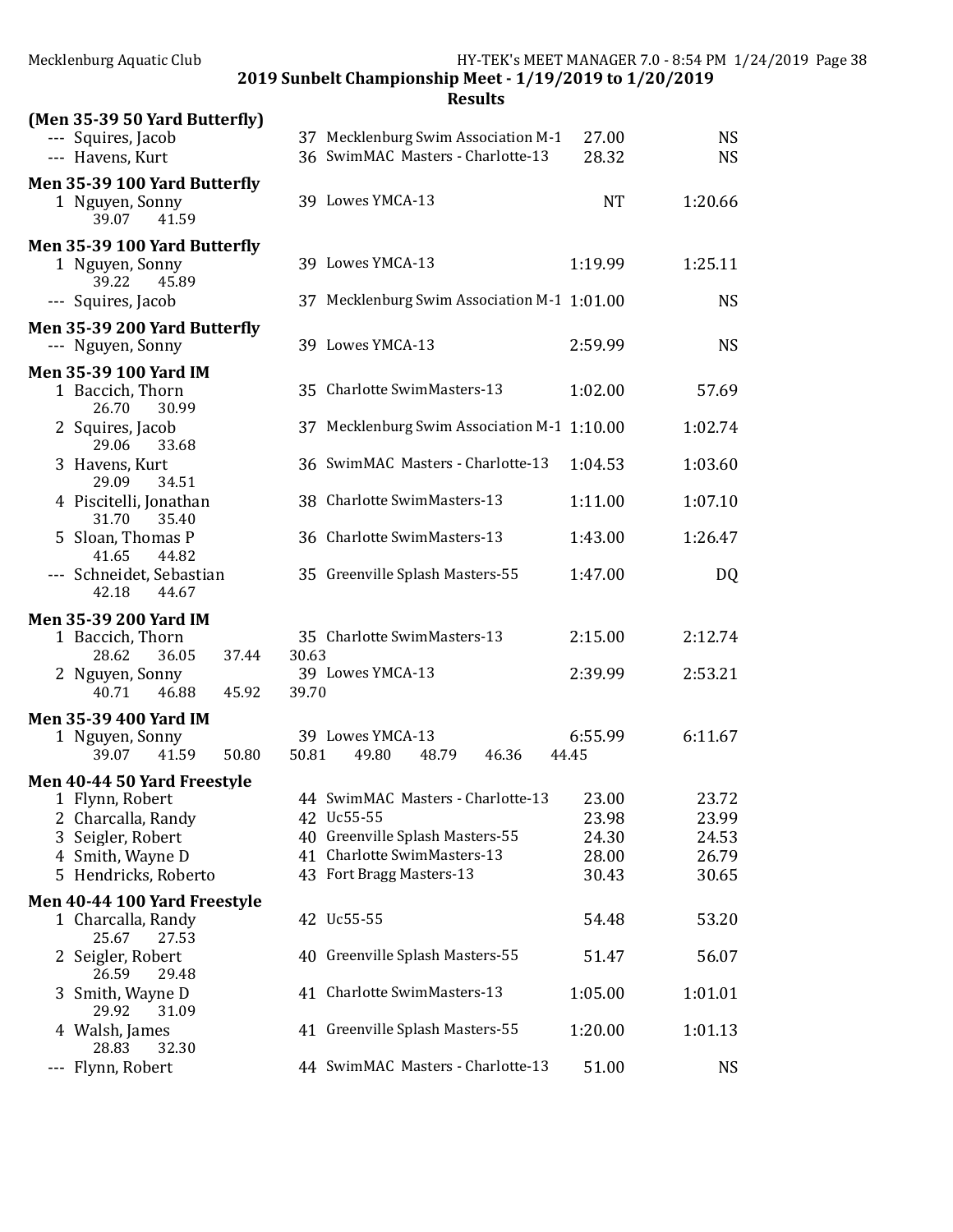2019 Sunbelt Championship Meet - 1/19/2019 to 1/20/2019

| Men 40-44 200 Yard Freestyle    |       |       |       |                                 |       |                                   |          |       |           |
|---------------------------------|-------|-------|-------|---------------------------------|-------|-----------------------------------|----------|-------|-----------|
| 1 Charcalla, Randy              |       |       |       | 42 Uc55-55                      |       |                                   | 2:06.56  |       | 2:00.41   |
| 28.21<br>2 Sawyer, Wesley       | 30.77 | 31.67 | 29.76 | 41 Greenville Splash Masters-55 |       |                                   | 1:54.00  |       | 2:05.40   |
| 28.85<br>3 Smith, Wayne D       | 32.11 | 32.09 | 32.35 | 41 Charlotte SwimMasters-13     |       |                                   | 2:25.00  |       | 2:16.19   |
| 31.91                           | 35.22 | 35.69 | 33.37 |                                 |       |                                   |          |       |           |
| 4 Walsh, James<br>31.25         | 35.17 | 36.57 | 35.23 | 41 Greenville Splash Masters-55 |       |                                   | 2:45.00  |       | 2:18.22   |
| --- Decker, John                |       |       |       | 44 Greenville Splash Masters-55 |       |                                   | 2:00.00  |       | <b>NS</b> |
| Men 40-44 500 Yard Freestyle    |       |       |       |                                 |       |                                   |          |       |           |
| 1 Charcalla, Randy              |       |       |       | 42 Uc55-55                      |       |                                   | 5:56.55  |       | 5:50.16   |
| 31.46                           | 35.04 | 36.47 | 36.68 | 36.42                           | 36.34 | 35.83                             | 35.95    |       |           |
| 34.72<br>2 Walsh, James         | 31.25 |       |       | 41 Greenville Splash Masters-55 |       |                                   | 7:05.00  |       | 6:13.53   |
| 32.81                           | 36.64 | 38.41 | 38.98 | 38.69                           | 39.24 | 39.24                             | 38.66    |       |           |
| 38.00                           | 32.86 |       |       |                                 |       |                                   |          |       |           |
| Men 40-44 1650 Yard Freestyle   |       |       |       |                                 |       |                                   |          |       |           |
| 1 Walsh, James                  |       |       |       | 41 Greenville Splash Masters-55 |       |                                   | 23:25.00 |       | 20:48.82  |
| 32.16                           | 35.91 | 37.35 | 38.68 | 38.32                           | 38.71 | 38.24                             | 38.84    |       |           |
| 38.37                           | 38.90 | 38.47 | 38.45 | 38.54                           | 38.82 | 38.69                             | 38.53    |       |           |
| 38.48                           | 38.25 | 38.19 | 38.03 | 38.25                           | 38.41 | 38.26                             | 38.25    |       |           |
| 37.83                           | 37.67 | 38.17 | 37.92 | 37.93                           | 37.90 | 37.68                             | 37.02    | 33.60 |           |
| Men 40-44 50 Yard Backstroke    |       |       |       |                                 |       |                                   |          |       |           |
| 1 Seigler, Robert               |       |       |       | 40 Greenville Splash Masters-55 |       |                                   |          | 28.38 | 30.22     |
| --- Sawyer, Wesley              |       |       |       | 41 Greenville Splash Masters-55 |       |                                   |          | 27.00 | <b>NS</b> |
| Men 40-44 100 Yard Backstroke   |       |       |       |                                 |       |                                   |          |       |           |
| 1 Sawyer, Wesley<br>28.66       | 30.48 |       |       | 41 Greenville Splash Masters-55 |       |                                   |          | 58.00 | 59.14     |
| 2 Seigler, Robert               |       |       |       | 40 Greenville Splash Masters-55 |       |                                   | 1:00.86  |       | 1:03.64   |
| 31.61                           | 32.03 |       |       |                                 |       |                                   |          |       |           |
| --- Flynn, Robert               |       |       |       |                                 |       | 44 SwimMAC Masters - Charlotte-13 |          | 58.00 | <b>NS</b> |
| Men 40-44 200 Yard Backstroke   |       |       |       |                                 |       |                                   |          |       |           |
| --- Sawyer, Wesley              |       |       |       | 41 Greenville Splash Masters-55 |       |                                   | 2:08.00  |       | <b>NS</b> |
| Men 40-44 50 Yard Breaststroke  |       |       |       |                                 |       |                                   |          |       |           |
| 1 Green, Marcus                 |       |       |       | 43 Charlotte SwimMasters-13     |       |                                   |          | 32.45 | 33.04     |
| 2 Charcalla, Randy              |       |       |       | 42 Uc55-55                      |       |                                   |          | 34.10 | 34.41     |
| 3 Walsh, James                  |       |       |       | 41 Greenville Splash Masters-55 |       |                                   |          | 55.00 | 38.75     |
| Men 40-44 100 Yard Breaststroke |       |       |       |                                 |       |                                   |          |       |           |
| 1 Charcalla, Randy<br>33.68     | 38.05 |       |       | 42 Uc55-55                      |       |                                   | 1:18.50  |       | 1:11.73   |
| Men 40-44 200 Yard Breaststroke |       |       |       |                                 |       |                                   |          |       |           |
| --- Decker, John                |       |       |       | 44 Greenville Splash Masters-55 |       |                                   | 2:40.00  |       | <b>NS</b> |
| Men 40-44 50 Yard Butterfly     |       |       |       |                                 |       |                                   |          |       |           |
| 1 Flynn, Robert                 |       |       |       |                                 |       | 44 SwimMAC Masters - Charlotte-13 |          | 25.00 | 25.03     |
| 2 Charcalla, Randy              |       |       |       | 42 Uc55-55                      |       |                                   |          | 27.34 | 26.62     |
| 3 Seigler, Robert               |       |       |       | 40 Greenville Splash Masters-55 |       |                                   |          | 25.82 | 26.96     |
| 4 Smith, Wayne D                |       |       |       | 41 Charlotte SwimMasters-13     |       |                                   |          | 29.00 | 28.58     |
| 5 Green, Marcus                 |       |       |       | 43 Charlotte SwimMasters-13     |       |                                   |          | 29.75 | 29.47     |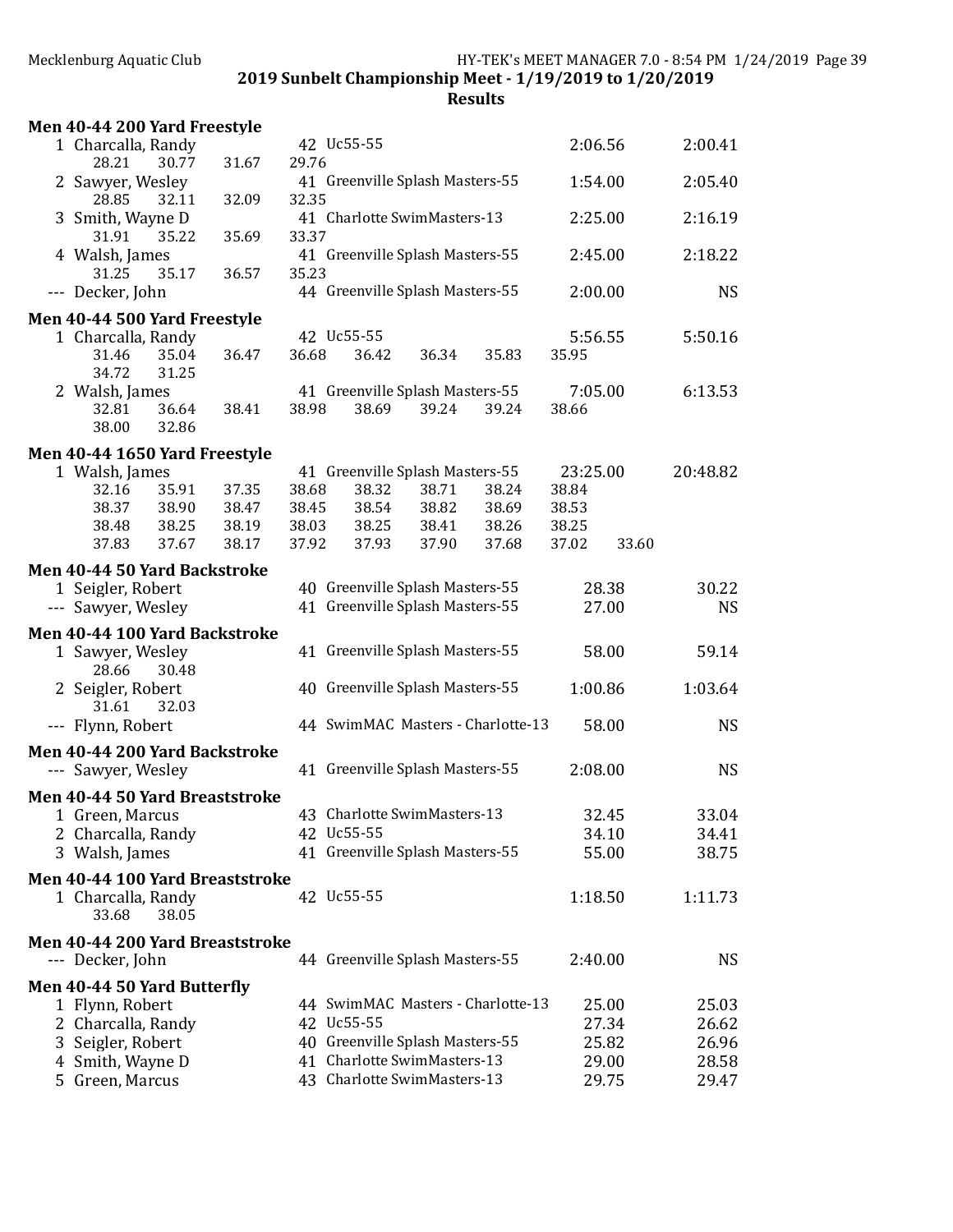| Mecklenburg Aquatic Club                                               | HY-TEK's MEET MANAGER 7.0 - 8:54 PM 1/24/2019 Page 40<br>2019 Sunbelt Championship Meet - 1/19/2019 to 1/20/2019<br><b>Results</b> |                 |           |  |  |  |  |  |  |  |
|------------------------------------------------------------------------|------------------------------------------------------------------------------------------------------------------------------------|-----------------|-----------|--|--|--|--|--|--|--|
| (Men 40-44 50 Yard Butterfly)                                          |                                                                                                                                    |                 |           |  |  |  |  |  |  |  |
| 6 Walsh, James                                                         | 41 Greenville Splash Masters-55                                                                                                    | 52.00           | 31.95     |  |  |  |  |  |  |  |
| Men 40-44 100 Yard Butterfly<br>1 Seigler, Robert<br>28.10<br>31.76    | 40 Greenville Splash Masters-55                                                                                                    | 56.70           | 59.86     |  |  |  |  |  |  |  |
| 2 Smith, Wayne D<br>29.64<br>32.93                                     | 41 Charlotte SwimMasters-13                                                                                                        | 1:05.00         | 1:02.57   |  |  |  |  |  |  |  |
| Men 40-44 200 Yard Butterfly                                           |                                                                                                                                    |                 |           |  |  |  |  |  |  |  |
| 1 Decker, John                                                         | 44 Greenville Splash Masters-55                                                                                                    | 2:20.00         | 2:21.83   |  |  |  |  |  |  |  |
| 36.36<br>31.79<br>35.29<br>2 Smith, Wayne D<br>36.88<br>38.57<br>33.13 | 38.39<br>41 Charlotte SwimMasters-13<br>39.86                                                                                      | 2:35.00         | 2:28.44   |  |  |  |  |  |  |  |
|                                                                        |                                                                                                                                    |                 |           |  |  |  |  |  |  |  |
| <b>Men 40-44 100 Yard IM</b><br>1 Flynn, Robert<br>27.31<br>30.72      | 44 SwimMAC Masters - Charlotte-13                                                                                                  | 58.00           | 58.03     |  |  |  |  |  |  |  |
| 2 Charcalla, Randy<br>30.62<br>32.09                                   | 42 Uc55-55                                                                                                                         | 1:08.00         | 1:02.71   |  |  |  |  |  |  |  |
| 3 Smith, Wayne D<br>30.88<br>36.51                                     | 41 Charlotte SwimMasters-13                                                                                                        | 1:10.00         | 1:07.39   |  |  |  |  |  |  |  |
| 4 Walsh, James<br>34.25<br>39.53                                       | 41 Greenville Splash Masters-55                                                                                                    | 1:32.00         | 1:13.78   |  |  |  |  |  |  |  |
| <b>Men 40-44 200 Yard IM</b>                                           |                                                                                                                                    |                 |           |  |  |  |  |  |  |  |
| 1 Flynn, Robert<br>26.37<br>32.40<br>38.78                             | 44 SwimMAC Masters - Charlotte-13<br>31.06                                                                                         | 2:10.00         | 2:08.61   |  |  |  |  |  |  |  |
| 2 Decker, John<br>40.55<br>29.16<br>35.93                              | 44 Greenville Splash Masters-55<br>31.86                                                                                           | 2:17.00         | 2:17.50   |  |  |  |  |  |  |  |
| 3 Smith, Wayne D<br>41.62<br>31.21<br>44.54                            | 41 Charlotte SwimMasters-13<br>32.32                                                                                               | 2:40.00         | 2:29.69   |  |  |  |  |  |  |  |
| 4 Walsh, James                                                         | 41 Greenville Splash Masters-55                                                                                                    | 3:00.00         | 2:37.12   |  |  |  |  |  |  |  |
| <b>Men 40-44 400 Yard IM</b>                                           |                                                                                                                                    |                 |           |  |  |  |  |  |  |  |
| 1 Smith, Wayne D<br>32.45<br>35.97<br>1:26.83                          | 41 Charlotte SwimMasters-13<br>46.09<br>46.02<br>37.52<br>36.52                                                                    | 5:40.00<br>2.96 | 5:24.36   |  |  |  |  |  |  |  |
| --- Decker, John                                                       | 44 Greenville Splash Masters-55                                                                                                    | 5:00.00         | <b>NS</b> |  |  |  |  |  |  |  |
| Men 45-49 50 Yard Freestyle                                            |                                                                                                                                    |                 |           |  |  |  |  |  |  |  |
| 1 Higson, Gregg                                                        | 47 SwimMAC Masters - Charlotte-13                                                                                                  | 25.00           | 23.38     |  |  |  |  |  |  |  |
| 2 McCormick, Bill                                                      | 45 Mecklenburg Swim Association M-1                                                                                                | 24.50           | 24.43     |  |  |  |  |  |  |  |
| 3 Major, David                                                         | 48 Gaston Gators - Gastonia NC-13                                                                                                  | 25.00           | 25.27     |  |  |  |  |  |  |  |
| 4 Kleiderlein, Robert                                                  | 48 Uc13-13                                                                                                                         | 30.00           | 25.63     |  |  |  |  |  |  |  |
| Robling, Steve W<br>5.                                                 | 48 SwimMAC Masters - Charlotte-13                                                                                                  | 26.74           | 26.32     |  |  |  |  |  |  |  |
| Gossert, Theodore<br>6                                                 | 49 SwimMAC Masters - Charlotte-13                                                                                                  | 29.00           | 29.76     |  |  |  |  |  |  |  |
| Makhuli, Mark<br>$- - -$                                               | 49 Charlotte SwimMasters-13                                                                                                        | 38.00           | DQ        |  |  |  |  |  |  |  |
| Men 45-49 100 Yard Freestyle                                           |                                                                                                                                    |                 |           |  |  |  |  |  |  |  |
| 1 Higson, Gregg<br>24.90<br>27.52                                      | 47 SwimMAC Masters - Charlotte-13                                                                                                  | 54.00           | 52.42     |  |  |  |  |  |  |  |
| 2 Major, David<br>26.94<br>29.50                                       | 48 Gaston Gators - Gastonia NC-13                                                                                                  | 56.00           | 56.44     |  |  |  |  |  |  |  |
| 3 Robling, Steve W<br>28.04<br>30.23                                   | 48 SwimMAC Masters - Charlotte-13                                                                                                  | 59.53           | 58.27     |  |  |  |  |  |  |  |
| 4 Gossert, Theodore<br>31.71<br>37.35                                  | 49 SwimMAC Masters - Charlotte-13                                                                                                  | 1:09.00         | 1:09.06   |  |  |  |  |  |  |  |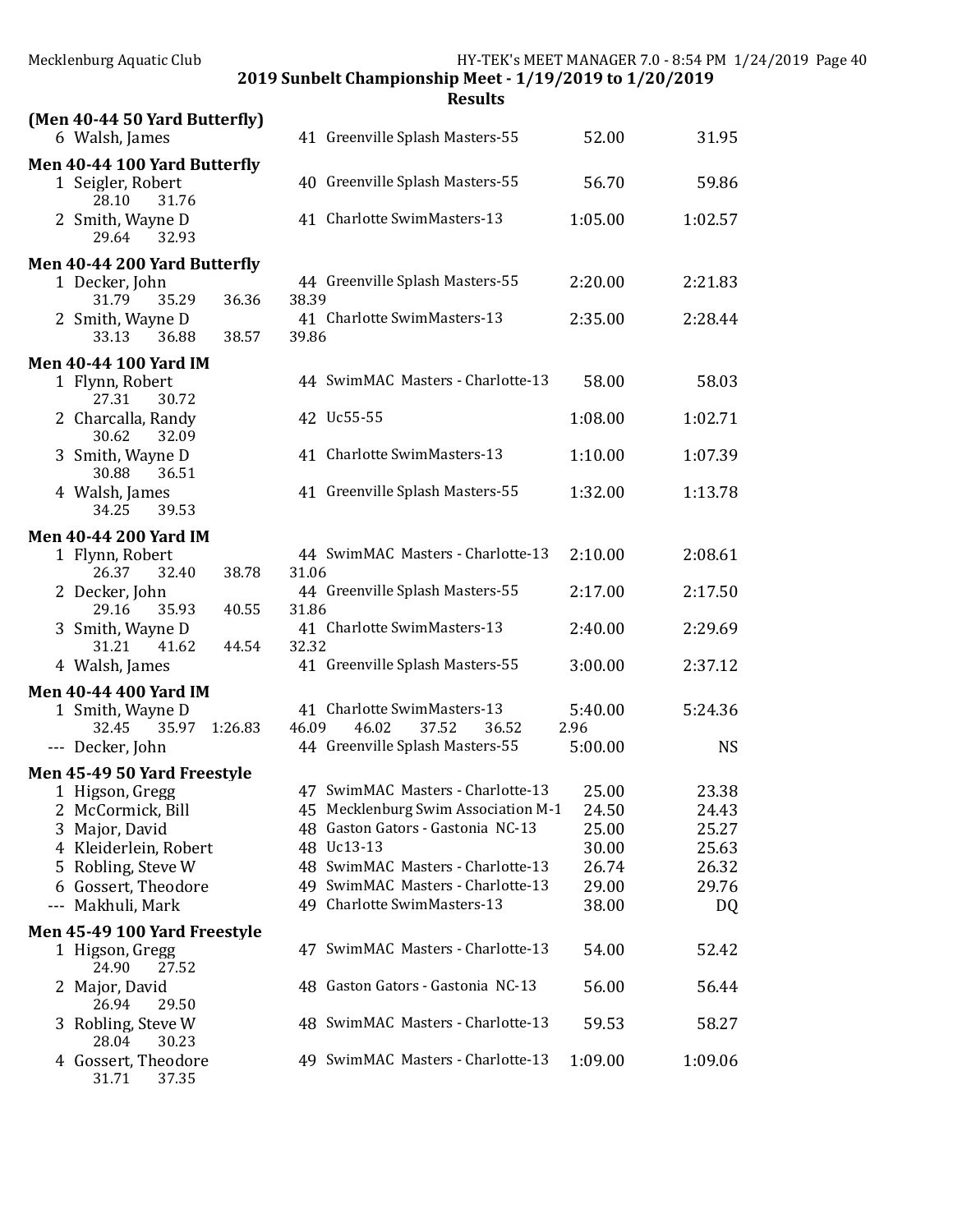| (Men 45-49 100 Yard Freestyle)       |                  |                                                                                        |                |
|--------------------------------------|------------------|----------------------------------------------------------------------------------------|----------------|
| --- Makhuli, Mark                    |                  | 49 Charlotte SwimMasters-13<br>1:18.00                                                 | <b>NS</b>      |
| --- McCormick, Bill                  |                  | 45 Mecklenburg Swim Association M-1<br>54.40                                           | <b>NS</b>      |
| Men 45-49 200 Yard Freestyle         |                  |                                                                                        |                |
| 1 Andersen, Morten                   |                  | 48 SwimMAC Masters - Charlotte-13<br>1:56.00                                           | 1:59.49        |
| 27.44<br>30.63                       | 30.91            | 30.51                                                                                  |                |
| 2 Major, David                       |                  | 48 Gaston Gators - Gastonia NC-13<br>2:03.50                                           | 2:04.78        |
| 28.38<br>31.70<br>3 King, Eric       | 32.03            | 32.67<br>47 Lowes YMCA-13<br>2:09.25                                                   | 2:09.19        |
| 29.80<br>32.53                       | 33.82            | 33.04                                                                                  |                |
| 4 Sturgis, Jason                     |                  | 46 SwimMAC Masters - Charlotte-13<br>2:15.00                                           | 2:18.90        |
| 31.84<br>35.79                       | 36.42            | 34.85                                                                                  |                |
| 5 Makhuli, Mark                      |                  | 49 Charlotte SwimMasters-13<br>2:50.00                                                 | 2:29.22        |
| 34.03<br>36.32                       | 39.74            | 39.13                                                                                  |                |
| Men 45-49 500 Yard Freestyle         |                  |                                                                                        |                |
| 1 Sturgis, Jason                     |                  | 46 SwimMAC Masters - Charlotte-13<br>6:04.00                                           | 6:25.23        |
| 33.79<br>37.72                       | 38.73            | 40.02<br>39.70<br>39.36<br>40.07<br>39.69                                              |                |
| 38.96<br>37.19                       |                  |                                                                                        |                |
| 2 Gossert, Theodore                  |                  | 49 SwimMAC Masters - Charlotte-13<br>7:00.00                                           | 7:37.78        |
| 44.07<br>37.49<br>46.90<br>46.64     | 46.37            | 46.97<br>46.96<br>46.77<br>48.15<br>47.46                                              |                |
|                                      |                  |                                                                                        |                |
| Men 45-49 1650 Yard Freestyle        |                  |                                                                                        |                |
| 1 Sturgis, Jason                     |                  | 46 SwimMAC Masters - Charlotte-13 21:28.00                                             | 22:06.65       |
| 37.27<br>34.77                       | 39.00            | 38.99<br>38.85<br>39.06<br>39.00<br>38.98                                              |                |
| 39.17<br>40.17<br>40.57<br>40.60     | 41.79<br>1:21.52 | 40.94<br>41.30<br>40.31<br>40.20<br>41.10<br>41.12<br>40.87<br>41.03<br>41.08<br>41.18 |                |
| 41.32<br>41.24                       | 41.14            | 41.16<br>40.94<br>40.98<br>41.43<br>39.57                                              |                |
|                                      |                  |                                                                                        |                |
| Men 45-49 50 Yard Backstroke         |                  | 47 SwimMAC Masters - Charlotte-13                                                      |                |
| 1 Higson, Gregg<br>2 McCormick, Bill |                  | 29.00<br>45 Mecklenburg Swim Association M-1<br>30.00                                  | 27.61<br>30.18 |
| --- Gossert, Theodore                |                  | 49 SwimMAC Masters - Charlotte-13<br>39.00                                             | <b>NS</b>      |
|                                      |                  |                                                                                        |                |
| Men 45-49 100 Yard Backstroke        |                  |                                                                                        |                |
| 1 Higson, Gregg                      |                  | 47 SwimMAC Masters - Charlotte-13<br>1:02.00                                           | 58.45          |
| 30.04<br>28.41<br>2 King, Eric       |                  | 47 Lowes YMCA-13<br>1:01.38                                                            | 1:00.48        |
| 32.43<br>28.05                       |                  |                                                                                        |                |
| 3 Andersen, Morten                   |                  | 48 SwimMAC Masters - Charlotte-13<br>1:00.00                                           | 1:02.77        |
| 32.14<br>30.63                       |                  |                                                                                        |                |
| 4 Sturgis, Jason                     |                  | 46 SwimMAC Masters - Charlotte-13<br>1:17.00                                           | 1:19.48        |
| 38.86<br>40.62                       |                  |                                                                                        |                |
| 5 Weslock, Rick                      |                  | 47 Mecklenburg Swim Association M-1 1:45.00                                            | 1:49.84        |
| 50.87<br>58.97                       |                  |                                                                                        |                |
| Men 45-49 200 Yard Backstroke        |                  |                                                                                        |                |
| 1 Sturgis, Jason                     |                  | 46 SwimMAC Masters - Charlotte-13<br>2:35.00                                           | 3:01.34        |
| 41.80<br>45.90                       | 47.44            | 46.20                                                                                  |                |
| 2 Weslock, Rick                      |                  | 47 Mecklenburg Swim Association M-1 3:30.00                                            | 3:59.20        |
| 55.71 1:01.62                        | 1:01.60          | 1:00.27                                                                                |                |
| Men 45-49 50 Yard Breaststroke       |                  |                                                                                        |                |
| 1 Cooper, Kenneth                    |                  | 49 Greenville Splash Masters-55<br>28.90                                               | 29.42          |
| 2 Higson, Gregg                      |                  | 47 SwimMAC Masters - Charlotte-13<br>33.00                                             | 29.93          |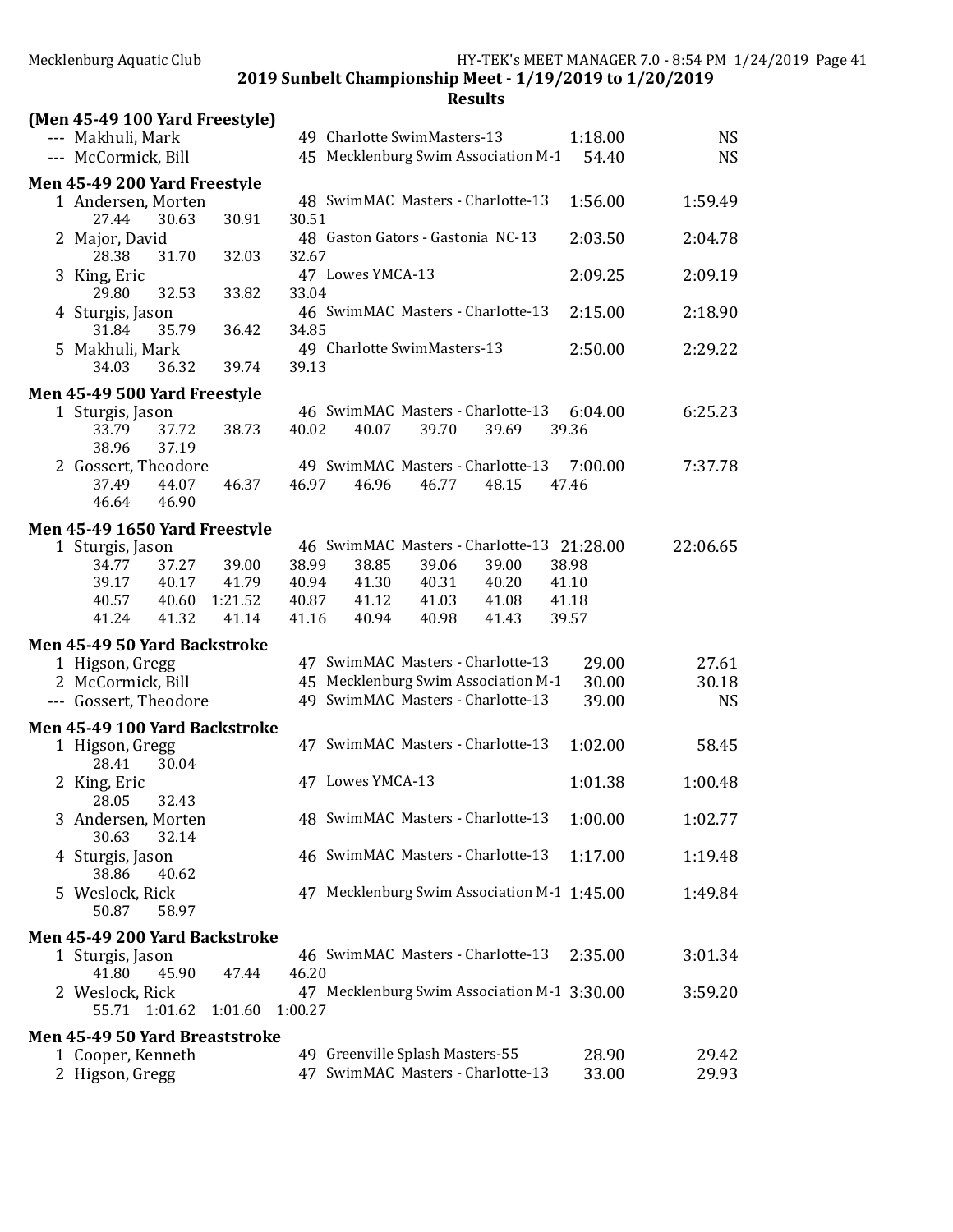| (Men 45-49 50 Yard Breaststroke)                                 |         |         |                                             |         |           |
|------------------------------------------------------------------|---------|---------|---------------------------------------------|---------|-----------|
| 3 Robling, Steve W                                               |         |         | 48 SwimMAC Masters - Charlotte-13           | 35.00   | 35.95     |
| 4 Gossert, Theodore                                              |         |         | 49 SwimMAC Masters - Charlotte-13           | 38.73   | 39.88     |
| --- McCormick, Bill                                              |         |         | 45 Mecklenburg Swim Association M-1         | 29.50   | <b>NS</b> |
| Men 45-49 100 Yard Breaststroke                                  |         |         |                                             |         |           |
| 1 Butcher, Rob                                                   |         |         | 46 SwimMAC Masters - Charlotte-13           | 1:05.00 | 1:05.13   |
| 30.10<br>35.03<br>2 Cooper, Kenneth                              |         |         | 49 Greenville Splash Masters-55             | 1:06.50 | 1:05.50   |
| 31.54<br>33.96                                                   |         |         |                                             |         |           |
| 3 Weslock, Rick<br>48.22<br>53.43                                |         |         | 47 Mecklenburg Swim Association M-1 1:45.00 |         | 1:41.65   |
| --- McCormick, Bill                                              |         |         | 45 Mecklenburg Swim Association M-1 1:04.00 |         | <b>NS</b> |
| Men 45-49 200 Yard Breaststroke                                  |         |         |                                             |         |           |
| 1 McCormick, Bill<br>33.43<br>37.77                              | 38.19   | 37.76   | 45 Mecklenburg Swim Association M-1 2:28.00 |         | 2:27.15   |
| 2 Butcher, Rob                                                   |         |         | 46 SwimMAC Masters - Charlotte-13           | 2:30.00 | 2:27.54   |
| 31.36<br>36.61<br>3 Weslock, Rick                                | 38.65   | 40.92   | 47 Mecklenburg Swim Association M-1 3:30.00 |         | 3:37.59   |
| 54.82<br>50.85                                                   | 56.59   | 55.33   |                                             |         |           |
| Men 45-49 50 Yard Butterfly                                      |         |         |                                             |         |           |
| 1 Cooper, Kenneth                                                |         |         | 49 Greenville Splash Masters-55             | 25.60   | 26.59     |
| 2 Robling, Steve W                                               |         |         | 48 SwimMAC Masters - Charlotte-13           | 29.18   | 28.77     |
| 3 Weslock, Rick                                                  |         |         | 47 Mecklenburg Swim Association M-1         | 45.00   | 46.40     |
|                                                                  |         |         |                                             |         |           |
| Men 45-49 100 Yard Butterfly<br>1 Weslock, Rick<br>51.91 1:00.56 |         |         | 47 Mecklenburg Swim Association M-1 1:48.00 |         | 1:52.47   |
| Men 45-49 200 Yard Butterfly                                     |         |         |                                             |         |           |
| 1 Andersen, Morten                                               |         |         | 48 SwimMAC Masters - Charlotte-13           | 2:08.00 | 2:13.46   |
| 29.95<br>33.51                                                   | 34.60   | 35.40   |                                             |         |           |
| 2 Weslock, Rick                                                  |         |         | 47 Mecklenburg Swim Association M-1 3:45.00 |         | 4:03.43   |
| 1:02.95<br>52.76                                                 | 1:05.78 | 1:01.94 |                                             |         |           |
| <b>Men 45-49 100 Yard IM</b>                                     |         |         |                                             |         |           |
| 1 Higson, Gregg<br>27.15<br>32.09                                |         |         | 47 SwimMAC Masters - Charlotte-13           | 1:02.00 | 59.24     |
| 2 Gossert, Theodore<br>40.21<br>44.59                            |         |         | 49 SwimMAC Masters - Charlotte-13           | 1:21.00 | 1:24.80   |
| 3 Weslock, Rick                                                  |         |         | 47 Mecklenburg Swim Association M-1 1:33.00 |         | 1:37.85   |
| 49.40<br>48.45<br>--- Makhuli, Mark                              |         |         | 49 Charlotte SwimMasters-13                 | 1:45.00 | DQ        |
| 40.52<br>40.94<br>--- Andersen, Morten                           |         |         | 48 SwimMAC Masters - Charlotte-13           | 1:00.00 | <b>NS</b> |
| --- McCormick, Bill                                              |         |         | 45 Mecklenburg Swim Association M-1 1:02.00 |         | <b>NS</b> |
| <b>Men 45-49 200 Yard IM</b>                                     |         |         |                                             |         |           |
| 1 Andersen, Morten                                               |         |         | 48 SwimMAC Masters - Charlotte-13           | 2:08.00 | 2:12.95   |
| 26.87<br>35.29                                                   | 38.78   | 32.01   |                                             |         |           |
| Sturgis, Jason<br>40.90<br>47.96                                 | 56.39   | 36.70   | 46 SwimMAC Masters - Charlotte-13           | 2:52.00 | 3:01.95   |
| 3 Weslock, Rick                                                  |         |         | 47 Mecklenburg Swim Association M-1 3:25.00 |         | 3:33.12   |
| 50.30<br>1:00.81                                                 | 56.58   | 45.43   |                                             |         |           |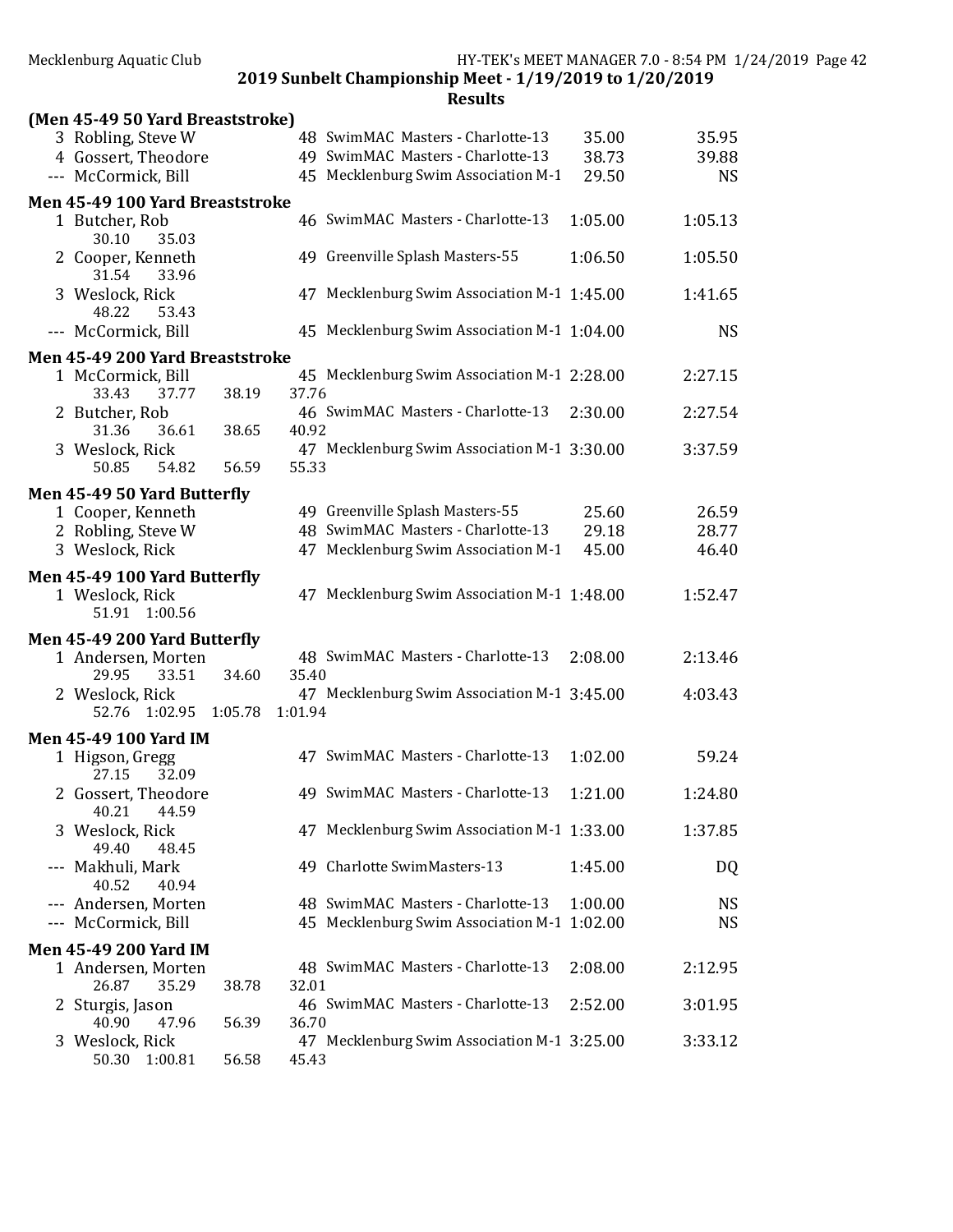| <b>Men 45-49 400 Yard IM</b>                     |                                                                                   |                  |           |
|--------------------------------------------------|-----------------------------------------------------------------------------------|------------------|-----------|
| 1 Weslock, Rick<br>52.23 1:01.65 1:03.87         | 47 Mecklenburg Swim Association M-1 6:45.00<br>1:01.64<br>58.45<br>57.00<br>54.11 | 52.14            | 7:41.09   |
| Men 50-54 50 Yard Freestyle                      |                                                                                   |                  |           |
| 1 Ekman, Evan F                                  | 54 Palmetto Masters-55                                                            | 23.31            | 23.49     |
| 2 Pistorio, Tyge                                 | 53 SwimMAC Masters - Charlotte-13                                                 | 23.90            | 23.82     |
| 3 VanSant, John                                  | 53 Greenville Splash Masters-55                                                   | 25.80            | 24.46     |
| 4 Brown, Stephen                                 | 52 Mecklenburg Swim Association M-1                                               | 25.00            | 26.90     |
| 5 Harmon, David                                  | 54 Uc13-13                                                                        | 32.22            | 27.63     |
| 6 Morris, Brent                                  | 53 Mecklenburg Swim Association M-1                                               | 30.00            | 28.64     |
| 7 Texer, Toby M                                  | 50 YMCA Seahorse Swim Team - Hick-1                                               | 30.49            | 30.11     |
| 8 McLaughlin, Richard                            | 51 Uc13-13                                                                        | 31.08            | 30.36     |
| 9 Doyle, James                                   | 53 Charlotte SwimMasters-13                                                       | 35.00            | 32.21     |
| --- Cook, Andy                                   | 54 Palmetto Masters-55                                                            | 25.50            | <b>NS</b> |
| Men 50-54 100 Yard Freestyle                     |                                                                                   |                  |           |
| 1 Ekman, Evan F<br>24.89<br>27.06                | 54 Palmetto Masters-55                                                            | 51.64            | 51.95     |
| 2 Pistorio, Tyge<br>25.32<br>27.13               | 53 SwimMAC Masters - Charlotte-13                                                 | 54.00            | 52.45     |
| 3 VanSant, John<br>27.99<br>29.67                | 53 Greenville Splash Masters-55                                                   | 58.10            | 57.66     |
| 4 Brown, Stephen<br>28.07<br>30.62               | 52 Mecklenburg Swim Association M-1 1:01.35                                       |                  | 58.69     |
| 5 Smith, Stratton<br>28.61<br>30.29              | 54 SwimMAC Masters - Charlotte-13                                                 | 58.00            | 58.90     |
| 6 Davis, William<br>28.49<br>30.52               | 51 SwimMAC Masters - Charlotte-13                                                 | 1:00.49          | 59.01     |
| 7 Harmon, David<br>33.42<br>30.46                | 54 Uc13-13                                                                        | 1:08.22          | 1:03.88   |
| --- Moran, Marty                                 | 51 Asheville Masters Swimming-13                                                  | 56.00            | <b>NS</b> |
| --- Texer, Toby M                                | 50 YMCA Seahorse Swim Team - Hick-1 1:07.29                                       |                  | <b>NS</b> |
| --- McLaughlin, Richard                          | 51 Uc13-13                                                                        | 1:08.49          | <b>NS</b> |
| --- Cook, Andy                                   | 54 Palmetto Masters-55                                                            | 55.75            | <b>NS</b> |
| Men 50-54 200 Yard Freestyle                     |                                                                                   |                  |           |
| 1 Pistorio, Tyge<br>28.09<br>30.28<br>30.99      | 53 SwimMAC Masters - Charlotte-13<br>30.27                                        | 1:57.00          | 1:59.63   |
| 2 Ekman, Evan F<br>29.95<br>32.32<br>32.86       | 54 Palmetto Masters-55<br>31.60                                                   | 2:00.87          | 2:06.73   |
| 3 Smith, Stratton<br>29.86<br>32.23<br>32.80     | 54 SwimMAC Masters - Charlotte-13<br>32.71                                        | 2:07.00          | 2:07.60   |
| 4 Morris, Brent<br>34.75<br>37.52<br>38.41       | 53 Mecklenburg Swim Association M-1 2:39.00<br>36.85                              |                  | 2:27.53   |
| 5 McLaughlin, Richard<br>34.09<br>37.31<br>38.95 | 51 Uc13-13<br>37.79                                                               | 2:35.05          | 2:28.14   |
| 6 Texer, Toby M<br>1:10.61<br>40.38<br>41.77     | 50 YMCA Seahorse Swim Team - Hick-1 2:45.00                                       |                  | 2:32.76   |
| --- Moran, Marty                                 | 51 Asheville Masters Swimming-13                                                  | 2:00.00          | NS        |
| --- Cook, Andy                                   | 54 Palmetto Masters-55                                                            | 1:58.50          | <b>NS</b> |
| Men 50-54 500 Yard Freestyle                     |                                                                                   |                  |           |
| 1 Pistorio, Tyge<br>30.27<br>33.45<br>34.41      | 53 SwimMAC Masters - Charlotte-13<br>34.54<br>34.53<br>34.46<br>34.52             | 5:28.00<br>34.42 | 5:35.46   |
| 33.59<br>31.27                                   |                                                                                   |                  |           |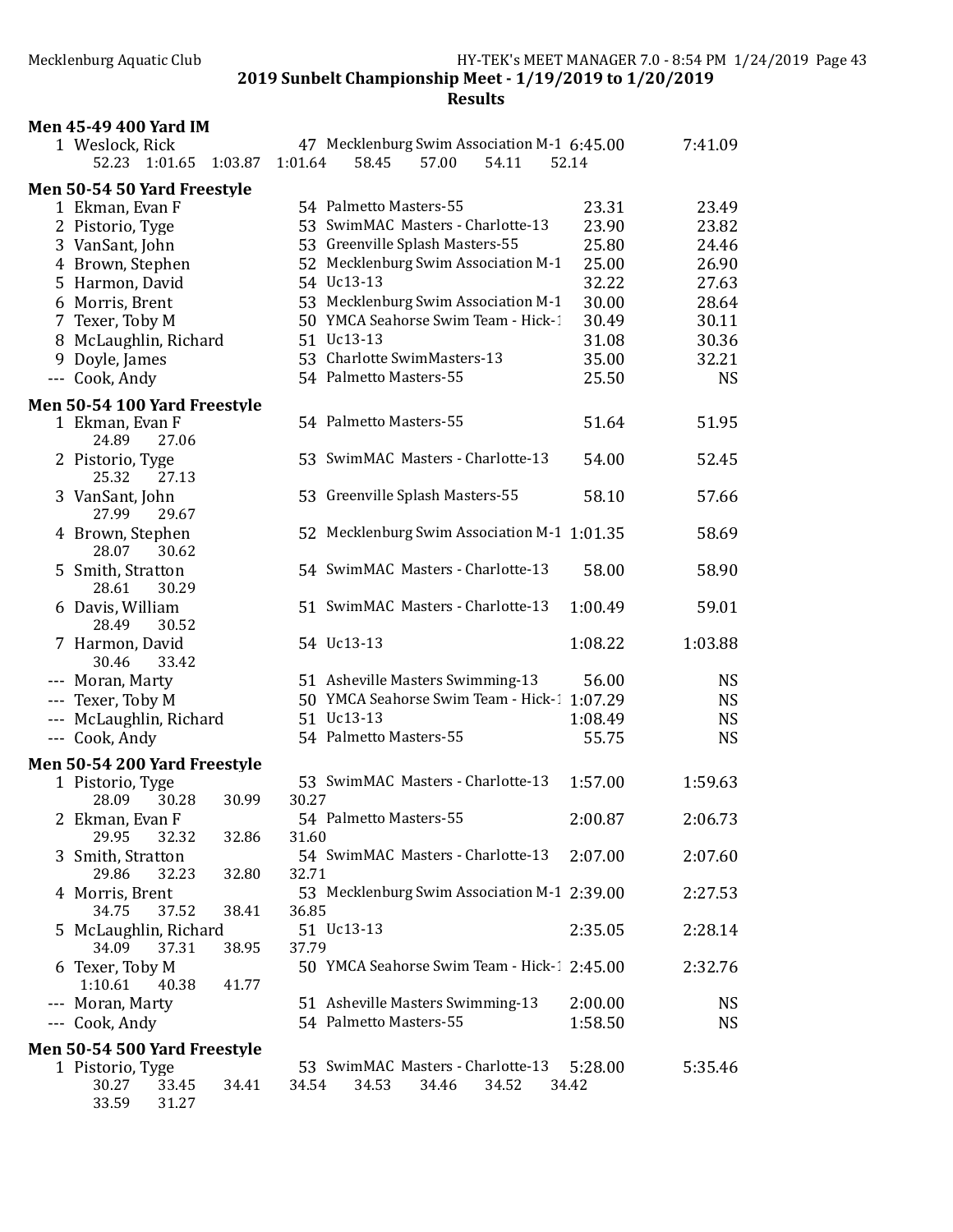## **Results**

### (Men 50-54 500 Yard Freestyle)

| $1.1$ . The state of $1.000$ and $1.1000$ |                |                |                                             |                                   |       |                |                                             |       |          |
|-------------------------------------------|----------------|----------------|---------------------------------------------|-----------------------------------|-------|----------------|---------------------------------------------|-------|----------|
| 2 Schultz, Norman                         |                |                |                                             | 52 SwimMAC Masters - Charlotte-13 |       |                | 5:42.37                                     |       | 5:36.62  |
| 32.35                                     | 34.74          | 34.85          | 35.08                                       | 34.34                             | 33.82 | 34.11          | 33.41                                       |       |          |
| 32.72                                     | 31.20          |                |                                             |                                   |       |                |                                             |       |          |
| 3 Davis, William                          |                |                |                                             | 51 SwimMAC Masters - Charlotte-13 |       |                | 5:34.49                                     |       | 5:38.76  |
| 30.82                                     | 33.09          | 34.01          | 34.30                                       | 34.71                             | 34.46 | 34.78          | 34.68                                       |       |          |
| 34.66                                     | 33.25          |                |                                             |                                   |       |                |                                             |       |          |
| 4 Smith, Stratton                         |                |                |                                             | 54 SwimMAC Masters - Charlotte-13 |       |                | 5:39.00                                     |       | 5:39.57  |
| 31.54                                     | 33.67          | 33.98          | 34.68                                       | 34.58                             | 34.67 | 34.55          | 34.54                                       |       |          |
| 34.39                                     | 32.97          |                |                                             |                                   |       |                |                                             |       |          |
| 5 Brown, Stephen                          |                |                |                                             |                                   |       |                | 52 Mecklenburg Swim Association M-1 6:09.48 |       | 6:02.74  |
| 33.20                                     | 35.82          | 37.06          | 37.59                                       | 37.29                             | 36.71 | 36.84          | 37.07                                       |       |          |
| 36.67                                     | 34.49          |                |                                             |                                   |       |                |                                             |       |          |
| 6 Morris, Brent                           |                |                |                                             |                                   |       |                | 53 Mecklenburg Swim Association M-1 7:20.00 |       | 6:56.60  |
| 36.81                                     | 40.86          | 42.47          | 42.63                                       | 43.65                             | 43.16 | 43.48          | 42.62                                       |       |          |
| 42.57                                     | 38.35          |                |                                             |                                   |       |                |                                             |       |          |
| Men 50-54 1000 Yard Freestyle             |                |                |                                             |                                   |       |                |                                             |       |          |
| 1 Pistorio, Tyge                          |                |                |                                             |                                   |       |                | 53 SwimMAC Masters - Charlotte-13 11:15.00  |       | 11:29.55 |
| 31.46                                     | 34.33          | 35.06          | 35.29                                       | 35.62                             | 35.20 | 35.57          | 35.52                                       |       |          |
| 35.12                                     | 35.03          | 35.00          | 34.67                                       | 34.72                             | 34.50 | 34.21          | 34.14                                       |       |          |
| 34.19                                     | 34.01          | 33.58          | 32.33                                       |                                   |       |                |                                             |       |          |
| 2 Schultz, Norman                         |                |                |                                             |                                   |       |                | 52 SwimMAC Masters - Charlotte-13 11:58.79  |       | 11:54.41 |
| 33.63                                     | 36.75          | 36.43          | 36.48                                       | 36.37                             | 36.10 | 36.15          | 36.25                                       |       |          |
| 36.12                                     | 36.11          | 35.80          | 36.14                                       | 36.59                             | 36.19 | 35.81          | 35.39                                       |       |          |
| 35.58                                     | 35.54          | 34.76          | 32.22                                       |                                   |       |                |                                             |       |          |
| 3 Brown, Stephen                          |                |                | 52 Mecklenburg Swim Association M-112:30.00 |                                   |       |                |                                             |       | 12:23.17 |
| 33.40                                     | 35.73          | 36.14          | 37.04                                       | 36.81                             | 36.26 | 37.04          | 36.68                                       |       |          |
| 37.09                                     | 37.43          | 37.54          | 37.76                                       | 38.15                             | 38.33 | 37.91          | 38.31                                       |       |          |
| 38.41                                     | 39.01          | 38.63          | 35.50                                       |                                   |       |                |                                             |       |          |
|                                           |                |                |                                             |                                   |       |                |                                             |       |          |
| Men 50-54 1650 Yard Freestyle             |                |                |                                             |                                   |       |                |                                             |       |          |
| 1 Smith, Stratton                         |                |                |                                             | 35.29                             |       |                | 54 SwimMAC Masters - Charlotte-13 19:25.00  |       | 19:19.05 |
| 32.15                                     | 34.30          | 34.81          | 35.41                                       |                                   | 35.57 | 35.37          | 35.18                                       |       |          |
| 35.73                                     | 35.44          | 35.72          | 35.60                                       | 35.40                             | 35.61 | 35.11          | 35.36                                       |       |          |
| 35.58<br>35.27                            | 35.16<br>34.87 | 35.82<br>35.26 | 35.38                                       | 35.50<br>35.16                    | 35.46 | 35.32<br>34.72 | 35.17                                       |       |          |
|                                           |                |                | 35.15                                       |                                   | 35.28 |                | 34.81                                       | 33.09 |          |
| 2 Schultz, Norman<br>1:52.53              | 16.36          |                |                                             |                                   |       |                | 52 SwimMAC Masters - Charlotte-13 19:59.99  |       | 19:59.56 |
| 36.65                                     | 36.98          | 20.69<br>36.85 | 36.83                                       | 37.01                             | 37.13 | 36.57<br>37.36 | 36.52<br>37.18                              |       |          |
|                                           |                |                |                                             |                                   |       |                |                                             |       |          |

| 30.OS               | 30.YO | 30.85 | 30.03 | 37.VI | 37.13                                      | 37.30 | 57.18 |       |          |
|---------------------|-------|-------|-------|-------|--------------------------------------------|-------|-------|-------|----------|
| 37.19               | 36.79 | 36.68 | 36.69 | 36.71 | 36.39                                      | 35.55 | 35.45 |       |          |
| 35.81               | 35.46 | 35.50 | 35.92 | 35.25 | 34.59                                      | 35.42 | 35.26 | 32.16 |          |
| 3 Mignardi, Stefano |       |       |       |       | 54 SwimMAC Masters - Charlotte-13 42:00.00 |       |       |       | 28:19.54 |
| 44.16               | 49.40 | 52.87 | 52.08 | 53.35 | 52.68                                      | 53.29 | 53.80 |       |          |
| 52.61               | 53.28 | 52.85 | 53.12 | 51.46 | 52.91                                      | 52.71 | 51.23 |       |          |
| 51.64               | 51.92 | 52.36 | 52.14 | 52.15 | 51.92                                      | 52.09 | 52.13 |       |          |
| 52.03               | 52.20 | 51.86 | 51.85 | 51.27 | 51.03                                      | 50.67 | 48.02 | 42.46 |          |

#### Men 50-54 50 Yard Backstroke

| 1 Niemeyer, Chuck       | 51 Gaston Gators - Gastonia NC-13 | 29.00 | 28.58 |
|-------------------------|-----------------------------------|-------|-------|
| 2 Hilgen, Thomas        | 54 SwimMAC Masters - Charlotte-13 | 29.82 | 29.49 |
| 3 VanSant, John         | 53 Greenville Splash Masters-55   | 30.10 | 29.64 |
| 4 Smith, Stratton       | 54 SwimMAC Masters - Charlotte-13 | 31.00 | 31.32 |
| --- McLaughlin, Richard | 51 Uc13-13                        | 55.00 | NS.   |
| --- Moran, Marty        | 51 Asheville Masters Swimming-13  | 27.00 | NS.   |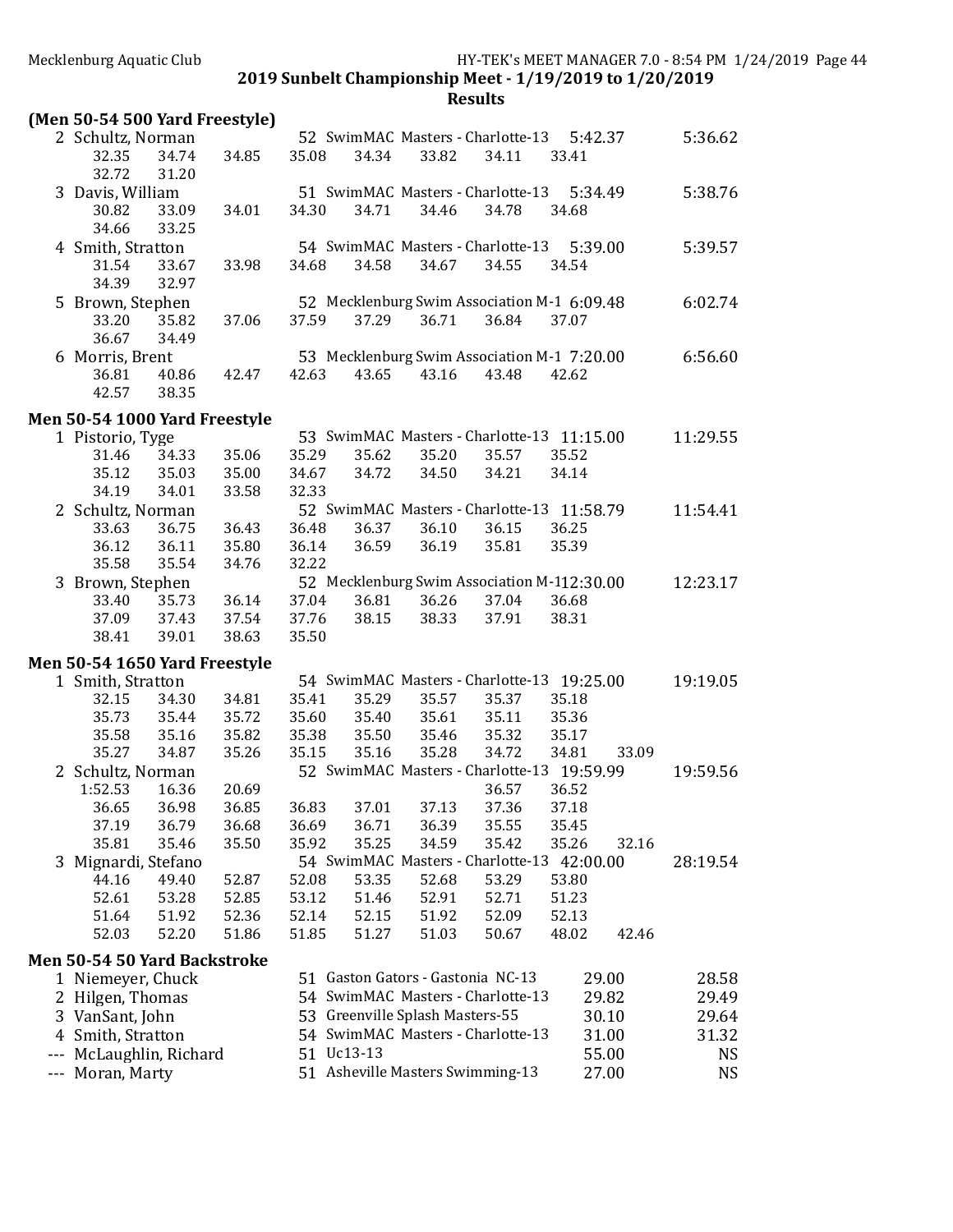| Men 50-54 100 Yard Backstroke                |       |                                             |         |           |
|----------------------------------------------|-------|---------------------------------------------|---------|-----------|
| 1 Niemeyer, Chuck<br>31.49<br>30.86          |       | 51 Gaston Gators - Gastonia NC-13           | 1:02.00 | 1:02.35   |
| 2 Hilgen, Thomas<br>31.88<br>33.01           |       | 54 SwimMAC Masters - Charlotte-13           | 1:05.98 | 1:04.89   |
| 3 Smith, Stratton<br>33.75<br>32.15          |       | 54 SwimMAC Masters - Charlotte-13           | 1:05.00 | 1:05.90   |
| Men 50-54 200 Yard Backstroke                |       |                                             |         |           |
| 1 Davis, William<br>34.08<br>35.45<br>36.79  | 36.45 | 51 SwimMAC Masters - Charlotte-13           | 2:25.49 | 2:22.77   |
| 2 Smith, Stratton<br>35.06<br>38.27<br>36.26 | 38.35 | 54 SwimMAC Masters - Charlotte-13           | 2:20.00 | 2:27.94   |
| --- Niemeyer, Chuck                          |       | 51 Gaston Gators - Gastonia NC-13           | 2:20.11 | <b>NS</b> |
| Men 50-54 50 Yard Breaststroke               |       |                                             |         |           |
| 1 Hilgen, Thomas                             |       | 54 SwimMAC Masters - Charlotte-13           | 32.04   | 31.48     |
| 2 VanSant, John                              |       | 53 Greenville Splash Masters-55             | 32.00   | 31.95     |
| 3 Harmon, David                              |       | 54 Uc13-13                                  | 42.22   | 37.14     |
| 4 Morris, Brent                              |       | 53 Mecklenburg Swim Association M-1         | 50.00   | 41.83     |
| 5 McLaughlin, Richard                        |       | 51 Uc13-13                                  | 41.59   | 42.58     |
| --- Doyle, James                             |       | 53 Charlotte SwimMasters-13                 | 38.00   | DQ        |
| Men 50-54 100 Yard Breaststroke              |       |                                             |         |           |
| 1 Hilgen, Thomas<br>34.13<br>35.40           |       | 54 SwimMAC Masters - Charlotte-13           | 1:10.86 | 1:09.53   |
| 2 VanSant, John<br>33.02<br>36.71            |       | 53 Greenville Splash Masters-55             | 1:11.50 | 1:09.73   |
| 3 Morris, Brent<br>43.63<br>49.07            |       | 53 Mecklenburg Swim Association M-1 1:35.00 |         | 1:32.70   |
| Men 50-54 50 Yard Butterfly                  |       |                                             |         |           |
| 1 Ekman, Evan F                              |       | 54 Palmetto Masters-55                      | 24.66   | 24.97     |
| 2 Niemeyer, Chuck                            |       | 51 Gaston Gators - Gastonia NC-13           | 27.00   | 26.44     |
| 3 Hilgen, Thomas                             |       | 54 SwimMAC Masters - Charlotte-13           | 28.28   | 28.50     |
| 4 Smith, Stratton                            |       | 54 SwimMAC Masters - Charlotte-13           | 29.90   | 29.64     |
| 5 Brown, Stephen                             |       | 52 Mecklenburg Swim Association M-1         | 32.00   | 30.37     |
| 6 Harmon, David                              |       | 54 Uc13-13                                  | 35.22   | 30.63     |
| 7 Morris, Brent                              |       | 53 Mecklenburg Swim Association M-1         | 46.00   | 34.39     |
| --- Moran, Marty                             |       | 51 Asheville Masters Swimming-13            | 25.00   | <b>NS</b> |
| --- Texer, Toby M                            |       | 50 YMCA Seahorse Swim Team - Hick-1         | 33.29   | NS        |
| -- McLaughlin, Richard                       |       | 51 Uc13-13                                  | 50.00   | NS        |
| --- Cook, Andy                               |       | 54 Palmetto Masters-55                      | 27.25   | NS        |
| Men 50-54 100 Yard Butterfly                 |       |                                             |         |           |
| 1 Ekman, Evan F<br>26.48<br>30.18            |       | 54 Palmetto Masters-55                      | 55.36   | 56.66     |
| 2 Brown, Stephen<br>33.96<br>37.75           |       | 52 Mecklenburg Swim Association M-1 1:15.00 |         | 1:11.71   |
| --- Texer, Toby M<br>35.07<br>44.98          |       | 50 YMCA Seahorse Swim Team - Hick-1 1:21.02 |         | DQ        |
| --- Moran, Marty                             |       | 51 Asheville Masters Swimming-13            | 56.00   | <b>NS</b> |
| <b>Men 50-54 100 Yard IM</b>                 |       |                                             |         |           |
| 1 Pistorio, Tyge<br>28.27<br>32.19           |       | 53 SwimMAC Masters - Charlotte-13           | 1:01.00 | 1:00.46   |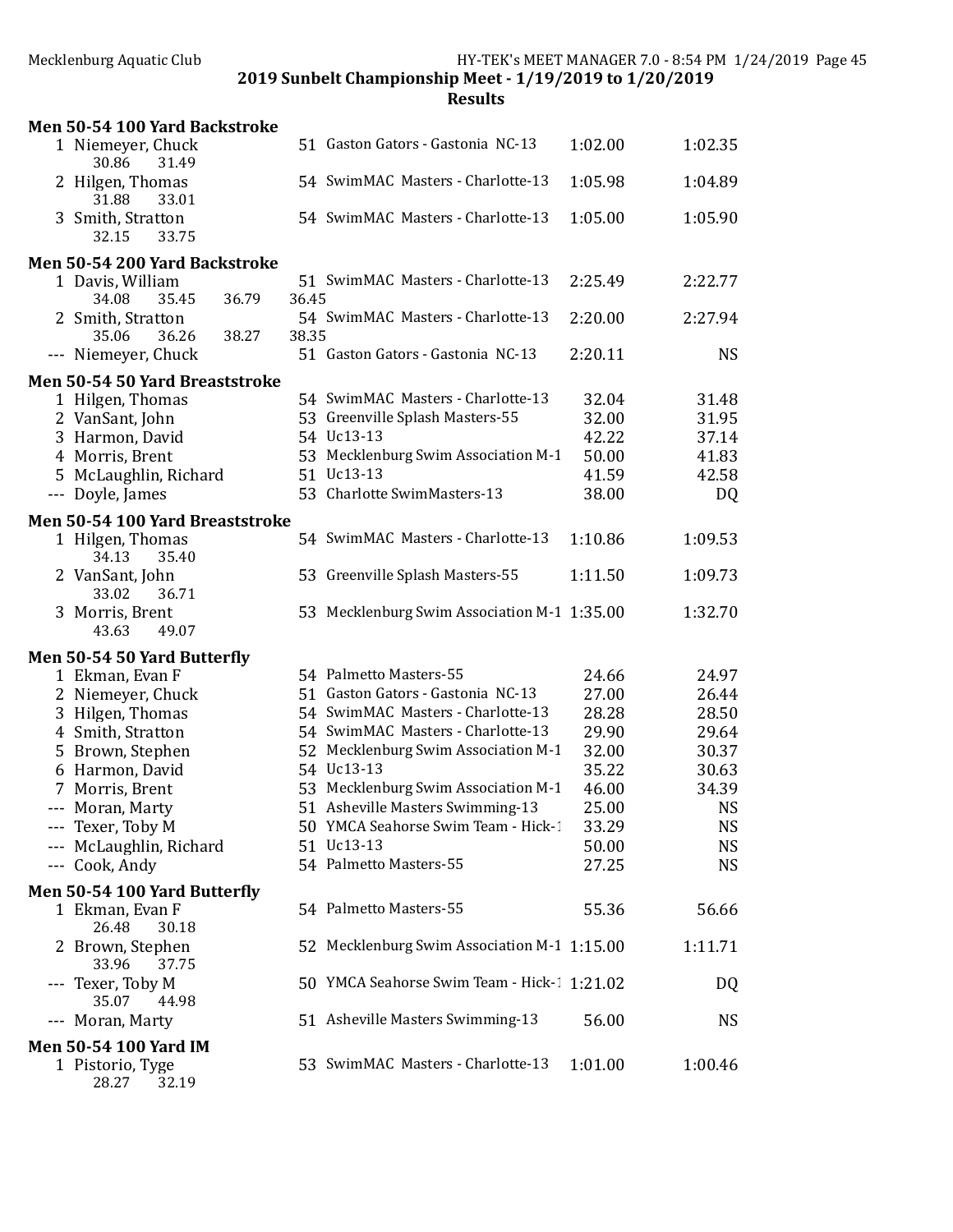2019 Sunbelt Championship Meet - 1/19/2019 to 1/20/2019

| (Men 50-54 100 Yard IM)                   |       |       |                                             |         |           |
|-------------------------------------------|-------|-------|---------------------------------------------|---------|-----------|
| 2 VanSant, John<br>29.11<br>32.87         |       |       | 53 Greenville Splash Masters-55             | 1:04.40 | 1:01.98   |
| 3 Smith, Stratton<br>31.02<br>36.11       |       |       | 54 SwimMAC Masters - Charlotte-13           | 1:05.00 | 1:07.13   |
| 4 Brown, Stephen<br>32.07<br>37.65        |       |       | 52 Mecklenburg Swim Association M-1 1:12.17 |         | 1:09.72   |
| 5 Harmon, David<br>36.35<br>37.52         |       |       | 54 Uc13-13                                  | 1:22.11 | 1:13.87   |
| 6 Texer, Toby M<br>37.52<br>42.33         |       |       | 50 YMCA Seahorse Swim Team - Hick-1 1:18.19 |         | 1:19.85   |
| 7 Morris, Brent<br>38.38<br>42.49         |       |       | 53 Mecklenburg Swim Association M-1 1:43.00 |         | 1:20.87   |
| --- McLaughlin, Richard<br>45.89<br>46.03 |       |       | 51 Uc13-13                                  | 1:50.00 | DQ        |
| --- Doyle, James                          |       |       | 53 Charlotte SwimMasters-13                 | 1:55.00 | <b>NS</b> |
| --- Hilgen, Thomas                        |       |       | 54 SwimMAC Masters - Charlotte-13           | 1:03.86 | <b>NS</b> |
| --- Moran, Marty                          |       |       | 51 Asheville Masters Swimming-13            | 1:01.00 | <b>NS</b> |
|                                           |       |       |                                             |         |           |
| <b>Men 50-54 200 Yard IM</b>              |       |       |                                             |         |           |
| 1 Pistorio, Tyge<br>29.69<br>36.31        | 42.36 | 32.52 | 53 SwimMAC Masters - Charlotte-13           | 2:16.00 | 2:20.88   |
| 2 Brown, Stephen<br>32.95<br>39.55        | 46.59 | 36.24 | 52 Mecklenburg Swim Association M-1 2:37.96 |         | 2:35.33   |
| 3 Morris, Brent<br>38.29<br>53.22         | 53.08 | 38.73 | 53 Mecklenburg Swim Association M-1 3:33.00 |         | 3:03.32   |
| --- Texer, Toby M                         |       |       | 50 YMCA Seahorse Swim Team - Hick-1 2:54.77 |         | <b>NS</b> |
| --- Harmon, David                         |       |       | 54 Uc13-13                                  | 2:35.11 | <b>NS</b> |
|                                           |       |       |                                             |         |           |
| <b>Men 50-54 400 Yard IM</b>              |       |       |                                             |         |           |
| 1 Smith, Stratton                         |       |       | 54 SwimMAC Masters - Charlotte-13           | 5:10.00 | 5:06.41   |
| 33.00<br>36.19                            | 39.63 | 38.84 | 45.38<br>45.28<br>34.64                     | 33.45   |           |
| --- Brown, Stephen                        |       |       | 52 Mecklenburg Swim Association M-1 5:40.00 |         | DQ        |
| 37.38<br>43.74                            | 42.84 | 41.39 | 49.55<br>38.16<br>48.79                     | 36.54   |           |
| Men 55-59 50 Yard Freestyle               |       |       |                                             |         |           |
| 1 Stewart, Henry                          |       |       | 55 Tac Titans-13                            | 23.59   | 23.63     |
| 2 Smith, Jeffrey                          |       |       | 55 Charlotte SwimMasters-13                 | 26.00   | 25.28     |
| 3 Moore, John                             |       |       | 57 Hawk Masters Uncw-13                     | 25.00   | 25.61     |
| 4 Brekovsky, Tom                          |       |       | 56 Mecklenburg Swim Association M-1         | 25.20   | 25.66     |
| 5 Arnholt, Alan T                         |       |       | 55 North Carolina Masters Swimmin-1         | 26.00   | 25.71     |
| 6 Hopkins, Mark                           |       |       | 56 SwimMAC Masters - Charlotte-13           | 26.00   | 25.82     |
| 7 Kennedy, Gene                           |       |       | 59 Charlotte SwimMasters-13                 | 28.00   | 26.57     |
| 8 Williams, Ned                           |       |       | 58 Charlotte SwimMasters-13                 | 26.66   | 26.89     |
| 9 Hunt, Steve                             |       |       | 55 SwimMAC Masters - Charlotte-13           | 30.00   | 28.30     |
| 10 Arnold, Matthew                        |       |       | 58 Mecklenburg Swim Association M-1         | 31.00   | 29.97     |
| 11 Pirie, Harry                           |       |       | 56 SwimMAC Masters - Charlotte-13           | 33.00   | 32.16     |
| 12 Holtz, Fred                            |       |       | 55 North Carolina Masters Swimmin-1 1:25.00 |         | 34.52     |
| 13 Manley, Donald                         |       |       | 57 Fort Bragg Masters-13                    | 45.00   | 37.69     |
|                                           |       |       |                                             |         |           |
| <b>Men 55-59 100 Yard Freestyle</b>       |       |       |                                             |         |           |
| 1 Stewart, Henry<br>24.78<br>26.59        |       |       | 55 Tac Titans-13                            | 51.74   | 51.37     |
| 2 Moore, John<br>26.92<br>30.07           |       |       | 57 Hawk Masters Uncw-13                     | 55.86   | 56.99     |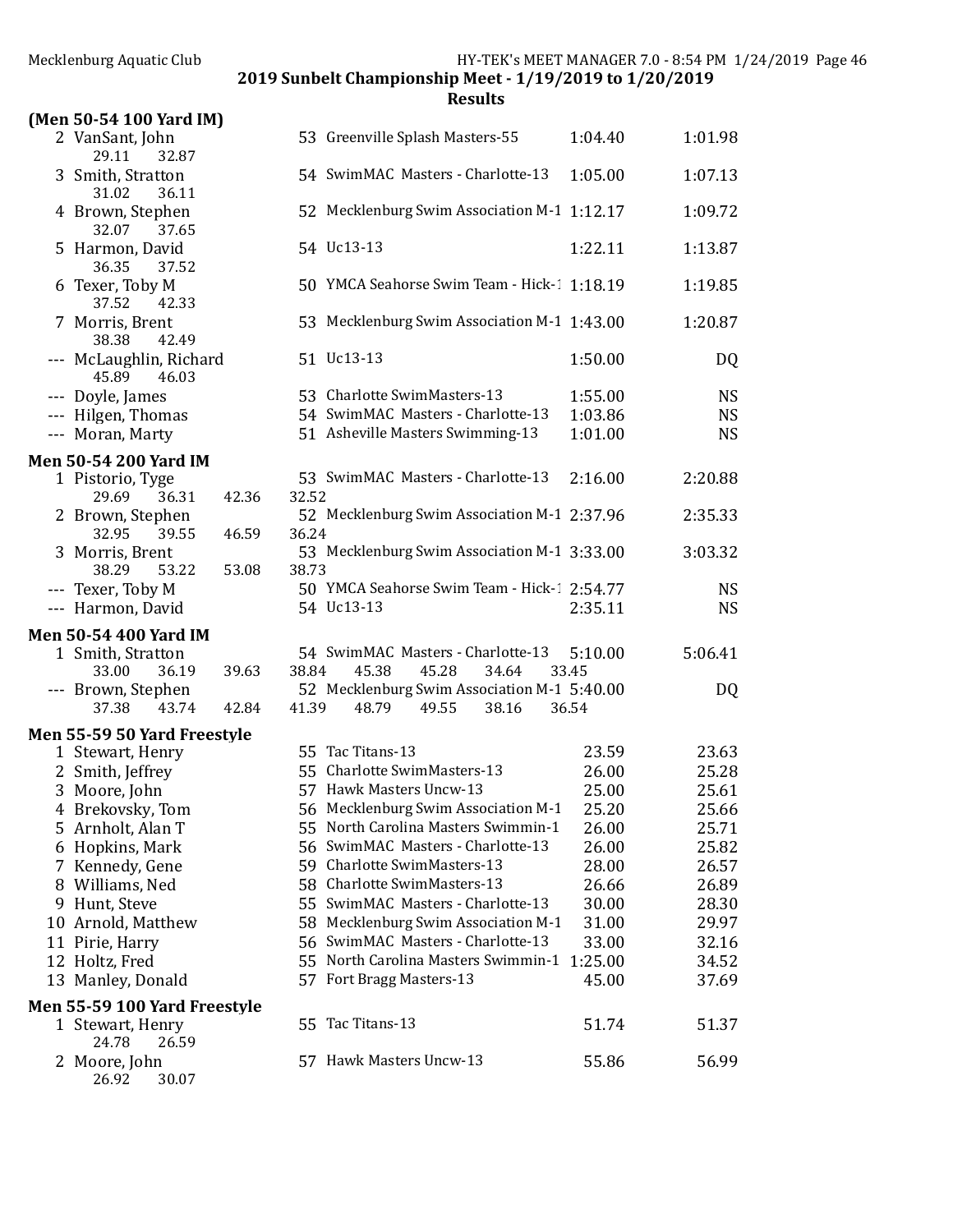2019 Sunbelt Championship Meet - 1/19/2019 to 1/20/2019

|     | (Men 55-59 100 Yard Freestyle)                    |                |                |                                             |       |       |                                                      |           |
|-----|---------------------------------------------------|----------------|----------------|---------------------------------------------|-------|-------|------------------------------------------------------|-----------|
|     | 3 Hopkins, Mark<br>28.06<br>30.32                 |                |                | 56 SwimMAC Masters - Charlotte-13           |       |       | 58.00                                                | 58.38     |
|     | 4 Kennedy, Gene<br>28.96<br>29.83                 |                |                | 59 Charlotte SwimMasters-13                 |       |       | 59.00                                                | 58.79     |
|     | 5 Williams, Ned<br>28.43<br>30.93                 |                |                | 58 Charlotte SwimMasters-13                 |       |       | 58.50                                                | 59.36     |
|     | 6 Hunt, Steve<br>29.29<br>31.87                   |                |                | 55 SwimMAC Masters - Charlotte-13           |       |       | 1:04.00                                              | 1:01.16   |
|     | 7 Arnold, Matthew<br>32.87<br>35.15               |                |                |                                             |       |       | 58 Mecklenburg Swim Association M-1 1:12.00          | 1:08.02   |
|     | 8 Pirie, Harry<br>33.37<br>41.22                  |                |                | 56 SwimMAC Masters - Charlotte-13           |       |       | 1:10.00                                              | 1:14.59   |
|     | 9 Manley, Donald<br>44.97<br>46.16                |                |                | 57 Fort Bragg Masters-13                    |       |       | 1:35.00                                              | 1:31.13   |
|     | --- Smith, Jeffrey                                |                |                | 55 Charlotte SwimMasters-13                 |       |       | 55.00                                                | <b>NS</b> |
|     | Men 55-59 200 Yard Freestyle                      |                |                |                                             |       |       |                                                      |           |
|     | 1 Moore, John<br>32.21<br>29.11                   | 33.87          | 33.80          | 57 Hawk Masters Uncw-13                     |       |       | 2:05.00                                              | 2:08.99   |
|     | 2 Kennedy, Gene<br>30.10<br>32.02                 | 34.02          | 34.38          | 59 Charlotte SwimMasters-13                 |       |       | 2:07.00                                              | 2:10.52   |
|     | 3 Arnholt, Alan T<br>30.92<br>33.41               | 33.61          | 32.73          |                                             |       |       | 55 North Carolina Masters Swimmin-1 2:15.00          | 2:10.67   |
|     | 4 Arnold, Matthew<br>35.53<br>40.41               | 42.36          | 40.83          |                                             |       |       | 58 Mecklenburg Swim Association M-1 3:10.00          | 2:39.13   |
|     | 5 Manley, Donald<br>49.42 1:01.01                 | 1:56.42        |                | 57 Fort Bragg Masters-13                    |       |       | 3:50.00                                              | 3:46.85   |
|     | --- Duncan, Randy                                 |                |                |                                             |       |       | 55 North Carolina Masters Swimmin-1 2:10.01          | <b>NS</b> |
|     | Men 55-59 500 Yard Freestyle                      |                |                |                                             |       |       |                                                      |           |
|     | 1 Moore, John<br>32.07<br>34.87<br>35.72<br>34.11 | 35.35          | 36.17          | 57 Hawk Masters Uncw-13<br>35.95            | 35.96 | 36.06 | 5:40.47<br>35.62                                     | 5:51.88   |
|     | 2 Kennedy, Gene<br>35.31<br>33.87                 | 36.94          | 36.61          | 59 Charlotte SwimMasters-13<br>36.57        | 36.70 | 36.62 | 6:25.00<br>37.58                                     | 6:00.68   |
|     | 35.91<br>34.57                                    |                |                |                                             |       |       |                                                      |           |
|     | 3 Holtz, Fred<br>37.68 1:26.93<br>18.71           | 1:32.08        | 46.30          | 46.12                                       | 46.20 | 45.39 | 55 North Carolina Masters Swimmin-1 8:00.00<br>44.22 | 7:43.63   |
|     | 4 Manley, Donald<br>52.42<br>1:02.52<br>1:57.60   | 1:08.40        |                | 57 Fort Bragg Masters-13<br>1:05.24 1:12.36 |       |       | 11:00.00                                             | 10:41.31  |
| --- | Arnold, Matthew                                   |                |                |                                             |       |       | 58 Mecklenburg Swim Association M-1 8:00.00          | <b>NS</b> |
|     | Men 55-59 1000 Yard Freestyle                     |                |                |                                             |       |       |                                                      |           |
|     | 1 Duncan, Randy                                   |                |                |                                             |       |       | 55 North Carolina Masters Swimmin-112:10.00          | 12:42.49  |
|     | 31.95<br>35.21                                    | 36.06          | 36.50          | 36.86                                       | 36.93 | 36.94 | 37.92                                                |           |
|     | 38.09<br>38.02<br>40.38<br>40.66                  | 38.63<br>40.28 | 39.19<br>39.17 | 39.62                                       | 39.85 | 40.39 | 39.84                                                |           |
|     | 2 Arnholt, Alan T                                 |                |                |                                             |       |       | 55 North Carolina Masters Swimmin-113:00.00          | 12:52.82  |
|     | 34.50<br>37.10                                    | 37.77          | 38.81          | 38.64                                       | 38.88 | 39.17 | 39.05                                                |           |
|     | 38.94<br>39.06                                    | 38.39          | 38.44          | 39.02                                       | 38.73 | 39.27 | 39.42                                                |           |
|     | 39.96<br>39.65                                    | 39.74          | 38.28          |                                             |       |       |                                                      |           |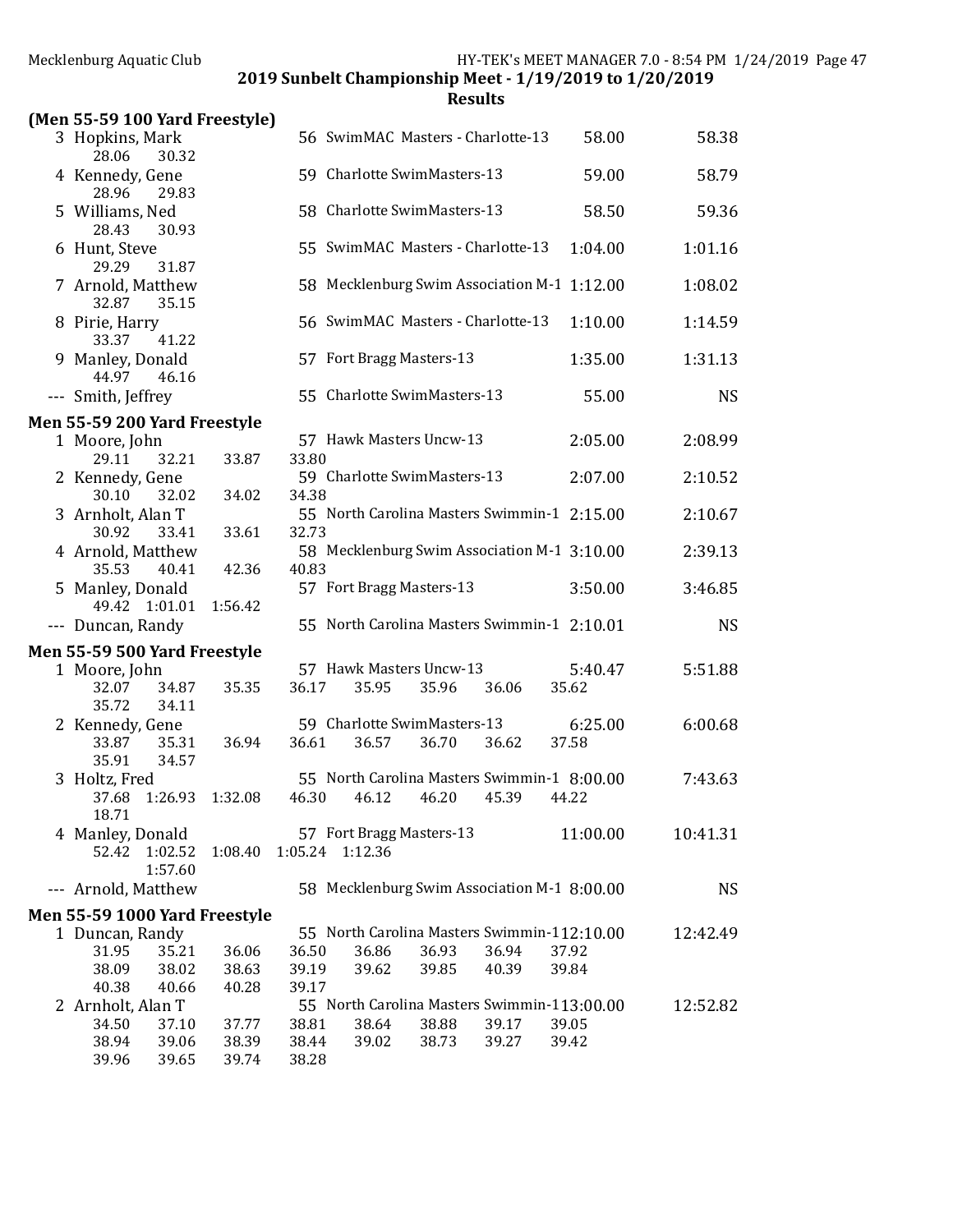**Results** 

|                                          |                    |                    |                                                                          |                    | nesults            |                    |                |                |
|------------------------------------------|--------------------|--------------------|--------------------------------------------------------------------------|--------------------|--------------------|--------------------|----------------|----------------|
| (Men 55-59 1000 Yard Freestyle)          |                    |                    | 55 North Carolina Masters Swimmin-116:20.00                              |                    |                    |                    |                | 15:36.15       |
| 3 Holtz, Fred<br>37.89<br>41.46          | 44.55              | 45.25              | 46.05                                                                    | 1:31.81            | 45.94              | 45.98              |                |                |
| 45.96<br>45.82                           | 45.77              | 45.92              | 45.68                                                                    | 45.80              | 45.68              | 45.57              |                |                |
| 45.78<br>45.33                           | 44.11              | 35.80              |                                                                          |                    |                    |                    |                |                |
| Men 55-59 1650 Yard Freestyle            |                    |                    |                                                                          |                    |                    |                    |                |                |
| 1 Moore, John                            |                    |                    | 57 Hawk Masters Uncw-13                                                  |                    |                    | 19:45.00           |                | 19:46.13       |
| 10:07.13<br>35.82                        | 36.20              |                    |                                                                          |                    |                    |                    |                |                |
|                                          |                    |                    |                                                                          |                    | 36.11              | 36.39              |                |                |
| 36.61<br>36.09                           | 36.51              | 36.44              | 36.62                                                                    | 36.79              | 37.02              | 36.19              | 34.54          |                |
| 2 Manley, Donald                         |                    |                    | 57 Fort Bragg Masters-13                                                 |                    |                    | 50:00.00           |                | 41:04.49       |
| 1:00.97<br>1:12.15                       | 1:18.27            | 1:20.37            | 1:18.55                                                                  | 1:18.32            | 1:16.80            | 1:17.60            |                |                |
| 1:16.46<br>1:17.93<br>1:17.64<br>1:14.84 | 1:15.01<br>1:11.94 | 1:18.56<br>1:17.34 | 1:20.51<br>1:15.18                                                       | 1:17.23<br>1:15.64 | 1:14.48<br>1:15.16 | 1:13.55<br>1:17.15 |                |                |
| 1:16.20<br>1:19.79                       | 1:13.25            | 1:14.92            | 1:11.34                                                                  | 1:13.17            | 1:08.52            | 1:09.34            | 56.31          |                |
|                                          |                    |                    |                                                                          |                    |                    |                    |                |                |
| Men 55-59 50 Yard Backstroke             |                    |                    | 55 Tac Titans-13                                                         |                    |                    |                    | 28.49          | 27.57          |
| 1 Stewart, Henry<br>2 Arnold, Matthew    |                    |                    | 58 Mecklenburg Swim Association M-1                                      |                    |                    |                    | 42.00          | 39.93          |
| --- Duncan, Randy                        |                    |                    | 55 North Carolina Masters Swimmin-1                                      |                    |                    |                    | 31.71          | <b>NS</b>      |
| --- Moore, John                          |                    |                    | 57 Hawk Masters Uncw-13                                                  |                    |                    |                    | 32.92          | <b>NS</b>      |
|                                          |                    |                    |                                                                          |                    |                    |                    |                |                |
| Men 55-59 100 Yard Backstroke            |                    |                    | 55 North Carolina Masters Swimmin-1 1:08.68                              |                    |                    |                    |                | 1:08.13        |
| 1 Duncan, Randy<br>32.86<br>35.27        |                    |                    |                                                                          |                    |                    |                    |                |                |
|                                          |                    |                    |                                                                          |                    |                    |                    |                |                |
| Men 55-59 200 Yard Backstroke            |                    |                    | 55 North Carolina Masters Swimmin-1 2:28.08                              |                    |                    |                    |                | <b>NS</b>      |
| --- Duncan, Randy                        |                    |                    |                                                                          |                    |                    |                    |                |                |
| Men 55-59 50 Yard Breaststroke           |                    |                    |                                                                          |                    |                    |                    |                |                |
| 1 Smith, Jeffrey                         |                    |                    | 55 Charlotte SwimMasters-13                                              |                    |                    |                    | 32.00          | 32.43          |
| 2 Brekovsky, Tom<br>3 Hunt, Steve        |                    |                    | 56 Mecklenburg Swim Association M-1<br>55 SwimMAC Masters - Charlotte-13 |                    |                    |                    | 34.00<br>39.00 | 33.21<br>38.12 |
| 4 Arnold, Matthew                        |                    |                    | 58 Mecklenburg Swim Association M-1                                      |                    |                    |                    | 40.00          | 42.32          |
| 5 Pirie, Harry                           |                    |                    | 56 SwimMAC Masters - Charlotte-13                                        |                    |                    |                    | 42.00          | 42.71          |
|                                          |                    |                    |                                                                          |                    |                    |                    |                |                |
| Men 55-59 100 Yard Breaststroke          |                    |                    | 56 SwimMAC Masters - Charlotte-13                                        |                    |                    |                    | 1:30.00        | 1:36.12        |
| 1 Pirie, Harry<br>51.84<br>44.28         |                    |                    |                                                                          |                    |                    |                    |                |                |
|                                          |                    |                    |                                                                          |                    |                    |                    |                |                |
| Men 55-59 50 Yard Butterfly              |                    |                    | 55 Tac Titans-13                                                         |                    |                    |                    |                |                |
| 1 Stewart, Henry                         |                    |                    | 57 Hawk Masters Uncw-13                                                  |                    |                    |                    | 26.50          | 25.38          |
| 2 Moore, John<br>3 Hopkins, Mark         |                    |                    | 56 SwimMAC Masters - Charlotte-13                                        |                    |                    |                    | 27.86<br>30.00 | 28.38<br>29.66 |
| 4 Williams, Ned                          |                    |                    | 58 Charlotte SwimMasters-13                                              |                    |                    |                    | 29.50          | 29.80          |
| 5 Arnold, Matthew                        |                    |                    | 58 Mecklenburg Swim Association M-1                                      |                    |                    |                    | 38.00          | 37.30          |
| --- Smith, Jeffrey                       |                    |                    | 55 Charlotte SwimMasters-13                                              |                    |                    |                    | 28.00          | <b>NS</b>      |
| --- Hunt, Steve                          |                    |                    | 55 SwimMAC Masters - Charlotte-13                                        |                    |                    |                    | 35.00          | <b>NS</b>      |
| Men 55-59 100 Yard Butterfly             |                    |                    |                                                                          |                    |                    |                    |                |                |
| 1 Stewart, Henry                         |                    |                    | 55 Tac Titans-13                                                         |                    |                    |                    | 56.75          | 57.45          |
| 30.69<br>26.76                           |                    |                    |                                                                          |                    |                    |                    |                |                |
| 2 Moore, John                            |                    |                    | 57 Hawk Masters Uncw-13                                                  |                    |                    |                    | 1:08.00        | 1:07.78        |

31.86 35.92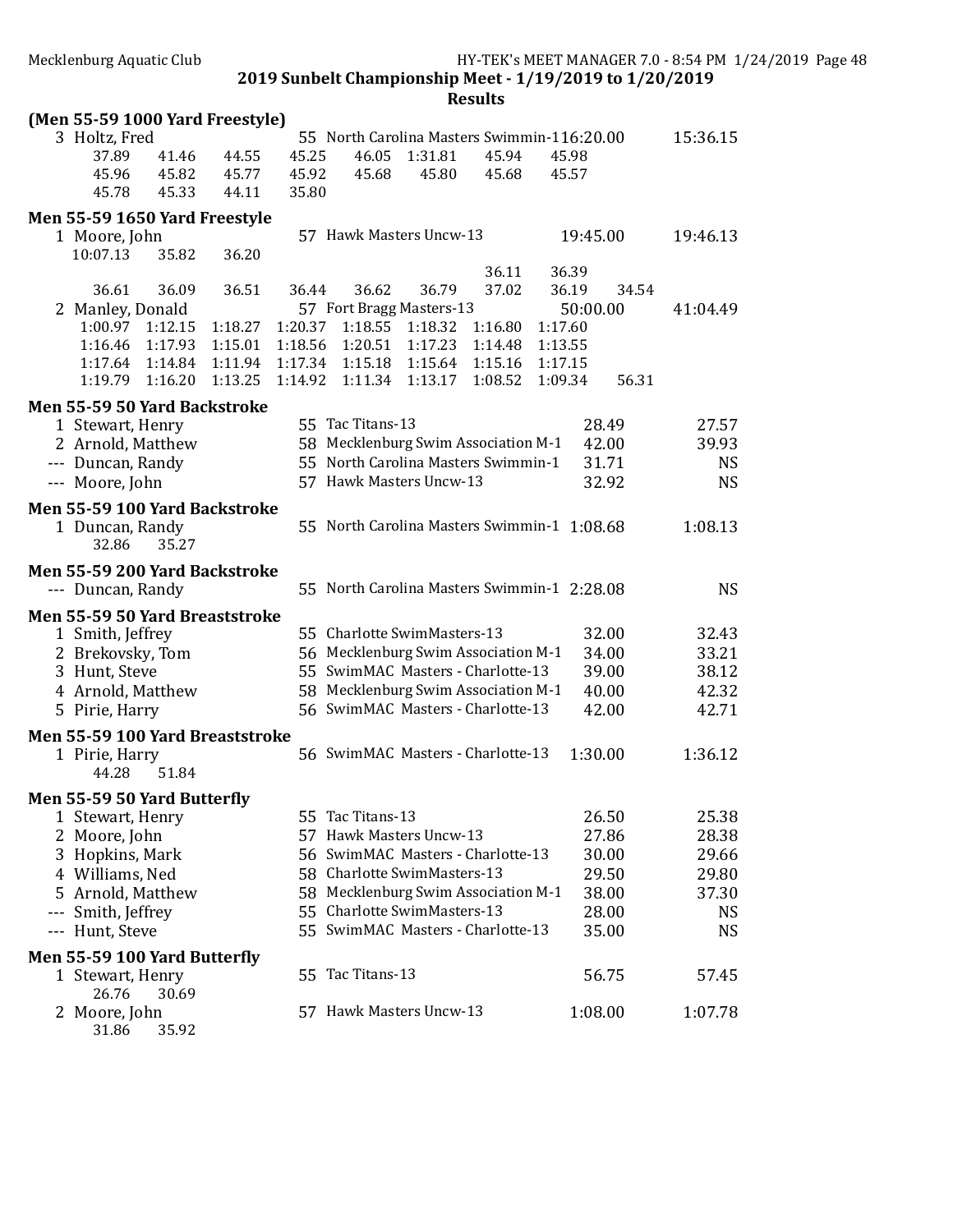2019 Sunbelt Championship Meet - 1/19/2019 to 1/20/2019

| Men 55-59 100 Yard IM                   |       |       |                         |                                                               |                    |                        |
|-----------------------------------------|-------|-------|-------------------------|---------------------------------------------------------------|--------------------|------------------------|
| 1 Moore, John<br>31.82<br>35.48         |       |       | 57 Hawk Masters Uncw-13 |                                                               | 1:06.00            | 1:07.30                |
| 2 Duncan, Randy<br>30.72<br>36.72       |       |       |                         | 55 North Carolina Masters Swimmin-1 1:07.54                   |                    | 1:07.44                |
| 3 Arnholt, Alan T<br>32.74<br>35.58     |       |       |                         | 55 North Carolina Masters Swimmin-1 1:10.00                   |                    | 1:08.32                |
| 4 Hopkins, Mark<br>32.07<br>37.33       |       |       |                         | 56 SwimMAC Masters - Charlotte-13                             | 1:10.00            | 1:09.40                |
| 5 Kennedy, Gene<br>34.52<br>37.44       |       |       |                         | 59 Charlotte SwimMasters-13                                   | 1:12.00            | 1:11.96                |
| 6 Arnold, Matthew<br>38.78<br>44.76     |       |       |                         | 58 Mecklenburg Swim Association M-1 1:35.00                   |                    | 1:23.54                |
| --- Stewart, Henry<br>--- Williams, Ned |       |       | 55 Tac Titans-13        | 58 Charlotte SwimMasters-13                                   | 1:02.79<br>1:11.00 | <b>NS</b><br><b>NS</b> |
| <b>Men 55-59 200 Yard IM</b>            |       |       |                         |                                                               |                    |                        |
| 1 Moore, John<br>30.97<br>40.58         | 44.32 | 33.44 | 57 Hawk Masters Uncw-13 |                                                               | 2:24.58            | 2:29.31                |
| --- Duncan, Randy                       |       |       |                         | 55 North Carolina Masters Swimmin-1 2:27.09                   |                    | <b>NS</b>              |
| Men 55-59 400 Yard IM                   |       |       |                         |                                                               |                    |                        |
| 1 Arnholt, Alan T<br>35.84<br>40.48     | 45.17 | 45.10 | 49.60                   | 55 North Carolina Masters Swimmin-1 6:00.00<br>48.73<br>37.26 | 34.90              | 5:37.08                |
| <b>Men 60-64 50 Yard Freestyle</b>      |       |       |                         |                                                               |                    |                        |
| 1 Dyer, Andy                            |       |       | 60 Palmetto Masters-55  |                                                               | 25.34              | 24.44                  |
| 2 Denison, Paul W W                     |       |       | 61 Hawk Masters Uncw-13 |                                                               | 25.00              | 24.68                  |
| 3 Klein, Jonathan                       |       |       |                         | 61 North Carolina Masters Swimmin-1                           | 1:00.00            | 25.10                  |
| 4 Toth, Dennis J                        |       |       |                         | 64 Tennessee Aquatics Masters Swi-15                          | 25.50              | 25.88                  |
| 5 Adcock, Albert M                      |       |       |                         | 61 Charlotte SwimMasters-13                                   | 28.62              | 28.41                  |
| 6 Glender, Carlos                       |       |       |                         | 64 SwimMAC Masters - Charlotte-13                             | 29.80              | 28.92                  |
| 7 Miller, Richard                       |       |       |                         | 64 North Carolina Masters Swimmin-1                           | 29.00              | 29.13                  |
| 8 Miller, Jamie                         |       |       |                         | 64 Greensboro Community YMCA Mast                             | 35.86              | 38.64                  |
| Men 60-64 100 Yard Freestyle            |       |       |                         |                                                               |                    |                        |
| 1 Denison, Paul W W<br>25.73<br>27.97   |       |       | 61 Hawk Masters Uncw-13 |                                                               | 55.00              | 53.70                  |
| 2 Dyer, Andy<br>26.37<br>28.24          |       |       | 60 Palmetto Masters-55  |                                                               | 56.76              | 54.61                  |
| 3 Klein, Jonathan<br>26.97<br>28.51     |       |       |                         | 61 North Carolina Masters Swimmin-1 1:30.00                   |                    | 55.48                  |
| 4 Toth, Dennis J<br>27.82<br>30.15      |       |       |                         | 64 Tennessee Aquatics Masters Swi-15                          | 57.50              | 57.97                  |
| 5 Glender, Carlos<br>31.91<br>36.87     |       |       |                         | 64 SwimMAC Masters - Charlotte-13                             | 1:08.80            | 1:08.78                |
| 6 Miller, Jamie<br>33.26<br>36.42       |       |       |                         | 64 Greensboro Community YMCA Mast 1:25.69                     |                    | 1:09.68                |
| Men 60-64 200 Yard Freestyle            |       |       |                         |                                                               |                    |                        |
| 1 Denison, Paul W W                     |       |       | 61 Hawk Masters Uncw-13 |                                                               | 2:04.00            | 2:00.43                |
| 27.44<br>30.07                          | 31.44 | 31.48 |                         |                                                               |                    |                        |
| 2 Klein, Jonathan<br>29.01<br>32.21     | 33.57 | 32.69 |                         | 61 North Carolina Masters Swimmin-1 1:59.49                   |                    | 2:07.48                |
| 3 Toth, Dennis J<br>31.90<br>34.37      | 34.34 | 33.69 |                         | 64 Tennessee Aquatics Masters Swi-15 2:10.00                  |                    | 2:14.30                |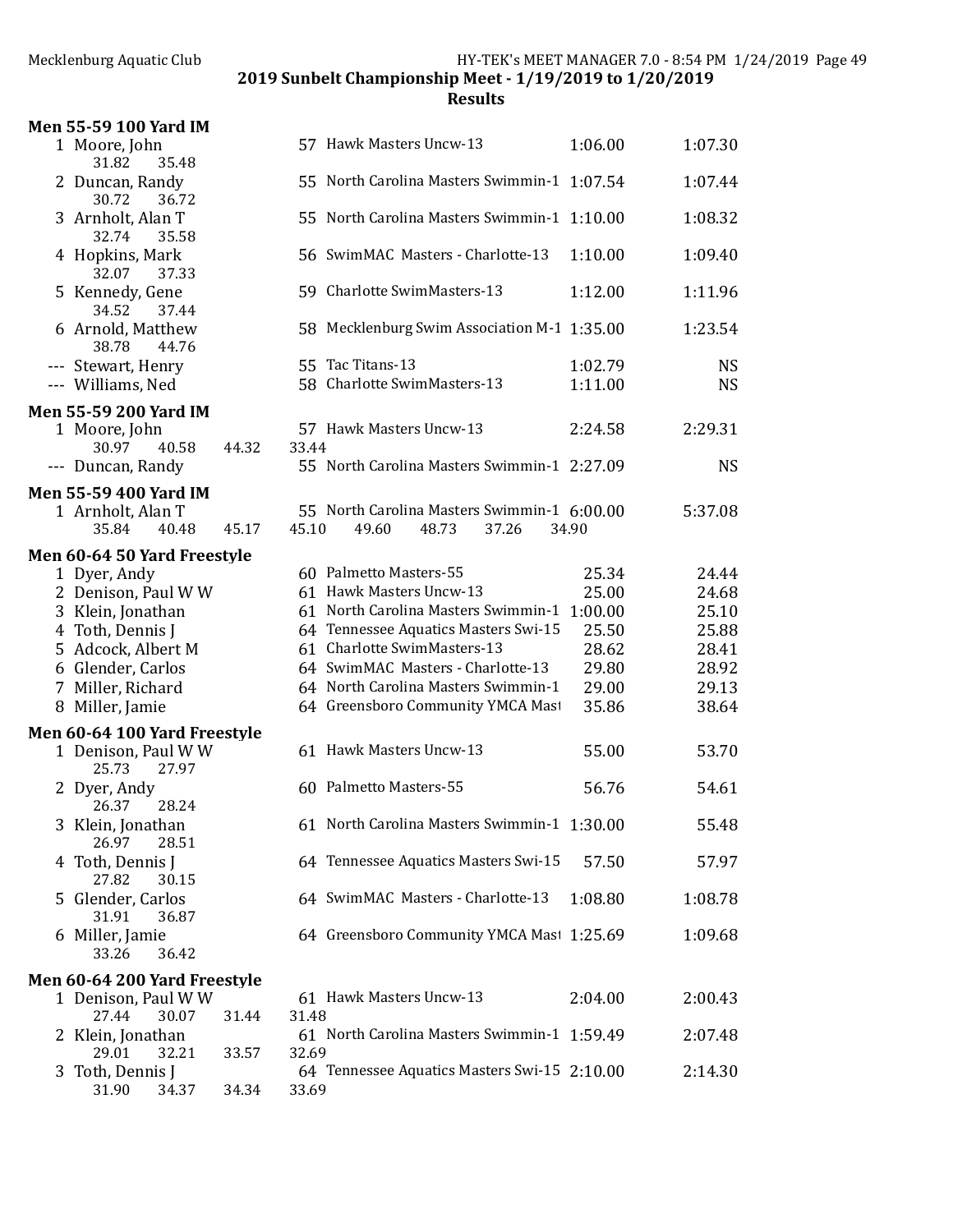| (Men 60-64 200 Yard Freestyle)                                                                      |         |                |
|-----------------------------------------------------------------------------------------------------|---------|----------------|
| 4 Miller, Richard<br>64 North Carolina Masters Swimmin-1 2:20.00                                    |         | 2:27.55        |
| 38.70<br>38.71<br>33.25<br>36.89                                                                    |         |                |
| 64 Greenville Splash Masters-55<br>--- Ewell, Bill J                                                | 2:25.00 | <b>NS</b>      |
| Men 60-64 500 Yard Freestyle                                                                        |         |                |
| 60 Palmetto Masters-55<br>1 Dyer, Andy                                                              | 5:31.58 | 5:37.97        |
| 29.94<br>33.79<br>33.96<br>33.27<br>34.18<br>34.03<br>34.34<br>35.09                                | 34.89   |                |
| 34.48<br>61 Hawk Masters Uncw-13<br>2 Denison, Paul W W                                             | 5:40.00 | 5:55.24        |
| 36.81<br>37.55<br>37.05<br>31.99<br>34.48<br>36.15<br>36.70                                         | 36.08   |                |
| 35.49<br>32.94                                                                                      |         |                |
| 60 SwimMAC Masters - Charlotte-13<br>3 Sheinis, Richard                                             | 7:30.00 | 8:22.89        |
| 42.28<br>50.56<br>1:45.29<br>52.77<br>3:25.21<br>46.78                                              |         |                |
| Men 60-64 1000 Yard Freestyle                                                                       |         |                |
| 1 Miller, Richard<br>64 North Carolina Masters Swimmin-113:20.00                                    |         | 13:36.40       |
| 35.59<br>39.85<br>40.42<br>41.26<br>41.53<br>41.83<br>41.20                                         | 41.49   |                |
| 42.41<br>42.04<br>41.80<br>41.09<br>41.60<br>41.49<br>41.11                                         | 40.18   |                |
| 39.52<br>40.32<br>40.91<br>40.76                                                                    |         |                |
| Men 60-64 1650 Yard Freestyle                                                                       |         |                |
| 64 Greensboro Community YMCA Mast32:00.00<br>1 Miller, Jamie                                        |         | 34:06.71       |
| 5:07.96 28:58.75                                                                                    |         |                |
| Men 60-64 50 Yard Backstroke                                                                        |         |                |
| 61 North Carolina Masters Swimmin-1 1:00.00<br>1 Klein, Jonathan                                    |         | 28.53          |
| Men 60-64 100 Yard Backstroke                                                                       |         |                |
| 61 North Carolina Masters Swimmin-1 1:00.00<br>1 Klein, Jonathan                                    |         | 1:01.97        |
| 31.64<br>30.33                                                                                      |         |                |
|                                                                                                     |         |                |
| Men 60-64 200 Yard Backstroke<br>61 North Carolina Masters Swimmin-1 2:09.13<br>--- Klein, Jonathan |         | <b>NS</b>      |
|                                                                                                     |         |                |
| Men 60-64 50 Yard Breaststroke                                                                      |         |                |
| 60 Palmetto Masters-55<br>1 Dyer, Andy                                                              | 31.11   | 29.99          |
| 64 SwimMAC Masters - Charlotte-13<br>2 Glender, Carlos                                              | 39.00   | 39.50          |
| 60 SwimMAC Masters - Charlotte-13<br>3 Sheinis, Richard                                             | 1:00.00 | 43.49          |
| Men 60-64 100 Yard Breaststroke                                                                     |         |                |
| 60 Palmetto Masters-55<br>1 Dyer, Andy                                                              | 1:08.15 | 1:07.45        |
| 31.79<br>35.66                                                                                      |         |                |
| 64 Tennessee Aquatics Masters Swi-15 1:16.00<br>2 Toth, Dennis J                                    |         | 1:16.05        |
| 34.67<br>41.38                                                                                      |         |                |
| 64 SwimMAC Masters - Charlotte-13<br>3 Glender, Carlos<br>44.68<br>50.24                            | 1:31.00 | 1:34.92        |
| 60 SwimMAC Masters - Charlotte-13<br>4 Sheinis, Richard                                             | 2:00.00 | 1:41.64        |
| 46.47<br>55.17                                                                                      |         |                |
| 64 Greensboro Community YMCA Mast 1:43.49<br>Miller, Jamie<br>---                                   |         | <b>NS</b>      |
|                                                                                                     |         |                |
| Men 60-64 200 Yard Breaststroke<br>60 Palmetto Masters-55<br>1 Dyer, Andy                           | 2:24.23 | 2:30.24        |
| 33.72<br>37.60<br>38.55<br>40.37                                                                    |         |                |
|                                                                                                     |         |                |
| Men 60-64 50 Yard Butterfly<br>61 Hawk Masters Uncw-13                                              | 27.00   |                |
| 1 Denison, Paul W W<br>61 North Carolina Masters Swimmin-1<br>2 Klein, Jonathan                     | 26.34   | 26.52<br>27.61 |
|                                                                                                     |         |                |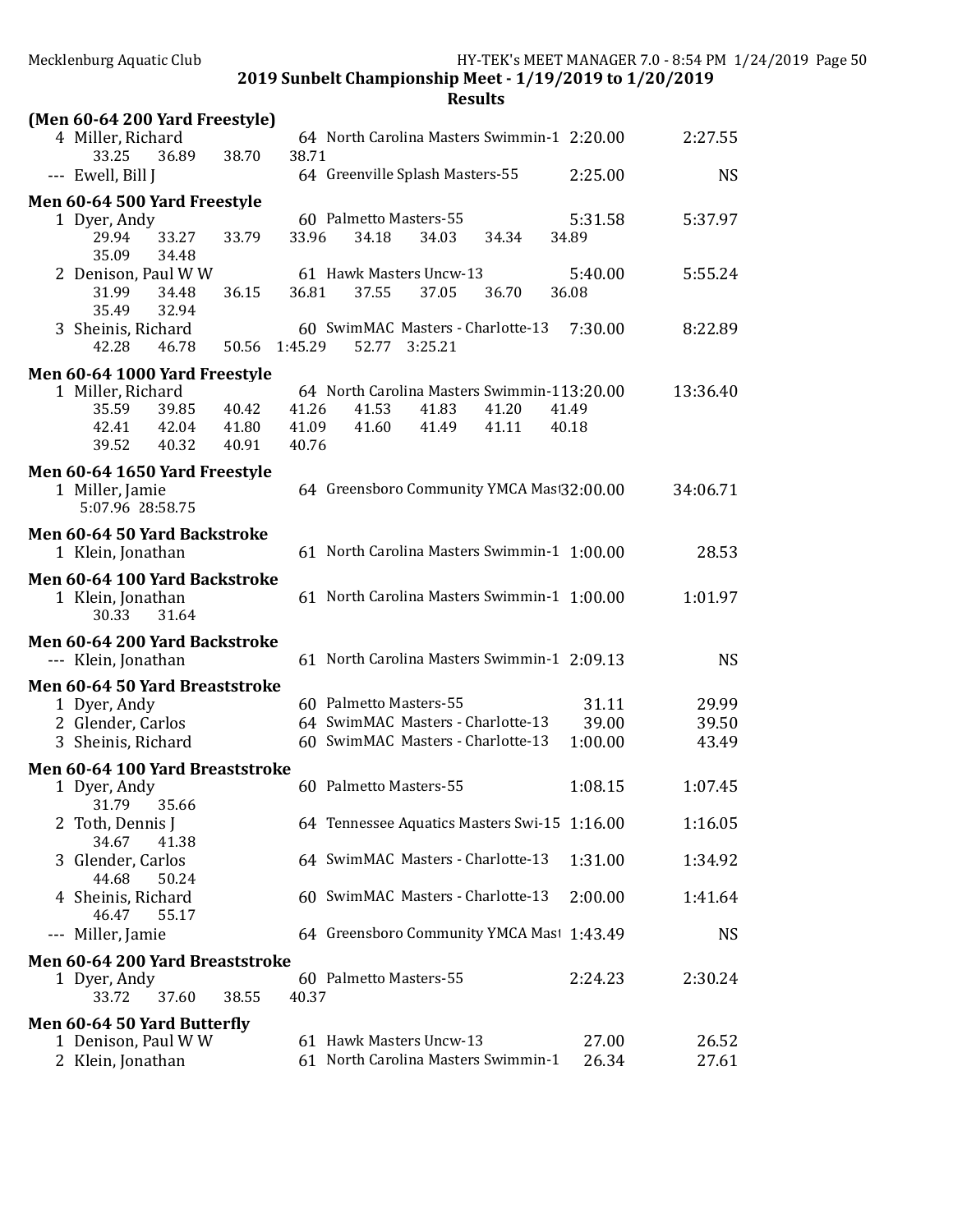|                                                                          |         |         | ncəuitə                                                                  |                  |                |
|--------------------------------------------------------------------------|---------|---------|--------------------------------------------------------------------------|------------------|----------------|
| (Men 60-64 50 Yard Butterfly)<br>3 Kurtzman, Andrew<br>4 Glender, Carlos |         |         | 63 North Carolina Masters Swimmin-1<br>64 SwimMAC Masters - Charlotte-13 | 31.00<br>35.50   | 31.60<br>37.53 |
| Men 60-64 100 Yard Butterfly<br>1 Kurtzman, Andrew<br>33.54<br>38.29     |         |         | 63 North Carolina Masters Swimmin-1 1:11.00                              |                  | 1:11.83        |
| 2 Glender, Carlos<br>43.69<br>52.69                                      |         |         | 64 SwimMAC Masters - Charlotte-13                                        | 1:32.00          | 1:36.38        |
| 3 Miller, Jamie<br>59.92 1:05.47                                         |         |         | 64 Greensboro Community YMCA Mast 1:49.26                                |                  | 2:05.39        |
| Men 60-64 200 Yard Butterfly                                             |         |         |                                                                          |                  |                |
| 1 Glender, Carlos<br>51.36<br>55.60                                      | 57.75   | 55.17   | 64 SwimMAC Masters - Charlotte-13                                        | 3:45.00          | 3:39.88        |
| --- Kurtzman, Andrew                                                     |         |         | 63 North Carolina Masters Swimmin-1 3:02.00                              |                  | <b>NS</b>      |
| --- Miller, Jamie                                                        |         |         | 64 Greensboro Community YMCA Mast 4:45.00                                |                  | <b>NS</b>      |
| <b>Men 60-64 100 Yard IM</b>                                             |         |         |                                                                          |                  |                |
| 1 Dyer, Andy<br>28.59<br>32.52                                           |         |         | 60 Palmetto Masters-55                                                   | 1:02.74          | 1:01.11        |
| 2 Denison, Paul W W<br>29.31<br>33.75                                    |         |         | 61 Hawk Masters Uncw-13                                                  | 1:05.00          | 1:03.06        |
| 3 Miller, Richard<br>40.58<br>36.03                                      |         |         | 64 North Carolina Masters Swimmin-1 1:18.00                              |                  | 1:16.61        |
| 4 Kurtzman, Andrew<br>41.22<br>36.47                                     |         |         | 63 North Carolina Masters Swimmin-1 1:18.00                              |                  | 1:17.69        |
| 5 Adcock, Albert M<br>38.13<br>41.62                                     |         |         | 61 Charlotte SwimMasters-13                                              | 1:21.72          | 1:19.75        |
| 6 Glender, Carlos<br>38.11<br>43.36                                      |         |         | 64 SwimMAC Masters - Charlotte-13                                        | 1:19.50          | 1:21.47        |
| 7 Miller, Jamie<br>52.70<br>59.49                                        |         |         | 64 Greensboro Community YMCA Mast 1:39.92                                |                  | 1:52.19        |
|                                                                          |         |         |                                                                          |                  |                |
| <b>Men 60-64 200 Yard IM</b>                                             |         |         |                                                                          |                  |                |
| 1 Denison, Paul W W<br>28.88<br>36.87                                    | 41.84   | 31.69   | 61 Hawk Masters Uncw-13                                                  | 2:20.00          | 2:19.28        |
| 2 Glender, Carlos<br>41.95<br>54.30                                      | 59.74   | 40.43   | 64 SwimMAC Masters - Charlotte-13                                        | 3:15.00          | 3:16.42        |
| --- Miller, Jamie                                                        |         |         | 64 Greensboro Community YMCA Mast 3:48.88                                |                  | <b>NS</b>      |
| <b>Men 60-64 400 Yard IM</b>                                             |         |         |                                                                          |                  |                |
| 1 Miller, Richard<br>39.63<br>45.34                                      | 51.06   | 48.98   | 64 North Carolina Masters Swimmin-1 6:12.00<br>55.09<br>53.08<br>40.01   | 38.91            | 6:12.10        |
| 2 Glender, Carlos<br>47.09<br>52.03                                      | 58.12   | 56.54   | 64 SwimMAC Masters - Charlotte-13<br>59.78<br>58.50<br>45.67             | 7:30.00<br>42.97 | 7:00.70        |
| 3 Miller, Jamie<br>1:06.33<br>1:14.62                                    | 2:36.37 | 1:13.71 | 64 Greensboro Community YMCA Mast 8:30.00<br>55.39<br>1:12.76<br>55.81   |                  | 9:14.99        |
| Men 65-69 50 Yard Freestyle                                              |         |         |                                                                          |                  |                |
| 1 Meyers, Peter B                                                        |         |         | 66 Mecklenburg Swim Association M-1                                      | 28.00            | 27.32          |
| 2 Glass, Ernie                                                           |         |         | 69 Twin Rivers YMCA Masters New-13                                       | 30.00            | 28.30          |
| 3 Bober, Richard                                                         |         |         | 67 North Carolina Masters Swimmin-1                                      | 30.00            | 30.36          |
| 4 Rhyne, Paul                                                            |         |         | 65 Uc13-13                                                               | 32.00            | 31.60          |
| 5 Haverland, Rick A                                                      |         |         | 66 Greenville Splash Masters-55                                          | 32.00            | 32.08          |
| 6 Stone, Jeff                                                            |         |         | 67 Greenville Splash Masters-55                                          | 36.00            | 32.56          |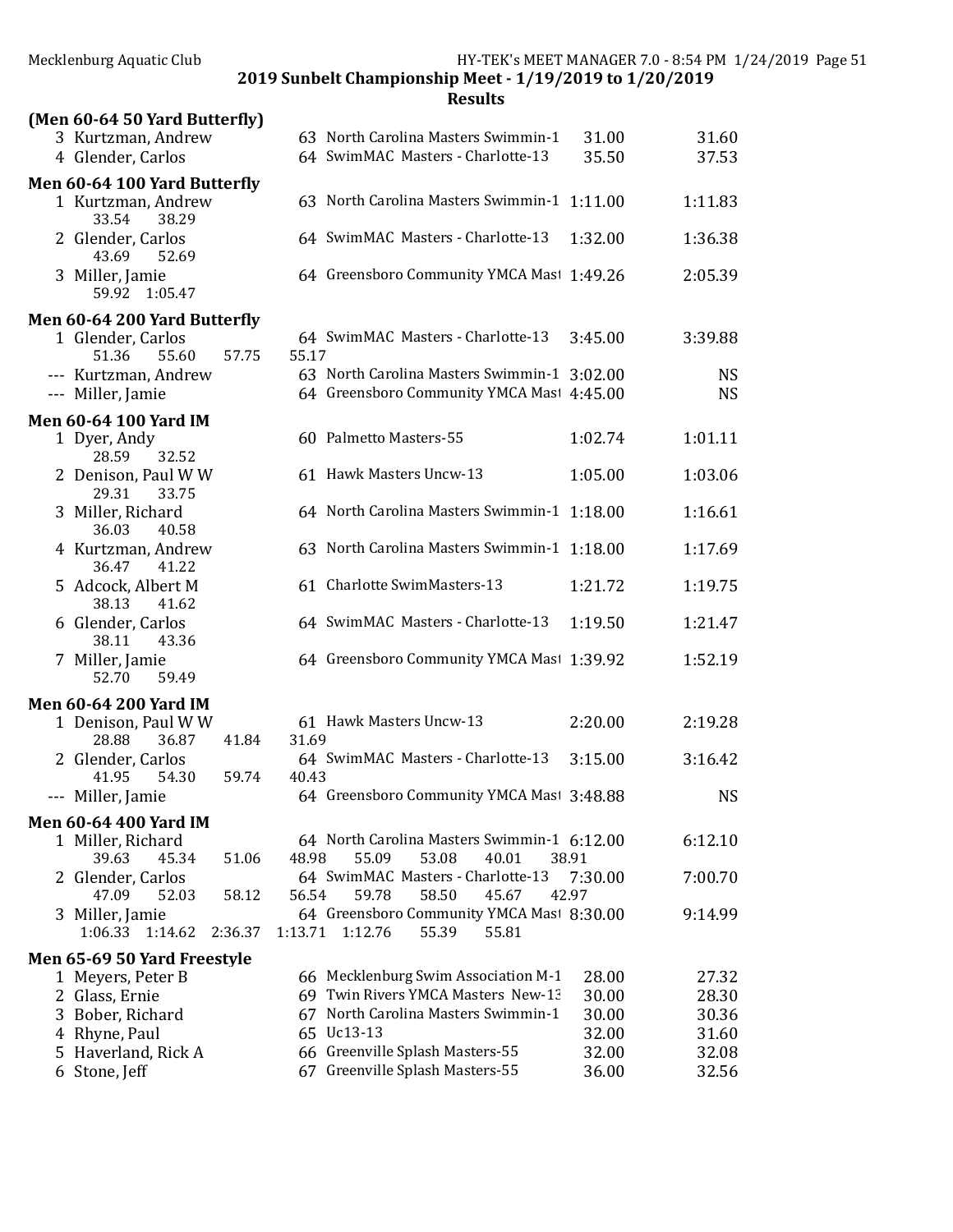| (Men 65-69 50 Yard Freestyle)<br>7 Beachler, Michael                | 67 Triad Masters Swimming Greens-1.<br>34.50              | 34.38              |
|---------------------------------------------------------------------|-----------------------------------------------------------|--------------------|
| 8 Oudin, Jack                                                       | 69 SwimMAC Masters - Charlotte-13<br>36.10                | 36.31              |
| --- Byer, Allan                                                     | 65 Greenville Splash Masters-55<br>43.92                  | <b>NS</b>          |
|                                                                     |                                                           |                    |
| Men 65-69 100 Yard Freestyle<br>1 Glass, Ernie<br>30.34<br>32.13    | 69 Twin Rivers YMCA Masters New-13 1:05.00                | 1:02.47            |
| 2 Haverland, Rick A                                                 | 66 Greenville Splash Masters-55<br>1:18.00                | 1:18.12            |
| 3 Oudin, Jack<br>38.97<br>44.53                                     | 69 SwimMAC Masters - Charlotte-13<br>1:21.77              | 1:23.50            |
| 4 Byer, Allan<br>48.28<br>1:00.06                                   | 65 Greenville Splash Masters-55<br>1:41.04                | 1:48.34            |
| Men 65-69 200 Yard Freestyle                                        |                                                           |                    |
| 1 Haverland, Rick A                                                 | 66 Greenville Splash Masters-55<br>2:50.00                | 2:55.18            |
| 44.95<br>37.76<br>46.76                                             | 45.71                                                     |                    |
| 2 Beachler, Michael                                                 | 67 Triad Masters Swimming Greens-1. 2:52.00               | 2:56.46            |
| 38.63<br>45.73<br>47.35<br>--- Meyers, Peter B                      | 44.75<br>66 Mecklenburg Swim Association M-1 2:30.00      | <b>NS</b>          |
| --- Byer, Allan                                                     | 65 Greenville Splash Masters-55<br>3:52.76                | <b>NS</b>          |
|                                                                     |                                                           |                    |
| Men 65-69 500 Yard Freestyle<br>1 Haverland, Rick A                 | 66 Greenville Splash Masters-55<br>7:45.00                | 8:02.22            |
| 49.03<br>47.18<br>40.21<br>48.38<br>46.23                           | 50.03<br>49.84<br>50.92<br>50.05<br>50.35                 |                    |
| --- Meyers, Peter B                                                 | 66 Mecklenburg Swim Association M-1 6:55.00               | <b>NS</b>          |
| Men 65-69 1000 Yard Freestyle                                       |                                                           |                    |
| 1 Beachler, Michael                                                 | 67 Triad Masters Swimming Greens-1.16:15.00               | 15:37.27           |
| 48.94<br>40.07<br>46.43                                             | 49.06<br>49.21<br>48.64<br>48.90<br>48.91                 |                    |
| 46.67<br>48.14<br>47.64                                             | 45.97<br>46.33<br>46.26<br>47.25<br>47.49                 |                    |
| 46.95<br>46.72<br>45.30                                             | 42.39                                                     |                    |
| --- Wadsworth, Edwin                                                | 66 Lake Norman YMCA Masters-13<br>17:00.00                | <b>NS</b>          |
| Men 65-69 1650 Yard Freestyle                                       |                                                           |                    |
| 1 Wadsworth, Edwin                                                  | 66 Lake Norman YMCA Masters-13<br>28:00.00                | 30:19.32           |
| 42.42 1:42.55 4:35.69 2:45.85                                       | 2:45.22<br>56.45                                          |                    |
| 55.98<br>56.41<br>54.68                                             | 58.28<br>54.96<br>54.31                                   |                    |
| 54.66 1:00.69                                                       | 54.77 1:53.14<br>54.89 1:48.92<br>54.80                   |                    |
| Men 65-69 50 Yard Backstroke                                        |                                                           |                    |
| 1 Glass, Ernie                                                      | 69 Twin Rivers YMCA Masters New-13<br>36.00<br>65 Uc13-13 | 36.20              |
| 2 Rhyne, Paul<br>--- Bober, Richard                                 | 43.00<br>67 North Carolina Masters Swimmin-1<br>33.00     | 41.98<br><b>NS</b> |
|                                                                     |                                                           |                    |
| Men 65-69 100 Yard Backstroke<br>1 Bober, Richard<br>35.77<br>36.90 | 67 North Carolina Masters Swimmin-1 1:12.00               | 1:12.67            |
| Men 65-69 200 Yard Backstroke<br>--- Bober, Richard                 | 67 North Carolina Masters Swimmin-1 2:35.00               | <b>NS</b>          |
| Men 65-69 50 Yard Breaststroke                                      |                                                           |                    |
| 1 Haverland, Rick A                                                 | 66 Greenville Splash Masters-55<br>36.00                  | 38.19              |
| --- Byer, Allan                                                     | 65 Greenville Splash Masters-55<br>1:00.13                | <b>NS</b>          |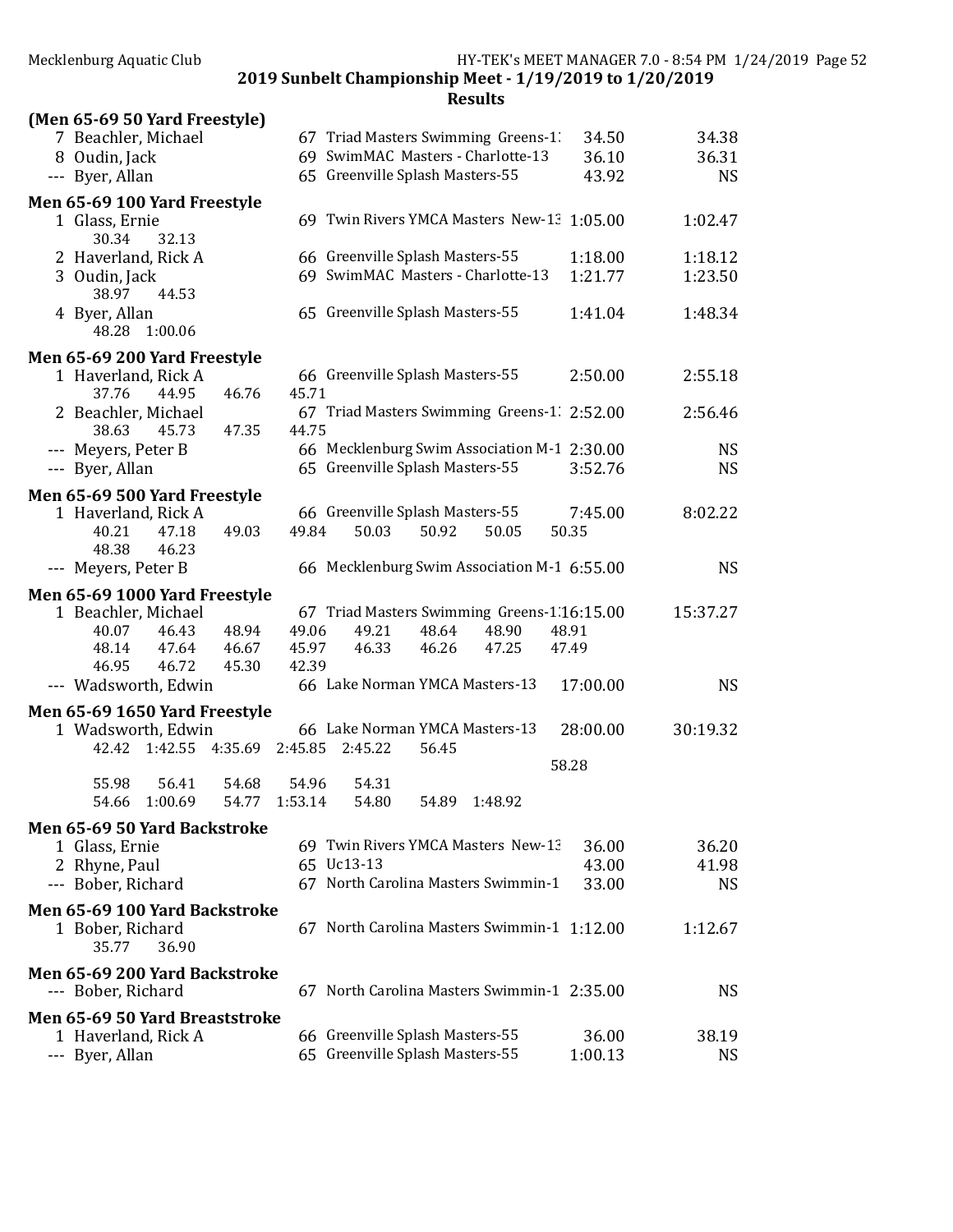| Men 65-69 100 Yard Breaststroke       |       |       |                                             |         |           |
|---------------------------------------|-------|-------|---------------------------------------------|---------|-----------|
| 1 Haverland, Rick A<br>43.85<br>48.51 |       |       | 66 Greenville Splash Masters-55             | 1:25.00 | 1:32.36   |
| --- Byer, Allan                       |       |       | 65 Greenville Splash Masters-55             | 2:26.91 | <b>NS</b> |
| Men 65-69 200 Yard Breaststroke       |       |       |                                             |         |           |
| 1 Haverland, Rick A                   |       |       | 66 Greenville Splash Masters-55             | 3:20.00 | 3:27.05   |
| 45.26<br>51.87                        | 55.66 | 54.26 |                                             |         |           |
| Men 65-69 50 Yard Butterfly           |       |       |                                             |         |           |
| 1 Meyers, Peter B                     |       |       | 66 Mecklenburg Swim Association M-1         | 32.00   | 31.60     |
| 2 Glass, Ernie                        |       |       | 69 Twin Rivers YMCA Masters New-13          | 34.50   | 33.90     |
| 3 Rhyne, Paul                         |       |       | 65 Uc13-13                                  | 41.00   | 40.07     |
| 4 Haverland, Rick A                   |       |       | 66 Greenville Splash Masters-55             | 40.00   | 41.74     |
| --- Bober, Richard                    |       |       | 67 North Carolina Masters Swimmin-1         | 33.00   | <b>NS</b> |
| Men 65-69 100 Yard IM                 |       |       |                                             |         |           |
| 1 Meyers, Peter B<br>35.22<br>42.37   |       |       | 66 Mecklenburg Swim Association M-1 1:18.00 |         | 1:17.59   |
| 2 Glass, Ernie<br>35.45<br>43.27      |       |       | 69 Twin Rivers YMCA Masters New-13 1:22.00  |         | 1:18.72   |
| 3 Haverland, Rick A<br>44.07<br>45.91 |       |       | 66 Greenville Splash Masters-55             | 1:22.00 | 1:29.98   |
| 4 Stone, Jeff<br>42.54<br>47.89       |       |       | 67 Greenville Splash Masters-55             | 1:25.00 | 1:30.43   |
| 5 Rhyne, Paul<br>45.35<br>48.86       |       |       | 65 Uc13-13                                  | 1:45.00 | 1:34.21   |
| 6 Oudin, Jack<br>55.95<br>47.11       |       |       | 69 SwimMAC Masters - Charlotte-13           | 1:45.26 | 1:43.06   |
| <b>Men 65-69 200 Yard IM</b>          |       |       |                                             |         |           |
| 1 Haverland, Rick A                   |       |       | 66 Greenville Splash Masters-55             | 3:25.00 | 3:30.07   |
| 46.25<br>59.37                        | 57.11 | 47.34 |                                             |         |           |
| --- Meyers, Peter B                   |       |       | 66 Mecklenburg Swim Association M-1 3:00.00 |         | <b>NS</b> |
|                                       |       |       |                                             |         |           |
| Men 70-74 50 Yard Freestyle           |       |       | 72 Hawk Masters Uncw-13                     | 33.49   | 34.54     |
| 1 Boston, Jim                         |       |       | 72 North Carolina Masters Swimmin-1         | 34.90   | 36.13     |
| 2 Borrero, Fredie                     |       |       | 71 Lowes YMCA-13                            |         |           |
| 3 Snyder, Harry M                     |       |       |                                             | 39.39   | 44.36     |
| --- Purser, David                     |       |       | 70 Mecklenburg Swim Association M-1         | 31.00   | <b>NS</b> |
| Men 70-74 100 Yard Freestyle          |       |       |                                             |         |           |
| 1 Hughes, Bill<br>38.44<br>39.59      |       |       | 72 Mecklenburg Swim Association M-1 1:16.00 |         | 1:18.03   |
| 2 Boston, Jim<br>37.11<br>44.53       |       |       | 72 Hawk Masters Uncw-13                     | 1:27.75 | 1:21.64   |
| 3 Meyer, Gerald H<br>47.26<br>52.97   |       |       | 74 Smoky Mountain Aquatic Club Ma-1 1:50.00 |         | 1:40.23   |
| 4 Snyder, Harry M<br>50.73<br>57.33   |       |       | 71 Lowes YMCA-13                            | 1:46.00 | 1:48.06   |
| --- Schumann, David                   |       |       | 72 Tac Titans-13                            | 1:24.79 | <b>NS</b> |
| Men 70-74 200 Yard Freestyle          |       |       |                                             |         |           |
| 1 Purser, David<br>35.32<br>39.60     | 42.94 | 43.95 | 70 Mecklenburg Swim Association M-1 2:45.00 |         | 2:41.81   |
| --- Schumann, David                   |       |       | 72 Tac Titans-13                            | 3:02.66 | <b>NS</b> |
| --- Hughes, Bill                      |       |       | 72 Mecklenburg Swim Association M-1 3:00.00 |         | <b>NS</b> |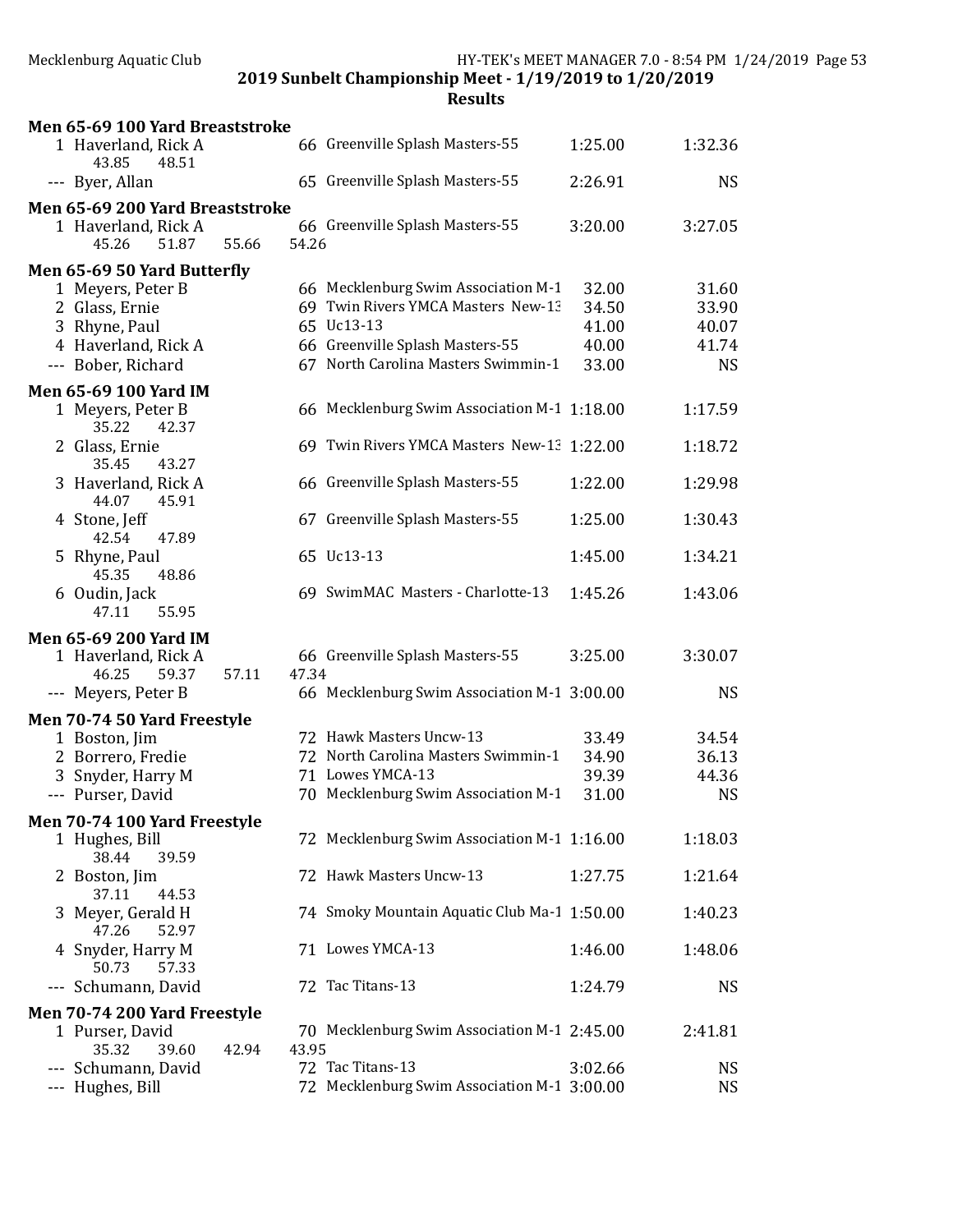| Men 70-74 500 Yard Freestyle                  |                                                                                           |           |
|-----------------------------------------------|-------------------------------------------------------------------------------------------|-----------|
| 1 Meyer, Gerald H<br>54.90 1:01.55<br>1:03.17 | 74 Smoky Mountain Aquatic Club Ma-110:38.92<br>1:02.66 1:03.04 1:01.28 1:00.81<br>3:00.39 | 10:07.80  |
| Men 70-74 50 Yard Backstroke                  |                                                                                           |           |
| 1 Conroy, Michael                             | 72 Mecklenburg Swim Association M-1<br>35.63                                              | 36.86     |
| 2 Snyder, Harry M                             | 71 Lowes YMCA-13<br>56.10                                                                 | 55.11     |
| --- Schumann, David                           | 72 Tac Titans-13<br>49.57                                                                 | <b>NS</b> |
| Men 70-74 100 Yard Backstroke                 |                                                                                           |           |
| 1 Conroy, Michael<br>39.98<br>41.29           | 72 Mecklenburg Swim Association M-1 1:19.13                                               | 1:21.27   |
| --- Schumann, David                           | 72 Tac Titans-13<br>1:50.61                                                               | <b>NS</b> |
| --- Snyder, Harry M                           | 71 Lowes YMCA-13<br>1:56.20                                                               | <b>NS</b> |
| Men 70-74 200 Yard Backstroke                 |                                                                                           |           |
| 1 Conroy, Michael<br>43.31<br>47.73<br>48.84  | 72 Mecklenburg Swim Association M-1 3:01.04<br>47.93                                      | 3:07.81   |
| 2 Meyer, Gerald H                             | 74 Smoky Mountain Aquatic Club Ma-1 4:30.00                                               | 4:23.02   |
| 1:02.75 1:07.37<br>1:07.77                    | 1:05.13                                                                                   |           |
| --- Schumann, David                           | 72 Tac Titans-13<br>3:40.65                                                               | <b>NS</b> |
| Men 70-74 50 Yard Breaststroke                |                                                                                           |           |
| 1 Boston, Jim                                 | 72 Hawk Masters Uncw-13<br>47.89                                                          | 48.94     |
| 2 Borrero, Fredie                             | 72 North Carolina Masters Swimmin-1<br>52.29                                              | 49.05     |
| --- Snyder, Harry M                           | 71 Lowes YMCA-13<br>1:20.20                                                               | <b>NS</b> |
| Men 70-74 100 Yard Breaststroke               |                                                                                           |           |
| 1 Meyer, Gerald H<br>54.73 1:01.56            | 74 Smoky Mountain Aquatic Club Ma-1 1:59.47                                               | 1:56.29   |
| Men 70-74 200 Yard Breaststroke               |                                                                                           |           |
| --- Green, James M                            | 74 Asheville Masters Swimming-13<br>3:41.57                                               | <b>NS</b> |
| Men 70-74 50 Yard Butterfly                   |                                                                                           |           |
| 1 Conroy, Michael                             | 72 Mecklenburg Swim Association M-1<br>34.62                                              | 36.21     |
| 2 Hughes, Bill                                | 72 Mecklenburg Swim Association M-1<br>37.00                                              | 38.28     |
| --- Purser, David                             | 70 Mecklenburg Swim Association M-1<br>35.00                                              | <b>NS</b> |
| Men 70-74 100 Yard Butterfly                  |                                                                                           |           |
| --- Hughes, Bill                              | 72 Mecklenburg Swim Association M-1 1:28.00                                               | <b>NS</b> |
| <b>Men 70-74 100 Yard IM</b>                  |                                                                                           |           |
| 1 Conroy, Michael<br>45.04<br>37.88           | 72 Mecklenburg Swim Association M-1 1:20.74                                               | 1:22.92   |
| Borrero, Fredie<br>44.25<br>52.29             | 72 North Carolina Masters Swimmin-1 1:36.65                                               | 1:36.54   |
| Schumann, David                               | 72 Tac Titans-13<br>1:43.50                                                               | <b>NS</b> |
| Hughes, Bill<br>---                           | 72 Mecklenburg Swim Association M-1 1:31.00                                               | <b>NS</b> |
| --- Purser, David                             | 70 Mecklenburg Swim Association M-1 1:20.00                                               | <b>NS</b> |
| <b>Men 70-74 200 Yard IM</b>                  |                                                                                           |           |
| 1 Conroy, Michael                             | 72 Mecklenburg Swim Association M-1 3:15.00                                               | 3:21.25   |
| 41.25<br>49.15<br>1:04.09                     | 46.76                                                                                     |           |
| --- Schumann, David                           | 72 Tac Titans-13<br>3:38.61                                                               | <b>NS</b> |
| --- Hughes, Bill                              | 72 Mecklenburg Swim Association M-1 3:13.00                                               | <b>NS</b> |
| --- Purser, David                             | 70 Mecklenburg Swim Association M-1 2:56.00                                               | <b>NS</b> |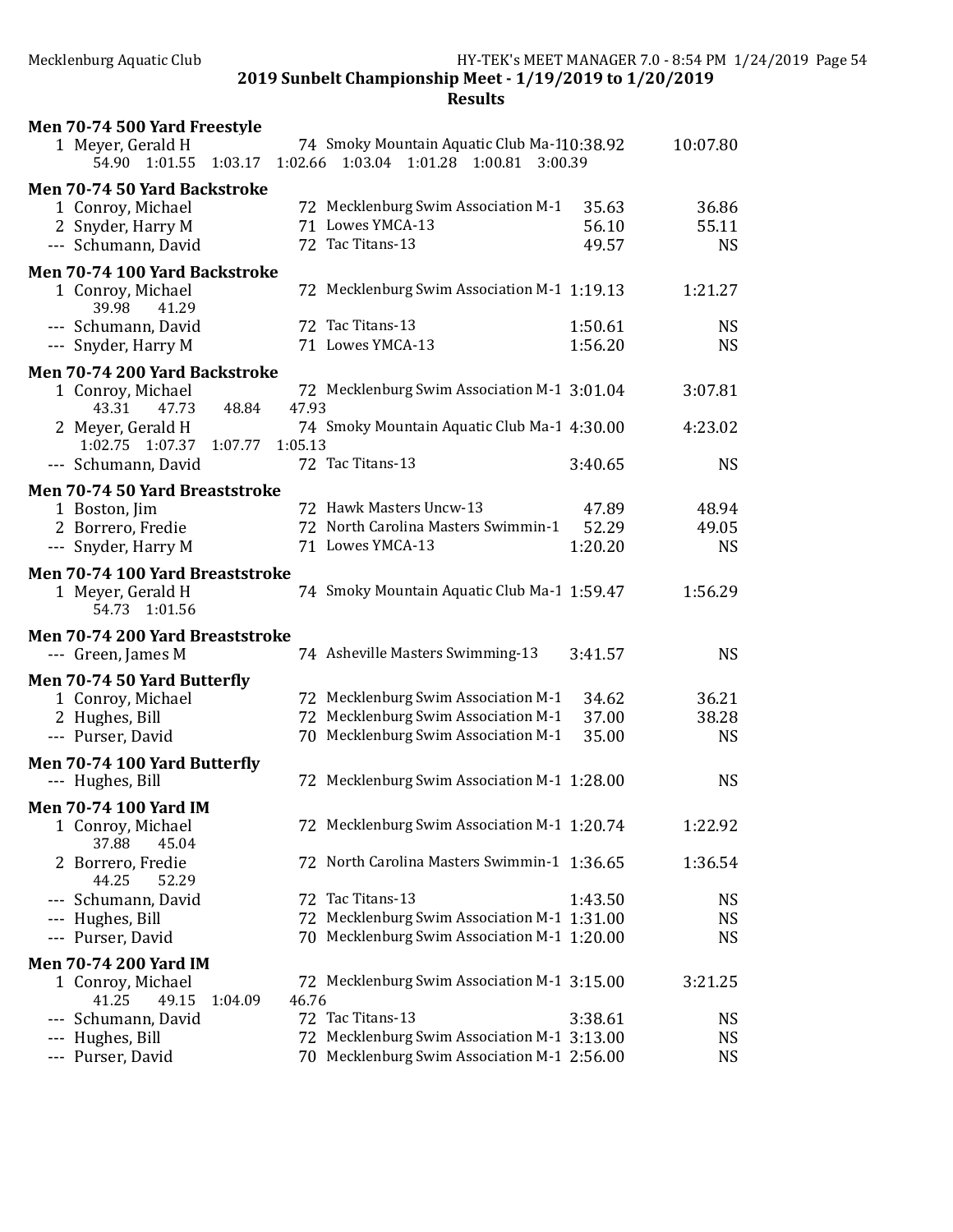| <b>Men 70-74 400 Yard IM</b>                                                          |                                                              |                                     |                                |
|---------------------------------------------------------------------------------------|--------------------------------------------------------------|-------------------------------------|--------------------------------|
| --- Schumann, David                                                                   | 72 Tac Titans-13                                             | 7:45.46                             | <b>NS</b>                      |
| --- Green, James M                                                                    | 74 Asheville Masters Swimming-13                             | 6:48.24                             | <b>NS</b>                      |
| Men 75-79 50 Yard Freestyle<br>1 White, Bernard                                       | 75 Charlotte SwimMasters-13                                  | 33.50                               | 31.70                          |
| 2 Gadol, Louis                                                                        | 77 Hillsborough Aquatic Club Mast-13                         | 34.59                               | 35.43                          |
| Men 75-79 100 Yard Backstroke                                                         |                                                              |                                     |                                |
| 1 Gadol, Louis<br>48.85<br>54.78                                                      | 77 Hillsborough Aquatic Club Mast-13 1:37.53                 |                                     | 1:43.63                        |
| Men 75-79 50 Yard Breaststroke<br>1 Gadol, Louis                                      | 77 Hillsborough Aquatic Club Mast-13                         | 43.22                               | 44.87                          |
| Men 75-79 200 Yard Breaststroke<br>1 Gadol, Louis<br>47.53 1:01.13 1:02.08            | 77 Hillsborough Aquatic Club Mast-13 3:47.75<br>1:00.67      |                                     | 3:51.41                        |
| Men 75-79 50 Yard Butterfly<br>1 White, Bernard                                       | 75 Charlotte SwimMasters-13                                  | 35.50                               | 34.34                          |
| <b>Men 75-79 100 Yard IM</b><br>1 Gadol, Louis<br>44.66<br>51.85                      | 77 Hillsborough Aquatic Club Mast-13 1:36.92                 |                                     | 1:36.51                        |
| Men 80-84 50 Yard Breaststroke<br>--- Stolz, Hal F                                    | 84 Georgia Masters-45                                        | 45.00                               | <b>NS</b>                      |
| Men 80-84 100 Yard Breaststroke<br>--- Stolz, Hal F                                   | 84 Georgia Masters-45                                        | 1:48.00                             | <b>NS</b>                      |
| Men 80-84 200 Yard Breaststroke<br>--- Stolz, Hal F                                   | 84 Georgia Masters-45                                        | 4:00.00                             | <b>NS</b>                      |
| Men 85-89 50 Yard Freestyle                                                           |                                                              |                                     |                                |
| 1 Barrett, Steve<br>--- Stolz, Irwin                                                  | 85 North Carolina Masters Swimmin-1<br>89 Georgia Masters-45 | 46.97<br>1:03.00                    | 48.27<br><b>NS</b>             |
| Men 85-89 200 Yard Freestyle                                                          |                                                              |                                     |                                |
| --- Stolz, Irwin                                                                      | 89 Georgia Masters-45                                        | 4:50.00                             | <b>NS</b>                      |
| Men 85-89 50 Yard Backstroke<br>--- Stolz, Irwin                                      | 89 Georgia Masters-45                                        | 1:30.00                             | <b>NS</b>                      |
| Men 85-89 100 Yard Backstroke<br>1 Barrett, Steve<br>56.72 1:03.36                    | 85 North Carolina Masters Swimmin-1 1:55.85                  |                                     | 2:00.08                        |
| Men 85-89 50 Yard Breaststroke                                                        |                                                              |                                     |                                |
| 1 Barrett, Steve<br>--- Stolz, Irwin                                                  | 85 North Carolina Masters Swimmin-1<br>89 Georgia Masters-45 | 57.56<br>1:30.00                    | 1:00.13<br><b>NS</b>           |
| Women 25+200 Yard Freestyle Relay                                                     |                                                              |                                     |                                |
| 1 North Carolina Masters Swir<br>1) Kennedy, Madison J W31<br>22.64<br>24.88<br>23.84 | A<br>2) Holland, Amy W47<br>23.67                            | <b>NT</b><br>3) Lindauer, Kerry W44 | 1:35.03<br>4) Braun, Erika W46 |
| 2 Gaston Gators - Gastonia NC                                                         | A                                                            | <b>NT</b>                           | 1:52.03                        |
| 1) Ballenger, Angie W49<br>29.14<br>29.87<br>27.15                                    | 2) Hauser, Whitney W27<br>25.87                              | 3) Lindquist, Carrie W43            | 4) Smith, Sarah W38            |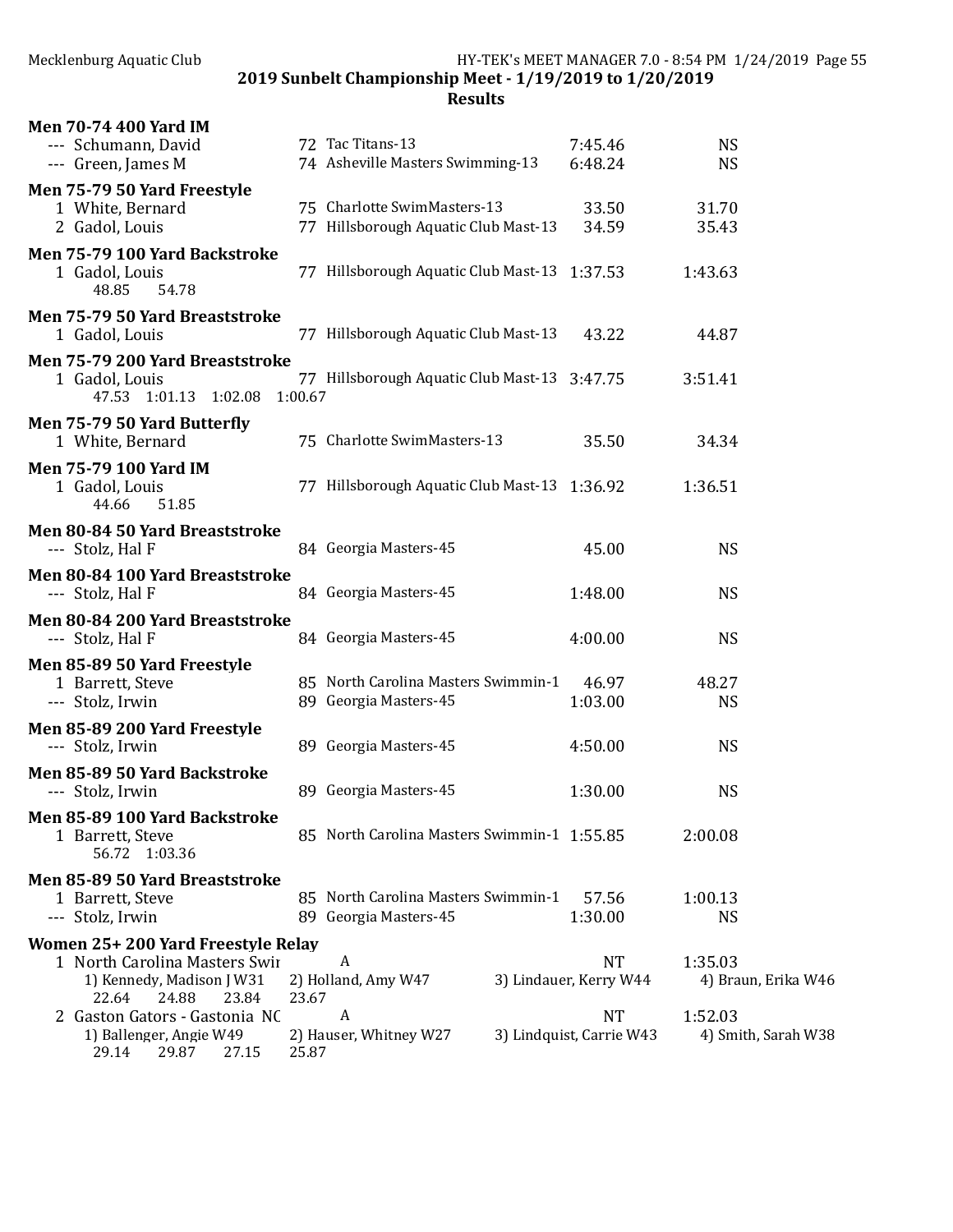2019 Sunbelt Championship Meet - 1/19/2019 to 1/20/2019

#### Results

| (Women 25+200 Yard Freestyle Relay)                                                                              |                                  |                                                                                       |                                                       |
|------------------------------------------------------------------------------------------------------------------|----------------------------------|---------------------------------------------------------------------------------------|-------------------------------------------------------|
| 3 Charlotte SwimMasters-13                                                                                       | A                                | NT <sub>1</sub>                                                                       | 1:56.48                                               |
| 1) Faucher, Chloe W35<br>28.26 32.66 27.33                                                                       | 2) Hargis, Jessica W39<br>28.23  | 3) Kern, Michelle W26                                                                 | 4) Simonini, Nina L W25                               |
| 4 Mecklenburg Swim Associat                                                                                      | $\boldsymbol{A}$                 | NT <sub>1</sub>                                                                       | 2:17.32                                               |
| 1) Fricano, Laura W47<br>36.67 33.03<br>35.54                                                                    | 2) Moore, Meredith W45<br>32.08  | 3) Rankin, Alison W46                                                                 | 4) Hines, Kelli W34                                   |
| --- Greenville Splash Masters-5 A                                                                                |                                  | <b>NT</b>                                                                             | DQ                                                    |
| 1) Hilbert, Brittany W34<br>26.35 30.33<br>35.73                                                                 | 2) Moore, Carolyn B W57<br>29.18 |                                                                                       | 3) Smith, Nicole M W36 4) Willingham, Molly W26       |
| Women 25+400 Yard Freestyle Relay                                                                                |                                  |                                                                                       |                                                       |
| 1 Gaston Gators - Gastonia NC                                                                                    | $\overline{A}$                   | NT 4:07.83                                                                            |                                                       |
| 1) Ballenger, Angie W49<br>31.11 1:05.55 30.23 1:03.65 27.91 1:00.22                                             |                                  | 2) Smith, Sarah W38 3) Lindquist, Carrie W43 4) Hauser, Whitney W27<br>58.41<br>27.57 |                                                       |
| 2 Greenville Splash Masters-5 A                                                                                  |                                  | <b>NT</b>                                                                             | 4:30.32                                               |
| 1) Hilbert, Brittany W34 2) Moore, Carolyn B W57 3) Smith, Nicole M W36<br>33.12 1:09.76 29.54 1:02.05           | 37.10 1:18.44                    | 28.86 1:00.07                                                                         | 4) Willingham, Molly W26                              |
| 3 Charlotte SwimMasters-13                                                                                       | A                                | 4:55.00                                                                               | 4:34.43                                               |
| 1) Kern, Michelle W26 2) Reyner, Solange W36 3) Hargis, Jessica W39<br>29.31 1:07.21 25.85 1:01.77 34.59 1:12.43 |                                  | 34.37 1:13.02                                                                         | 4) Cederburg, Sara W41                                |
| 4 Gaston Gators - Gastonia NC                                                                                    | B                                | NT                                                                                    | 4:38.07                                               |
| 1) Leftwich, Amanda L W43 2) Smith, Rachel W39<br>32.07 1:07.11 36.60 1:16.05 34.24 1:11.86                      |                                  | 3) Rankin, Alison W46<br>29.72 1:03.05                                                | 4) Clopp, Rebecca W28                                 |
| 5 Mecklenburg Swim Associat                                                                                      | $\mathbf{A}$                     | NT                                                                                    | 5:21.16                                               |
| 1) Wakeman, Trudy W58 2) Fricano, Laura W47 3) Gambrell, Carla W59 4) Hines, Kelli W34<br>43.71 1:29.55 15.47    | 37.69 41.48 1:20.26              | 42.38 1:53.66                                                                         |                                                       |
| --- SwimMAC Masters - Charlot                                                                                    | $\mathbf{A}$                     | <b>NT</b>                                                                             | DQ                                                    |
| 1) Dore, Mary W55<br>54.89 1:43.91 45.95 1:42.10 30.00 1:29.96                                                   |                                  | 2) Lowe, Rachel W27 3) Jones, Rebecca W51 4) Lindauer, Kerry W44<br>41.14             |                                                       |
| Women 25+200 Yard Medley Relay                                                                                   |                                  |                                                                                       |                                                       |
| 1 Gaston Gators - Gastonia NC                                                                                    | $\overline{A}$                   | NT <sub>1</sub>                                                                       | 2:05.46                                               |
| 1) Ballenger, Angie W49<br>32.21 36.96 30.49                                                                     | 2) Hauser, Whitney W27<br>25.80  | 3) Lindquist, Carrie W43 4) Smith, Sarah W38                                          |                                                       |
| 2 Greenville Splash Masters-5 A                                                                                  |                                  | <b>NT</b>                                                                             | 2:14.61                                               |
| 1) Hilbert, Brittany W34<br>33.23 36.55<br>29.31                                                                 | 2) Scott, Leslie W35<br>35.52    |                                                                                       | 3) Smith, Nicole M W36 4) Willingham, Molly W26       |
| 3 Charlotte SwimMasters-13                                                                                       | A                                | 2:43.00                                                                               | 2:24.47                                               |
| 1) Faucher, Chloe W31 2) Hargis, Jessica W39<br>35.25<br>45.63<br>36.23                                          | 27.36                            | 3) Kern, Michelle W26                                                                 | 4) Skelton, Heather W47                               |
| 4 SwimMAC Masters - Charlot                                                                                      | $\boldsymbol{A}$                 | <b>NT</b>                                                                             | 2:25.10                                               |
| 1) Druhan, Emily W52<br>34.34 1:01.77<br>31.13                                                                   | 2) Kirkpatrick, Amy W31<br>17.86 | 3) Lindauer, Kerry W44                                                                | 4) Lowe, Rachel W27                                   |
| 5 Gaston Gators - Gastonia NC                                                                                    | $\boldsymbol{B}$                 | <b>NT</b>                                                                             | 2:52.24                                               |
| 1) Cable, Erin W40<br>1:00.64<br>32.61<br>41.49                                                                  | 2) Clopp, Rebecca W28<br>37.50   |                                                                                       | 3) Roberts-Miller, Allison W42 4) Willis, Lindsay W39 |
| --- Mecklenburg Swim Associat                                                                                    | A                                | <b>NT</b>                                                                             | DQ                                                    |
| 1) Fisher, Reita W44<br>51.53<br>38.93<br>36.77                                                                  | 2) Hines, Kelli W34<br>43.62     |                                                                                       | 3) Vanderford, Stephanie W42 4) Wakeman, Trudy W58    |
| Women 25+400 Yard Medley Relay                                                                                   |                                  |                                                                                       |                                                       |
|                                                                                                                  |                                  |                                                                                       |                                                       |

1 Gaston Gators - Gastonia NC A<br>
1) Ballenger, Angie W49 2) Hauser, Whitney W27 3) Lindquist, Carrie W43 4) Smith, Sarah W38 1) Ballenger, Angie W49 2) Hauser, Whitney W27 35.34 1:12.34 41.33 1:27.73 36.43 1:16.98 1:07.14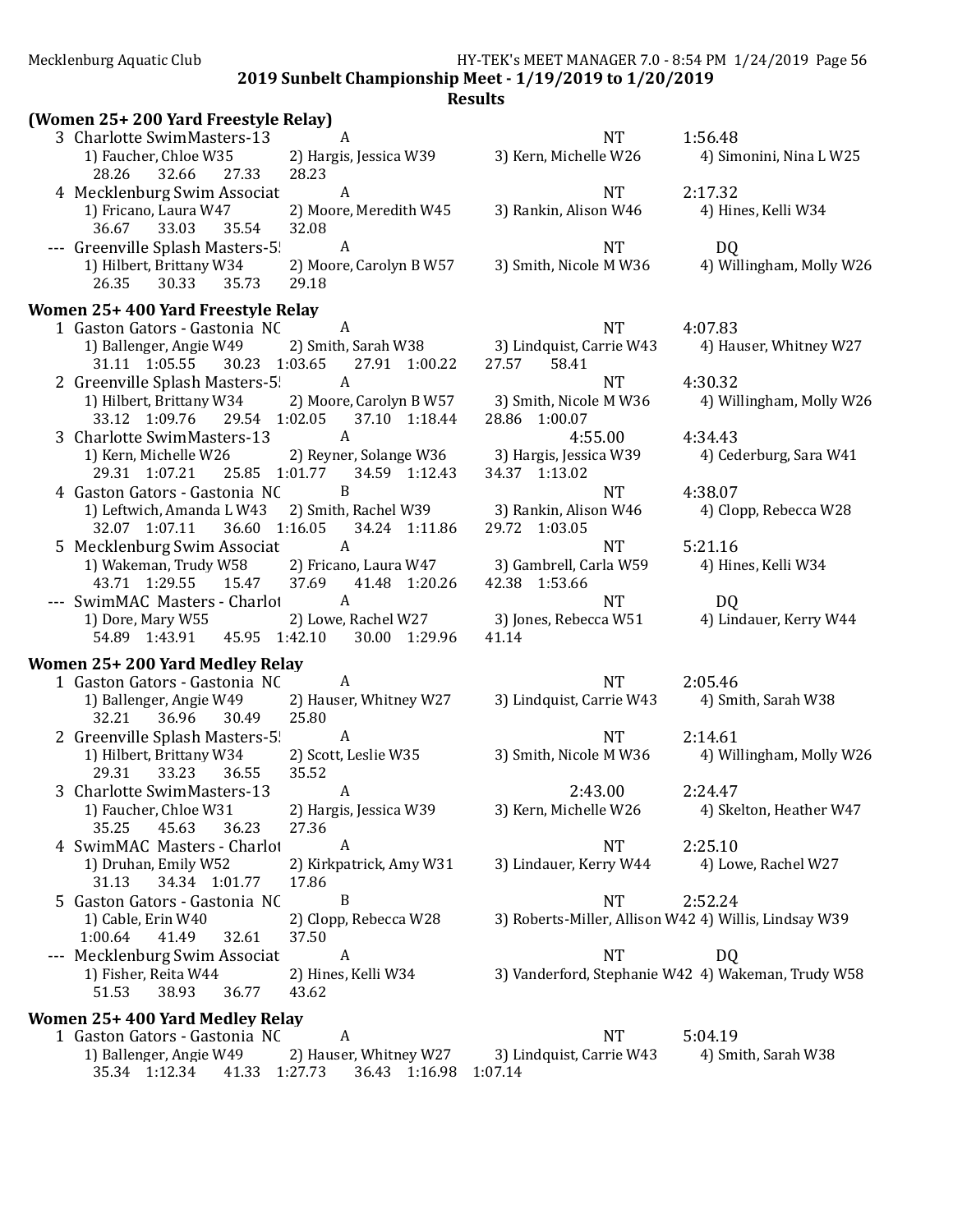Mecklenburg Aquatic Club HY-TEK's MEET MANAGER 7.0 - 8:54 PM 1/24/2019 Page 57 2019 Sunbelt Championship Meet - 1/19/2019 to 1/20/2019

|                                                                                                                                                              | $\boldsymbol{A}$                                        |                                                                            |                                      |
|--------------------------------------------------------------------------------------------------------------------------------------------------------------|---------------------------------------------------------|----------------------------------------------------------------------------|--------------------------------------|
| 1 SwimMAC Masters - Charlot<br>1) Dunn, Sara W46<br>29.64<br>28.35<br>27.58                                                                                  | 2) Koeppel, Brooke W40<br>26.02                         | <b>NT</b><br>3) Manion, Michele W50                                        | 1:51.59<br>4) Townes, Maureen M W44  |
| 2 Gaston Gators - Gastonia NC<br>1) Rankin, Lisa W43<br>32.84<br>39.07<br>34.73                                                                              | $\boldsymbol{A}$<br>2) Leftwich, Amanda L W43<br>29.95  | <b>NT</b><br>3) Smith, Rachel W39                                          | 2:16.59<br>4) Taylor, Donna W46      |
| 3 Hawk Masters Uncw-13<br>1) Pawlowski, Kathy W57<br>1:00.08<br>31.65<br>30.42                                                                               | $\boldsymbol{A}$<br>2) Stump, Karen W40<br>26.48        | <b>NT</b><br>3) Stump, Sandra W72                                          | 2:28.63<br>4) Uhl, Alicia W42        |
| 4 Gaston Gators - Gastonia NC<br>1) Cable, Erin W40<br>40.23<br>42.30<br>44.71                                                                               | B<br>2) Paschall, Katie W50<br>36.99                    | <b>NT</b><br>3) Roberts-Miller, Allison W42 4) Willis, Lindsay W39         | 2:44.23                              |
| Women 35+200 Yard Medley Relay<br>1 Charlotte SwimMasters-13<br>1) Hageman, Heather W45<br>36.89<br>33.98<br>35.91                                           | $\boldsymbol{A}$<br>2) Reyner, Solange W36<br>28.01     | 2:08.00<br>3) Rudisill, Kamie M W49                                        | 2:14.79<br>4) Holland, Irish W38     |
| 2 SwimMAC Masters - Charlot<br>1) Haskell, Amy W46<br>26.49<br>49.28<br>44.91                                                                                | $\boldsymbol{A}$<br>2) Koeppel, Brooke W40<br>27.89     | <b>NT</b><br>3) Morrell, Jennifer W43                                      | 2:28.57<br>4) Townes, Maureen M W44  |
| 3 Gaston Gators - Gastonia NC<br>1) Leftwich, Amanda L W43<br>41.36<br>42.62<br>33.71                                                                        | $\boldsymbol{A}$<br>2) Rankin, Alison W46<br>33.56      | <b>NT</b><br>3) Smith, Rachel W39                                          | 2:31.25<br>4) Taylor, Donna W46      |
| 4 Hawk Masters Uncw-13<br>1) Pawlowski, Kathy W57<br>1:51.00<br>32.88<br>27.45                                                                               | $\boldsymbol{A}$<br>2) Stump, Karen W40                 | <b>NT</b><br>3) Stump, Sandra W72                                          | 2:51.33<br>4) Uhl, Alicia W42        |
| Women 35+400 Yard Medley Relay<br>1 Mecklenburg Swim Associat<br>1) Mennen, Trista W41<br>39.11 1:20.86<br>49.05 1:43.41                                     | A<br>2) Rankin, Alison W46<br>41.67 2:05.33             | <b>NT</b><br>3) Moore, Meredith W45                                        | 5:09.60<br>4) Fricano, Laura W47     |
| Women 45+200 Yard Freestyle Relay<br>1 SwimMAC Masters - Charlot<br>1) Halligan, Kathleen W50<br>17.06<br>40.41<br>38.13                                     | $\boldsymbol{A}$<br>2) Hefron, Karen W59<br>51.45       | <b>NT</b><br>3) Strickler, Margot W55                                      | 2:27.05<br>4) Sumwalt, Christa C W46 |
| 2 Mecklenburg Swim Associat<br>1) Wakeman, Trudy W58<br>41.28<br>39.40<br>41.41                                                                              | $\boldsymbol{A}$<br>2) Lacjak, Julie W52<br>34.16       | <b>NT</b><br>3) Santini, Rosalind W62                                      | 2:36.25<br>4) Gambrell, Carla W59    |
| 3 Charlotte SwimMasters-13<br>1) Haruta, Deborah Martel W512) Sperry, Jennifer K W61<br>32.55<br>54.68 1:15.78                                               | A                                                       | <b>NT</b><br>3) Moeller, Mary Pat W68                                      | 2:43.01                              |
| Women 45+400 Yard Freestyle Relay<br>1 North Carolina Masters Swir<br>1) Holland, Amy W47<br>26.43<br>28.16 1:00.13<br>55.70                                 | A<br>2) Dunn, Sara W46<br>27.60<br>59.21                | 3:45.00<br>3) Buckley, Jennifer W47<br>51.97<br>24.91                      | 3:47.01<br>4) Braun, Erika W46       |
| 2 SwimMAC Masters - Charlot<br>1) Sumwalt, Christa C W46<br>31.02 1:04.02<br>27.24                                                                           | A<br>2) Druhan, Emily W52<br>57.43<br>34.95 1:12.29     | <b>NT</b><br>3) Halligan, Kathleen W50<br>26.28<br>56.27                   | 4:10.01<br>4) Haskell, Amy W46       |
| Women 45+800 Yard Freestyle Relay<br>1 North Carolina Masters Swir<br>1) Braun, Erika W46<br>57.36 1:28.47 1:59.74<br>27.26<br>30.82 1:06.42 1:42.45 2:17.88 | A<br>2) Buckley, Jennifer W47<br>19.52 1:06.07<br>17.29 | <b>NT</b><br>3) Dore, Mary W55<br>1:41.55 2:16.55<br>58.98 1:31.84 2:04.74 | 8:38.91<br>4) Holland, Amy W47       |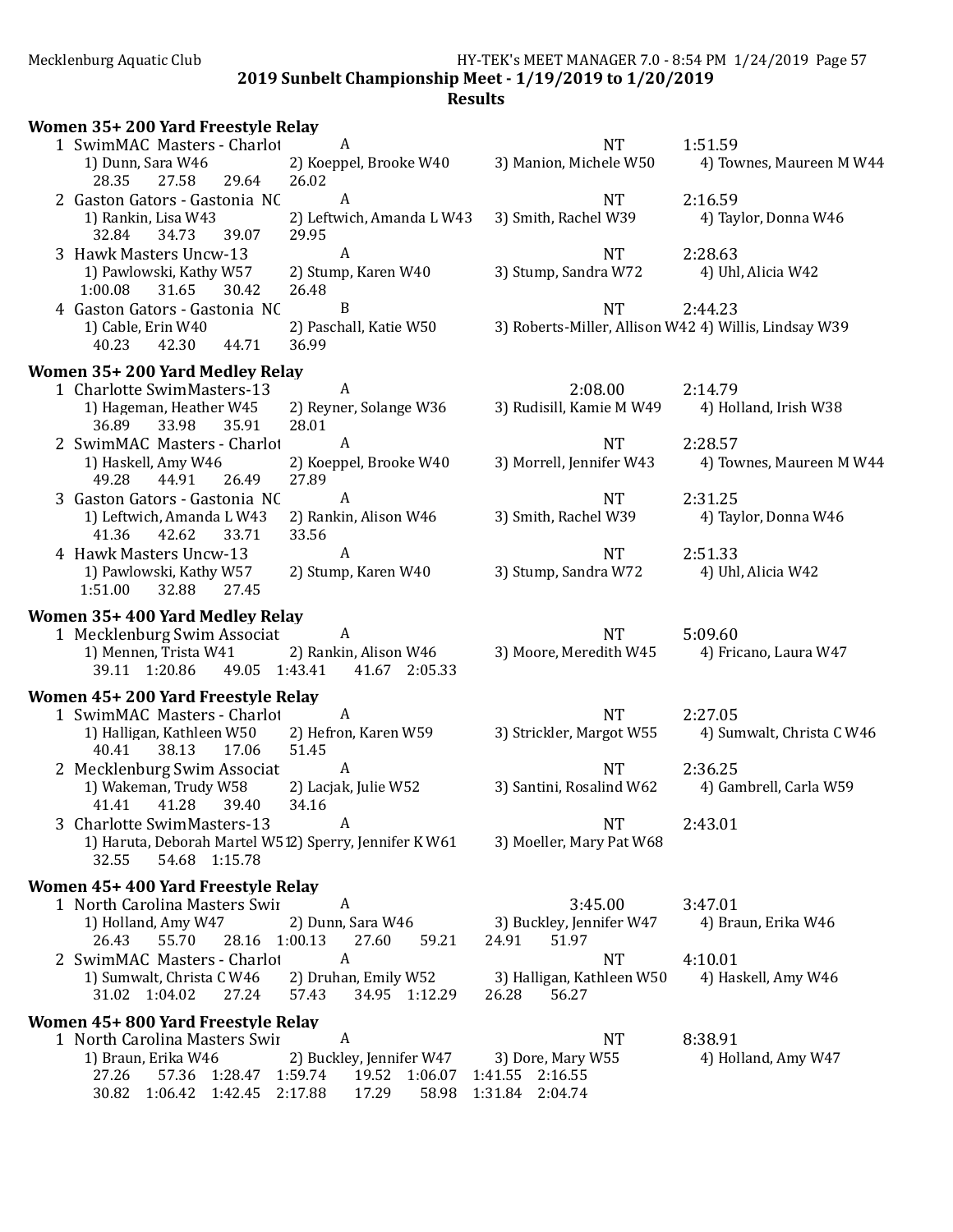2019 Sunbelt Championship Meet - 1/19/2019 to 1/20/2019

|       | Women 45+200 Yard Medley Relay                                            |                                                |                         |                          |
|-------|---------------------------------------------------------------------------|------------------------------------------------|-------------------------|--------------------------|
|       | 1 SwimMAC Masters - Charlot                                               | A                                              | NT                      | 2:19.78                  |
|       | 1) Dunn, Sara W46<br>27.32<br>48.53<br>34.17                              | 2) Halligan, Kathleen W50<br>29.76             | 3) Holland, Amy W47     | 4) Manion, Michele W50   |
|       | 2 Mecklenburg Swim Associat                                               | A                                              | <b>NT</b>               | 2:40.75                  |
|       | 1) Fricano, Laura W47                                                     | 2) Kerestes, Jennifer J W45                    | 3) Gambrell, Carla W59  | 4) Morris, Caren W51     |
|       | 43.11 1:02.14<br>19.10                                                    | 36.40                                          |                         |                          |
|       | 3 Greenville Splash Masters-5                                             | A                                              | <b>NT</b>               | 3:00.49                  |
|       | 1) Elliott, Kacky W80                                                     | 2) Hebel, Janice W59                           | 3) Moore, Carolyn B W57 | 4) Stephens, Brenda W55  |
|       | 38.72<br>32.01<br>1:04.81                                                 | 44.95                                          |                         |                          |
|       | Women 45+400 Yard Medley Relay                                            |                                                |                         |                          |
|       | 1 North Carolina Masters Swir                                             | A                                              | <b>NT</b>               | 4:10.75                  |
|       | 1) Buckley, Jennifer W47 2) Dunn, Sara W46<br>32.05 1:07.19 32.82 3:03.56 |                                                | 3) Braun, Erika W46     | 4) Holland, Amy W47      |
|       |                                                                           |                                                |                         |                          |
|       | Women 55+200 Yard Freestyle Relay<br>1 Greenville Splash Masters-5!       | A                                              | NT                      | 2:39.13                  |
|       | 1) Hebel, Janice W59                                                      | 2) Panayotoff, Kristi W70                      | 3) Quinn, Cheryl W58    | 4) Stephens, Brenda W55  |
|       | 47.79 1:16.64<br>34.70                                                    |                                                |                         |                          |
|       | Women 55+400 Yard Freestyle Relay                                         |                                                |                         |                          |
|       | 1 Greenville Splash Masters-5                                             | A                                              | <b>NT</b>               | 5:52.43                  |
|       | 1) Hebel, Janice W59                                                      | 2) Panayotoff, Kristi W70 3) Quinn, Cheryl W58 |                         | 4) Stephens, Brenda W55  |
|       | 35.25 1:13.90 17.73 49.22 52.67 1:39.22                                   |                                                | 57.07 2:10.09           |                          |
|       | Women 55+200 Yard Medley Relay                                            |                                                |                         |                          |
|       | 1 SwimMAC Masters - Charlot                                               | A                                              | <b>NT</b>               | 2:53.94                  |
|       | 1) Dore, Mary W55 2) Hefron, Karen W59                                    |                                                | 3) Parsons, Donna W68   | 4) Strickler, Margot W55 |
|       | 40.92 1:06.71 1:06.31                                                     |                                                |                         |                          |
|       | Women 65+400 Yard Freestyle Relay                                         |                                                |                         |                          |
|       | 1 North Carolina Masters Swir                                             | A                                              | 6:40.00                 | 6:01.59                  |
|       | 1) Parsons, Donna W68<br>37.02 1:15.18 45.92 1:45.66 23.22                | 2) Murray, Cheryl W66<br>43.27 2:17.48         | 3) Ivory, Darnell W67   | 4) Moeller, Mary Pat W68 |
|       |                                                                           |                                                |                         |                          |
|       | Men 18+400 Yard Freestyle Relay<br>1 Fort Bragg Masters-13                | A                                              | <b>NT</b>               | 5:03.72                  |
|       | 1) Villena, Roniel M23                                                    | 2) Hendricks, Roberto M43                      | 3) Manley, Donald M57   |                          |
|       | 35.96 1:24.25 20.69 58.43                                                 | 28.16 1:06.52                                  | 42.68 1:34.52           |                          |
|       | Men 25+200 Yard Freestyle Relay                                           |                                                |                         |                          |
|       | 1 SwimMAC Masters - Charlot                                               | A                                              | <b>NT</b>               | 1:35.13                  |
|       | 1) Flynn, Robert M44                                                      | 2) Havens, Kurt M36                            | 3) Rossi, Dave M30      | 4) Parks, Kevin M30      |
|       | 24.90<br>24.00<br>23.41                                                   | 22.82                                          |                         |                          |
|       | 2 Mecklenburg Swim Associat                                               | A                                              | <b>NT</b>               | 1:40.96                  |
|       | 1) Guittard, Grant M26                                                    | 2) McCormick, Bill M45                         | 3) Smith, Trey M28      | 4) Brown, Stephen M52    |
|       | 23.78<br>26.79<br>24.24<br>3 Charlotte SwimMasters-13                     | 26.15<br>A                                     | <b>NT</b>               | 1:45.43                  |
|       | 1) Clark, Nathan M25                                                      | 2) Lazo, Chris M26                             | 3) Makhuli, Mark M49    | 4) Sloan, Thomas P M36   |
|       | 25.55<br>25.83<br>31.71                                                   | 22.34                                          |                         |                          |
| $---$ | Greenville Splash Masters-5!                                              | A                                              | <b>NT</b>               | DQ                       |
|       | 1) Cooper, Kenneth M49                                                    | 2) Geiger, Oliver M27                          | 3) Seigler, Robert M40  | 4) Sawyer, Wesley M41    |
|       | 24.30<br>32.04<br>24.26                                                   | 24.27                                          |                         |                          |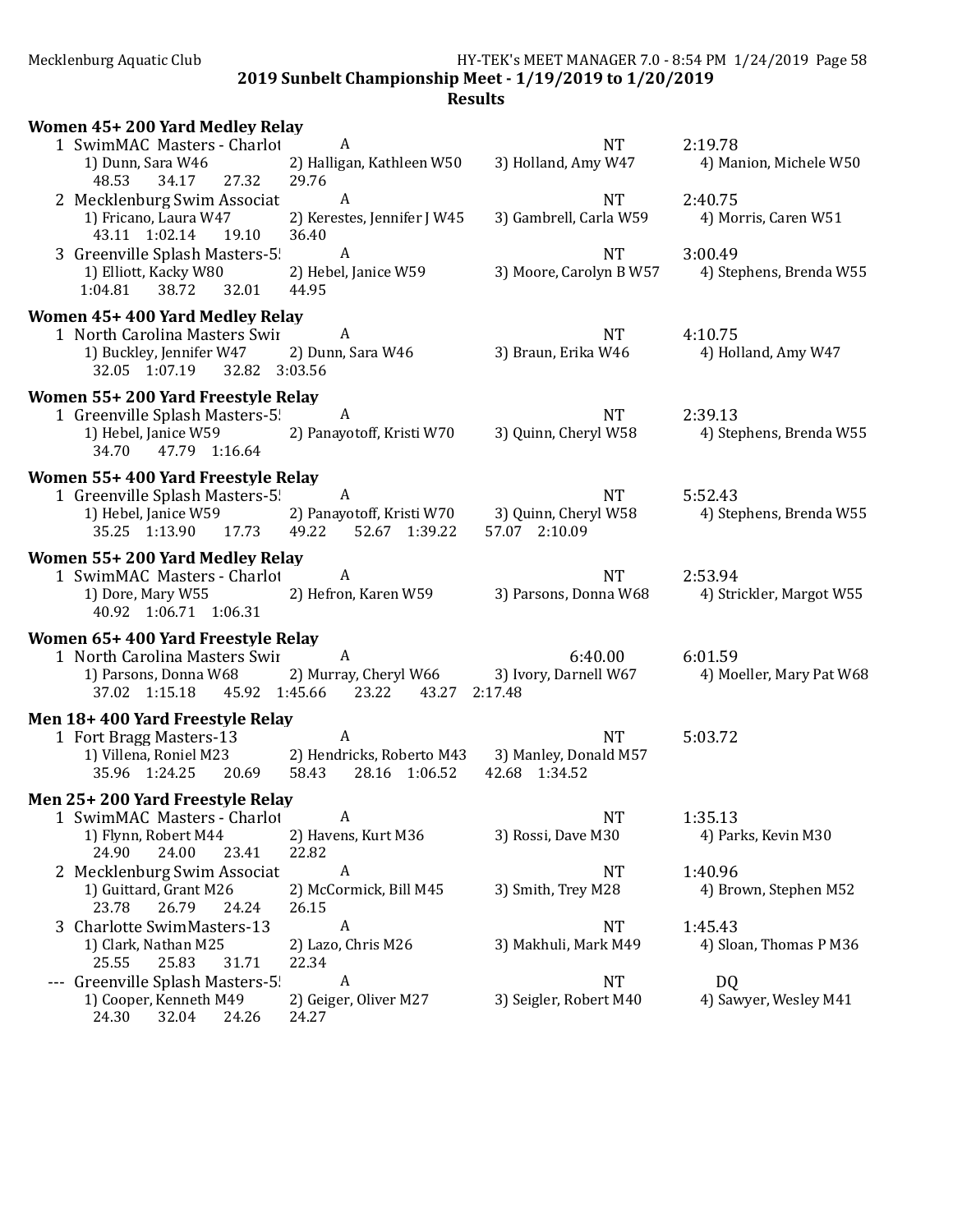2019 Sunbelt Championship Meet - 1/19/2019 to 1/20/2019

| Men 25+400 Yard Freestyle Relay                                                                                             |                                                                      |                                                                        |                                     |
|-----------------------------------------------------------------------------------------------------------------------------|----------------------------------------------------------------------|------------------------------------------------------------------------|-------------------------------------|
| 1 SwimMAC Masters - Charlot<br>1) Parks, Kevin M30                                                                          | A<br>2) Gossert, Theodore M49                                        | <b>NT</b><br>3) Funkhauser, Caleb M38                                  | 3:59.81<br>4) Rossi, Dave M30       |
| 32.01 1:09.29<br>25.20<br>53.33                                                                                             | 30.18 1:04.71                                                        | 25.16<br>52.48                                                         |                                     |
| 2 Charlotte SwimMasters-13<br>1) Doyle, James M53<br>33.14 1:09.45<br>26.37                                                 | A<br>2) Sloan, Thomas P M36<br>56.98<br>33.80 1:11.28                | 4:27.00<br>3) Smith, Jeffrey M55<br>15.87<br>54.38                     | 4:12.09<br>4) Clark, Nathan M25     |
| 3 Greenville Splash Masters-5!<br>1) Geiger, Oliver M27<br>34.19 1:12.48<br>26.86<br>56.09                                  | A<br>2) Schneidet, Sebastian M35 3) Stone, Jeff M67<br>37.96 1:21.61 | <b>NT</b><br>21.49 1:15.52                                             | 4:45.70<br>4) Haverland, Rick A M66 |
| Men 25+800 Yard Freestyle Relay                                                                                             |                                                                      |                                                                        |                                     |
| 1 Greenville Splash Masters-5!<br>1) Seigler, Robert M40<br>58.38 1:30.59 2:02.69<br>27.91<br>29.61 1:02.35 1:35.87 2:08.99 | A<br>2) Cooper, Kenneth M49<br>29.38 1:01.62<br>29.52 1:01.28        | <b>NT</b><br>3) Kane, Robert M33<br>1:35.48 2:09.55<br>1:33.47 2:05.57 | 8:26.80<br>4) Decker, John M44      |
| Men 25+200 Yard Medley Relay                                                                                                |                                                                      |                                                                        |                                     |
| 1 SwimMAC Masters - Charlot<br>1) Flynn, Robert M44<br>27.53                                                                | A<br>2) Funkhauser, Caleb M38<br>28.60                               | <b>NT</b><br>3) Parks, Kevin M30                                       | 1:52.30<br>4) Rossi, Dave M30       |
| 2 Mecklenburg Swim Associat                                                                                                 | A                                                                    | <b>NT</b>                                                              | 1:53.99                             |
| 1) Guittard, Grant M26<br>31.01                                                                                             | 2) McCormick, Bill M45<br>23.50                                      | 3) Brekovsky, Tom M56                                                  | 4) Squires, Jacob M37               |
| 3 Greenville Splash Masters-5!                                                                                              | A                                                                    | <b>NT</b>                                                              | 2:07.13                             |
| 1) Stone, Jeff M67<br>33.42<br>37.98<br>28.42                                                                               | 2) Geiger, Oliver M27<br>27.31                                       | 3) Kane, Robert M33                                                    | 4) Walsh, James M41                 |
| 4 Charlotte SwimMasters-13                                                                                                  | A                                                                    | 2:05.00                                                                | 2:10.32                             |
| 1) Clark, Nathan M25<br>34.51<br>43.88<br>27.17                                                                             | 2) Lazo, Chris M26<br>24.76                                          | 3) Morin, Reid M26                                                     | 4) Shue, Billy M34                  |
| Men 25+400 Yard Medley Relay                                                                                                |                                                                      |                                                                        |                                     |
| 1 SwimMAC Masters - Charlot                                                                                                 | A                                                                    | <b>NT</b>                                                              | 4:00.18                             |
| 1) Butcher, Rob M46<br>31.00 1:06.75<br>28.59<br>58.51                                                                      | 2) Flynn, Robert M44<br>28.44 1:02.72                                | 3) Parks, Kevin M30<br>24.82<br>52.20                                  | 4) Rossi, Dave M30                  |
| 2 Mecklenburg Swim Associat<br>1) Brown, Stephen M52<br>36.63 1:14.37 32.59 1:10.87                                         | $\boldsymbol{A}$<br>2) Guittard, Grant M26<br>33.80 1:14.80          | <b>NT</b><br>3) Smith, Trey M28<br>55.26<br>27.06                      | 4:35.30<br>4) McCormick, Bill M45   |
| Men 35+200 Yard Freestyle Relay                                                                                             |                                                                      |                                                                        |                                     |
| 1 Greenville Splash Masters-5!                                                                                              | A                                                                    | <b>NT</b>                                                              | 1:42.27                             |
| 1) Decker, John M44<br>24.91<br>27.33<br>24.65                                                                              | 2) VanSant, John M53<br>25.38                                        | 3) Walsh, James M41                                                    |                                     |
| 2 Charlotte SwimMasters-13                                                                                                  | A                                                                    | <b>NT</b>                                                              | 1:48.67                             |
| 1) Adcock, Albert M M61<br>26.13<br>24.94<br>26.60                                                                          | 2) Green, Marcus M43<br>31.00                                        | 3) Kennedy, Gene M59                                                   | 4) Piscitelli, Jonathan M38         |
| 3 SwimMAC Masters - Charlot                                                                                                 | A                                                                    | <b>NT</b>                                                              | 1:52.80                             |
| 1) Funkhauser, Caleb M38<br>29.76<br>28.15<br>28.56                                                                         | 2) Gossert, Theodore M49<br>26.33                                    | 3) Robling, Steve W M48                                                | 4) Sturgis, Jason M46               |
| Men 35+400 Yard Freestyle Relay                                                                                             |                                                                      |                                                                        |                                     |
| 1 Greenville Splash Masters-5!                                                                                              | A                                                                    | <b>NT</b>                                                              | 3:45.41                             |
| 1) VanSant, John M53<br>26.02<br>54.11<br>28.37 1:01.17                                                                     | 2) Sawyer, Wesley M41<br>26.01<br>55.01                              | 3) Seigler, Robert M40<br>55.12<br>26.12                               | 4) Walsh, James M41                 |
| 2 SwimMAC Masters - Charlot                                                                                                 | A                                                                    | <b>NT</b>                                                              | 3:48.37                             |
| 1) Butcher, Rob M46<br>30.27 1:03.04<br>27.31                                                                               | 2) Flynn, Robert M44<br>58.31<br>25.68<br>54.86                      | 3) Robling, Steve W M48<br>52.16<br>24.35                              | 4) Sturgis, Jason M46               |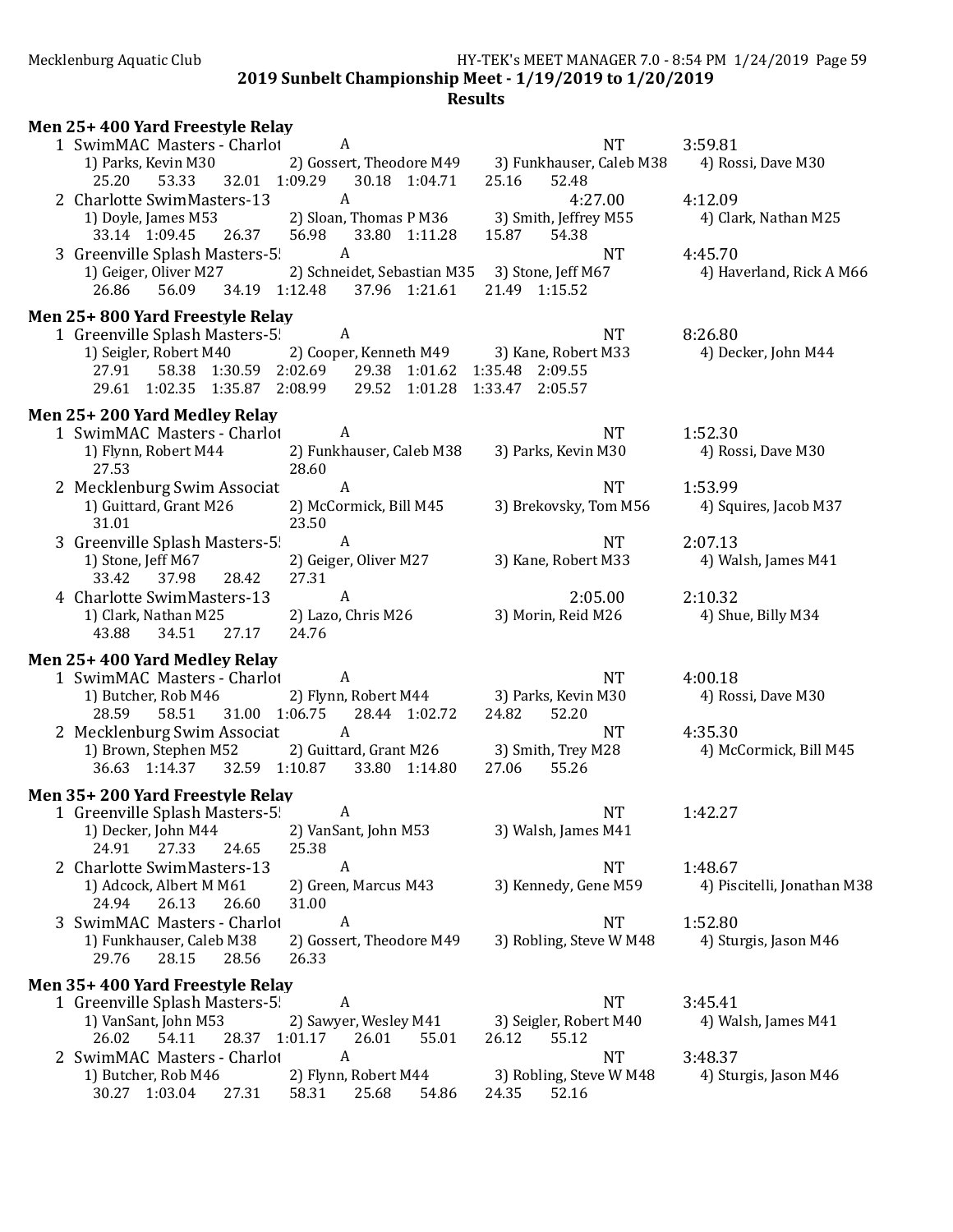2019 Sunbelt Championship Meet - 1/19/2019 to 1/20/2019

| Men 35+200 Yard Medley Relay<br>1 Greenville Splash Masters-5! A<br>2) Sawyer, Wesley M41<br>1) Cooper, Kenneth M49<br>31.40 26.80<br>29.50<br>23.22                                                                                                                                  | <b>NT</b><br>3) Seigler, Robert M40                                                                                                                                                     | 1:50.92<br>4) VanSant, John M53                                                                                      |
|---------------------------------------------------------------------------------------------------------------------------------------------------------------------------------------------------------------------------------------------------------------------------------------|-----------------------------------------------------------------------------------------------------------------------------------------------------------------------------------------|----------------------------------------------------------------------------------------------------------------------|
| Men 35+400 Yard Medley Relay<br>1 Greenville Splash Masters-5 A<br>1) Sawyer, Wesley M41<br>32.33 1:05.13 34.65 1:12.89 28.56 1:02.04                                                                                                                                                 | NT<br>2) VanSant, John M53 3) Decker, John M44<br>19.47 57.67                                                                                                                           | 4:17.73<br>4) Seigler, Robert M40                                                                                    |
| Men 45+200 Yard Freestyle Relay<br>1 SwimMAC Masters - Charlot A<br>2) Davis, William M51<br>1) Andersen, Morten M48<br>24.54 25.99 23.00 23.44                                                                                                                                       | NT<br>3) Higson, Gregg M47                                                                                                                                                              | 1:36.97<br>4) Pistorio, Tyge M53                                                                                     |
| Men 45+400 Yard Freestyle Relay<br>1 SwimMAC Masters - Charlot A<br>1) Andersen, Morten M48<br>25.20<br>52.92 15.90<br>25.26<br>52.68<br>2 Mecklenburg Swim Associat<br>A<br>1) Arnold, Matthew M58<br>32.06 1:07.54 27.36<br>58.40 28.98 1:01.22                                     | <b>NT</b><br>2) Higson, Gregg M47 3) Hilgen, Thomas M54<br>55.62<br>24.49<br>51.98<br><b>NT</b><br>2) Brekovsky, Tom M56 3) Brown, Stephen M52 4) McCormick, Bill M45<br>25.79<br>53.88 | 3:33.20<br>4) Pistorio, Tyge M53<br>4:01.04                                                                          |
| Men 45+200 Yard Medley Relay<br>1 SwimMAC Masters - Charlot<br>$\overline{A}$<br>2) Higson, Gregg M47<br>1) Andersen, Morten M48<br>28.52<br>25.61<br>30.82 26.30<br>2 Mecklenburg Swim Associat<br>A<br>1) Arnold, Matthew M58<br>2) Weslock, Rick M47<br>39.53 44.02 30.39<br>32.94 | NT                                                                                                                                                                                      | 1:51.25<br>3) Hilgen, Thomas M54 4) Robling, Steve W M48<br>NT 2:26.88<br>3) Brown, Stephen M52 4) Morris, Brent M53 |
| Men 45+400 Yard Medley Relay<br>1 SwimMAC Masters - Charlot<br>A<br>1) Andersen, Morten M48<br>33.90 1:08.06 20.39 1:10.28 26.73                                                                                                                                                      | <b>NT</b><br>2) Pistorio, Tyge M53 3) Hilgen, Thomas M54 4) Smith, Stratton M54<br>58.05 25.69 57.58                                                                                    | 4:13.97                                                                                                              |
| Men 55+200 Yard Freestyle Relay<br>1 SwimMAC Masters - Charlot A<br>1) Glender, Carlos M64 2) Oudin, Jack M69<br>30.90  16.91  19.70  1:05.54                                                                                                                                         | <b>NT</b>                                                                                                                                                                               | 2:13.05<br>3) Pirie, Harry M56 4) Sheinis, Richard M60                                                               |
| Men 55+400 Yard Freestyle Relay<br>1 SwimMAC Masters - Charlot A<br>1) Glender, Carlos M64<br>2) Oudin, Jack M69<br>16.42 1:19.96 16.30<br>31.21 1:07.59                                                                                                                              | <b>NT</b><br>3) Pirie, Harry M56<br>35.31<br>41.45 2:02.99                                                                                                                              | 5:05.85<br>4) Sheinis, Richard M60                                                                                   |
| Men 55+200 Yard Medley Relay<br>1 SwimMAC Masters - Charlot<br>A<br>1) Glender, Carlos M64<br>2) Hunt, Steve M55<br>33.47 1:17.65<br>28.32                                                                                                                                            | NT.<br>3) Hopkins, Mark M56                                                                                                                                                             | 2:19.44<br>4) Sheinis, Richard M60                                                                                   |
| Men 55+400 Yard Medley Relay<br>1 SwimMAC Masters - Charlot<br>A<br>1) Glender, Carlos M64<br>2) Hunt, Steve M55<br>1:46.01<br>32.06 1:27.09<br>37.91 1:22.47                                                                                                                         | NT.<br>3) Pirie, Harry M56<br>38.78 1:21.27                                                                                                                                             | 5:56.84<br>4) Sheinis, Richard M60                                                                                   |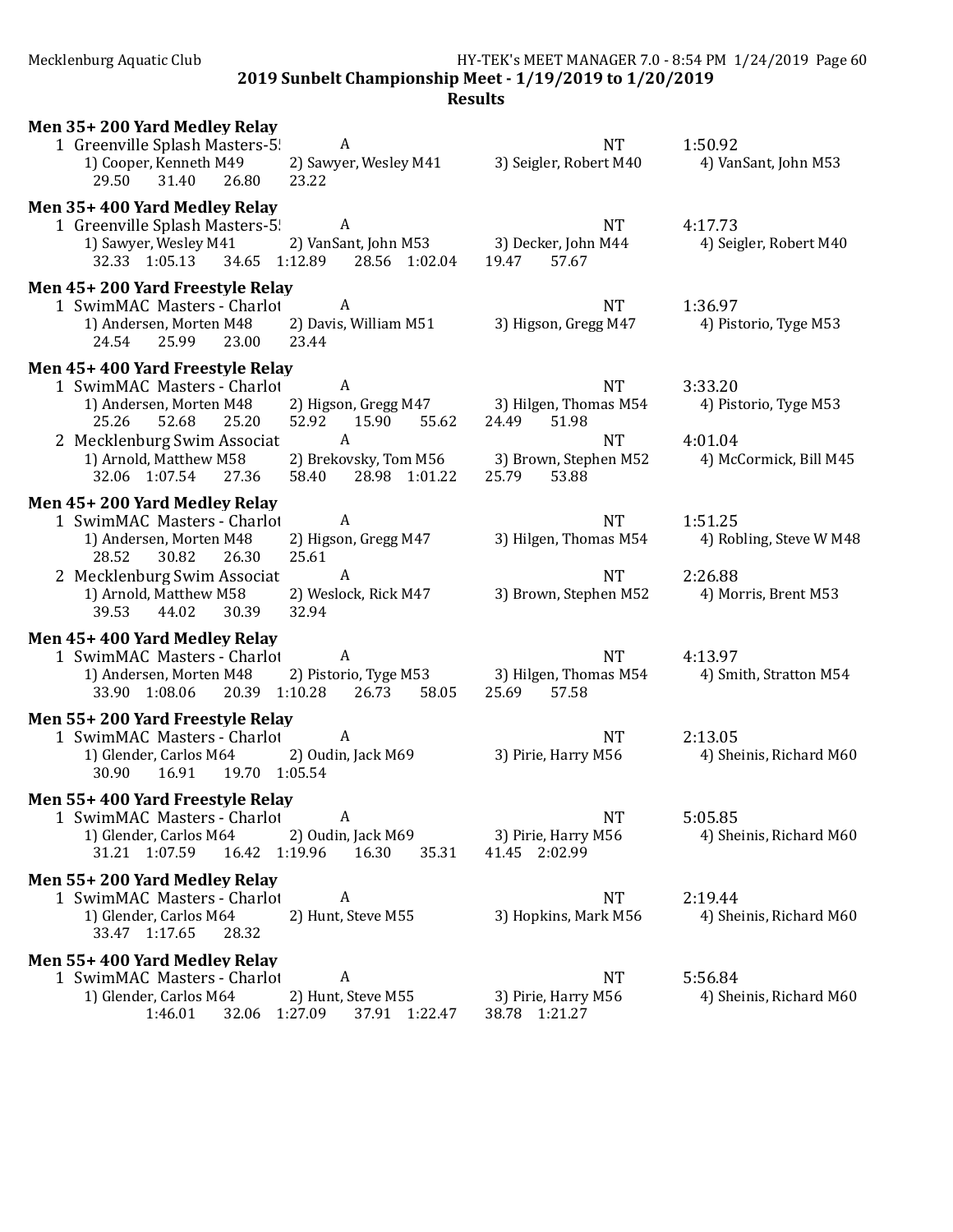2019 Sunbelt Championship Meet - 1/19/2019 to 1/20/2019

| Men 65+200 Yard Freestyle Relay                                              |                                                     |                                          |                                                        |  |
|------------------------------------------------------------------------------|-----------------------------------------------------|------------------------------------------|--------------------------------------------------------|--|
| 1 Mecklenburg Swim Associat                                                  | A                                                   | <b>NT</b>                                | 2:08.78                                                |  |
| 1) Meyers, Peter B M66<br>33.82<br>27.50<br>33.83                            | 2) Hughes, Bill M72<br>33.63                        | 3) Conroy, Michael M72                   | 4) Purser, David M70                                   |  |
|                                                                              |                                                     |                                          |                                                        |  |
| Men 65+400 Yard Freestyle Relay<br>1 Mecklenburg Swim Associat               | A                                                   | <b>NT</b>                                | 4:49.96                                                |  |
| 1) Purser, David M70                                                         | 2) Conroy, Michael M72                              | 3) Hughes, Bill M72                      | 4) Meyers, Peter B M66                                 |  |
| 34.30 1:14.13<br>26.64 1:14.52                                               | 15.68<br>37.09                                      | 39.69 1:44.22                            |                                                        |  |
| Men 65+200 Yard Medley Relay                                                 |                                                     |                                          |                                                        |  |
| 1 Mecklenburg Swim Associat                                                  | A                                                   | <b>NT</b>                                | 2:33.08                                                |  |
| 1) Conroy, Michael M72                                                       | 2) Hughes, Bill M72                                 | 3) Meyers, Peter B M66                   | 4) Purser, David M70                                   |  |
| 47.28<br>37.58<br>38.25                                                      | 29.97                                               |                                          |                                                        |  |
| Mixed 18+200 Yard Medley Relay                                               |                                                     |                                          |                                                        |  |
| 1 Fort Bragg Masters-13<br>1) Hendricks, Roberto M43                         | A                                                   | <b>NT</b><br>3) Shank, Elise W22         | 2:41.71                                                |  |
| 48.60<br>40.17<br>36.35                                                      | 2) Manley, Donald M57<br>36.59                      |                                          | 4) Villena, Roniel M23                                 |  |
| Mixed 25+200 Yard Freestyle Relay                                            |                                                     |                                          |                                                        |  |
| 1 Gaston Gators - Gastonia NC                                                | A                                                   | <b>NT</b>                                | 1:43.50                                                |  |
| 1) Hauser, Whitney W27                                                       | 2) Lindquist, Carrie W43                            | 3) Major, David M48                      | 4) Niemeyer, Chuck M51                                 |  |
| 25.67<br>26.84<br>26.11                                                      | 24.88                                               |                                          |                                                        |  |
| 2 Charlotte SwimMasters-13                                                   | $\boldsymbol{A}$                                    | <b>NT</b>                                | 1:43.94                                                |  |
| 1) Brown, Asheton W29<br>25.65<br>27.28<br>26.65                             | 2) Green, Marcus M43<br>24.36                       | 3) Hageman, Heather W45                  | 4) Piscitelli, Jonathan M38                            |  |
| 3 Greenville Splash Masters-5                                                | $\mathbf{A}$                                        | <b>NT</b>                                | 1:46.31                                                |  |
| 1) Geiger, Oliver M27                                                        | 2) Kane, Robert M33                                 | 3) Moore, Carolyn B W57                  | 4) Willingham, Molly W26                               |  |
| 25.71<br>26.28<br>29.40                                                      | 24.92                                               |                                          |                                                        |  |
| 4 Mecklenburg Swim Associat                                                  | $\boldsymbol{A}$                                    | <b>NT</b>                                | 1:55.33                                                |  |
| 1) Guittard, Grant M26<br>24.33<br>30.39<br>32.29                            | 2) Hines, Kelli W34<br>28.32                        | 3) Mennen, Trista W41                    | 4) Smith, Trey M28                                     |  |
| 5 Charlotte SwimMasters-13                                                   | B                                                   | <b>NT</b>                                | 1:57.62                                                |  |
| 1) Hargis, Jessica W39                                                       | 2) Lazo, Chris M26                                  | 3) Makhuli, Mark M49                     | 4) Simonini, Nina L W25                                |  |
| 28.56<br>31.30<br>15.22                                                      | 42.54                                               |                                          |                                                        |  |
| 6 Tennessee Aquatics Masters                                                 | A                                                   | <b>NT</b>                                | 1:59.24                                                |  |
| 1) Burlingame, Sharon M W62 2) Toth, Dennis J M64<br>26.14<br>34.62<br>33.19 | 25.29                                               |                                          | 3) Mitchell, Cassandra J W31 4) Gutierrez, Rommy A M33 |  |
| 7 Greenville Splash Masters-5!                                               | B                                                   | <b>NT</b>                                | 2:01.98                                                |  |
| 1) Hilbert, Brittany W34                                                     | 2) Sawyer, Wesley M41                               | 3) Seigler, Robert M40                   | 4) Smith, Nicole M W36                                 |  |
| 26.16<br>36.44<br>28.00                                                      | 31.38                                               |                                          |                                                        |  |
| Mixed 25+400 Yard Freestyle Relay                                            |                                                     |                                          |                                                        |  |
| 1 Charlotte SwimMasters-13                                                   | $\boldsymbol{A}$                                    | <b>NT</b>                                | 3:40.11                                                |  |
| 1) Holland, Irish W38<br>27.71<br>58.33<br>26.78                             | 2) Brown, Asheton W29<br>59.07<br>24.43<br>52.19    | 3) Baccich, Thorn M35<br>23.74<br>50.52  | 4) Ruddy, Jason M30                                    |  |
| 2 Greenville Splash Masters-5!                                               | $\boldsymbol{A}$                                    | <b>NT</b>                                | 3:51.55                                                |  |
| 1) Geiger, Oliver M27                                                        | 2) Moore, Carolyn B W57                             | 3) Sawyer, Wesley M41                    | 4) Willingham, Molly W26                               |  |
| 26.14<br>54.90<br>26.55                                                      | 55.88<br>30.52 1:03.66                              | 57.11<br>27.47                           |                                                        |  |
| 3 Gaston Gators - Gastonia NC                                                | $\boldsymbol{A}$                                    | <b>NT</b>                                | 3:52.52                                                |  |
| 1) Hauser, Whitney W27<br>28.76 1:00.84<br>27.94                             | 2) Lindquist, Carrie W43<br>57.44<br>27.65<br>58.47 | 3) Niemeyer, Chuck M51<br>26.29<br>55.77 | 4) Major, David M48                                    |  |
| 4 Charlotte SwimMasters-13                                                   | B                                                   | <b>NT</b>                                | 4:32.93                                                |  |
| 1) Haruta, Deborah Martel W512) Kern, Michelle W26                           |                                                     | 3) Makhuli, Mark M49                     | 4) Sloan, Thomas P M36                                 |  |
| 33.61 1:10.04 1:11.71 1:44.39                                                | 35.10 1:05.06                                       | 33.44                                    |                                                        |  |
|                                                                              |                                                     |                                          |                                                        |  |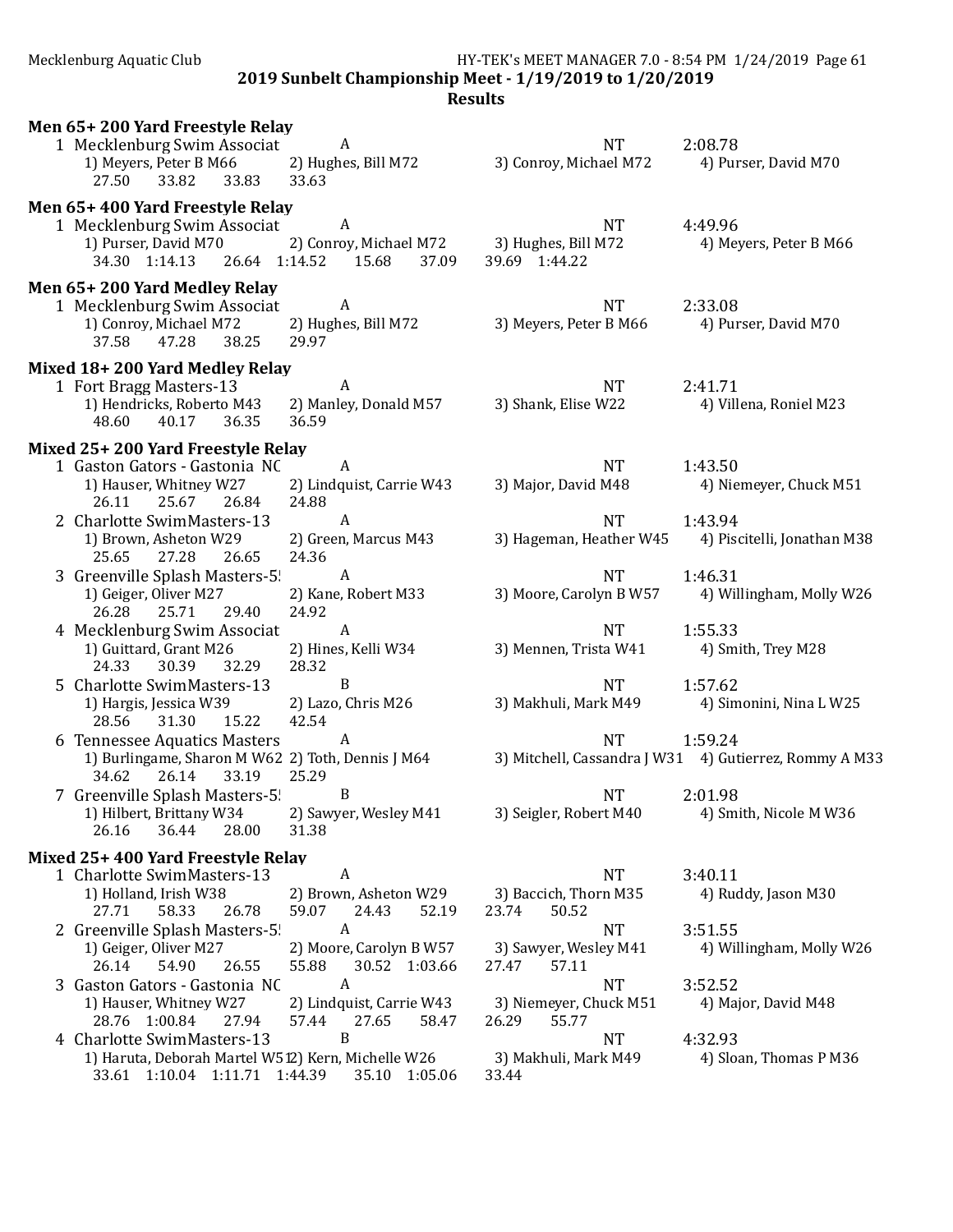2019 Sunbelt Championship Meet - 1/19/2019 to 1/20/2019

|                                                       |                               | ncouno                                                                    |                                                   |
|-------------------------------------------------------|-------------------------------|---------------------------------------------------------------------------|---------------------------------------------------|
| (Mixed 25+400 Yard Freestyle Relay)                   |                               |                                                                           |                                                   |
| 5 Greenville Splash Masters-5                         | $\mathbf B$                   | <b>NT</b>                                                                 | 5:26.90                                           |
| 1) Hilbert, Brittany W34                              |                               | 2) Panayotoff, Kristi W70 3) Schneidet, Sebastian M35 4) Walsh, James M41 |                                                   |
| 29.34 1:02.27 18.10 49.73                             | 55.07 1:33.76                 | 42.72 2:01.14                                                             |                                                   |
| Mixed 25+800 Yard Freestyle Relay                     |                               |                                                                           |                                                   |
| 1 SwimMAC Masters - Charlot                           | $\mathbf{A}$                  | <b>NT</b>                                                                 | 9:23.01                                           |
| 1) Kirkpatrick, Amy W31                               | 2) Hunt, Steve M55            | 3) Lindauer, Kerry W44                                                    | 4) Butcher, Rob M46                               |
| 34.30 1:11.44 1:48.87 2:26.54                         | 31.81 1:09.07 1:47.69 2:25.93 |                                                                           |                                                   |
| 29.38 1:04.67 1:41.37 2:17.78                         | 28.49 1:01.86 1:37.19 2:12.76 |                                                                           |                                                   |
|                                                       |                               |                                                                           |                                                   |
| Mixed 25+200 Yard Medley Relay                        | B                             |                                                                           |                                                   |
| 1 Charlotte SwimMasters-13                            |                               | <b>NT</b>                                                                 | 2:00.68                                           |
| 1) Cederburg, Sara W41<br>32.97<br>29.67              | 2) Clark, Nathan M25<br>25.09 | 3) Moran, Marty M51                                                       | 4) Simonini, Nina L W25                           |
| 32.95                                                 |                               |                                                                           |                                                   |
| 2 Charlotte SwimMasters-13                            | $\boldsymbol{A}$              | <b>NT</b>                                                                 | 2:05.84                                           |
| 1) Brown, Asheton W29                                 | 2) Green, Marcus M43          | 3) Hageman, Heather W45                                                   | 4) Piscitelli, Jonathan M38                       |
| 37.59<br>32.67<br>27.58                               | 28.00                         |                                                                           |                                                   |
| 3 SwimMAC Masters - Charlot                           | $\boldsymbol{A}$              | <b>NT</b>                                                                 | 2:11.59                                           |
| 1) Flynn, Robert M44                                  | 2) Halligan, Kathleen W50     | 3) Rossi, Dave M30                                                        | 4) Townes, Maureen M W44                          |
| 28.19<br>31.73<br>48.31                               | 23.36                         |                                                                           |                                                   |
| 4 Tennessee Aquatics Masters                          | $\mathbf{A}$                  | <b>NT</b>                                                                 | 2:12.52                                           |
| 1) Burlingame, Sharon M W62 2) Gutierrez, Rommy A M33 |                               | 3) Mitchell, Cassandra J W31 4) Toth, Dennis J M64                        |                                                   |
| 29.04<br>36.19<br>33.57                               | 33.72                         |                                                                           |                                                   |
| 5 Greenville Splash Masters-5!                        | B                             | <b>NT</b>                                                                 | 2:40.29                                           |
| 1) Geiger, Oliver M27                                 | 2) Hilbert, Brittany W34      | 3) Stephens, Brenda W55                                                   | 4) Walsh, James M41                               |
| 49.57<br>31.46<br>34.44                               | 44.82                         |                                                                           |                                                   |
| --- Greenville Splash Masters-5                       | $\mathbf{A}$                  | <b>NT</b>                                                                 | D <sub>Q</sub>                                    |
| 1) Seigler, Robert M40                                | 2) Sawyer, Wesley M41         | 3) Smith, Nicole M W36                                                    | 4) Willingham, Molly W26                          |
| 28.41<br>33.77<br>26.09                               | 25.21                         |                                                                           |                                                   |
| Mixed 25+400 Yard Medley Relay                        |                               |                                                                           |                                                   |
| 1 SwimMAC Masters - Charlot                           | A                             | <b>NT</b>                                                                 | 4:58.02                                           |
| 1) Kirkpatrick, Amy W31                               | 2) Parks, Kevin M30           |                                                                           | 3) Andersen, Morten M48 4) Sumwalt, Christa C W46 |
| 40.26 1:21.91 30.74 1:05.75 28.48 1:01.75             |                               | 40.48 1:28.61                                                             |                                                   |
| Mixed 35+200 Yard Freestyle Relay                     |                               |                                                                           |                                                   |
| 1 SwimMAC Masters - Charlot                           | A                             | <b>NT</b>                                                                 | 1:41.31                                           |
| 1) Butcher, Rob M46                                   | 2) Havens, Kurt M36           | 3) Lindauer, Kerry W44                                                    | 4) Townes, Maureen M W44                          |
| 24.81<br>26.05<br>25.67                               | 24.78                         |                                                                           |                                                   |
| 2 SwimMAC Masters - Charlot                           | B                             | <b>NT</b>                                                                 | 1:46.13                                           |
| 1) Dunn, Sara W46                                     | 2) Higson, Gregg M47          | 3) Koeppel, Brooke W40                                                    | 4) Robling, Steve W M48                           |
| 28.37<br>26.01<br>28.88                               | 22.87                         |                                                                           |                                                   |
| 3 Greenville Splash Masters-5!                        | A                             | <b>NT</b>                                                                 | 2:03.18                                           |
| 1) Decker, John M44                                   | 2) Hebel, Janice W59          | 3) Quinn, Cheryl W58                                                      | 4) Walsh, James M41                               |
| 34.82<br>42.46<br>18.35                               | 27.55                         |                                                                           |                                                   |
| 4 Charlotte SwimMasters-13                            | A                             | <b>NT</b>                                                                 | 2:12.43                                           |
|                                                       |                               | 3) Kennedy, Gene M59                                                      | 4) Sperry, Jennifer K W61                         |
| 1) Cederburg, Sara W41                                | 2) Doyle, James M53           |                                                                           |                                                   |
| 32.40<br>16.36<br>34.11                               | 49.56                         |                                                                           |                                                   |
| Mixed 35+400 Yard Freestyle Relay                     |                               |                                                                           |                                                   |
| 1 SwimMAC Masters - Charlot                           | A                             | <b>NT</b>                                                                 | 4:01.94                                           |
| 1) Dunn, Sara W46                                     | 2) Havens, Kurt M36           | 3) Lindauer, Kerry W44                                                    | 4) Smith, Stratton M54                            |
| 28.24<br>59.70<br>30.76                               | 1:04.63<br>27.81<br>58.95     | 27.06<br>58.66                                                            |                                                   |
| 2 Hawk Masters Uncw-13                                | A                             | <b>NT</b>                                                                 | 4:04.19                                           |
| 1) Denison, Paul W W M61                              | 2) Moore, John M57            | 3) Stump, Karen W40                                                       | 4) Uhl, Alicia W42                                |
| 29.05<br>59.21<br>30.72                               | 1:03.63<br>29.39 1:01.73      | 28.20<br>59.62                                                            |                                                   |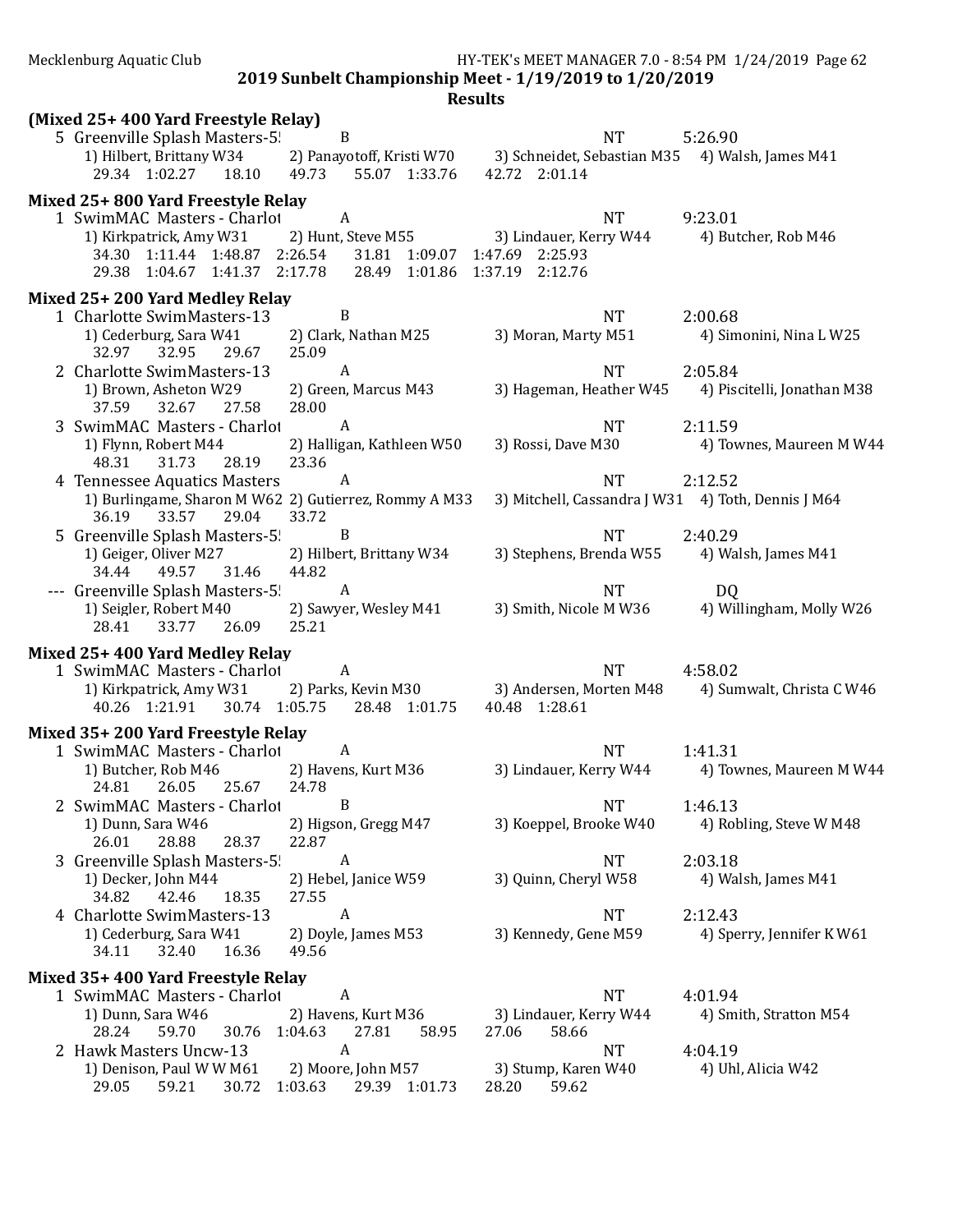2019 Sunbelt Championship Meet - 1/19/2019 to 1/20/2019

| (Mixed 35+400 Yard Freestyle Relay)                            |                                                           |                                                                                                     |                                  |
|----------------------------------------------------------------|-----------------------------------------------------------|-----------------------------------------------------------------------------------------------------|----------------------------------|
| 3 North Carolina Masters Swir A                                |                                                           | <b>NT</b>                                                                                           | 4:53.90                          |
| 1) Law, Amanda W43                                             |                                                           | 2) King, Victoria W43 3) Nguyen, Sonny M39                                                          | 4) King, Eric M47                |
| 38.24 1:21.02 38.61 1:20.97 15.26 34.39                        |                                                           | 36.29 1:37.52                                                                                       |                                  |
| Mixed 35+800 Yard Freestyle Relay                              |                                                           |                                                                                                     |                                  |
| 1 Hawk Masters Uncw-13                                         | A                                                         | <b>NT</b>                                                                                           | 8:30.16                          |
| 1) Denison, Paul W W M61 2) Moore, John M57 3) Uhl, Alicia W42 |                                                           |                                                                                                     | 4) Stump, Karen W40              |
| 28.05                                                          | 58.79  1:31.40  2:03.81  29.69  1:03.24  1:36.98  2:09.63 |                                                                                                     |                                  |
| 29.23 1:02.15 1:35.23 2:08.46 29.56 1:02.09 1:35.82 2:08.26    |                                                           |                                                                                                     |                                  |
| 2 Gaston Gators - Gastonia NC                                  | <sup>A</sup>                                              | <b>NT</b>                                                                                           | 9:36.09                          |
|                                                                |                                                           | 1) Leftwich, Amanda L W43 2) Major, David M48 3) Niemeyer, Chuck M51 4) Rankin, Alison W46          |                                  |
| 34.39 1:13.51 1:54.50 2:35.48                                  | 33.45 1:10.62 1:50.19 2:30.99                             |                                                                                                     |                                  |
| 30.06 1:04.04 1:39.17 2:13.27                                  | 32.10 1:06.93 2:16.35                                     |                                                                                                     |                                  |
| Mixed 35+200 Yard Medley Relay                                 |                                                           |                                                                                                     |                                  |
| 1 Gaston Gators - Gastonia NC                                  | A                                                         | <b>NT</b>                                                                                           | 2:00.09                          |
| 1) Ballenger, Angie W49 2) Major, David M48                    |                                                           | 3) Niemeyer, Chuck M51 4) Smith, Sarah W38                                                          |                                  |
| 37.35 25.88<br>31.83                                           | 25.03                                                     |                                                                                                     |                                  |
| 2 SwimMAC Masters - Charlot A                                  |                                                           | <b>NT</b>                                                                                           | 2:03.42                          |
| 1) Dunn, Sara W46                                              | 2) Havens, Kurt M36                                       | 3) Lindauer, Kerry W44                                                                              | 4) Pistorio, Tyge M53            |
| 31.22 18.93 22.70                                              | 50.57                                                     |                                                                                                     |                                  |
| 3 Lowes YMCA-13                                                | $\mathbf{A}$                                              | <b>NT</b>                                                                                           | 2:10.35                          |
| 1) King, Victoria W43                                          | 2) Nguyen, Sonny M39                                      | 3) King, Eric M47                                                                                   | 4) Williams, Liza W42            |
| 17.01<br>40.14<br>17.71                                        | 55.49                                                     |                                                                                                     |                                  |
| 4 Greenville Splash Masters-5 A                                |                                                           | <b>NT</b>                                                                                           | 2:26.67                          |
| 1) Hebel, Janice W59                                           | 2) Kane, Robert M33                                       | 3) Quinn, Cheryl W58                                                                                | 4) Schneidet, Sebastian M35      |
| 40.85<br>44.71<br>28.64                                        | 32.47                                                     |                                                                                                     |                                  |
| 5 SwimMAC Masters - Charlot                                    | B                                                         | <b>NT</b>                                                                                           | 2:36.12                          |
| 1) Funkhauser, Caleb M38<br>15.90<br>24.89 1:06.57<br>48.76    | 2) Glender, Carlos M64                                    | 3) Jones, Rebecca W51                                                                               | 4) Morrell, Jennifer W43         |
|                                                                |                                                           |                                                                                                     |                                  |
| Mixed 35+400 Yard Medley Relay                                 |                                                           |                                                                                                     |                                  |
| 1 SwimMAC Masters - Charlot                                    | A                                                         | <b>NT</b>                                                                                           | 4:29.40                          |
|                                                                |                                                           | 1) Flynn, Robert M44 2) Koeppel, Brooke W40 3) Robling, Steve W M48 4) Lindauer, Kerry W44          |                                  |
|                                                                | 38.52 1:06.74                                             | 34.38                                                                                               |                                  |
| 2 Gaston Gators - Gastonia NC A                                |                                                           | <b>NT</b><br>1) Smith, Sarah W38 2) Ballenger, Angie W49 3) Niemeyer, Chuck M51 4) Major, David M48 | 4:37.02                          |
| 34.22 1:10.16 39.53 1:24.44 29.01 1:02.46                      |                                                           | 28.34<br>59.96                                                                                      |                                  |
|                                                                |                                                           |                                                                                                     |                                  |
| Mixed 45+200 Yard Freestyle Relay                              |                                                           |                                                                                                     |                                  |
| 1 SwimMAC Masters - Charlot                                    | A                                                         | <b>NT</b>                                                                                           | 1:58.19                          |
| 1) Andersen, Morten M48                                        | 2) Dore, Mary W55                                         | 3) Gossert, Theodore M49                                                                            | 4) Manion, Michele W50           |
| 32.84<br>29.14<br>30.00                                        | 26.21                                                     |                                                                                                     |                                  |
| 2 Mecklenburg Swim Associat                                    | B                                                         | <b>NT</b><br>3) Moore, Meredith W45                                                                 | 2:07.74<br>4) Brown, Stephen M52 |
| 1) Arnold, Matthew M58<br>30.40<br>37.12<br>32.54              | 2) Fricano, Laura W47<br>27.68                            |                                                                                                     |                                  |
| 3 Mecklenburg Swim Associat                                    | A                                                         | <b>NT</b>                                                                                           | 2:12.39                          |
| 1) Wakeman, Trudy W58                                          | 2) Gambrell, Carla W59                                    | 3) McCormick, Bill M45                                                                              | 4) Morris, Brent M53             |
| 41.48<br>30.03<br>36.63                                        | 24.25                                                     |                                                                                                     |                                  |
| --- SwimMAC Masters - Charlot                                  | B                                                         | <b>NT</b>                                                                                           | DQ                               |
| 1) Halligan, Kathleen W50                                      | 2) Hilgen, Thomas M54                                     | 3) Sturgis, Jason M46                                                                               | 4) Sumwalt, Christa C W46        |
| 28.20<br>42.30<br>39.62                                        | 25.61                                                     |                                                                                                     |                                  |
| --- Greenville Splash Masters-5!                               | A                                                         | <b>NT</b>                                                                                           | <b>NS</b>                        |
| 1) Cooper, Kenneth M49                                         | 2) Stephens, Brenda W55                                   | 3) VanSant, John M53                                                                                |                                  |
|                                                                |                                                           |                                                                                                     |                                  |